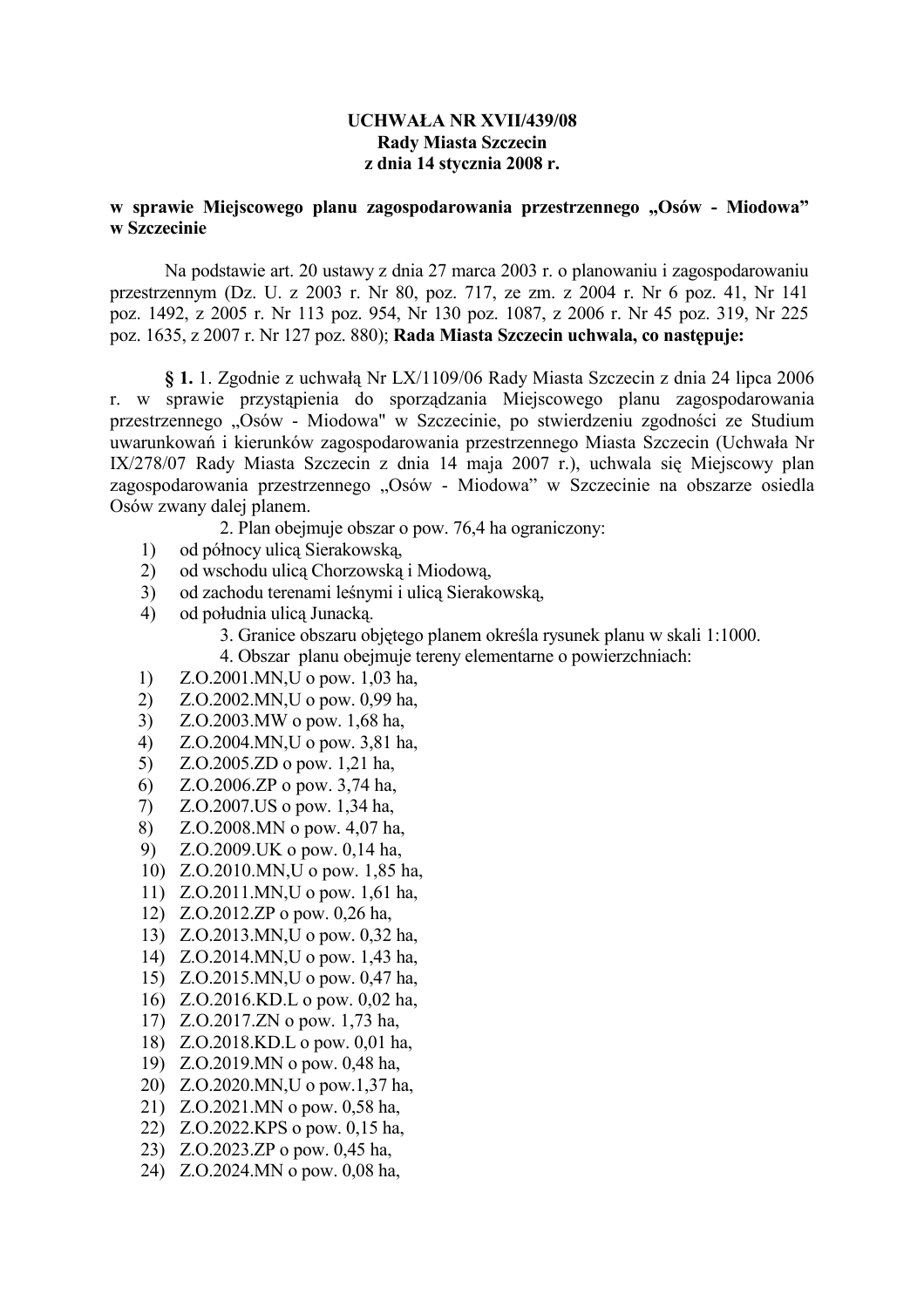25) Z.O.2025.MN,U o pow. 0,95 ha, 26) Z.O.2026.MN,U o pow. 0,35 ha, 27) Z.O.2027.ZP o pow. 0.55 has 28) Z.O.2028.MN, U o pow. 1, 20 ha. 29) Z.O.2029.MN,U o pow. 0,60 ha, 30) Z.O.2030.MN,U o pow. 0,67 ha, 31) Z.O.2031.MN,U o pow. 1,06 ha, 32) Z.O.2032.MN,U o pow. 0,36 ha, 33) Z.O.2033.UD o pow. 0,41 ha, 34) Z.O.2034.MN,U o pow. 1,81 ha, 35) Z.O.2035.ZP o pow. 0.08 ha. 36) Z.O.2036.MP o pow. 0,04 ha, 37) Z.O.2037.MN,U o pow. 0,73 ha, 38) Z.O.2038.MN,U o pow. 1,10 ha, 39) Z.O.2039.MN,U o pow. 1,23 ha, 40) Z.O.2040.UO o pow. 2,41 ha, 41) Z.O.2041.MN,U o pow. 0,16 ha, 42) Z.O.2042.MN,U o pow. 0,09 ha, 43) Z.O.2043.MN,U o pow. 0,19 ha, 44) Z.O.2044.MN,U o pow. 1,68 ha, 45) Z.O.2045.ZP o pow. 1,56 ha, 46) Z.O.2046.MN,U o pow. 0,35 ha, 47) Z.O.2047.MN,U o pow. 1,91 ha, 48) Z.O.2048.MN,U o pow. 0,33 ha, 49) Z.O.2049.ZN o pow. 3,16 ha, 50) Z.O.2050.ZN o pow. 0,15 ha, 51) Z.O.2051.MN,U o pow. 0,49 ha, 52) Z.O.2052.MN,U o pow. 1,22 ha, 53) Z.O.2053.MN,U o pow. 0,27 ha, 54) Z.O.2054.MN,U o pow. 0,72 ha, 55) Z.O.2055.KD.Z o pow. 0,82 ha, 56) Z.O.2056.KD.L o pow. 2,32 ha, 57) Z.O.2057.KD.L o pow. 0,87 ha, 58) Z.O.2058.KD.L o pow. 0,10 ha, 59) Z.O.2059.KD.D o pow. 0,10 ha, 60) Z.O.2060.KD.D o pow. 0.55 ha. 61) Z.O.2061.KD.D o pow. 0.40 ha. 62) Z.O.2062.KD.D o pow. 0.50 ha. 63) Z.O.2063.KD.D o pow. 0,28 ha, 64) Z.O.2064.KD.D o pow. 0,81 ha, 65) Z.O.2065.KD.D o pow. 0.25 ha. 66) Z.O.2066.KD.D o pow. 0,29 ha, 67) Z.O.2067.KD.D o pow. 0.29 ha. 68) Z.O.2068.KD.D o pow. 0,39 ha, 69) Z.O.2069.KD.D o pow. 0.54 ha, 70) Z.O.2070.KD.D o pow. 0.27 ha. 71) Z.O.2071.KD.D o pow. 0.21 ha, 72) Z.O.2072.KD.D o pow. 0,19 ha, 73) Z.O.2073.KD.D o pow. 0.16 ha. 74) Z.O.2074.KD.D o pow. 0.33 ha,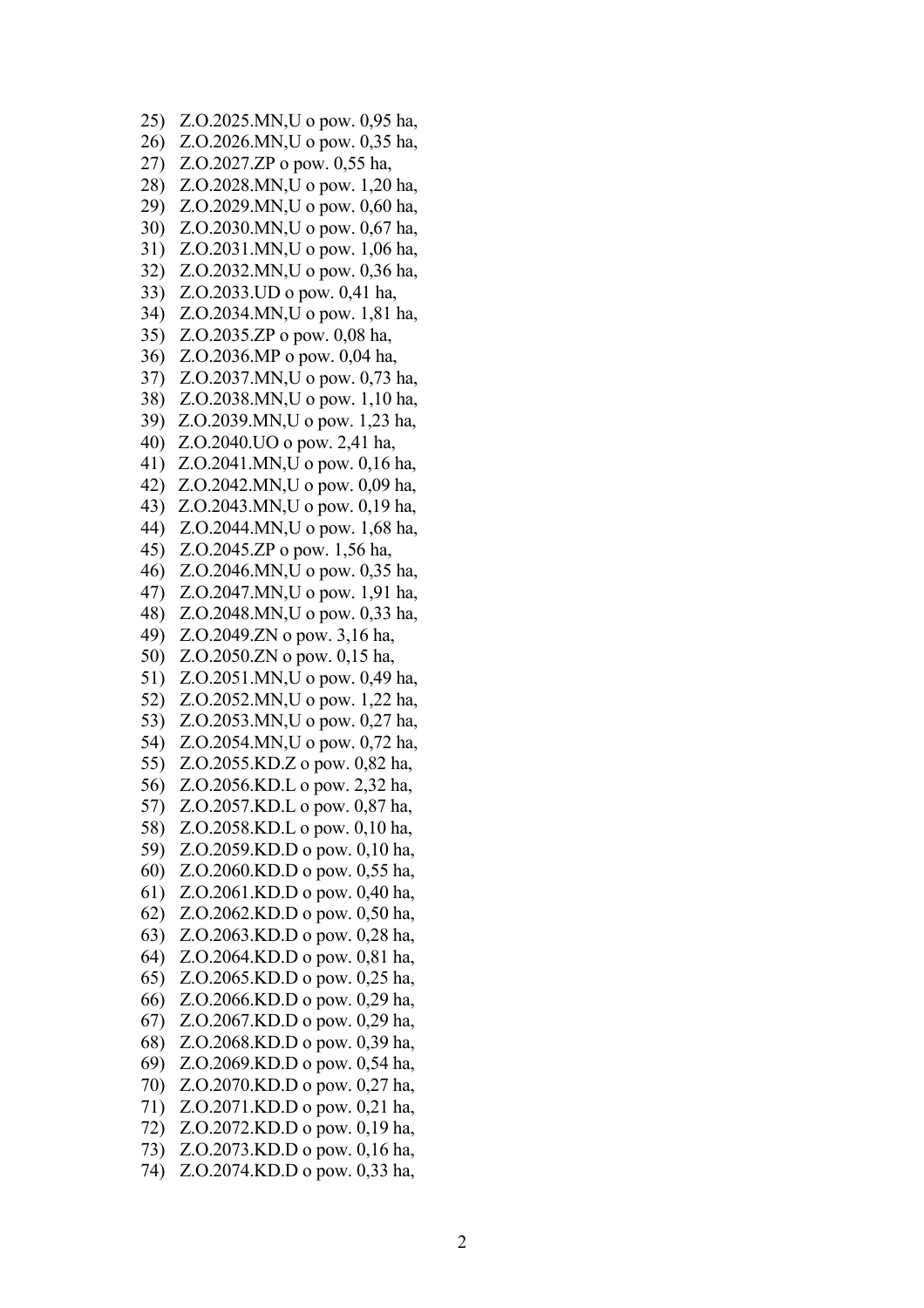- 75) Z.O.2075.KD.D o pow. 0,15 ha,
- 76) Z.O.2076.KD.D o pow. 0,47 ha,
- 77) Z.O.2077.KD.D o pow. 0,28 ha,
- 78) Z.O.2078.KD.D o pow. 0.11 ha.
- 79) Z.O.2079.KD.D o pow. 0,37 ha,
- 80) Z.O.2080.KD.D o pow. 0.17 ha.
- 81) Z.O.2081.KDW o pow. 0,04 ha,
- 82) Z.O.2082.KD.D o pow. 0,08 ha,
- 83) Z.O.2083.MN, U o pow. 1,03 ha.
- 84) Z.O.2084.U o pow. 0,22 ha,
- 85) Z.O.2085.MN.U o pow. 0.37 ha.
- 86) Z.O.2086.E o pow.0.01ha,
- 87) Z.O.2087.E o pow. 0,01ha,
- 88) Z.O.2088.E o pow. 0,003 ha,
- 89) Z.O.2089.E o pow. 0,01 ha,
- 90) Z.O.2090.E o pow. 0,01ha,
- 91) Z.O.2091.E o pow. 0,004 ha,
- 92) Z.O.2092.E o pow. 0,01ha,
- 93) Z.O.2093.E o pow. 0,02ha,
- 94) Z.O.2094.E o pow. 0,003 ha,
- 95) Z.O.2095.E o pow.0,001 ha,
- 96) Z.O.2096.ZP o pow. 0.96ha.
- 97) Z.O.2097.KDW o pow.0,28 ha,
- 98) Z.O.2098.MN, U o pow. 0.75 has
- 99) Z.O.2099.ZP o pow. 0,54 ha,
- 100) Z.O.2100.KS o pow. 0,32 ha,
- 101) Z.O.2101.KDW o pow. 0,06 ha,
- 102) Z.O.2102.KPS pow. 0,01 ha,
- 103) Z.O.2103.TC o pow. 0,01 ha,
- 104) Z.O.2104.MN, U o pow. 3,61 ha,
- 105) Z.O.2105.MN, U o pow. 1,73 ha,
- 106) Z.O.2106. US o pow. 0,21 ha,
- 107) Z.O.2107.US o pow. 0,10 ha,
- 108) Z.O.2108.U o pow. 0,055 ha.

§2. Przedmiotem planu jest osiedle zabudowy mieszkaniowej wielorodzinnej, jednorodzinnej, usługi, tereny sportowo - rekreacyjne, obszar Użytku Ekologicznego "Dolina Strumienia Żabiniec", ogrody działkowe, układ komunikacyjny oraz obiekty i sieci infrastruktury technicznej.

§3. 1. Rysunek miejscowego planu zagospodarowania przestrzennego "Osów -Miodowa" w Szczecinie w skali 1:1000 stanowi Załącznik nr 1 składający się z arkusza nr 1 i nr 2 będący integralną częścią uchwały.

Wyrys ze Studium uwarunkowań i kierunków zagospodarowania  $\overline{2}$ przestrzennego Miasta Szczecin w skali 1:10 000 (Uchwała Nr IX/278/07 Rady Miasta Szczecin z dnia 14 maja 2007 r.) stanowi Załącznik nr 2, będący integralną częścią uchwały.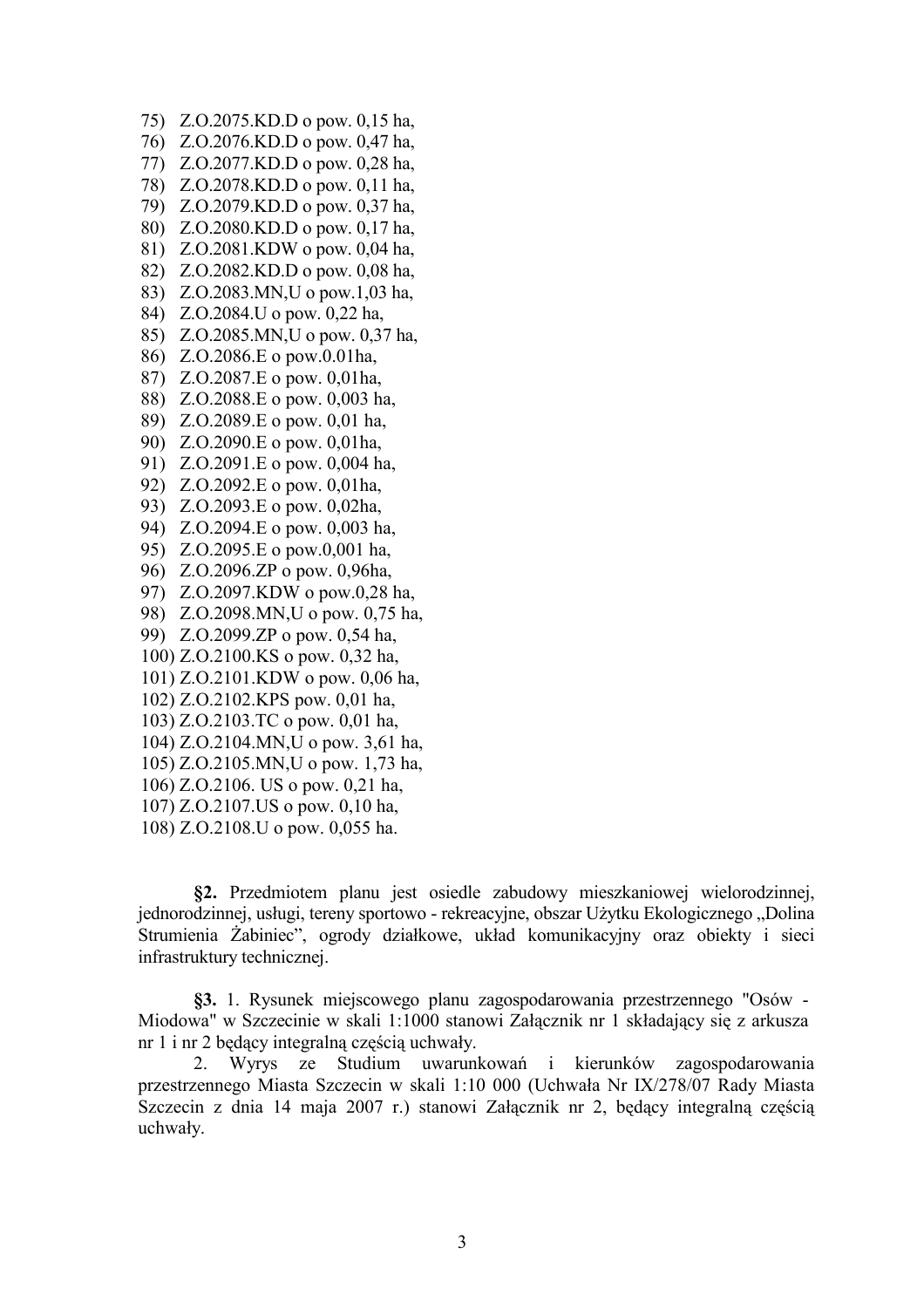3. Rozstrzygnięcia o sposobie realizacji zapisanych w planie inwestycji z zakresu infrastruktury technicznej, które należą do zadań własnych miasta oraz zasadach ich finansowania stanowi Załącznik nr 3, będący integralną częścią uchwały.

4. Rozstrzygniecia o sposobie rozpatrzenia uwag do projektu planu stanowi Załącznik nr 4, będący integralną częścią uchwały.

#### Rozdział 1 Zasady konstrukcji planu

§4.1. Obszar planu podzielony jest na tereny elementarne, dla których ustala się przeznaczenie i zasady użytkowania. W granicach niektórych terenów elementarnych występują wydzielenia wewnętrzne, dla których ustala się odrębne zasady zagospodarowania terenu.

2. Tereny elementarne oznaczone są na rysunku planu oraz w tekście planu w sposób nastepujący:

1) Z - litera oznaczająca położenie terenu w dzielnicy Zachód

2) O - litera oznaczająca położenie terenu w osiedlu Osów

3) 2 - liczba oznaczająca numer planu w osiedlu

4) 001, 002, 003... - liczba oznaczająca kolejny numer terenu elementarnego

5) symbol terenu oznaczający:

a) MW - teren zabudowy mieszkaniowej wielorodzinnej z wyłączeniem usług

b) MN - teren zabudowy mieszkaniowej jednorodzinnej z wyłaczeniem usług

c) MN,U - teren zabudowy mieszkaniowej jednorodzinnej z dopuszczeniem usług

d) MP – teren zabudowy mieszkaniowej pensionatowej

e)  $U$  – teren usług

f) UK - teren usług sakralnych

g) UO - teren usług oświaty

h) US - tereny sportowo-rekreacyjne

i) UD – teren przedszkola

j) ZP - teren zieleni urządzonej

k) ZN – teren zieleni naturalnej

l) ZD – teren ogrodów działkowych

ł) E - teren stacji transformatorowej

m) KPS - teren przepompowni ścieków

n) TC – teren centrali telefonicznej

o) KD.Z - tereny dróg publicznych – ulica zbiorcza

p) KD.L - tereny dróg publicznych – ulica lokalna

r) KD.D - tereny dróg publicznych – ulica dojazdowa

s) KDW - tereny dróg wewnętrznych

t)  $KS$  – tereny parkingów

3. Wydzielenia wewnętrzne oznaczone są na rysunku planu oraz w tekście litera lub cyfra oraz litera:

1) symbol wydzielenia wewnętrznego oznaczający:

a)  $KP - \text{cigg pieszy}$ 

b) KDW - droga wewnętrzna w formie ciągu pieszo-jezdnego

4. Ustalenia formułowane sa na dwóch poziomach: ogólnym i szczegółowym. Ustalenia ogólne obowiązują na całym obszarze planu. Ustalenia szczegółowe obowiązują dla terenu elementarnego.

5. Ustalenia formułowane sa w nastepujących grupach ustaleń:

1) ustalenia funkcionalne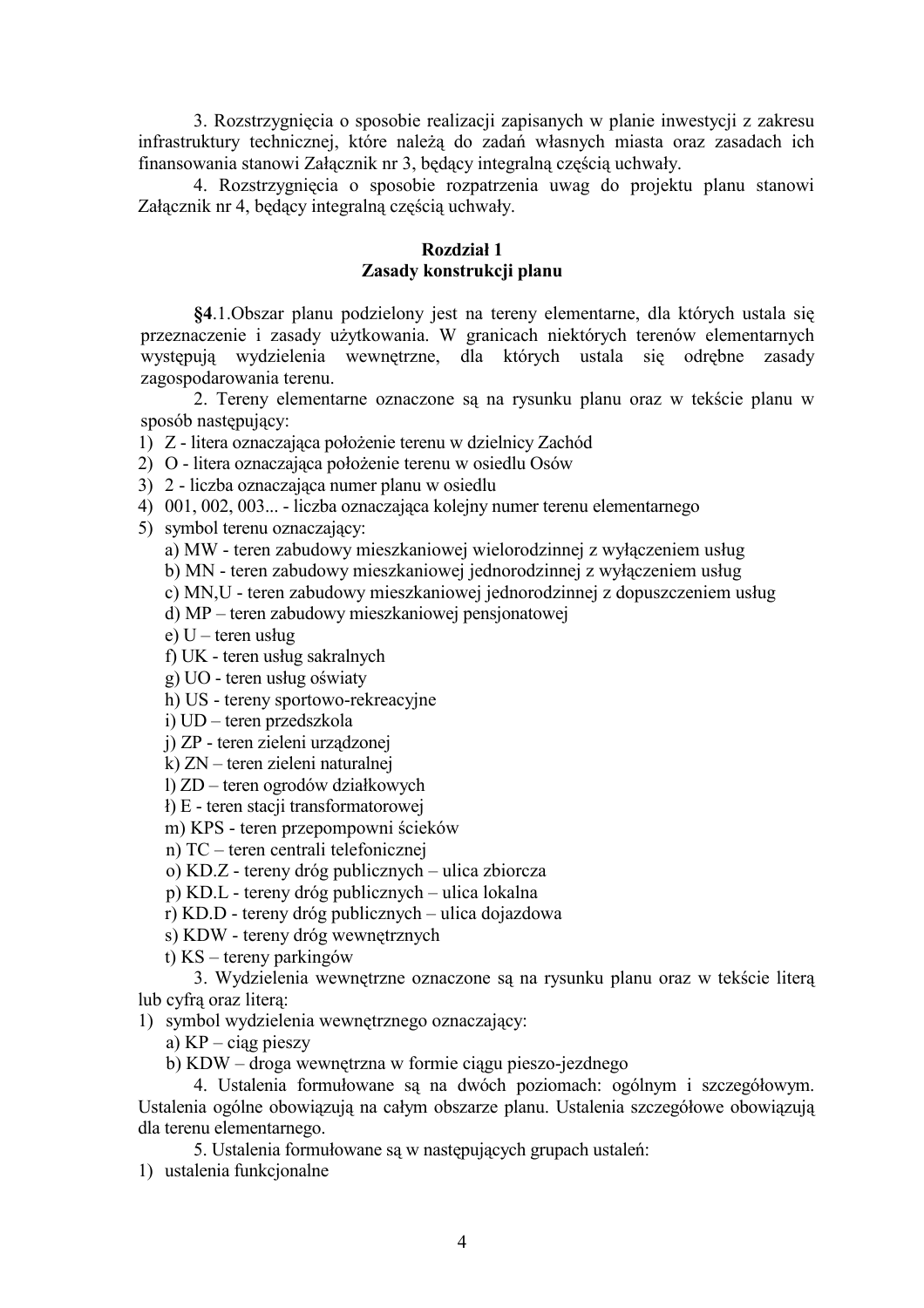- 2) ustalenia ekologiczne
- 3) ustalenia kompozycji, form zabudowy i sposobu zagospodarowania terenu
- 4) ustalenia zasad parcelacii
- 5) ustalenia dotyczące obsługi komunikacyjnej
- 6) ustalenia dotyczące obsługi inżynieryjnej.

6. Pełny tekst ustaleń dla określonego obszaru zawiera ustalenia ogólne i ustalenia szczegółowe dla terenu elementarnego, w którym znajduje się dany obszar.

§5. Użyte w planie określenia oznaczaja:

- 1) bogaty program zieleni należy przez to rozumieć zróżnicowaną gatunkowo zieleń wysoka i niska o charakterze ozdobnym, wypełniająca wszystkie powierzchnie terenu nie zajęte przez niezbędne zainwestowanie wynikające z programu realizowanej inwestycji (np. w liniach rozgraniczających ulicy), w tym także na sztucznie wykonanych lub ukształtowanych miejscach (np. zakrzewienia skarp, tarasów, pnącza na barierach przeciwhałasowych, zazielenione ściany w liniach rozgraniczenia działki, zieleń w donicach).
- 2) dach stromy różne formy dachów o połaciach głównych pochylonych pod kątem co naimniei 25 stopni. Za forme dachu stromego uznaje się także dach mansardowy oraz kopułowy lub kolebkowy, w którym cięciwa łuku łacząca najniższy punkt z najwyższym, nachylona jest pod kątem co najmniej 25 stopni;
- 3) harmonijna pierzeja ciag obiektów budowlanych, zieleni i innych obiektów naturalnych (przede wszystkim ukształtowanie powierzchni terenu) wzajemnie dostosowanych do siębie pod wzgledem estetycznym.
- 4) inżyniervine urzadzenia sieciowe urzadzenia techniczne bezpośrednio współpracujące z sieciami inżynieryjnymi uzbrojenia terenu i zapewniające możliwość ich sprawnego działania. Najczęściej występujące inżynieryjne urządzenia sieciowe to: stacje transformatorowe 15/0.4 kV, szafki teletechniczne i elektroenergetyczne, hydrofornie, sieciowe pompownie wody i ścieków, przelewy burzowe, stacje gazowe 2-go stopnia, komory zasuw, wymienniki ciepła, pompownie na sieci ciepłowniczej, anteny telekomunikacyjne i inne.
- 5) kompozycia obiektu układ eksponowanych elewacji oraz dachu i zwieńczenia budowli wielkościa i proporciami otworów. elementami z rozmieszczeniem. programu architektoniczno-estetycznego (detale, faktury materiałów, zasada kolorystyki itp.), stolarką, urządzeniami łączącymi obiekt z otaczającym terenem, towarzyszącymi obiektami pomocniczymi wspierającymi kompozycyjnie obiekt główny.
- 6) kompozycja zespołu zabudowy układ ulic, placów, budynków i zieleni z uwzględnieniem linii zabudowy, wysokości zabudowy, kształtu dachów i zwieńczenia budynków, podziału własnościowego, nawierzchni utwardzonych.
- 7) kompozycja zespołu zieleni układ przestrzenny drzew, krzewów i powierzchni trawiastych oraz trwałych i głównych elementów wyposażenia parkowego (np. założenia pomnikowe, baseny i stawy, objekty kubaturowe).
- 8) nieprzekraczalna linia zabudowy linia ograniczającą obszar usytuowania budynku. Lico budynku nie może przekraczać nieprzekraczalnej linii zabudowy;
- 9) obowiązująca linia zabudowy linia wyznaczającą położenie lica budynku;
- 10) obiekt w gminnej ewidencji zabytków obiekt objęty ochroną konserwatorską, dla którego obowiązują zasady ochrony określone w ustaleniach szczegółowych;
- 11) obiekt zakwalifikowany do wpisu do rejestru zabytków obiekt objęty ochroną konserwatorską, w gminnej ewidencji zabytków planowany do wpisu do rejestru zabytków, obowiązują zasady ochrony określone w ustaleniach szczegółowych;
- 12) powierzchnia zabudowana (powierzchnia zabudowy) obszar wyznaczony przez rzut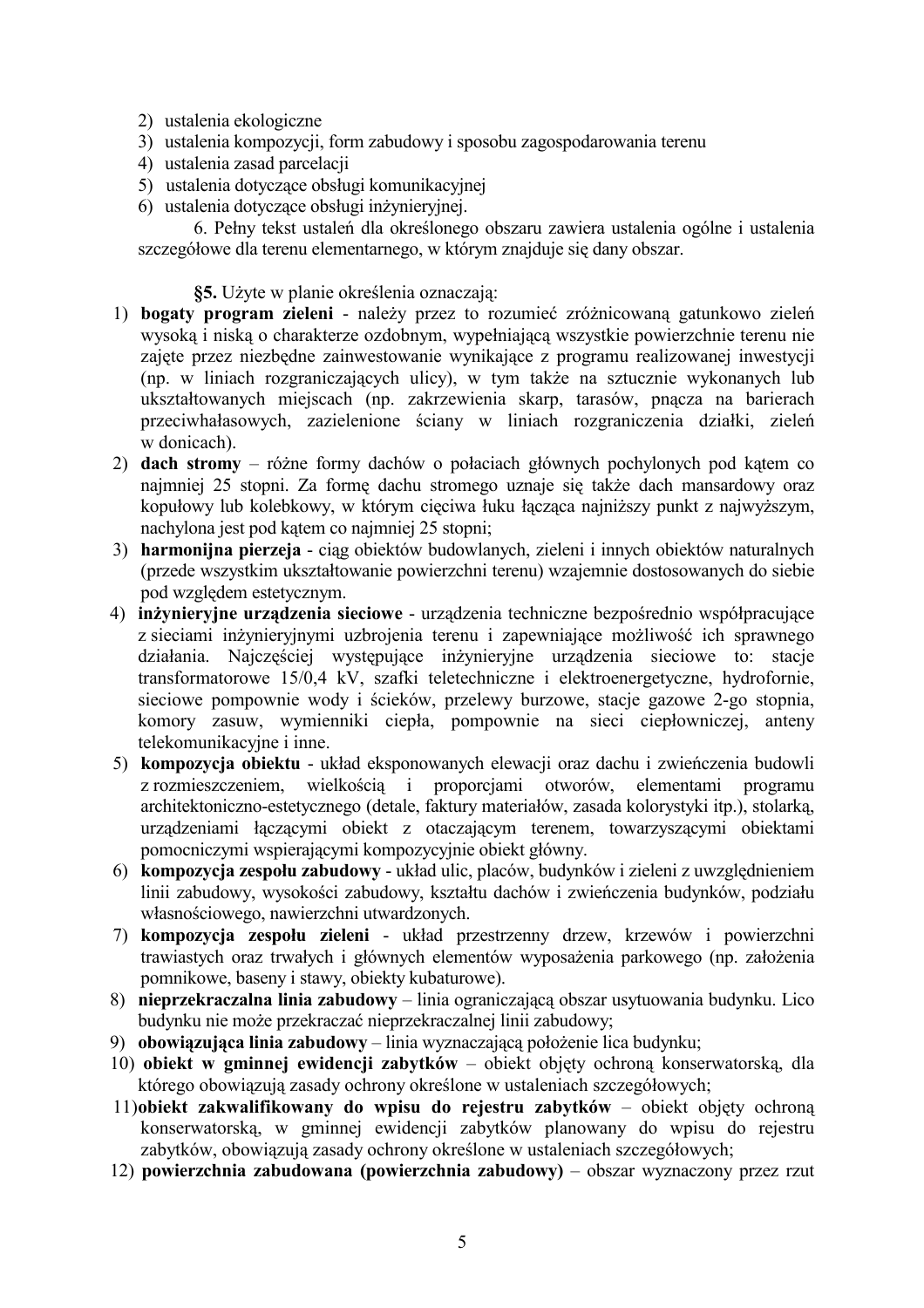pionowy skrajnego obrysu budynku w stanie wykończonym na płaszczyzne poziomą, przyjmując za podstawę obrys: parteru – w wypadku, gdy jest on większy od rzutu pionowego obrysu ścian fundamentowych, albo ścian fundamentowych, jeżeli na poziomie terenu jest on większy od rzutu obrysu parteru;

przy czym do powierzchni zabudowy wlicza się powierzchnię występujących w obrębie przyziemia takich elementów budynku jak: prześwity, przejścia i przejazdy (bramy), ganki, krużganki, loggie wgłębne (cofnięte) i loggio-balkony przystawiane, werandy otwarte i oszklone oraz przybudowane szklarnie (ogrody zimowe), garaże lub wiaty garażowe – stanowiące integralną część budynku oraz powierzchnię obiektów pomocniczych (gospodarczych) jak garaże, szopy, szklarnie, altany itp.;

przy czym do powierzchni zabudowy nie wlicza się powierzchni budynków lub ich części znajdujących się poniżej poziomu terenu oraz powierzchni schodów, pochylni i ramp zewnętrznych, studzienek przy okienkach piwnicznych, osłon przeciwsłonecznych, daszków, okapów dachowych, a także nadwieszonych części budynku powyżej parteru, basenów i sztucznych oczek wodnych; do powierzchni zabudowy na działce budowlanej wlicza się powierzchnię obiektów pomocniczych (gospodarczych) jak garaże, szopy, szklarnie, altany itp.

- 13) reklama wolno stojąca samodzielny obiekt przeznaczony wyłącznie do ekspozycji napisów, znaków graficznych i innych elementów dekoracyjnych o charakterze informacyjnym lub marketingowym.
- 14) reklama wbudowana miejsce lub urządzenie wykorzystywane do ekspozycji napisów i znaków graficznych o charakterze informacyjnym lub marketingowym. Reklama wbudowana stanowi wtórny element wyposażenia elewacji, umieszczony na zakończonym inwestycyjnie obiekcie budowlanym. Reklamą wbudowaną nie jest miejsce lub urządzenie, o którym mowa powyżej, stanowiące element pierwotnego wystroju lub projektu budynku, a także szyld o powierzchni do 0,3 m<sup>2</sup>.
- 15) strefa ruchu uspokojonego obszar, w którym stosuje się różne formy ograniczenia i spowalniania ruchu samochodów oraz stwarza dogodne warunki dla ruchu pieszego *i* rowerowego.
- 16) System Zieleni Miejskiej ciągła struktura przestrzenna wiążąca ze sobą wartościowe i różnorodne tereny zielone (także zabudowane, głównie o niskiej intensywności), zapewniająca powiązanie z odpowiednimi terenami pozamiejskimi, zwłaszcza - tworzącymi krajowy system obszarów chronionych. SZM jest obszarem chronionym w planie poprzez specjalne rygory określone w ustaleniach.
- 17) wartościowy drzewostan drzewa i krzewy, pomniki przyrody oraz aleje i parki zabytkowe, a także inne pojedyncze drzewa lub ich grupy spełniające jedną z poniższych cech:
	- a) zadrzewienia na terenie o powierzchni min. 0.05 ha oraz wzdłuż dróg (poza obszarami lasów i parków).
	- b) szczególnie rzadkie drzewa i krzewy introdukowane,
	- c) drzewa i krzewy gatunków pospolitych o obwodach pnia mierzonego na wys.130 cm: olsza, klon jesionolistny, czeremcha, wierzba, grochodrzew – powyżej 200 cm, klon, kasztanowiec, morwa, jesion, świerk, sosna, daglezja, modrzew, chojna, brzoza – powyżej 101cm, dąb, grab, buk, lipa, iglicznia, głóg, jarząb, leszczyna turecka, żywotnik, platan klonolistny, wiąz, jodła, magnolia - powyżej 51 cm.
- 18) zamknięcie kompozycyjne ograniczenie widokowe przestrzeni publicznej obiektem budowlanym (grupa obiektów), ukształtowaniem powierzchni terenu lub zielenia wysoka, posiadające walory kompozycyjne i estetyczne.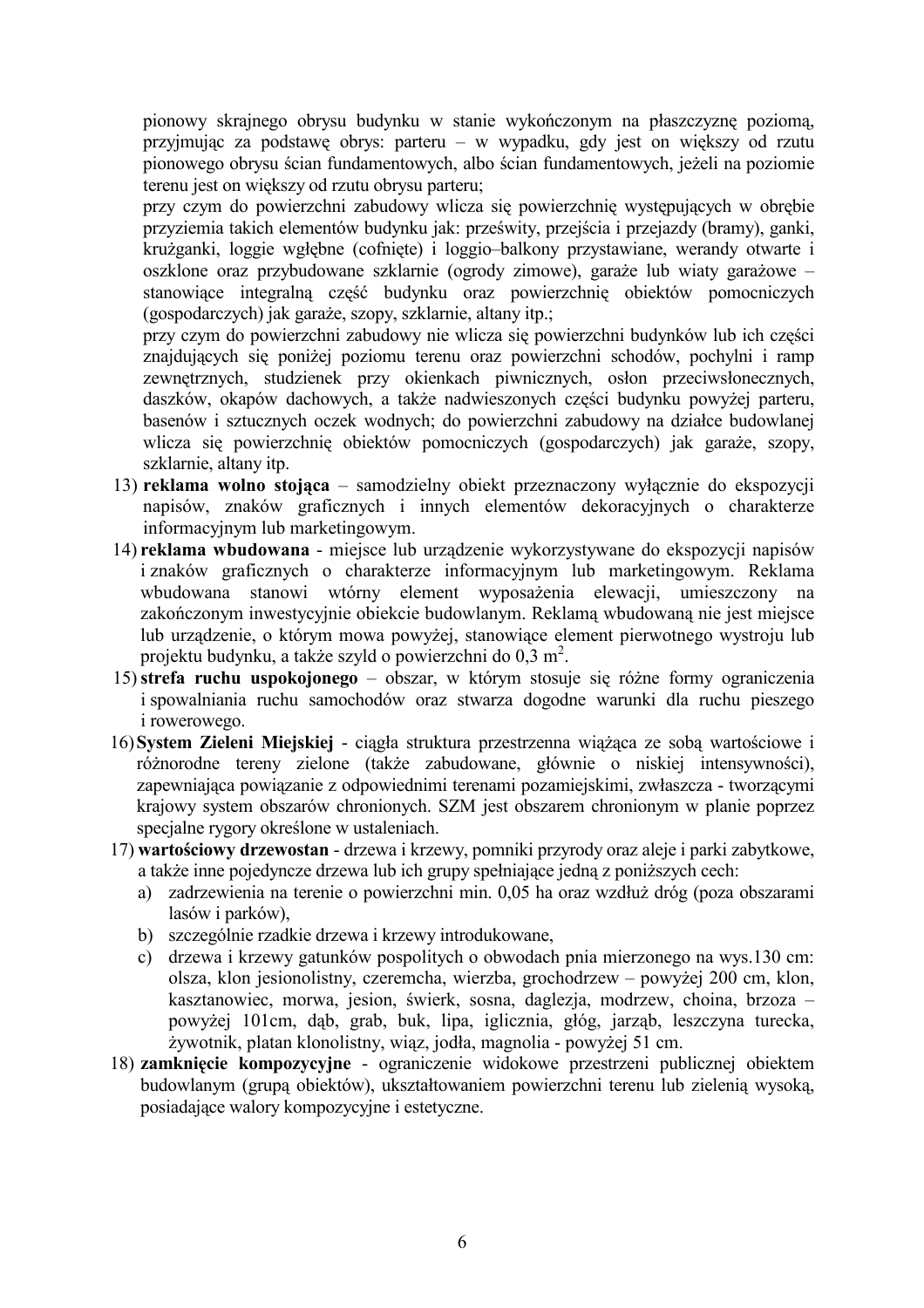## **Rozdział 2** Ustalenia ogólne dla obszaru planu

#### **86.1. Ustalenia funkcionalne:**

- 1) zakazuje się lokalizacji parkingów dla samochodów ciężarowych;
- 2) zakazuje się lokalizacji elektrowni wiatrowych;
- 3) zakazuje się lokalizacji stacji telefonii oraz wolno stojących masztów antenowych *i* radiowych.

## 2. Ustalenia ekologiczne:

- 1) zakazuje się wycinki i przesadzania wartościowego drzewostanu oraz likwidacji innej zieleni stanowiącej element kompozycji zespołu zabudowy lub zespołu zieleni. Zakaz nie obejmuje: a) rewaloryzacji zabudowy historycznej.
	- b) realizacji nowych dróg i ulic wskazanych w ustaleniach szczegółowych,
	- c) cieć sanitarnych;
- 2) wszelkie uciążliwości wynikające z lokalizacji usług powinny zamykać się w granicach działki budowlanej;
- 3) przy lokalizacji nowej zabudowy mieszkaniowej wzdłuż ulic przewidzieć rozwiązania architektoniczne i konstrukcyjne łagodzące lub eliminujące negatywne skutki sąsiedztwa tras komunikacvinvch:
- 4) wszystkie ustalenia ekologiczne obowiązują w przypadku nowego zagospodarowania tymczasowego.

#### 3. Ustalenia kompozycji, form zabudowy i sposobu zagospodarowania terenu:

- 1) ustala się strefę A ochrony historycznej struktury przestrzennej określoną na rysunku planu, pełnej ochrony zachowanych historycznych układów przestrzennych lub ich fragmentów, uznanych za szczególnie wartościowe w przestrzeni miejskiej, stanowiące materialne świadectwo historii miasta. Strefa A obejmuje obszar dawnej wsi Osów wraz z kościołem i placem centralnym oraz fragmenty głównych ulic z układem<br>zlokalizowanych przy nich posesji. W strefie A ochrony historycznej struktury przestrzennej każdy sposób przekształcania zabudowy i zagospodarowania terenu, w tym lokalizacja nowych obiektów budowlanych, podlega rygorom obejmującym:
	- a) zachowanie zasadniczych proporcji wysokościowych kształtujących sylwete zespołu z zachowaniem istniejących dominant przestrzennych,
	- b) utrzymanie czytelności osi kompozycyjnych i powiązań widokowych,
	- c) zachowanie charakteru wnętrz urbanistycznych ulic i placów, w tym charakteru zabudowy.
	- d) zachowanie czytelności historycznego układu ulic i placów, w tym linii rozgraniczających oraz linii zabudowy,

e) utrzymanie istniejącej zabudowy o wartości historycznej lub lokalnej wartości kulturowej wraz z zachowanymi elementami zagospodarowania terenu,

f) zachowanie kompozycji układu zieleni.

W obrebie strefy obowiazują określone planem ustalenia szczegółowe mające na celu pełne utrzymanie istniejącej kompozycji przestrzennej, zabudowy i innych elementów historycznego zagospodarowania oraz ich ochronę na podstawie przepisów o ochronie zabytków.

2) ustala się strefę B ochrony zachowanych elementów historycznej struktury przestrzennej określona na rysunku planu, obejmująca fragment obszaru zabudowy jednorodzinnej zlokalizowanej pomiędzy ul. Chorzowską, a Jana Krzysztofa Kluka: na odcinku od ulicy Kwiatów Polskich do ul. Chorzowskiej 6, a także cześć terenu przy ul. Miodowej: obszar działki 17/5 z obrebu geodezyjnego 2010. W obrebie strefy obowiązują określone planem ustalenia szczegółowe mające na celu ochrone rozplanowania i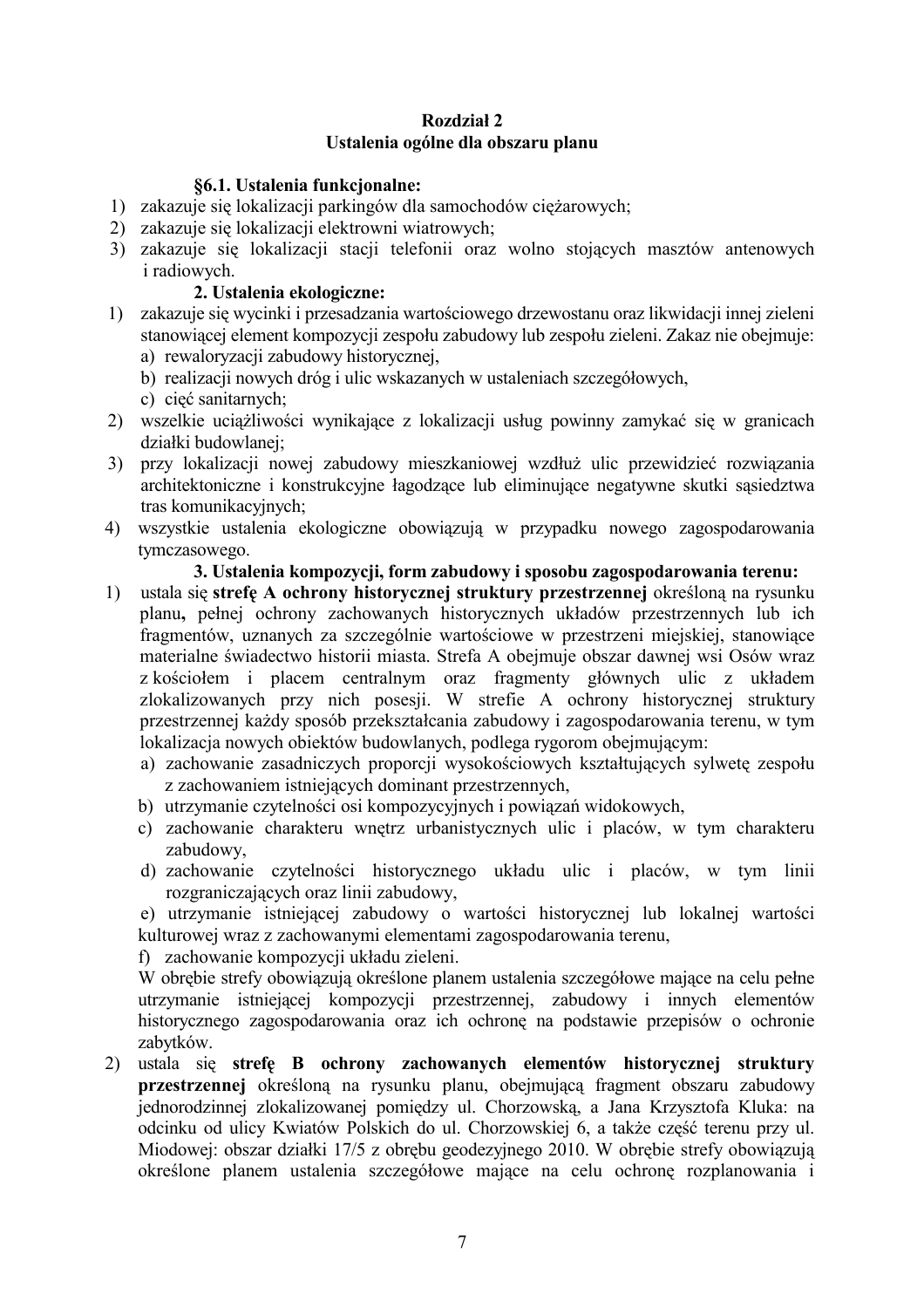przekrojów ulic i placów, z uwzględnieniem możliwości ochrony zachowanych nawierzchni; linii zabudowy i historycznego ukształtowania szerokości frontów parceli i działek budowlanych; formy architektonicznej zabudowy istniejącej i uzupełniającej (w tym gabarytów wysokościowych, form dachów, zasadniczych proporcji elewacji); zieleni komponowanej, jej układu i składu gatunkowego, obsadzeń ulic i placów, starodrzewu w obrębie działki oraz ich ochronę na podstawie przepisów o ochronie zabytków.

- 3) ustala się strefę K ochrony krajobrazu kulturowego określoną na rysunku planu, w granicach której występuje wartościowy krajobraz podlegający ochronie. W obrębie strefy obowiązują określone planem ustalenia mające na celu podtrzymanie istniejącej kompozycji przestrzennej i zieleni oraz ich ochronę na podstawie przepisów o ochronie zabytków.
- 4) zakazuje się za wyjatkiem tradycyjnych słupów ogłoszeniowych lokalizacji nowych reklam wolno stojacych lub wbudowanych:
	- a) na tle i wśród zieleni określonej symbolem ZP;
	- b) na elewacjach z cegły i z kamienia naturalnego, a także na innych elewacjach budynków w sposób zmieniający lub zakrywający istotne elementy wystroju architektonicznego, np.: obramowania portali i okien, balustrady, gzymsy i zwieńczenia, płyciny i kompozycje sztukatorskie, połacie dachowe itp.;
	- c) na tle obiektów zakwalifikowanych do wpisu do rejestru zabytków i obiektów wpisanych do gminnej ewidencji zabytków i zieleni powiazanej z nimi kompozycyjnie;
	- d) w miejscach, w których reklamy emitujące pulsujące światło mogą zakłócać warunki mieszkaniowe<sup>.</sup>
- 5) zakazuje się lokalizacji reklam wolno stojących w strefie A ochrony historycznej struktury przestrzennej:
- 6) ustala się ochronę zabytków ujętych w gminnej ewidencji, które wskazano na rysunku planu oraz w ustaleniach szczegółowych. Ochrona realizowana jest zgodnie z ustaleniami szczegółowymi planu oraz przepisami szczególnymi dotyczącymi zabytków;
- 7) w obiektach wpisanych do gminnej ewidencji zabytków prowadzi się przebudowę istniejących lokali usługowych lub adaptację lokali mieszkalnych na cele usługowe według nastepujacych zasad:
	- a) w elewacji kontynuuje się rozwiązania właściwe dla specyfiki kompozycji elewacji całego budynku w jej pierwotnej formule tzn. nawiązuje się do: osi symetrii, linii podziałów, rozmieszczenia i proporcji otworów okiennych, kształtów stolarki, usytuowania i profili gzymsów, formy ryzalitów, pilastrów, blend, nadproży, obramowań okiennych i pozostałych elementów wystroju architektonicznego, a także rozwiązań materiałowych i kolorystycznych,
	- b) przy usługowym użytkowaniu całego parteru kompozycję elewacji tworzy się w sposób jednorodny na całej jej szerokości tzn. przy realizacji kolejnego lokalu usługowego stosuje się rozwiązania architektoniczne już istniejące pod warunkiem, że spełniają one wymagania kompozycyjne. Jednorodność kompozycji dotyczy także szyldów, które traktuje się jak detal architektoniczny,
	- c) zakazuje się lokalizacji nowych, odrębnych lokali usługowych z wejściem usytuowanym poniżej poziomu chodnika,
	- d) obowiązuje zachowanie istniejących poziomów nadproży.
- 8) dopuszcza się zachowanie i adaptację zainwestowania i użytkowania istniejącego legalnie w dniu wejścia w życie niniejszego planu. Budynki moga być poddawane remontom kapitalnym i modernizacjom bez prawa powiększania kubatury budynku;
- 9) zakazuje się lokalizacji obiektów tymczasowych, za wyjatkiem terenów wskazanych w ustaleniach szczegółowych;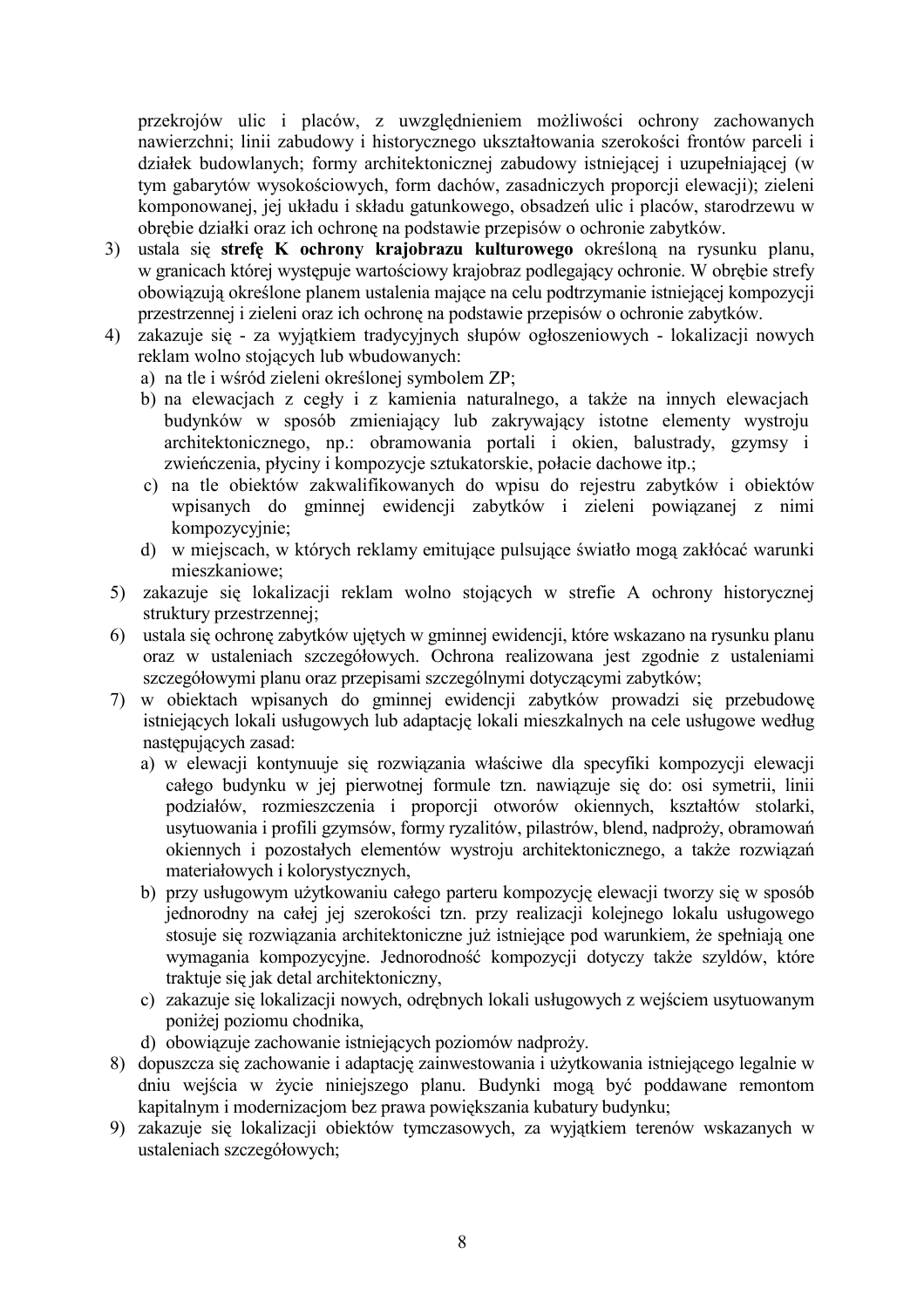- 10) wysokość budynku mierzy się od poziomu terenu przy najniżej położonym wejściu do budynku (z wyłączeniem wejść do pomieszczeń technicznych) do najwyższego punktu przekrycia dachu:
- 11) na terenach zabudowy mieszkaniowej jednorodzinnej dopuszcza się lokalizację garaży bezpośrednio przy granicach nieruchomości;
- 12) zakazuje się lokalizacji nowej zabudowy wielorodzinnej.

#### 4. Ustalenia zasad parcelacii:

- 1) zakazuje się dokonywania podziałów i wydzielania nowych działek gruntu wynikających z potrzeb:
	- a) istniejącego zagospodarowania tymczasowego,
	- b) nowego zagospodarowania tymcząsowego.
	- c) lokalizacji tymczasowych obiektów budowlanych;
- 2) przebieg linii dla celów opracowań geodezyjnych określa się poprzez odczyt graficzny osi linii z rysunku planu.
- 3) dopuszcza się wydzielanie i łączenie działek, jeżeli służy ono korekcie ich granic lub umożliwia przyłączenie ich do istniejących, sąsiednich nieruchomości w celu poprawy warunków zagospodarowania.

## 5. Ustalenia dotyczące obsługi komunikacvinei:

- 1) ustala się obsługę komunikacyjną obszaru objętego planem z istniejących i projektowanych dróg publicznych i wewnętrznych, połaczonych z układem komunikacyjnym miasta;
- 2) ustala sie powiazania układu komunikacyjnego obszaru objetego planem z układem zewnętrznym poprzez drogę Z.O.2055.KD.Z i ulicę Chorzowską przebiegającą wzdłuż wschodniej granicy planu, poza jego obszarem;
- 3) realizację każdego nowego obiektu, rozbudowę, a także zmianę sposobu użytkowania obiektu istniejącego warunkuje się umieszczeniem na terenie inwestycji odpowiedniej ilości miejsc postojowych dla samochodów osobowych, na podstawie wskaźników potrzeb parkingowych określonych w ust.5 pkt 5, które należy przyjmować dla poszczególnych działek budowlanych stosownie do ich przeznaczenia i sposobu zabudowy; wynik obliczeń liczby miejsc parkingowych zaokrągla się poprzez odrzucenie części ułamkowej w przedziale od  $0 - 0.5$  i zaokraglenie do 1 w przedziale powyżej 0.5;
- 4) w przypadku lokalizacji lub rozbudowy obiektu, ubytek istniejących stałych miejsc postojowych odtwarza się na terenie inwestycji;
- 5) wskaźniki liczby miejsc parkingowych do obliczania zapotrzebowania na miejsca postojowe samochodów osobowych dla poszczególnych działek stosownie do ich przeznaczenia i sposobu zabudowy należy przyjmować na podstawie poniższej tabeli:

| L.p.             | Obiekt lub teren                                                                      | Wskaźnik liczby miejsc postojowych<br>dla samochodów osobowych |
|------------------|---------------------------------------------------------------------------------------|----------------------------------------------------------------|
|                  | Budynki mieszkalne jednorodzinne na<br>działkach nie większych niż 200 m <sup>2</sup> | co najmniej 1 m.p. na 1 mieszkanie                             |
| 2.               | Budynki mieszkalne jednorodzinne na<br>działkach większych niż 200 m <sup>2</sup>     | co najmniej 2 m.p. na 1 mieszkanie                             |
| 3.               | Budynki mieszkalne wielorodzinne                                                      | co najmniej 1 m.p. na 1 mieszkanie                             |
| $\overline{4}$ . | Hotele, pensjonaty                                                                    | co najmniej 3 m.p. na 10 miejsc<br>noclegowych                 |
| 5.               | Domy dziennego i stałego pobytu dla                                                   | co najmniej 1 m.p. na 8 miejsc                                 |
|                  | osób starszych                                                                        | $($ jednak min. $3$ m.p.)                                      |
| 6.               | Sklepy, domy towarowe o powierzchni<br>sprzedażowej do 2000 m <sup>2</sup> ,          | co najmniej 1 m.p. na 50 m <sup>2</sup> pow. użytkowej         |
| 7.               | Restauracje, kawiarnie, bary                                                          | co najmniej 1 m.p. na 5 miejsc konsumpcyjnych                  |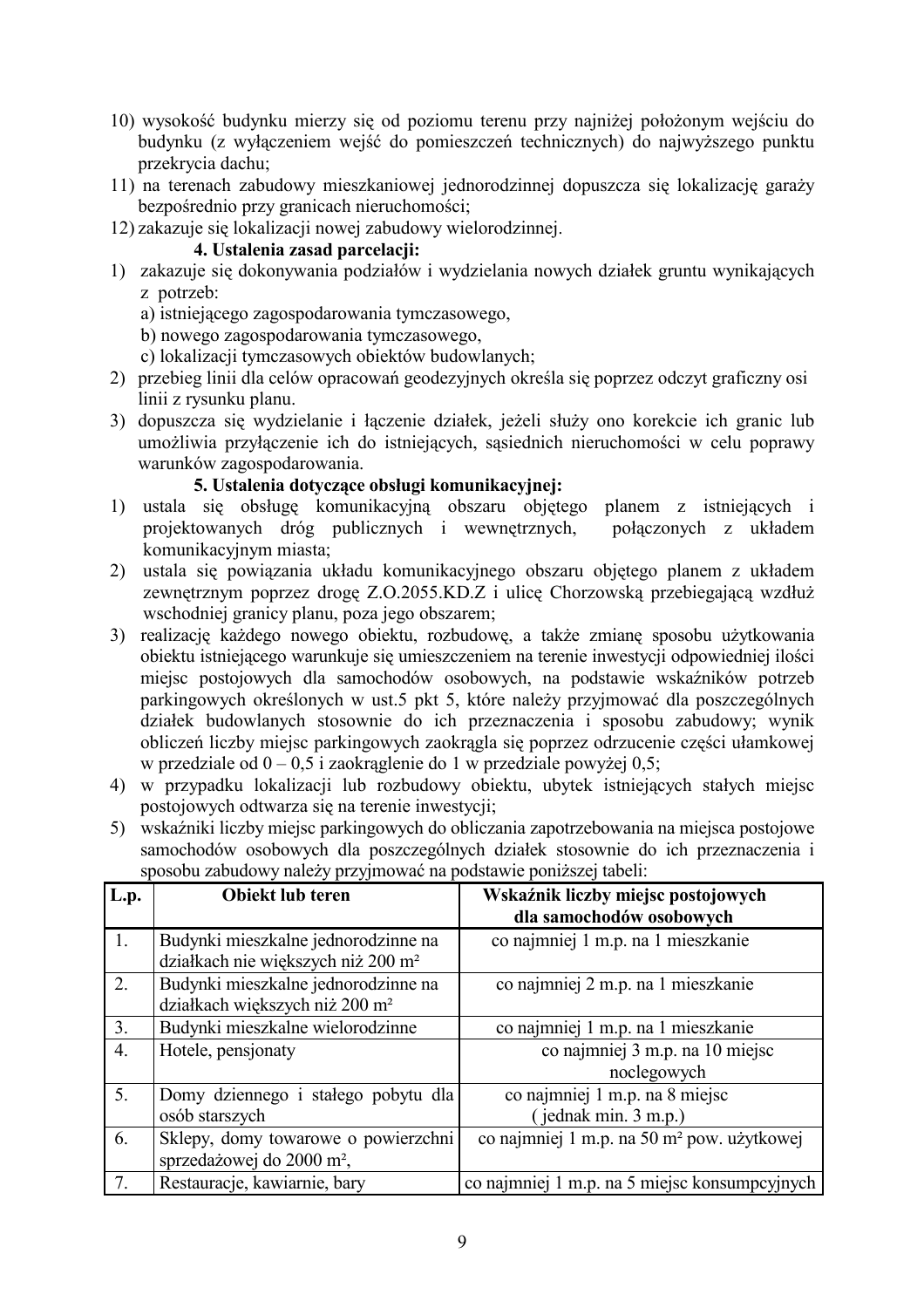|     | (z wyłączeniem barów mlecznych,                             |                                                         |
|-----|-------------------------------------------------------------|---------------------------------------------------------|
|     | jadłodajni charytatywnych i lokali z<br>jedzeniem na wynos) |                                                         |
| 8.  | Biura, urzędy, poczty, banki                                | co najmniej 3 m.p. na 100 m <sup>2</sup> pow. użytkowej |
| 9.  | Przychodnie i gabinety<br>lekarskie.                        | co najmniej 1 m.p. na /50 m <sup>2</sup> pow. użytkowej |
|     | kancelarie adwokackie, itp.                                 | i nie mniej niż 1 m.p. na 1 gabinet                     |
| 10. | Kościoły, kaplice                                           | co najmniej 1 m.p. na 10 miejsc siedzących              |
| 11. | Domy parafialne, domy kultury                               | co najmniej 2 m.p. na /50 m <sup>2</sup> pow. użytkowej |
| 12. | Szkoły podstawowe i gimnazja                                | co najmniej 2m.p. na jedną salę dydaktyczną             |
| 13. | Szkoły średnie                                              | co najmniej 2m.p. na jedną salę dydaktyczną             |
|     |                                                             | i dodatkowo 1 m.p. na 10 uczniów powyżej 18 la          |
| 14. | Przedszkola, miejsca dziennego pobytu                       | co najmniej 1m.p. na 12 dzieci                          |
|     | Dzieci                                                      |                                                         |
| 15. | Rzemiosło usługowe                                          | co najmniej 1 m.p. na /50 m <sup>2</sup> pow. użytkowej |
| 16. | Warsztaty pojazdów mechanicznych                            | co najmniej 3 m.p. na 1 st. naprawcze                   |
| 17. | Baseny pływackie, siłownie, inne małe                       | co najmniej 1 m.p. na10 korzystających                  |
|     | obiekty sportu i rekreacji                                  |                                                         |
| 18. | Korty tenisowe (bez miejsc dla widzów)                      | co najmniej 2 m.p. na 1 kort                            |
| 19. | Ogrody działkowe                                            | co najmniej 1 m.p. na 3 ogrody                          |

- 6) zagospodarowanie tymczasowe i lokalizacja tymczasowych obiektów budowlanych, przebudowa poddaszy na cele mieszkalne, przebudowa i rozbudowa oraz zmiana sposobu użytkowania obiektu budowlanego (także tymczasowego) wywołujące potrzeby parkingowe nie większe niż 2 miejsca postojowe, zagospodarowanie tymczasowe związane z użytkowaniem sezonowym (letnie ogródki gastronomiczne), bary mleczne, jadłodajnie charytatywne oraz punkty gastronomiczne z jedzeniem na wynos są zwolnione z wymogów określonych w ust.5 pkt 3 i pkt 5;
- 7) na terenach określonych w ustaleniach szczegółowych, strefa ruchu uspokojonego, w której zaleca się stosowanie różnych form ograniczenia i spowalniania ruchu samochodów (ograniczenie predkości, zweżenie korytarzy ruchu, odgiecia toru jazdy, wprowadzenie wysepek środkowych, zmiany rodzaju nawierzchni, progi zwalniające i lokalne wyniesienia nawierzchni, bramy wjązdowe, zastosowanie drzew i krzewów do optycznego zamkniecia ulicy, małe ronda itp.) oraz stwarza się priorytetowe warunki dla ruchu pieszego i rowerowego:
- 8) dopuszcza się uściślenie przebiegu ścieżek rowerowych na podstawie projektów budowlanych.

#### 6. Ustalenia dotyczące obsługi inżynieryjnej:

- 1) linie rozgraniczające ulic i ciągów pieszych wyznaczają korytarze infrastruktury technicznej, w których mogą być prowadzone sięci uzbrojenia terenu. Dopuszcza się prowadzenie sieci poza liniami rozgraniczającymi ulic na warunkach określonych w ustaleniach szczegółowych;
- 2) zaopatrzenie w wode z istniejącej i projektowanej sieci wodociągowej o średnicy 100 ÷ 225 mm zasilanej z istniejącej i projektowanej magistrali wodociągowej o średnicy 180 mm i 225 mm w ul. Miodowej i Chorzowskiej;
- 3) system wodociagowy należy realizować:
	- a) z zapewnieniem funkcjonowania publicznych urządzeń zaopatrzenia w wodę w warunkach specjalnych, zgodnie z obowiązującymi przepisami obrony cywilnej,
	- $b) z$ uwzględnieniem wymaganego zapotrzebowania na wode dla celów przeciwpożarowych, zgodnie z obowiązującymi przepisami przeciwpożarowymi;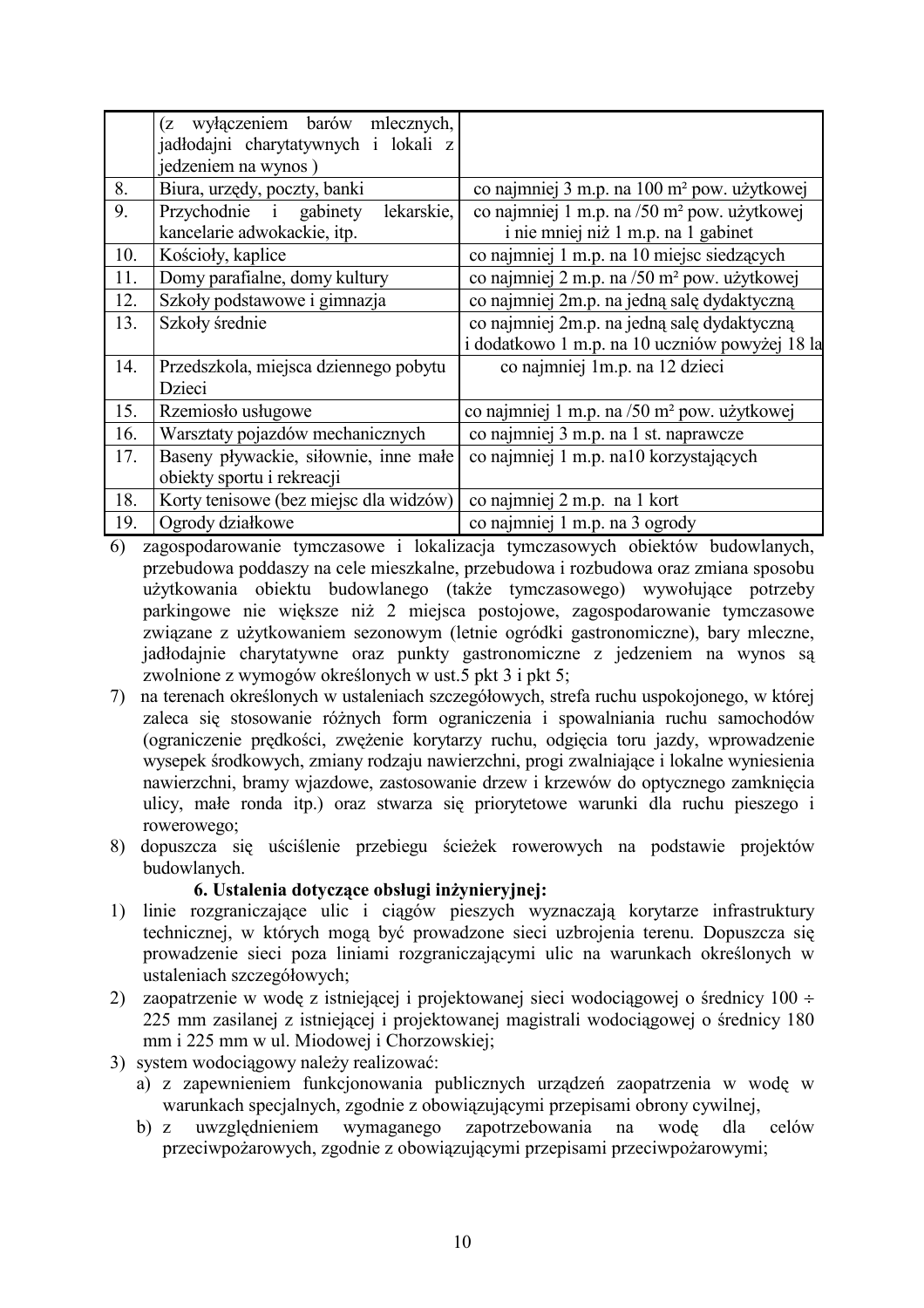- 4) odprowadzanie ścieków sanitarnych do istniejącej i projektowanej kanalizacji sanitarnej grawitacyjno – tłocznej o średnicy  $0,2+0,4$  m i istniejącego kolektora sanitarnego o średnicy  $0.3\div0.4$  m w ulicy Chorzowskiej w zlewni oczyszczalni ścieków "Grabów";
- 5) do czasu realizacji kanalizacji sanitarnej dopuszcza się odprowadzenie ścieków sanitarnych do tymczasowych indywidualnych i lokalnych zbiorników bezodpływowych zlokalizowanych w terenie elementarnym lub bezpośrednio na działce:
- 6) odprowadzanie wód opadowych poprzez istniejącą i projektowaną kanalizację deszczową o średnicy  $0.3 \div 0.5$  m do strumienia Żabiniec oraz istniejącego kolektora deszczowego o średnicy 0,5 m w ulicy Chorzowskiej do cieku Warszowiec. Wody deszczowe przed zrzutem do cieków zaopatrzyć w niezbedne urządzenia podczyszczające. Do czasu realizacji kanalizacji deszczowej dopuszcza się odprowadzenie wód deszczowych do gruntu na terenie działki;
- 7) zaopatrzenie w gaz z istniejącej sieci średniego ciśnienia o średnicy 90 ÷ 225 mm w ulicach: Chorzowskiej, Miodowej oraz projektowanej sieci rozdzielczej średniego ciśnienia o średnicy  $100 \div 150$  mm;
- 8) zaopatrzenie w ciepło z indywidualnych i lokalnych źródeł ciepła zasilanych gazem i oleiem opałowym oraz innych źródeł ciepła o parametrach emisii zanieczyszcze spełniających warunki ochrony środowiska i warunki geologiczne zgodnie z przepisami prawa geologicznego i górniczego jak: niskoemisyjne instalacje ogrzewcze na paliwo stałe, energia elektryczna, kolektory słoneczne, pompy cieplne itp.;
- 9) dopuszcza się instalowanie kominków stanowiących uzupełniające źródło ciepła,
- 10) zasilanie w energie elektryczną z istniejących i projektowanych elektroenergetycznych linii kablowych 15 kV i 0,4 kV poprzez istniejące i projektowane stacje transformatorowe 15/0,4  $kV$ :
- 11) obsługa telekomunikacyjna z istniejących linii kablowych poprzez centralę telefoniczną zlokalizowaną w obszarze osiedla w terenie Z.O.2103.TC;
- 12) przewiduje się czasowe gromadzenie odpadów stałych w pojemnikach ustawionych na poszczególnych posesiach, a następnie wywożenie ich na składowisko odpadów stałych; sposób gromadzenia odpadów winien zapewnić możliwość ich selektywnej zbiórki;
- 13) w liniach rozgraniczających ulic i placów dopuszcza się ustawienie pojemników służących gromadzeniu odpadów przeznaczonych do odzysku;
- 14) ustala się konieczność oddzielnego gromadzenia odpadów przemysłowych pochodzacych z zakładów usługowych;
- 15) nowe i modernizowane sieci inżynieryjne należy prowadzić jako podziemne;
- 16) ustala się minimalne średnice sieci rozdzielczych uzbrojenia terenu: sieć gazowa 63 mm, sieć wodociagowa 100 mm, kanalizacja sanitarna 0.20 m, kanalizacja deszczowa 0.30 m;
- 17) przytoczone w ustaleniach planu przekroje przewodów infrastruktury technicznej stanowią opis stanu istniejącego i nie są ustaleniami planu. Dopuszcza się ich przebudowe poprzez zmiane przekrojów i przebiegów w granicach wydzielonych terenów elementarnych.

# Rozdział 3

# Ustalenia szczegółowe dla terenów elementarnych.

#### §7. Teren elementarny Z.O.2001.MN,U 1. Ustalenia funkcjonalne:

- 1) przeznaczenie terenu: zabudowa mieszkaniowa jednorodzinna wolno stojąca;
- 2) dopuszcza się lokalizację usług:
- 3) zakazuje się lokalizacji lokali handlowych o powierzchni sprzedażowej powyżej 100 m<sup>2</sup>;

# 2. Ustalenia ekologiczne: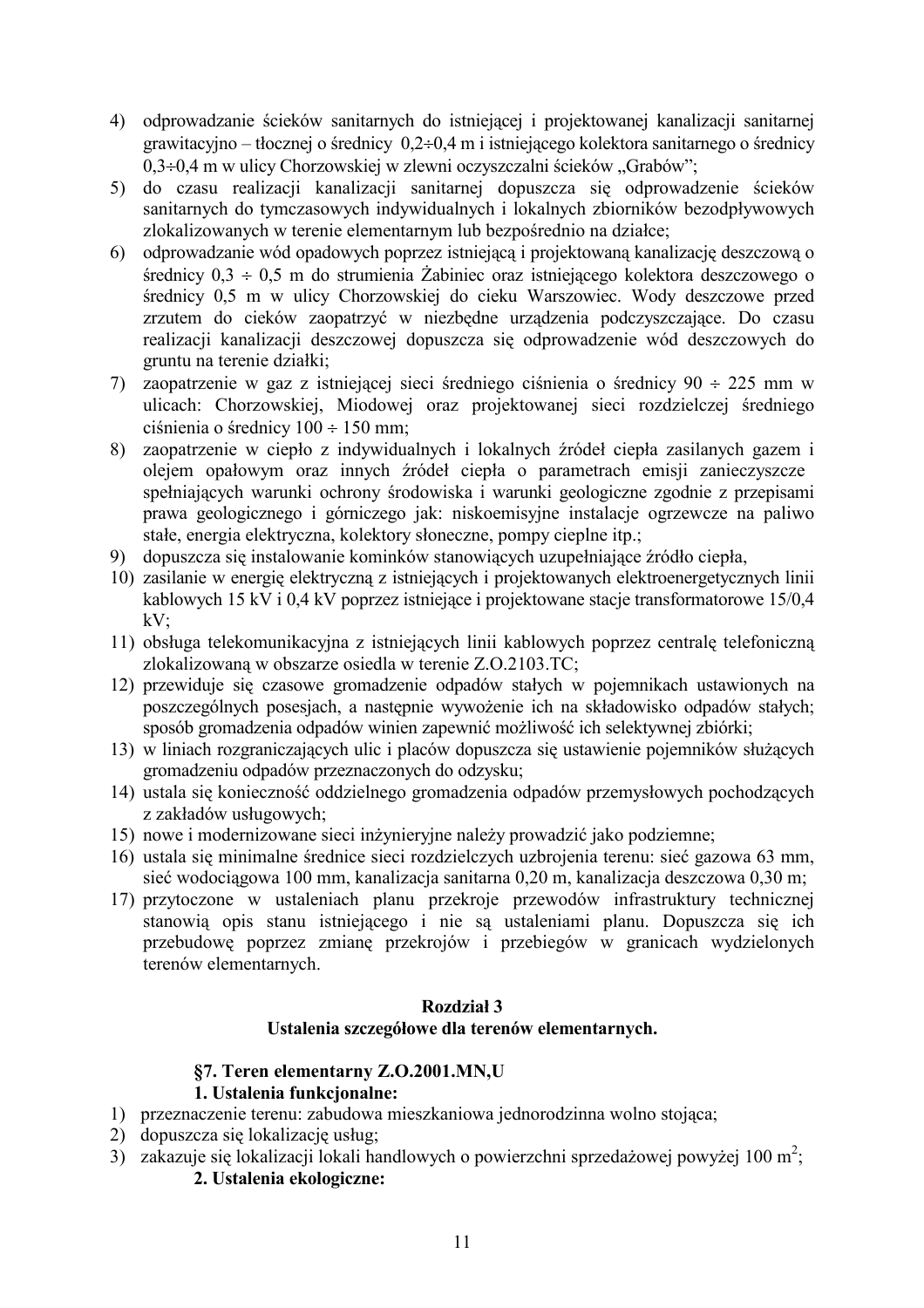- 1) minimalna powierzchnia terenu biologicznie czynna w granicach działki budowlanej 60%;
- 2) dopuszcza się wprowadzenie bogatego programu zieleni.

# 3. Ustalenia kompozycji, form zabudowy i sposobu zagospodarowania terenu:

- 1) maksymalna powierzchnia zabudowy w granicach działki budowlanej 40%;
- 2) maksymalna wysokość zabudowy 9,5 m, nie więcej niż 2 kondygnacje nadziemne;
- 3) budynki kryte dachami stromymi z zastrzeżeniem pkt 4;
- 4) rozbudowa obiektów w typie zabudowy istniejącej;
- 5) dopuszcza się lokalizację obiektów tymczasowych o wysokości maksymalnie 4,5 m, krytych dachem dwu lub czterospadowym, o spadku minimum 20 stopni;
- 6) wzdłuż ul. Miodowej harmonijna pierzeja;
- 7) obejmuje się ochroną konserwatorską i ujmuje w gminnej ewidencji zabytków budynek przy ul. Miodowej 131 wskazany na rysunku planu:
- a) obowiązuje utrzymanie istniejącej kompozycji architektonicznej obiektu, w tym gabarytów wysokościowych, formy dachu, kompozycji elewacji, wystroju architektonicznego, formy stolarki
- b) zakazuje się zmiany ilości, wielkości i kształtów otworów okiennych i drzwiowych w elewacjach frontowych od strony ulicy,
	- c) od strony ulic dopuszcza się doświetlenie poddaszy wyłącznie poprzez okna połaciowe,
	- d) utrzymuje się lub odtwarzą detal architektoniczny. Dopuszczą się ocieplenie elewacji budynku pod warunkiem powtórzenia detalu wystroju zachowanego i odtworzenia wg dokumentacji archiwalnej:
- 8) nakazuje się zastosowanie w obiektach nowobudowanych i przebudowywanych wzdłuż ul. Miodowej dekoracyjnego detalu fasad typu obramienia otworów, gzymsów, cokołów;
- 9) nieprzekraczalne linie zabudowy określone na rysunku planu traktuje się jako nieprzekraczalne dla wszystkich elementów związanych z budynkiem, z wyłączeniem okapów dachu, daszków nad wejściami, schodów zewnętrznych, studzienek doświetlających piwnice, zjazdów do garaży, ramp;
- 10) dopuszcza się zastosowanie kutych, metalowych ogrodzeń wzdłuż ulicy Miodowej;
- 11) teren objęty strefą K ochrony krajobrazu kulturowego.

#### 4. Ustalenia zasad parcelacii:

- 1) dopuszcza się podział terenu na działki budowlane o powierzchni nie mniejszej niż 1000 m<sup>2</sup> pod warunkiem zachowania bezpośredniego dostępu do drogi publicznej;
- 2) minimalna szerokość frontu nowej działki budowlanej bezpośrednio przylegającej do dróg: Z.O.2058.KDL i Z.O.2078.KD.D: 30 m;
- 3) kat nachylenia granic nowo wydzielanych działek budowlanych w stosunku do osi bezpośrednio przylegających dróg: Z.O.2058.KDL i Z.O.2078.KD.D: 85° – 95° w pasie o szerokości minimum 15 metrów;

# 5. Ustalenia dotvczace obsługi komunikacyjnej:

Obsługa terenu od dróg: Z.O.2058.KD.L i Z.O.2078.KD.D.

# 6. Ustalenia dotyczące obsługi inżynieryjnej:

- 1) zaopatrzenie w wodę, gaz, energię elektryczną, obsługę telekomunikacyjną oraz odprowadzanie ścieków i wód opadowych realizuje się w oparciu o istniejące i projektowane sieci inżynieryjne uzbrojenia miejskiego w drogach Z.O.2058.KD.L i  $Z.0.2078$ .KD.D;
- 2) istniejąca napowietrzna linia elektroenergetyczna 15 kV do przebudowy;
- 3) istniejąca sieć wodociagowa o średnicy 100 mm do zachowania z dopuszczeniem przebudowy, rozbudowy i remontu.

# §8. Teren elementarny Z.O.2002.MN,U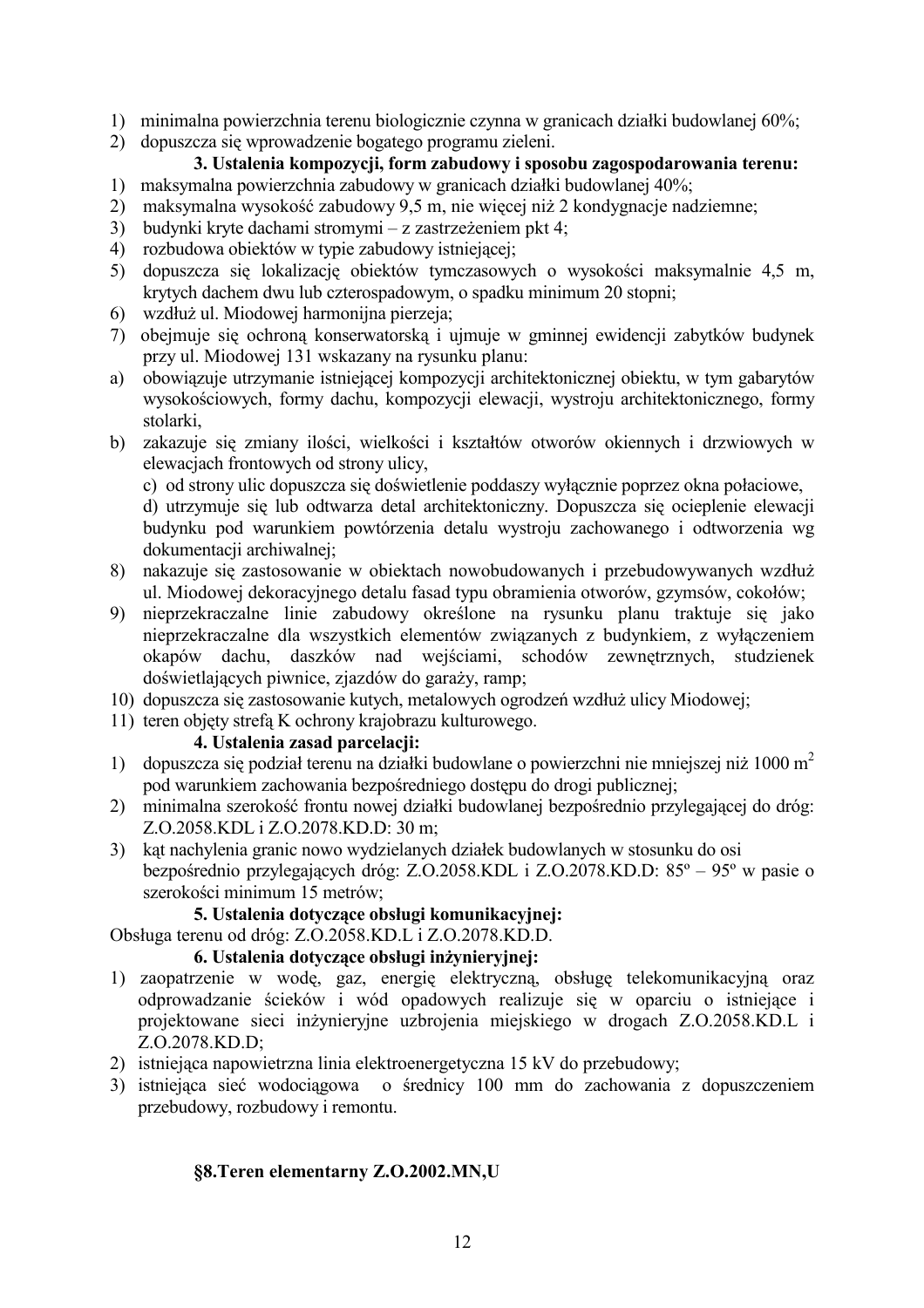#### 1. Ustalenia funkcjonalne:

- 1) przeznaczenie terenu: zabudowa mieszkaniowa jednorodzinna wolno stojąca;
- 2) dopuszcza się lokalizację usług:
- 3) dopuszcza się lokalizację lokali handlowych o powierzchni sprzedaży do 100m<sup>2</sup>.

## 2. Ustalenia ekologiczne:

- 1) minimalna powierzchnia terenu biologicznie czynna w granicach działki budowlanej 60%;
- 2) dopuszcza się wprowadzenie bogatego programu zieleni.

# 3. Ustalenia kompozycji, form zabudowy i sposobu zagospodarowania terenu:

- 1) maksymalna powierzchnia zabudowy w granicach działki budowlanej 40%;
- 2) maksymalna wysokość zabudowy 9,5 m, nie więcej niż 2 kondygnacje nadziemne;
- 3) budynki kryte dachami stromymi z zastrzeżeniem pkt 4:
- 4) rozbudowa obiektów w typie zabudowy istniejacej:
- 5) wzdłuż ul. Miodowej harmonijna pierzeja;
- 6) nieprzekraczalne linie zabudowy określone na rysunku planu traktuje się jako nieprzekraczalne dla wszystkich elementów związanych z budynkiem, z wyłączeniem okapów dachu, daszków nad wejściami, schodów zewnętrznych, studzienek doświetlających piwnice, zjazdów do garaży, ramp;
- 7) dopuszcza się zastosowanie kutych, metalowych ogrodzeń wzdłuż ulicy Miodowej;
- 8) nakazuje się zastosowanie w obiektach nowobudowanych i przebudowywanych wzdłuż ul. Miodowej dekoracyjnego detalu fasad typu obramienia otworów, gzymsów, cokołów;
- 9) teren objety strefa K ochrony krajobrazu kulturowego.

# 4. Ustalenia zasad parcelacii:

- 1) dopuszcza się podział na działki budowlane o pow. min. 800 m<sup>2</sup>, pod warunkiem zachowania dostępu do drogi publicznej;
- 2) minimalna szerokość frontu nowej działki budowlanej bezpośrednio przylegającej do dróg: Z.O.2058.KD.L i Z.O.2078.KD.D: 25 m;
- 3) kąt nachylenia granic nowo wydzielanych działek budowlanych w stosunku do osi bezpośrednio przylegających dróg: Z.O.2058.KD.L i Z.O.2078.KD.D: 85° – 95° w pasie o szerokości minimum 15 metrów;

# 5. Ustalenia dotvczace obsługi komunikacyjnej:

- 1) obsługa komunikacyjna terenu od ulicy Miodowej;
- 2) dopuszcza się obsługę komunikacyjną terenu od drogi Z.O.2078.KD.D.

#### 6. Ustalenia dotyczące obsługi inżynieryjnej:

- 1) zaopatrzenie w wodę, gaz, energię elektryczną, obsługę telekomunikacyjną oraz odprowadzanie ścieków i wód opadowych realizuje się w oparciu o istniejące i projektowane sieci inżynieryjne uzbrojenia miejskiego w drogach Z.O.2058.KD.L, Z.O.2078.KD.D i ul. Miodowej:
- 2) istniejąca napowietrzną linią elektroenergetyczną 15 kV do przebudowy na linię kablowa;
- 3) istniejący maszt stacji bazowej telefonii komórkowej do zachowania z dopuszczeniem przebudowy i remontu.

# §9. Teren elementarny Z.O.2003.MW

# 1. Ustalenia funkcjonalne:

- 1) przeznaczenie terenu: zabudowa mieszkaniowa wielorodzinna;
- 2) zakazuje się lokalizacji usług.

# 2. Ustalenia ekologiczne:

1) minimalna powierzchnia terenu biologicznie czynna w granicach terenu elementarnego:  $60\%$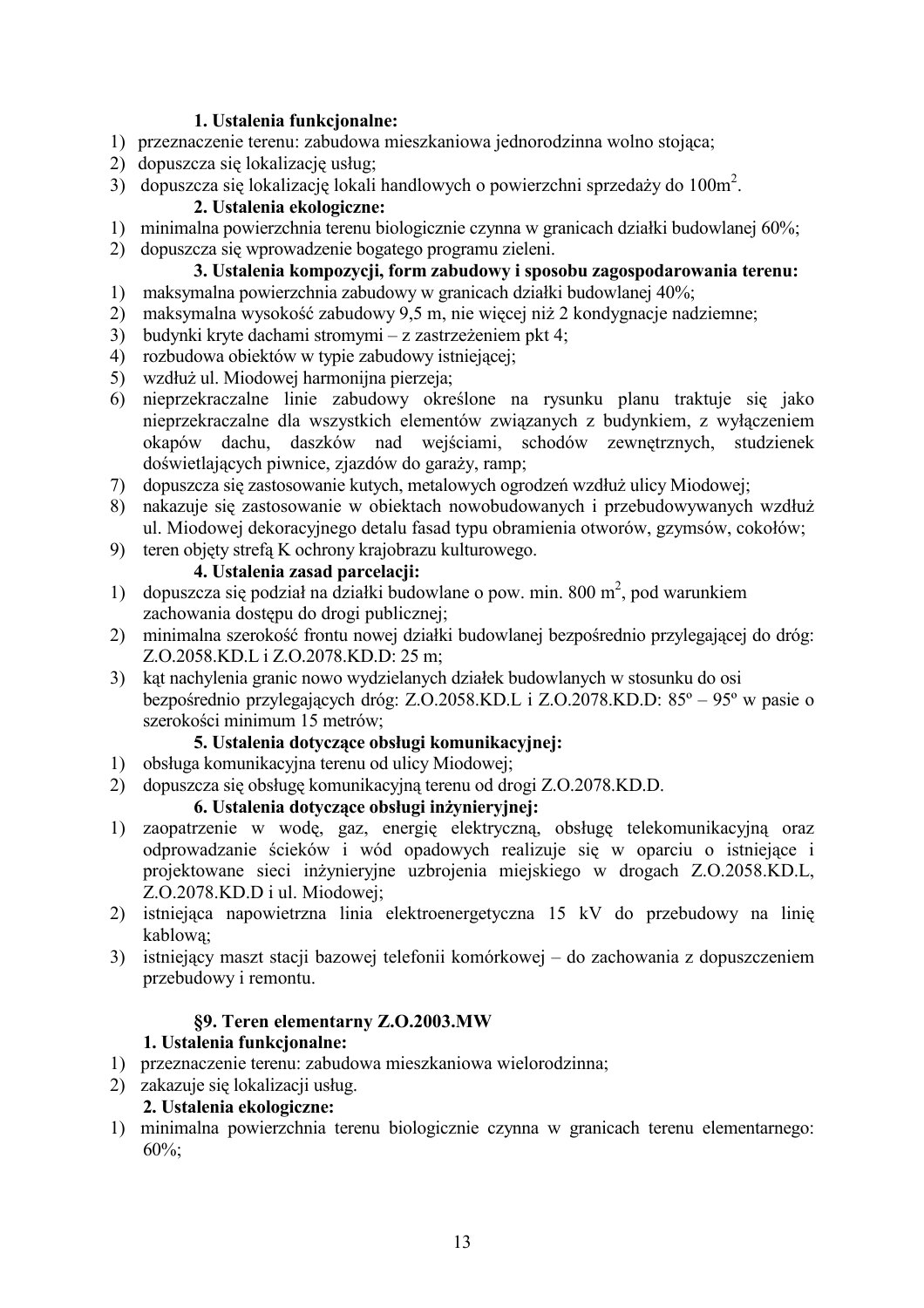2) wzdłuż ciągów komunikacyjnych w obrębie zabudowy oraz wzdłuż naziemnych miejsc postojowych obowiązują nasadzenia zieleni wysokiej.

# 3. Ustalenia kompozycji, form zabudowy i sposobu zagospodarowania terenu:

- 1) maksymalna powierzchnia zabudowy w granicach działki budowlanej 50%;
- 2) maksymalna wysokość zabudowy 12 m, nie więcej niż 3 kondygnacje nadziemne;
- 3) zakazuje się lokalizacji obiektów tymczasowych;
- 4) w granicach terenu nakazuje się realizację placów zabaw dla dzieci;
- 5) wzdłuż ul. Miodowej harmonijna pierzeja;
- 6) nieprzekraczalne linie zabudowy określone na rysunku planu traktuje się jako nieprzekraczalne dla wszystkich elementów związanych z budynkiem, z wyłączeniem okapów dachu, daszków nad wejściami, schodów zewnetrznych, studzienek doświetlających piwnice, zjazdów do garaży, ramp;
- 7) dopuszcza się wzdłuż ulicy Miodowej zastosowanie kutych, metalowych ogrodzeń;
- 8) zakazuje się lokalizacji garaży naziemnych;
- 9) teren objety strefa K ochrony krajobrazu kulturowego.

# 4. Ustalenia zasad parcelacji:

Zakazuje się podziału terenu, z zastrzeżeniem §6, ust. 4 pkt 3.

# 5. Ustalenia dotvczace obsługi komunikacyjnej:

- 1) obsługa komunikacyjna terenu od ulicy Miodowei:
- 2) dopuszcza się obsługę terenu od drogi Z.O.2078.KD.D;

# 6. Ustalenia dotvczace obsługi inżynieryjnej:

Zaopatrzenie w wode, gaz, energie elektryczna, obsługe telekomunikacyjna oraz odprowadzanie ścieków i wód opadowych realizuje się w oparciu o istniejące i projektowane sieci inżynieryjne uzbrojenia miejskiego w ulicy Miodowej i drodze Z.O.2078.KD.D.

# §10. Teren elementarny Z.O. 2004. MN, U

# 1. Ustalenia funkcjonalne:

- 1) przeznaczenie terenu: zabudowa mieszkaniowa jednorodzinna wolno stojąca;
- 2) dopuszcza się lokalizację usług;
- 3) dopuszcza się lokalizacje lokali handlowych o powierzchni sprzedaży do 100 m<sup>2</sup>.

# 2. Ustalenia ekologiczne:

- 1) minimalna powierzchnia terenu biologicznie czynna w granicach działki budowlanej 60%;
- 2) wzdłuż ciągów komunikacyjnych w obrębie zabudowy dopuszcza się nasadzenia zieleni wysokiej.

# 3. Ustalenia kompozycji, form zabudowy i sposobu zagospodarowania terenu:

- 1) maksymalna powierzchnia zabudowy w granicach działki budowlanej 25%;
- 2) maksymalna wysokość zabudowy 9,5 m, nie więcej niż 2 kondygnacje nadziemne z zastrzeżeniem pkt 4;
- 3) budynki kryte dachami stromymi z zastrzeżeniem pkt 4;
- 4) rozbudowa obiektów w typie zabudowy istniejącej;
- 5) dopuszcza się lokalizację obiektów tymczasowych o wysokości maksymalnie 4,5 m, krytych dachem dwu lub czterospadowym, o spadku minimum 20 stopni:
- 6) wzdłuż ul. Miodowej harmonijna pierzeja;
- 7) nieprzekraczalne linie zabudowy określone na rysunku planu traktuje się jako nieprzekraczalne dla wszystkich elementów zwiazanych z budynkiem, z wyłaczeniem okapów dachu, daszków nad wejściami, schodów zewnętrznych, studzienek doświetlających piwnice, zjazdów do garaży, ramp;
- 8) dopuszcza się wzdłuż ulicy Miodowej zastosowanie kutych, metalowych ogrodzeń;
- 9) nakazuje się zastosowanie w obiektach nowobudowanych i przebudowywanych wzdłuż ul. Miodowej dekoracyjnego detalu fasad typu obramienia otworów, gzymsów, cokołów;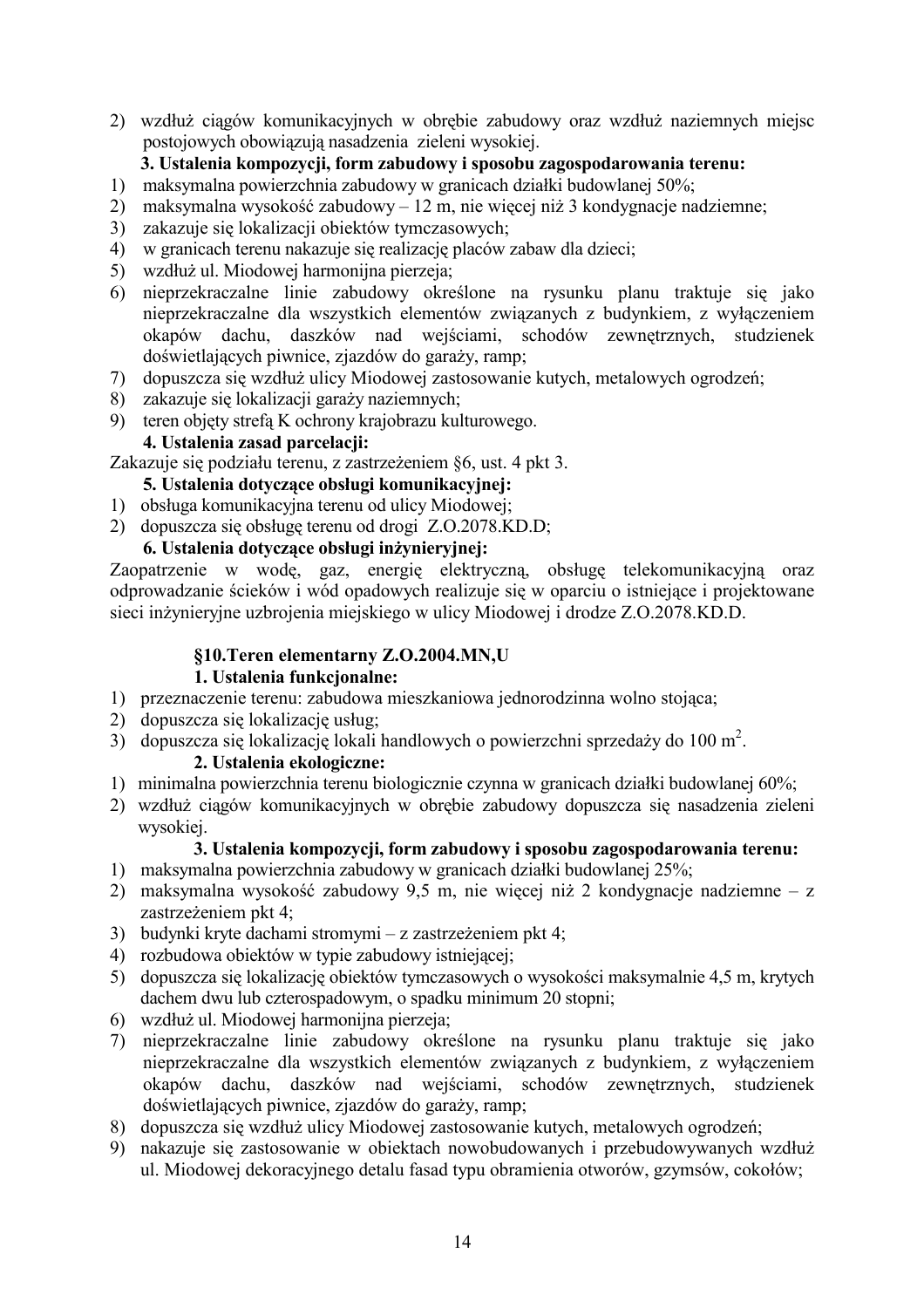10) teren objety strefa K ochrony krajobrazu kulturowego.

#### 4. Ustalenia zasad parcelacji:

- 1) dopuszcza się podział terenu na działki budowlane o pow. min. 800 m<sup>2</sup>, pod warunkiem zachowania dostępu do drogi publicznej;
- 2) minimalna szerokość frontu nowej działki budowlanej bezpośrednio przylegającej do drogi Z.O.2077.KD.D i ul. Miodowej: 25 metrów;
- 3) kąt nachylenia granic nowo wydzielanych działek budowlanych w stosunku do osi bezpośrednio przylegających do drogi Z.O.2077.KD.D i ul. Miodowej:  $85^{\circ} - 95^{\circ}$  w pasie o szerokości minimum 15 metrów;

### 5. Ustalenia dotyczące obsługi komunikacyjnej:

Obsługa terenu od ulicy Miodowej i drogi Z.O.2077.KD.D.

#### 6. Ustalenia dotyczące obsługi inżynieryjnej:

Zaopatrzenie w wodę, gaz, energię elektryczną oraz odprowadzanie ścieków i wód opadowych realizuje się w oparciu o istniejące i projektowane sieci inżynieryjne uzbrojenia miejskiego w ulicy Miodowej i drodze Z.O.2077.KD.D.

# §11. Teren elementarny Z.O.2005.ZD

### **1.** Ustalenia funkcionalne:

- 1) przeznaczenie terenu: ogrody działkowe;
- 2) dopuszcza się lokalizację miejsc postojowych dla samochodów osobowych dla obsługi terenu ogrodów działkowych.

#### 2. Ustalenia ekologiczne:

- 1) zakazuje się działań powodujących uruchomienie procesów erozyjnych na zboczach skarp, w szczególności zmiany sposobu zagospodarowania, wycinki drzew i krzewów;
- 2) zakazuje się lokalizacji obiektów i prowadzenia prac mogących pogorszyć stosunki wodne;
- 3) zakazuje się makroniwelacji terenu.

#### 3. Ustalenia kompozycji, form zabudowy i sposobu zagospodarowania terenu:

- 1) maksymalna wysokość zabudowy dla altan 2 kondygnacje nadziemne, lecz nie więcej niż 5 metrów do górnej powierzchni przekrycia;
- 2) budynki kryte dachem o nachyleniu połaci dachowych min. 4%;
- 3) maksymalna powierzchnia zabudowy w granicach działki ogrodniczej: 25 m<sup>2</sup>;
- 4) dopuszcza się lokalizację wyłącznie jednej altany w granicach działki ogrodniczej;
- 5) zakazuje się lokalizacji altan na granicach działek ogrodniczych;
- 6) teren objety strefa K ochrony krajobrazu kulturowego.

#### 4. Ustalenia zasad parcelacii:

Zakazuje się podziału terenu, z zastrzeżeniem §6, ust. 4 pkt 3.

## 5. Ustalenia dotvczace obsługi komunikacvinej:

Obsługa terenu od drogi Z.O.2077.KD.D.

#### 6. Ustalenia dotyczące obsługi inżynieryjnej:

Zaopatrzenie w wodę, energię elektryczną, obsługę telekomunikacyjną oraz odprowadzanie ścieków i wód opadowych realizuje się w oparciu o istniejące i projektowane sieci inżynieryjne uzbrojenia miejskiego w drodze Z.O.2077.KD.D.

#### **§12. Teren elementarny Z.O.2006.ZP**

#### **1.** Ustalenia funkcionalne:

Przeznaczenie terenu: zieleń urządzona, rekreacyjno – wypoczynkowa.

#### 2. Ustalenia ekologiczne:

1) obowiązuje pozostawienie w stanie naturalnym istniejącej szaty roślinnej na zboczach stoków;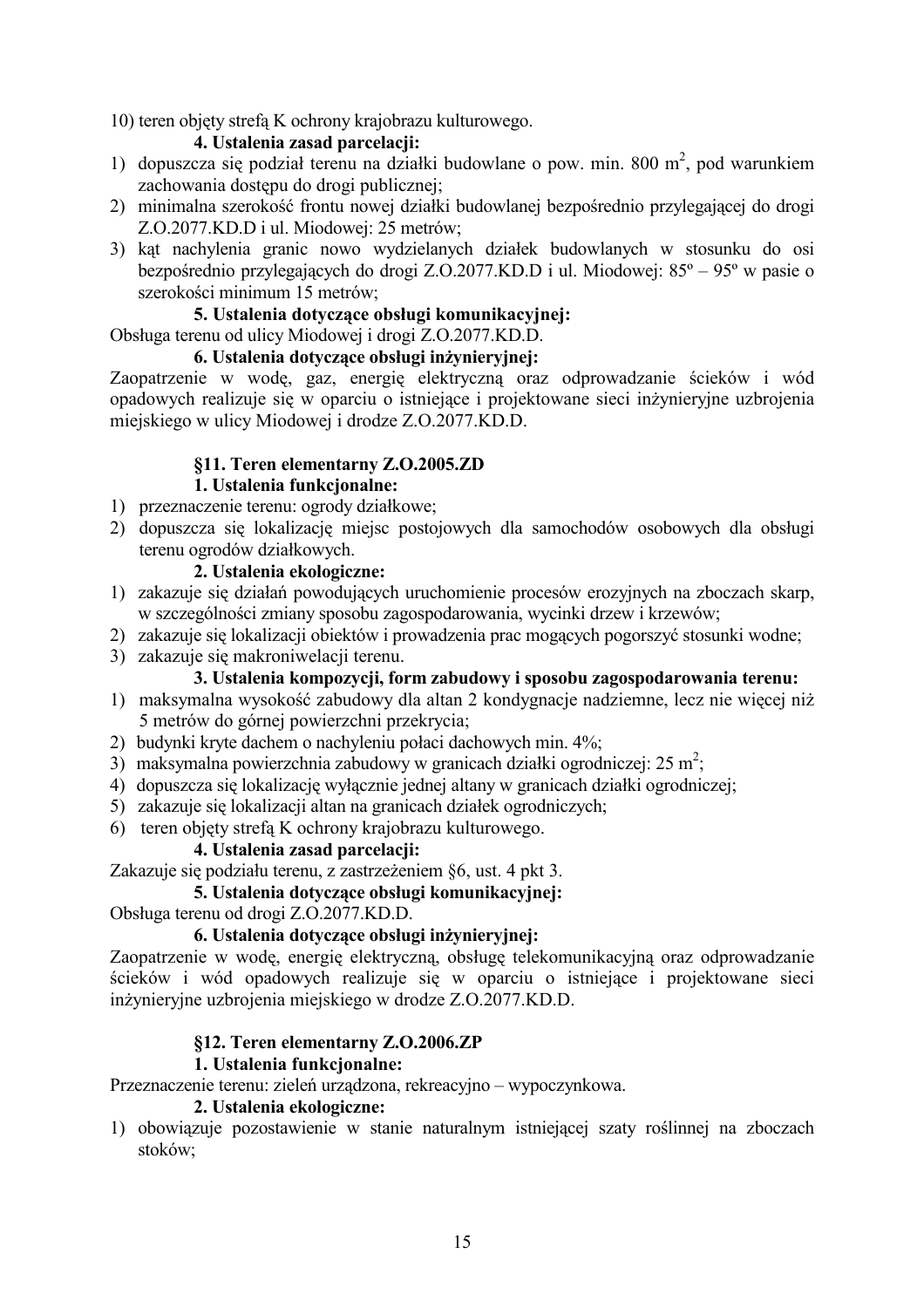- 2) dopuszcza się regulowanie istniejącego "oczka wodnego", jego pogłębienie i powiększenie lustra wody;
- 3) w przypadku lokalizacji ciągów pieszych, tworzących spacerowe połączenia pomiędzy terenami mieszkaniowymi a terenami leśnymi i rekreacyjno – sportowymi ustala się obowiązek wprowadzenia zieleni stabilizującej ich przebieg;
- 4) dopuszcza się wprowadzenie umocnień wzdłuż ciagów pieszych zabezpieczających przed uruchomieniem procesów osuwiskowych;
- 5) zakazuje się lokalizacji terenowych urządzeń sportowych;
- 6) dopuszcza się makroniwelację tylko w zakresie niezbędnym dla realizacji terenowych urządzeń rekreacyjnych pod warunkiem nie powodowania zagrożeń związanych z uruchomieniem procesów osuwiskowych.

## 3. Ustalenia kompozycji, form zabudowy i sposobu zagospodarowania terenu:

- 1) zakazuje się zabudowy terenu;
- 2) dopuszcza się wyposażenie terenu w ciągi piesze, szlaki turystyczne z miejscami wypoczynkowymi, ławki, daszki, stoły, schody, mostki, proste urządzenia zabawowe, ścieżki zdrowia, terenowe urządzenia rekreacyjne itp.;
- 3) zakazuje się stosowania nawierzchni z asfaltu i betonu do utwardzania alejek spacerowych;
- 4) elementy wyposażenia terenu z materiałów naturalnych typu drewno, kamień itp.;
- 5) teren objety strefa K ochrony krajobrazu kulturowego.

## 4. Ustalenia zasad parcelacii:

Zakazuje się podziału terenu, z zastrzeżeniem §6, ust. 4 pkt 3.

#### 5. Ustalenia dotvczace obsługi komunikacyinei:

## Obsługa terenu od drogi Z.O.2077.KD.D i Z.O.2080.KD.D.

#### 6. Ustalenia dotvczace obsługi inżyniervinei:

Dopuszcza się doprowadzenie niezbędnych sieci uzbrojenia terenu z drogi Z.O.2077.KD.D i ulicy Sierakowskiej.

#### §13. Teren elementarny Z.O.2007.US

#### 1. Ustalenia funkcjonalne:

Przeznaczenie terenu: usługi sportu, rekreacji i wypoczynku wraz z niezbędnymi obiektami towarzyszącymi i urządzeniami terenowymi służącymi rekreacji np. kort tenisowy, mini-golf itp.

#### 2. Ustalenia ekologiczne:

- 1) minimalna powierzchnia terenu biologicznie czynna w granicach działki budowlanej 60%;
- 2) zakazuje się kanalizacji cieku Kijanka;
- 3) zakazuje się prowadzenia działań powodujących uruchomienie procesów erozyjnych, w szczególności prac budowlanych naruszających stabilność skarp.

# 3. Ustalenia kompozycji, form zabudowy i sposobu zagospodarowania terenu:

- 1) maksymalna powierzchnia zabudowy 200 m<sup>2</sup>;
- 2) maksymalna powierzchnia utwardzona w granicach terenu elementarnego 40%;
- 3) maksymalna wysokość zabudowy 9,5 m;
- 4) budynki kryte dachami stromymi;
- 5) zakazuje się lokalizacji piwnic i kondygnacji podziemnych:
- 6) zakazuje się lokalizacji obiektów tymczasowych za wyjątkiem obiektów związanych z imprezami okolicznościowymi;
- 7) zakazuje się stosowania nawierzchni z asfaltu i betonu do utwardzania alejek spacerowych. z wyłaczeniem kostki betonowej;
- 8) obowiązuje wykonanie elementów wyposażenia terenu z materiałów naturalnych lub naturalnopodobnych;
- 9) nieprzekraczalne linie zabudowy określone na rysunku planu traktuje się jako nieprzekraczalne dla wszystkich elementów związanych z budynkiem, z wyłączeniem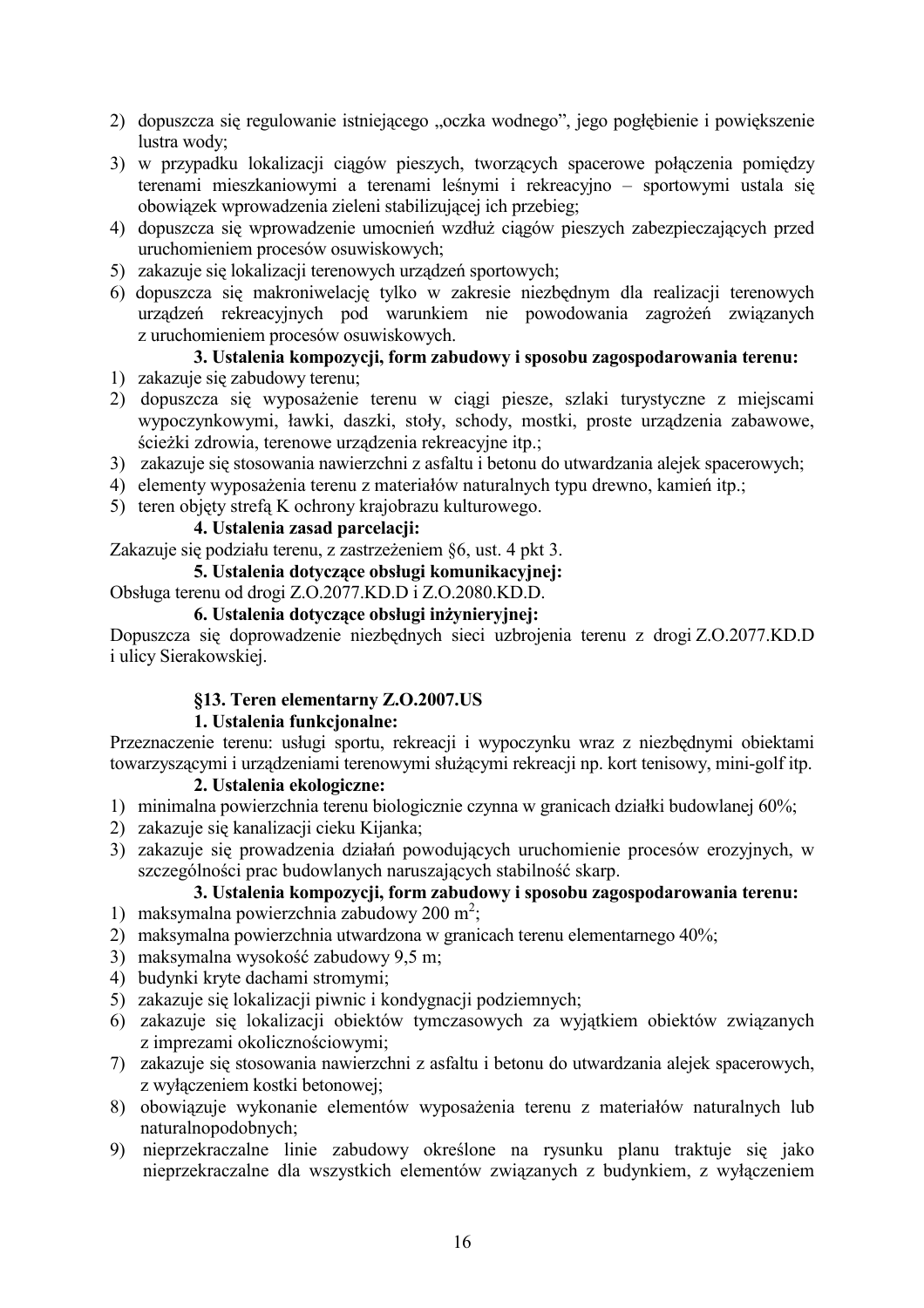okapów dachu, daszków nad wejściami, schodów zewnętrznych, studzienek doświetlających piwnice, zjazdów do garaży, ramp;

- 10) dopuszcza się zadaszenia urządzeń terenowych;
- 11) teren objety strefa K ochrony krajobrazu kulturowego.

#### 4. Ustalenia zasad parcelacji:

Zakazuje się podziału terenu, z zastrzeżeniem §6, ust. 4 pkt 3.

## 5. Ustalenia dotyczące obsługi komunikacyjnej:

- 1) obsługa terenu od ulicy Sierakowskiej;
- 2) obsługa terenu od ul. Sierakowskiej i od drogi Z.O.2080.KD.D.

#### 6. Ustalenia dotvczace obsługi inżyniervinei:

Zaopatrzenie w wodę, gaz, energię elektryczną, obsługę telekomunikacyjną oraz odprowadzanie ścieków i wód opadowych realizuje się w oparciu o projektowane sieci inżynieryjne uzbrojenia miejskiego w ulicy Sierakowskiej i drodze Z.O.2080.KD.D.

# **\$14. Teren elementarny Z.O.2008.MN**

### **1.** Ustalenia funkcjonalne:

- 1) przeznaczenie terenu: zabudowa mieszkaniowa jednorodzinna wolno stojąca;
- 2) zakazuje się lokalizacji usług.

#### 2. Ustalenia ekologiczne:

- 1) ustala się minimalny udział powierzchni terenu biologicznie czynnej w granicach działki budowlanej  $-60\%$ ;
- 2) zakazuje się kanalizacji cieku Kijanka;
- 3) ustala się zagospodarowanie terenu umożliwiające dojazd do cieku wodnego w celu jego konserwacji;
- 4) zakazuje się prowadzenia działań powodujących uruchomienie procesów erozyjnych, w szczególności prac budowlanych naruszających stabilność skarp, z wyłączeniem niwelacji niezbędnej dla posadowienia budynków.

### 3. Ustalenia kompozycji, form zabudowy i sposobu zagospodarowania terenu:

- 1) maksymalna powierzchnia zabudowy w granicach działki budowlanej 40%;
- 2) maksymalna wysokość zabudowy 9,5 m, nie więcej niż 2 kondygnacje nadziemne;
- 3) budynki kryte dachami stromymi;
- 4) teren objety strefa K ochrony krajobrazu kulturowego.

#### 4. Ustalenia zasad parcelacii:

Zakazuje się podziału terenu, z zastrzeżeniem §6, ust. 4 pkt 3.

#### 5. Ustalenia dotvczace obsługi komunikacyjnej:

Obsługa terenu od dróg: Z.O.2076.KD.D, Z.O.2079.KD.D, Z.O.2080.KD.D i Z.O.2097.KDW.

#### 6. Ustalenia dotvczace obsługi inżyniervinei:

Zaopatrzenie w wodę, gaz, energię elektryczną, obsługę telekomunikacyjną oraz odprowadzanie ścieków i wód opadowych realizuje się w oparciu o istniejące i projektowane sieci inżynieryjne uzbrojenia miejskiego w ulicy Miodowej i drogach Z.O.2055.KD.Z, Z.O.2076.KD.D, Z.O.2077.KD.D, Z.O.2079.KD.D, Z.O.2080.KD.D oraz Z.O.2097.KDW.

#### §15. Teren elementarny **Z.O.2009.UK**

#### **1. Ustalenia funkcionalne:**

Przeznaczenie terenu: obiekt sakralny – kościół.

#### 2. Ustalenia ekologiczne:

Zakazuje się wycinki wartościowego drzewostanu. Zakaz nie obejmuje cięć sanitarnych.

#### 3. Ustalenia kompozycji, form zabudowy i sposobu zagospodarowania terenu:

1) zakazuje się zabudowy terenu;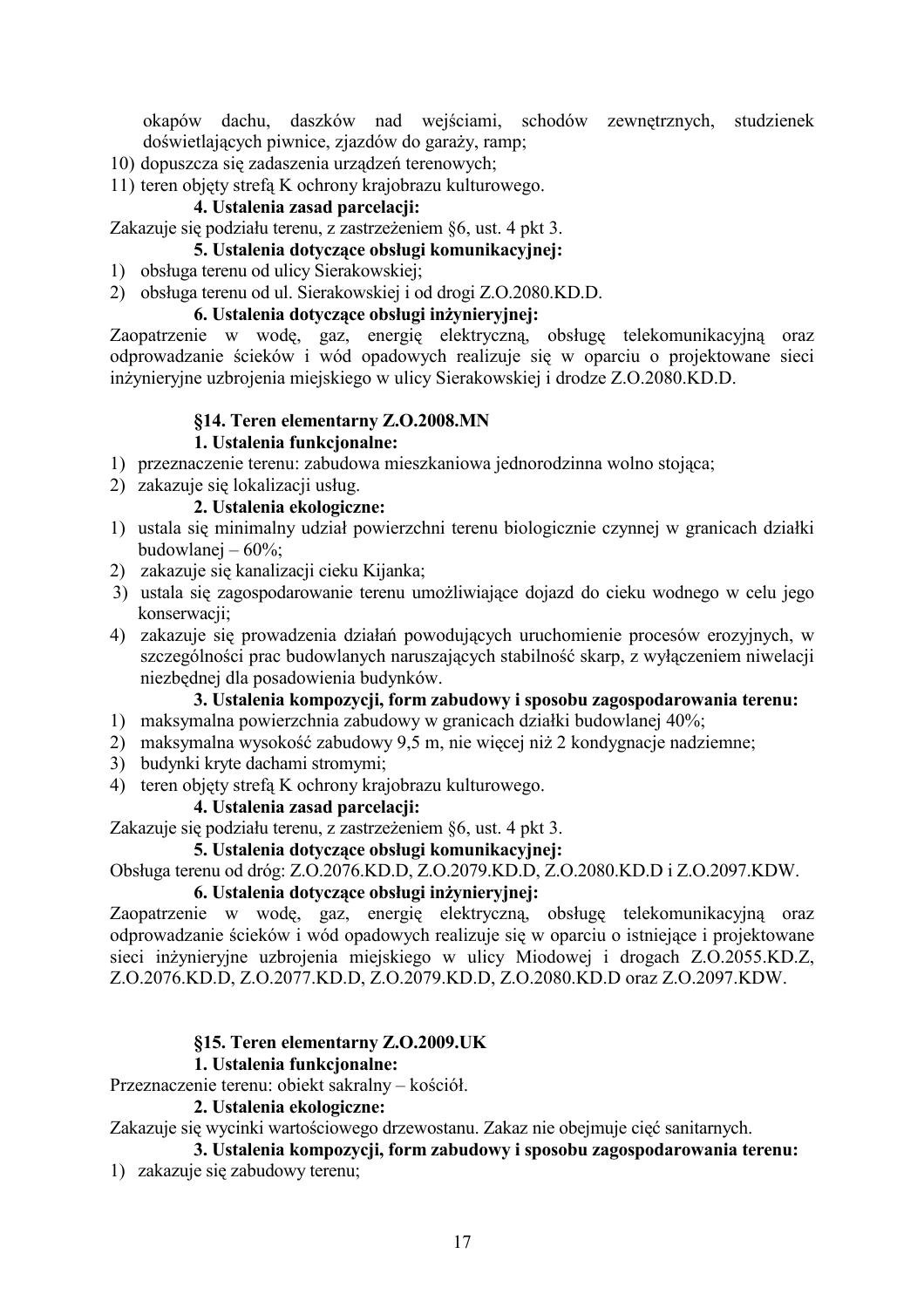- 2) obowiązuje zachowanie kościoła w pełnej pierwotnej kompozycji;
- 3) zakazuje się rozbudowy obiektu zakwalifikowanego do wpisania do rejestru zabytków kościół p.w. Matki Bożej Bolesnej wraz z dzwonnicą w konstrukcji drewnianej, z zespołem zieleni wysokiej (teren dawnego cmentarzą przykościelnego wraz z drzewem o charakterze pomnikowym: lipa szerokolistna - Tilia platyphyllos) przy ul. Miodowej;
- 4) teren objety strefa A ochrony historycznej struktury przestrzennej.

#### 4. Ustalenia zasad parcelacji:

Zakazuje się podziału terenu, z zastrzeżeniem §6, ust. 4 pkt 3.

## 5. Ustalenia dotvczace obsługi komunikacvinei:

- 1) obsługa terenu od drogi Z.O.2055.KD.Z, także poprzez teren Z.O.2100.KS;
- 2) miejsca postojowe dla samochodów osobowych wynikające z programu realizuje się na terenie Z.O.2100.KS.

#### 6. Ustalenia dotvczace obsługi inżynieryjnej:

Zaopatrzenie w wodę, gaz, energię elektryczną, obsługę telekomunikacyjną oraz odprowadzanie ścieków i wód opadowych realizuje się w oparciu o istniejące i projektowane sieci inżynieryjne uzbrojenia miejskiego w drodze Z.O.2055.KD.Z.

#### §16. Teren elementarny Z.O.2010.MN,U

#### 1. Ustalenia funkcionalne:

- 1) przeznaczenie terenu: zabudowa mieszkaniowa jednorodzinna wolno stojąca:
- 2) dopuszcza się lokalizację usług:
- 3) dopuszcza się lokalizacje lokali handlowych o powierzchni sprzedaży do 100 m<sup>2</sup>.

#### 2. Ustalenia ekologiczne:

Ustala się minimalny udział powierzchni terenu biologicznie czynnej w granicach działki budowlanej  $-60\%$ .

## 3. Ustalenia kompozycji, form zabudowy i sposobu zagospodarowania terenu:

- 1) maksymalna powierzchnia zabudowy w granicach działki budowlanej 40%, z zastrzeżeniem pkt  $13$ ;
- 2) maksymalna wysokość zabudowy 9,5 m, nie więcej niż 2 kondygnacje nadziemne;
- 3) budynki kryte dachami stromymi z zastrzeżeniem pkt 4;
- 4) rozbudowa obiektów w typie zabudowy istniejącej:
- 5) obowiązujące i nieprzekraczalne linie zabudowy określone na rysunku planu, traktuje się jako nieprzekraczalne dla wszystkich elementów trwale związanych z budynkiem, z wyłączeniem okapów dachu i daszków nad wejściami, schodów zewnętrznych, studzienek doświetlających piwnice, zjazdów do garaży, ramp;
- 6) w przypadku realizacji budynku przy obowiązującej linii zabudowy wzdłuż ul. Miodowej, dopuszcza się zabudowe bezpośrednio na granicy działki sasiedniej;
- 7) istniejące przedogródki od strony ul. Miodowej do zachowania;
- 8) dopuszcza się wzdłuż ulicy Miodowej zastosowanie kutych, metalowych ogrodzeń;
- 9) obejmuje się ochroną konserwatorską i ujmuje w gminnej ewidencji zabytków budynki przy ul. Miodowej 11, 13, 23, 27 i 31 wskazane na rysunku planu:

a) obowiązuje utrzymanie istniejącej kompozycji architektonicznej obiektu, w tym gabarytów wysokościowych. formy dachu. kompozycji elewacji. wystroju architektonicznego, formy stolarki,

b) zakazuie się zmiany ilości, wielkości i kształtów otworów okiennych i drzwiowych w elewacjach frontowych od strony ulicy,

c) od strony ulic dopuszcza się doświetlenie poddaszy wyłącznie poprzez okna połaciowe,

d) utrzymuje się lub odtwarza detal architektoniczny. Dopuszcza się ocieplenie elewacji budynków pod warunkiem powtórzenia detalu wystroju zachowanego i odtworzenia według dokumentacji archiwalnej;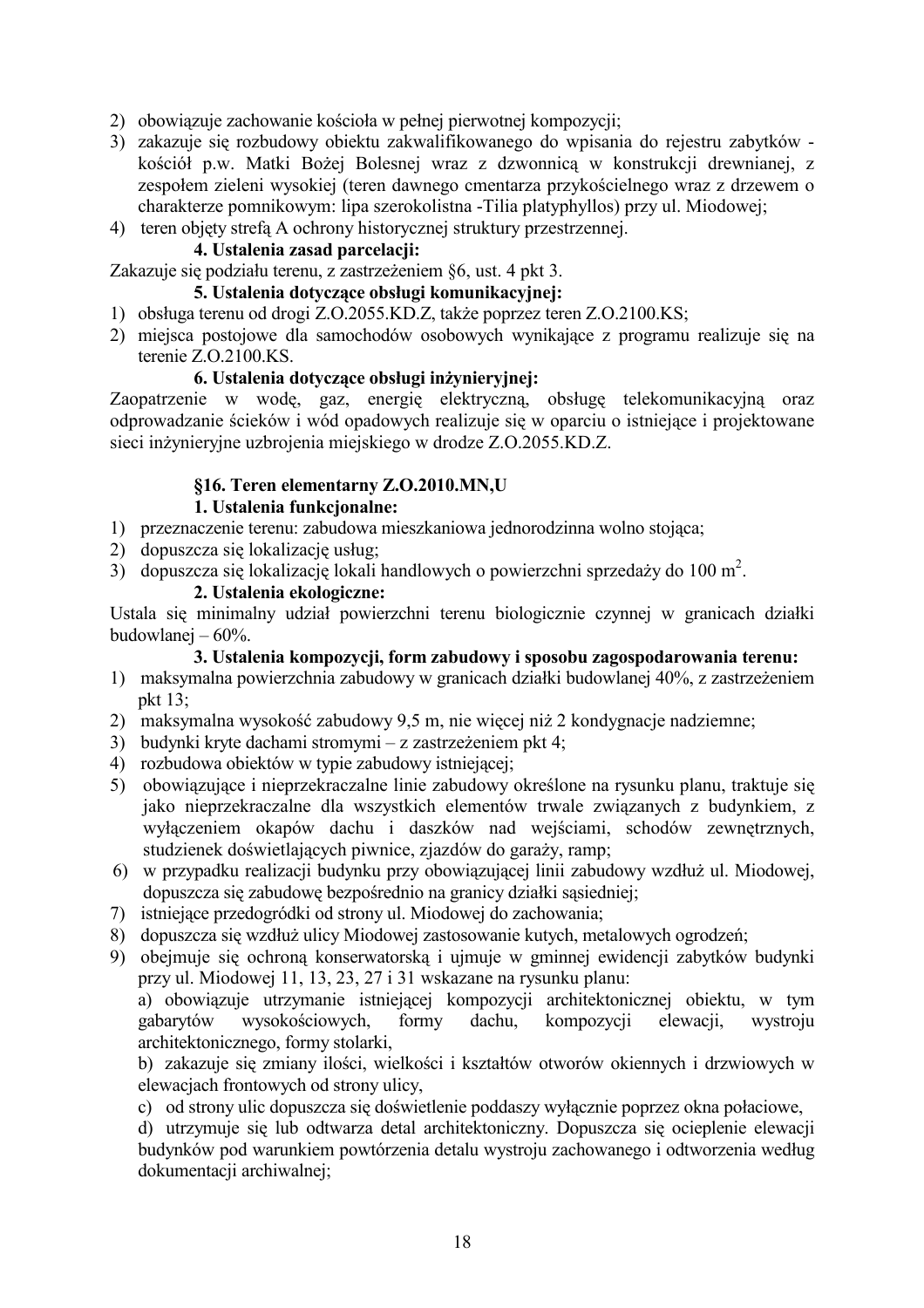- 10) nakazuje się zastosowanie w obiektach nowobudowanych i przebudowywanych wzdłuż ul. Miodowej dekoracyjnego detalu fasad typu obramienia otworów, gzymsów, cokołów;
- 11) teren częściowo objęty strefą K ochrony krajobrazu kulturowgo;
- 12) teren częściowo objety strefa A ochrony historycznej struktury przestrzennej:
- 13) maksymalna powierzchnia zabudowy w granicach działki nr 20/20: 25%.

#### 4. Ustalenia zasad parcelacji:

- 1) istniejące granice nieruchomości bezpośrednio przylegających do ul. Miodowej do zachowania – z zastrzeżeniem pkt 2:
- 2) dopuszcza się podział działki nr 20/20:

a) na maksimum 2 działki budowlane o powierzchni minimum 1500 m<sup>2</sup>, pod warunkiem zachowania dostępu do drogi publicznej;

b) o minimalnej szerokości frontu nowej działki budowlanej 20 metrów od strony ul. Miodowej;

c) o kącie nachylenia granic nowo wydzielanych działek budowlanych w stosunku do osi bezpośrednio przylegających dróg  $85^{\circ} - 95^{\circ}$  w pasie o szerokości minimum 15 metrów.

## 5. Ustalenia dotyczące obsługi komunikacyjnej:

- 1) obsługa terenu od dróg: Z.O.2055.KD.Z i Z.O.2079.KD.D;
- 2) obsługa terenu od ul. Sierakowskiej poprzez drogę na działce o numerze ewidencyjnym 64/2 z obrębu geodezyjnego 2007, stanowiącą połączenie ul. Pod Urwiskiem z ul. Miodową;
- 3) dopuszcza się obsługę wschodniej części terenu od drogi Z.O.2076.KD.D.

#### 6. Ustalenia dotvczace obsługi inżynieryjnej:

Zaopatrzenie w wode, gaz, energie elektryczną, obsługę telekomunikacyjną oraz odprowadzanie ścieków i wód opadowych realizuje się w oparciu o istniejące i projektowane sieci inżynieryjne uzbrojenia miejskiego w drogach: Z.O.2055.KD.Z, Z.O.2076.KD.D, Z.O.2079.KD.D.

#### §17. Teren elementarny Z.O.2011.MN,U

#### 1. Ustalenia funkcionalne:

- 1) przeznaczenie terenu: zabudowa mieszkaniowa jednorodzinna wolno stojąca;
- 2) dopuszcza się lokalizację usług;
- 3) dopuszcza się lokalizację lokali handlowych o powierzchni sprzedaży do 100 m<sup>2</sup>.

#### 2. Ustalenia ekologiczne:

- 1) ustala się minimalny udział powierzchni terenu biologicznie czynnej w granicach działki budowlanej  $-60\%$ ;
- 2) na terenach przedogródków realizuje się zieleń niską.

# 3. Ustalenia kompozvcii, form zabudowy i sposobu zagospodarowania terenu:

- 1) maksymalna powierzchnia zabudowy w granicach działki budowlanej 40%;
- 2) maksymalna wysokość zabudowy 9.5 m, nie więcej niż 2 kondygnacje nadziemne;
- 3) budynki kryte dachami stromymi z zastrzeżeniem pkt 4;
- 4) rozbudowa obiektów w typie zabudowy istniejącej;
- 5) obejmuje się ochroną konserwatorską i ujmuje w gminnej ewidencji zabytków budynki przy ul. Miodowej 12 i 24 wskazane na rysunku planu:

a) obowiązuje utrzymanie istniejącej kompozycji architektonicznej obiektów, w tym gabarytów wysokościowych, form dachu, kompozycji elewacji, wystroju architektonicznego, formy stolarki.

b) zakazuje się zmiany ilości, wielkości i kształtów otworów okiennych i drzwiowych w elewaciach frontowych od strony ulicy.

c) od strony ulic dopuszcza się doświetlenie poddaszy wyłącznie poprzez okna połaciowe,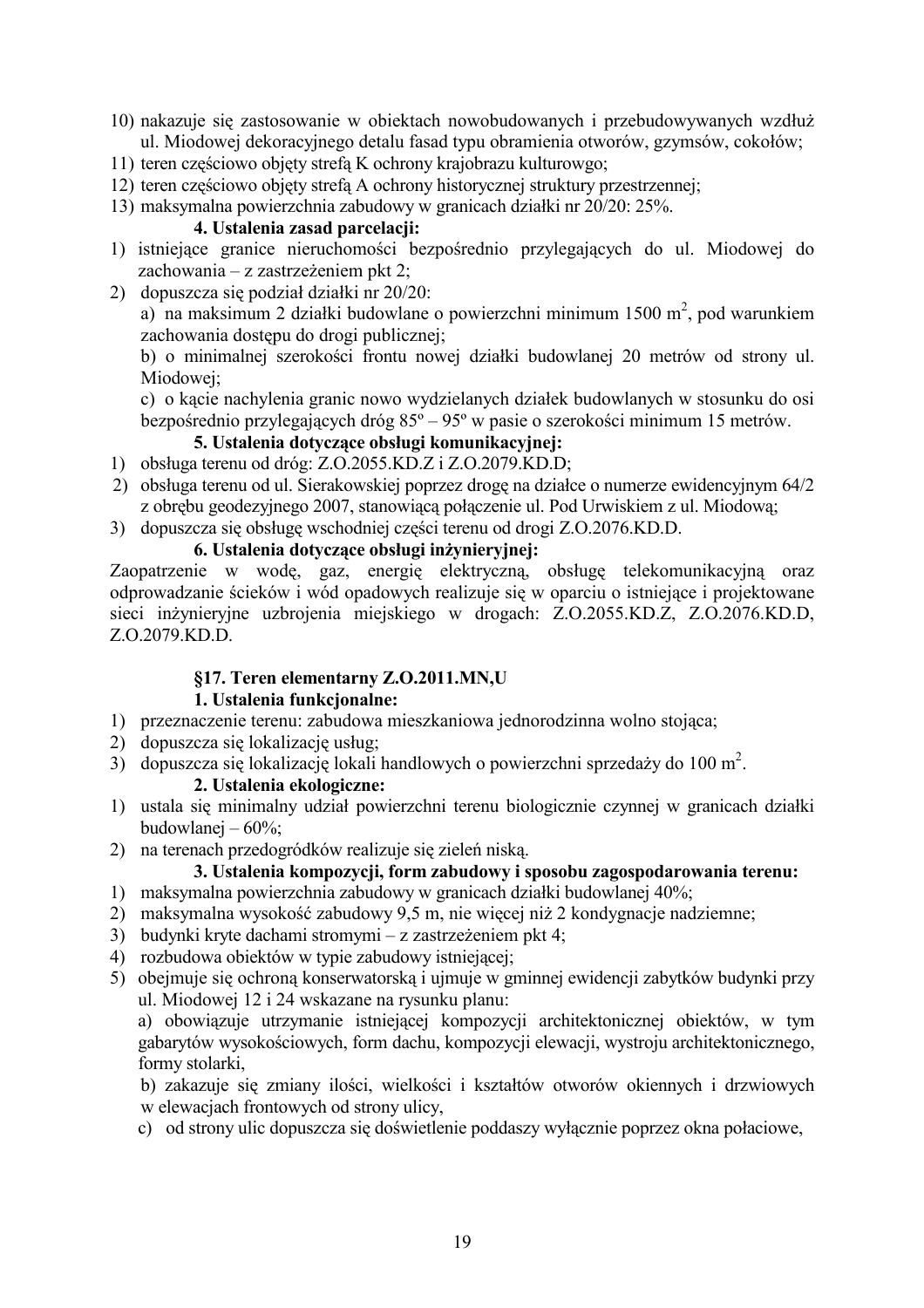d) utrzymuje się lub odtwarza detal architektoniczny. Dopuszcza się ocieplenie elewacji budynków pod warunkiem powtórzenia detalu wystroju zachowanego i odtworzenia wg dokumentacii archiwalnei:

- 6) nakazuje się zastosowanie w obiektach nowobudowanych i przebudowywanych wzdłuż ul. Miodowej dekoracyjnego detalu fasad typu obramienia otworów, gzymsów, cokołów;
- 7) obowiązujące i nieprzekraczalne linie zabudowy określone na rysunku planu traktuje się jako nieprzekraczalne dla wszystkich elementów związanych z budynkiem, z wyłączeniem okapów dachu, daszków nad wejściami, schodów zewnętrznych, studzienek doświetlających piwnice, zjazdów do garaży, ramp;
- w przypadku realizacji budynku przy obowiązującej linii zabudowy wzdłuż ul. Miodowej, 8) dopuszcza się zabudowe bezpośrednio na granicy działki sasiedniej, prostopadłej do ul. Miodowei:
- 9) istniejące przedogródki od strony ul. Miodowej do zachowania;
- 10) dopuszcza się wzdłuż ulicy Miodowej zastosowanie kutych, metalowych ogrodzeń;
- 11) teren częściowo objęty strefą K ochrony krajobrazu kulturowego;
- 12) teren częściowo objęty strefą A ochrony historycznej struktury przestrzennej.

#### 4. Ustalenia zasad parcelacji:

- 1) dopuszcza się podział terenu na działki budowlane o szerokości frontu powyżej 20 m, powierzchni min. 800 m<sup>2</sup>, pod warunkiem zachowania dostępu do drogi publicznej – z zastrzeżeniem pkt 2:
- 2) dopuszcza się podział działek wzdłuż ul. Miodowej prostopadle w stosunku do osi ulicy w pasie terenu o szerokości minimum 15 metrów.

## 5. Ustalenia dotvczace obsługi komunikacyjnej:

Obsługa terenu od dróg: Z.O.2055.KD.Z (także poprzez działkę nr 71/1 z obrębu geodezyjnego 2009, leżącą poza obszarem planu), Z.O.2056.KD.L, Z.O.2071.KD.D i Z.O.2072.KD.D.

#### 6. Ustalenia dotyczące obsługi inżynieryjnej:

Zaopatrzenie w wodę, gaz, energię elektryczną, obsługę telekomunikacyjną oraz odprowadzanie ścieków i wód opadowych realizuje się w oparciu o istniejące i projektowane sieci inżynieryjne uzbrojenia miejskiego w drogach: Z.O.2055.KD.Z, Z.O.2056.KD.L, Z.O.2071.KD.D, Z.O.2072.KD.D oraz w działce nr 71/1 położonej poza granicą opracowania.

#### §18. Teren elementarny Z.O.2012.ZP

#### 1. Ustalenia funkcionalne:

Przeznaczenie terenu: zieleń urządzona – park. Inwestycja celu publicznego.

#### 2. Ustalenia ekologiczne:

- 1) zakazuie sie realizacji nawierzchni nieprzepuszczalnych;
- 2) zakazuje się działań prowadzących do pogorszenia stosunków wodnych;
- 3) zakazuje się prowadzenia prac ziemnych na terenie dawnego cmentarza nieekshumowanego;
- 4) obiekty przyrodnicze postulowane do wpisania do rejestru zabytków: lipa szerokolistna o obw. 333 cm, kasztanowiec biały o obw. 305 cm.

#### 3. Ustalenia kompozycji, form zabudowy i sposobu zagospodarowania terenu:

- 1) zagospodarowanie terenu dawnego cmentarza obiektu w gminnej ewidencji zabytków przy ul. Kwiatów Polskich o charakterze parkowym, z wprowadzeniem alejki spacerowej o nawierzchni ziemnej lub żwirowej, obiektów małej architektury i ogrodzenia;
- 2) zakazuje się lokalizacji obiektów tymczasowych;
- 3) zakazuje się lokalizacji reklam;
- 4) dopuszcza się wykonanie kutego, metalowego ogrodzenia terenu;
- 5) dopuszcza się wykonanie pomnika mogiły;
- 6) teren objety strefa A ochrony historycznej struktury przestrzennej.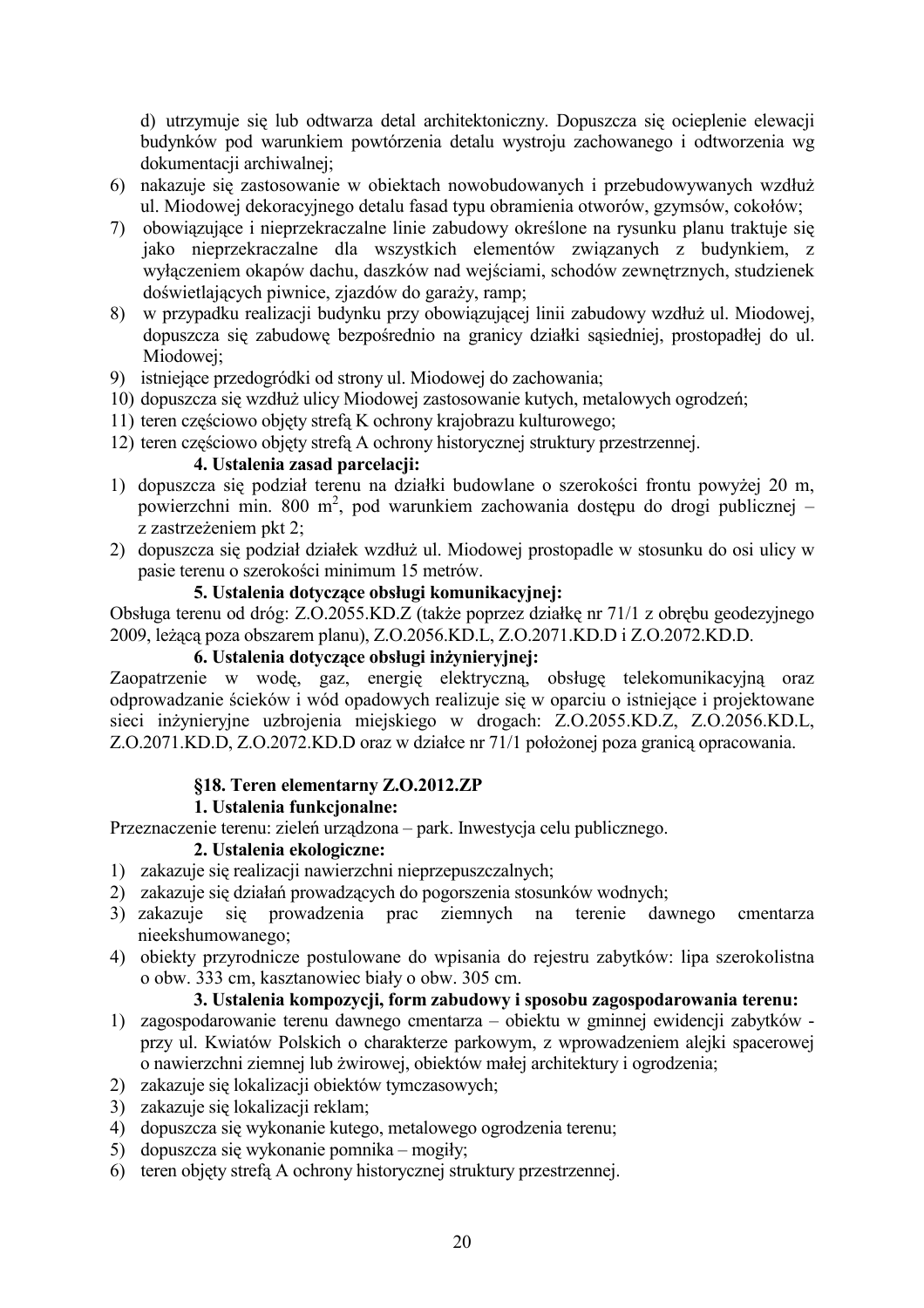## 4. Ustalenia zasad parcelacji:

Zakazuje się podziału terenu, z zastrzeżeniem §6, ust. 4 pkt 3.

## 5. Ustalenia dotvczace obsługi komunikacyjnej:

# Obsługa terenu od dróg Z.O.2056.KD.L i Z.O.2072.KD.D.

## 6. Ustalenia dotvczace obsługi inżynieryjnej:

Zakazuje się prowadzenia sieci inżynieryjnych.

# §19. Teren elementarny Z.O.2013.MN,U

## 1. Ustalenia funkcionalne:

- 1) przeznaczenie terenu: zabudowa mieszkaniowa jednorodzinna wolno stojąca;
- 2) dopuszcza się lokalizacje usług:
- 3) dopuszcza się lokalizacje lokali handlowych o powierzchni sprzedaży do 100 m<sup>2</sup>.

## 2. Ustalenia ekologiczne:

- 1) ustala się minimalny udział powierzchni biologicznie czynnej 60% powierzchni działki budowlanei:
- 2) na terenach przedogródków realizuje się zieleń niską.

# 3. Ustalenia kompozycji, form zabudowy i sposobu zagospodarowania terenu:

- 1) maksymalna powierzchnia zabudowy w granicach działki budowlanej 40%;
- 2) maksymalna wysokość zabudowy 9,5 m, nie więcej niż 2 kondygnacje nadziemne;
- 3) budynki kryte dachami stromymi z zastrzeżeniem pkt 4;
- 4) rozbudowa obiektów w typie zabudowy istniejacej;
- 5) zagospodarowanie wydzielenia wewnetrznego KDW określonego na rysunku planu: ciag pieszo-jezdny. KDW realizuje się bez wydzielania jezdni i chodników;
- 6) harmonijna pierzeja wzdłuż ul. Miodowej;
- 7) obowiązujące i nieprzekraczalne linie zabudowy określone na rysunku planu, traktuje się jako nieprzekraczalne dla wszystkich elementów trwale związanych z budynkiem, z wyłączeniem okapów dachu i daszków nad wejściami, schodów zewnętrznych, studzienek doświetlających piwnice, zjazdów do garaży, ramp;
- 8) na terenie przedogródków zakazuje się lokalizacji miejsc parkingowych i utwardzania dla dostepu do usług:
- 9) dopuszcza się wzdłuż ulicy Miodowej zastosowanie kutych, metalowych ogrodzeń;
- 10) teren objety strefa A ochrony historycznej struktury przestrzennej;
- 11) obejmuje się ochroną konserwatorską i ujmuje w gminnej ewidencji zabytków budynki przy ul. Miodowej 26 wskazane na rysunku planu:

a) obowiązuje utrzymanie istniejącej kompozycji architektonicznej obiektów, w tym gabarytów wysokościowych, form dachu, kompozycji elewacji, wystroju architektonicznego, formy stolarki,

b) zakazuje się zmiany ilości, wielkości i kształtów otworów okiennych i drzwiowych w elewacjach frontowych od strony ulicy,

c) od strony ulic dopuszcza się doświetlenie poddaszy wyłącznie poprzez okna połaciowe,

d) utrzymuje się lub odtwarzą detal architektoniczny. Dopuszczą się ocieplenie elewacji budynków pod warunkiem powtórzenia detalu wystroju zachowanego i odtworzenia wg dokumentacji archiwalnej:

#### 12) nakazuje się zastosowanie w obiektach nowobudowanych i przebudowywanych wzdłuż ul. Miodowej dekoracyjnego detalu fasad typu obramienia otworów, gzymsów, cokołów,

## 4. Ustalenia zasad parcelacii:

- 1) zakazuje sie podziału terenu:
- 2) wydzielenie wewnętrzne KDW pozostawia się w granicach istniejących wydzieleń geodezyjnych.

#### 5. Ustalenia dotyczące obsługi komunikacyjnej: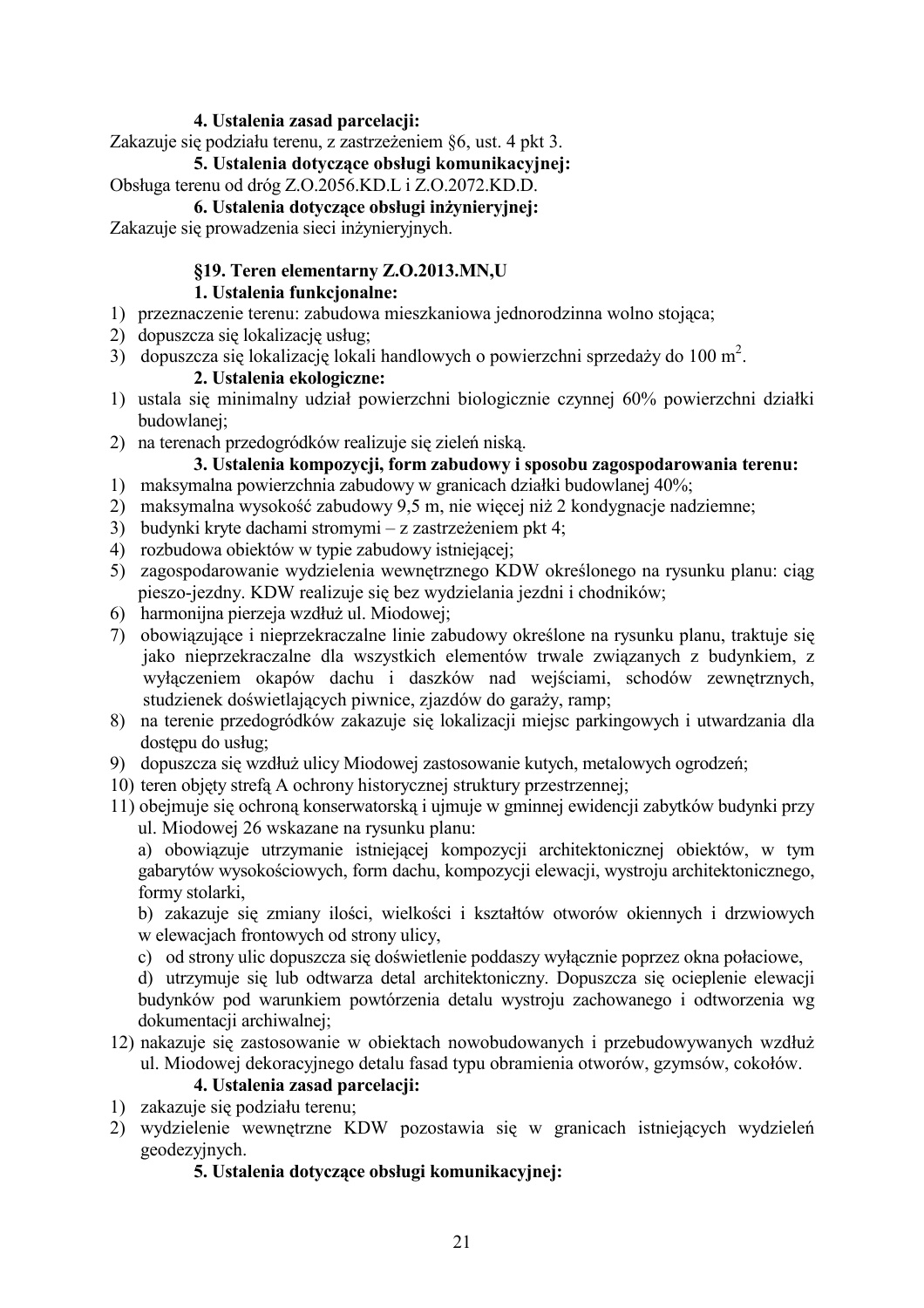Obsługa terenu od dróg: Z.O.2055.KD.Z i Z.O.2056.KD.L lub poprzez wydzielenie wewnętrzne KDW oraz od drogi Z.O.2059.KD.D.

## 6. Ustalenia dotvczace obsługi inżynieryjnej:

Zaopatrzenie w wodę, gaz, energię elektryczną, obsługę telekomunikacyjną oraz odprowadzanie ścieków i wód opadowych realizuje się w oparciu o istniejące i projektowane sieci inżynieryjne uzbrojenia miejskiego w drogach: Z.O.2055.KD.Z, Z.O.2056.KD.L, Z.O.2059.KD.D i ulicy Wiśniowej (KDW).

## §20. Teren elementarny Z.O.2014.MN,U

## 1. Ustalenia funkcionalne:

- 1) przeznaczenie terenu: zabudowa mieszkaniowa jednorodzinna wolno stojąca lub bliźniacza;
- 2) dopuszcza się lokalizację usług:
- 3) dopuszcza się lokalizację lokali handlowych o powierzchni sprzedaży do 100 m<sup>2</sup>.

## 2. Ustalenia ekologiczne:

Ustala się minimalny udział powierzchni biologicznie czynnej: 60% powierzchni działki budowlanei.

## 3. Ustalenia kompozycji, form zabudowy i sposobu zagospodarowania terenu:

- 1) maksymalna powierzchnia zabudowy w granicach działki budowlanej 40%;
- 2) maksymalna wysokość zabudowy 9,5 m, nie więcej niż 2 kondygnacje nadziemne;
- 3) budynki kryte dachami stromymi z zastrzeżeniem pkt 4;
- 4) rozbudowa objektów w typie zabudowy istniejącej:
- 5) harmonijna pierzeja wzdłuż ul. Miodowej;
- 6) wzdłuż ul. Miodowej ustala się uzupełnienie historycznej zabudowy obrzeżnej:
- 7) obowiązujące i nieprzekraczalne linie zabudowy określone na rysunku planu traktuje się jako nieprzekraczalne dla wszystkich elementów trwale związanych z budynkiem, z wyłączeniem okapów dachu i daszków nad wejściami, z zastrzeżeniem pkt 8);
- 8) na działce nr 183/1 i 183/3 dopuszcza się cofnięcie lica budynku w głąb działki poza obowiązujące linie zabudowy, jeżeli wzdłuż wyznaczonej obowiązującej linii zabudowy zlokalizowany zostanie płot na podmurówce ze słupkami i przęsłami, tworzący optyczne zamkniecie posesii:
- 9) w przypadku realizacji budynku przy obowiązującej linii zabudowy wzdłuż ul. Miodowej, dopuszcza się zabudowę bezpośrednio na granicy działki sąsiedniej, prostopadłej do ul. Miodowei:
- 10) dopuszcza się wzdłuż ulicy Miodowej zastosowanie kutych, metalowych ogrodzeń;
- 11) teren objety strefa A ochrony historycznej struktury przestrzennej:
- 12) obejmuje się ochroną konserwatorską i ujmuje w gminnej ewidencji zabytków budynki przy ul. Miodowej 36, 42 wraz z zabudowaniami gospodarczymi, wskazane na rysunku planu:

a) obowiązuje utrzymanie istniejącej kompozycji architektonicznej obiektów, w tym gabarytów wysokościowych, form dachu, kompozycji elewacji, wystroju architektonicznego, formy stolarki.

b) zakazuje się zmiany ilości, wielkości i kształtów otworów okiennych i drzwiowych w elewacjach frontowych od strony ulicy,

c) od strony ulic dopuszcza się doświetlenie poddaszy wyłącznie poprzez okna połaciowe,

d) utrzymuje się lub odtwarza detal architektoniczny. Dopuszcza się ocieplenie elewacji budynków pod warunkiem powtórzenia detalu wystroju zachowanego i odtworzenia wg dokumentacji archiwalnej;

13) nakazuje się zastosowanie w obiektach nowobudowanych i przebudowywanych wzdłuż ul. Miodowej dekoracyjnego detalu fasad typu obramienia otworów, gzymsów, cokołów.

## 4. Ustalenia zasad parcelacji: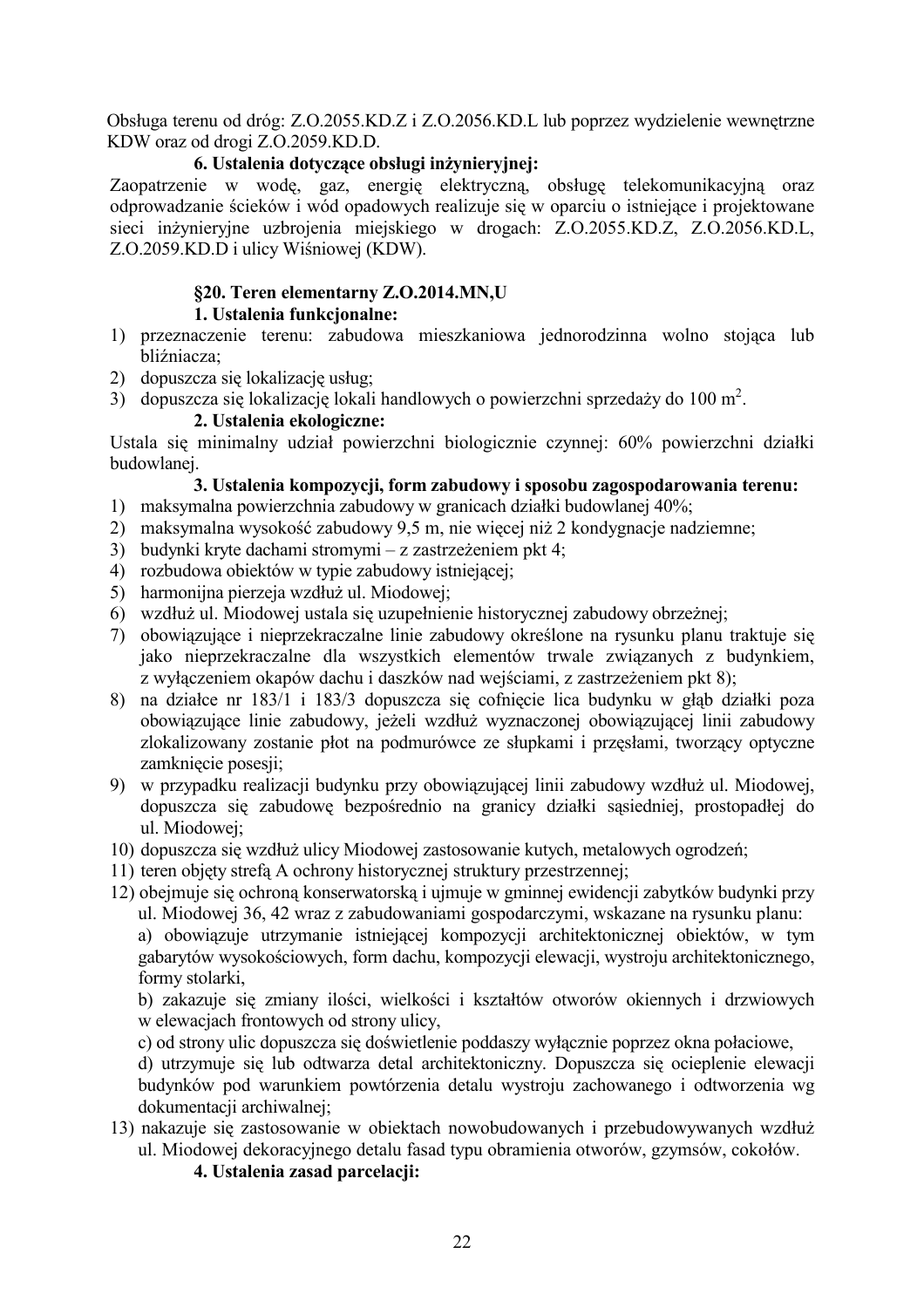- 1) zakazuje się podziału terenu z zastrzeżeniem pkt 2);
- 2) dopuszcza się podział działki nr 183/3 dla potrzeb nowej zabudowy jednorodzinnej wolno stojacej:
	- a) o minimalnej powierzchni 600 m<sup>2</sup>.
	- b) o szerokości frontu od strony ul. Chorzowskiej minimum 20 metrów,
	- c) o kącie nachylenia granic prostopadle do ulicy Chorzowskiej.

#### 5. Ustalenia dotvczace obsługi komunikacyjnej:

#### Obsługa terenu od dróg Z.O.2055.KD.Z., Z.O.2056.KD.L i Z.O.2059.KD.D.

#### 6. Ustalenia dotyczące obsługi inżynieryjnej:

Zaopatrzenie w wodę, gaz, energię elektryczną, obsługę telekomunikacyjną oraz odprowadzanie ścieków i wód opadowych realizuje się w oparciu o istniejące i projektowane sieci inżynieryjne uzbrojenia miejskiego w ulicy Chorzowskiej i drogach: Z.O.2055.KD.Z. Z.O.2056.KD.L oraz Z.O.2059.KD.D.

# §21. Teren elementarny Z.O.2015.MN,U

#### 1. Ustalenia funkcionalne:

- 1) przeznaczenie terenu: zabudowa mieszkaniowa jednorodzinna szeregowa;
- 2) dopuszcza się lokalizację usług:
- 3) dopuszcza się lokalizację lokali handlowych o powierzchni sprzedaży do 100 m<sup>2</sup>.

#### 2. Ustalenia ekologiczne:

Ustala się minimalny udział powierzchni biologicznie czynnej 50% powierzchni działki budowlanej.

#### 3. Ustalenia kompozycji, form zabudowy i sposobu zagospodarowania terenu:

- 1) maksymalna powierzchnia zabudowy w granicach działki budowlanej 40%;
- 2) maksymalna wysokość zabudowy 9,5 m, nie więcej niż 2 kondygnacje nadziemne;
- 3) budynki kryte dachami stromymi z zastrzeżeniem pkt 4;
- 4) rozbudowa obiektów w typie zabudowy istniejącej;
- 5) zagospodarowanie wydzielenia wewnetrznego KDW określonego na rysunku planu: ciąg pieszo-jezdny. KDW realizuje się bez wydzielania jezdni i chodników:
- 6) zakazuje się lokalizacji obiektów tymczasowych;
- 7) nieprzekraczalne linie zabudowy określone na rysunku planu traktuje się jako nieprzekraczalne dla wszystkich elementów związanych z budynkiem, z wyłączeniem okapów dachu, daszków nad wejściami, schodów zewnętrznych, studzienek doświetlających piwnice, zjazdów do garaży, ramp;
- 8) teren objety strefa K ochrony krajobrazu kulturowego.

#### 4. Ustalenia zasad parcelacji:

- 1) zakazuje się podziału terenu, z zastrzeżeniem §6, ust. 4 pkt 3.
- 2) wydzielenie wewnętrzne KDW pozostawia się w granicach istniejących wydzieleń geodezvinvch.

#### 5. Ustalenia dotyczące obsługi komunikacyjnej:

- 1) obsługa terenu od drogi Z.O.2071.KD.D:
- 2) dopuszcza się obsługę terenu od drogi Z.O.2056.KD.L.

#### 6. Ustalenia dotvczace obsługi inżyniervinei:

Zaopatrzenie w wodę, gaz, energię elektryczną, obsługę telekomunikacyjną oraz odprowadzanie ścieków i wód opadowych realizuje się w oparciu o istniejące i projektowane sieci inżynieryjne uzbrojenia miejskiego w drogach: Z.O.2055.KD.Z, Z.O.2076.KD.D i **KDW** 

#### §22. Teren elementarny Z.O.2016.KD.L

#### 1. Ustalenia funkcionalne:

Przeznaczenie terenu: droga publiczna - ulica lokalna. Inwestycja celu publicznego.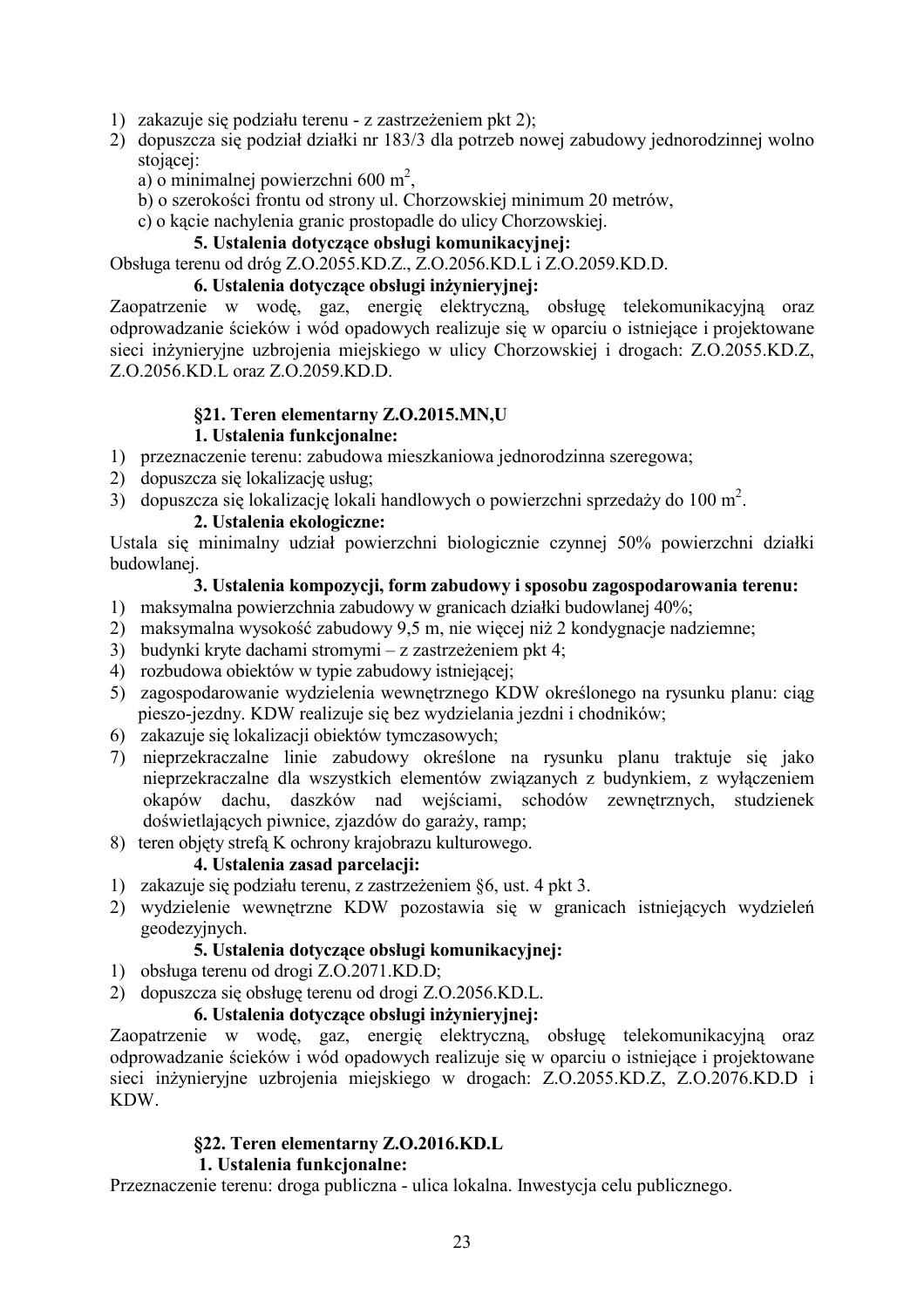#### 2. Ustalenia ekologiczne:

Dopuszcza się wprowadzenie bogatego programu zieleni.

#### 3. Ustalenia kompozycji, form zabudowy i sposobu zagospodarowania terenu:

- 1) zakazuje się lokalizacji reklam wolno stojących;
- 2) zakazuje się lokalizacji nowego zagospodarowania tymczasowego;
- 3) teren objęty strefą K ochrony historycznej struktury przestrzennej.

## 4. Ustalenia zasad parcelacji:

- 1) zakazuje się dokonywania podziałów niezwiązanych z wydzieleniem działek gruntu pod droge publiczną;
- 2) pas terenu na poszerzenie ulicy lokalnej ul. Miodowej o szerokości od 1,8 m do 3,5 m.

# 5. Ustalenia dotvczące obsługi komunikacyjnej:

Pełny przekrój ulicy: jedna jezdnia, dwa pasy ruchu;

## 6. Ustalenia dotvczace obsługi inżynieryjnej:

- 1) istniejąca sieć: elektroenergetyczna, telekomunikacyjna do zachowania z dopuszczeniem przebudowy, rozbudowy i remontu;
- 2) dopuszcza się prowadzenie sięci inżynieryjnych.

# §23. Teren elementarny Z.O.2017.ZN

#### 1. Ustalenia funkcionalne:

Przeznaczenie terenu: zieleń naturalna, użytek ekologiczny "Dolina strumienia Żabiniec". Inwestycja celu publicznego.

### 2. Ustalenia ekologiczne:

- 1) obszar objęty Systemem Zieleni Miejskiej i użytkiem ekologicznym "Dolina strumienia Żabiniec":
- 2) na obszarze użytku ekologicznego zakazuje się:
	- a) zmiany naturalnej rzeźby terenu,
	- b) zanieczyszczania i zabudowy cieku Żabiniec,
	- c) działań prowadzących do pogarszania stosunków wodnych,
	- d) przegradzania nasypami doliny cieku,
	- e) niszczenia lub uszkadzania drzew i krzewów nieowocowych.

# 3. Ustalenia kompozycji, form zabudowy i sposobu zagospodarowania terenu:

- 1) zakazuje się zabudowy terenu;
- 2) zakazuje się lokalizacji obiektów tymczasowych i reklam;
- 3) istniejące ogrody działkowe zlokalizowane w granicach użytku ekologicznego do likwidacji;
- 4) zagospodarowanie wydzielenia wewnętrznego KP: ciąg pieszy;
- 5) teren objety strefa K ochrony krajobrazu kulturowego.

# 4. Ustalenia zasad parcelacji:

- 1) zakazuje się podziału terenu;
- 2) wydzielenie wewnętrzne KP pozostawia się w granicach istniejącego wydzielenia geodezyjnego.

# 5. Ustalenia dotvczace obsługi komunikacvinei:

Dojazd gospodarczy do terenu możliwy od dróg: Z.O.2056.KD.L, Z.O.2071.KD.D, Z.O.2073.KD.D i Z.O.2070.KD.D.

# 6. Ustalenia dotyczące obsługi inżynieryjnej:

- 1) kanalizacja sanitarna o średnicy 0,3 m do zachowania z dopuszczeniem przebudowy, rozbudowy i remontu;
- 2) kanalizacja deszczowa o średnicy 0,5 m do zachowania z dopuszczeniem przebudowy, rozbudowy i remontu;
- 3) kanał deszczowy o średnicy 1,0 m do zachowania z dopuszczeniem przebudowy, rozbudowy i remontu.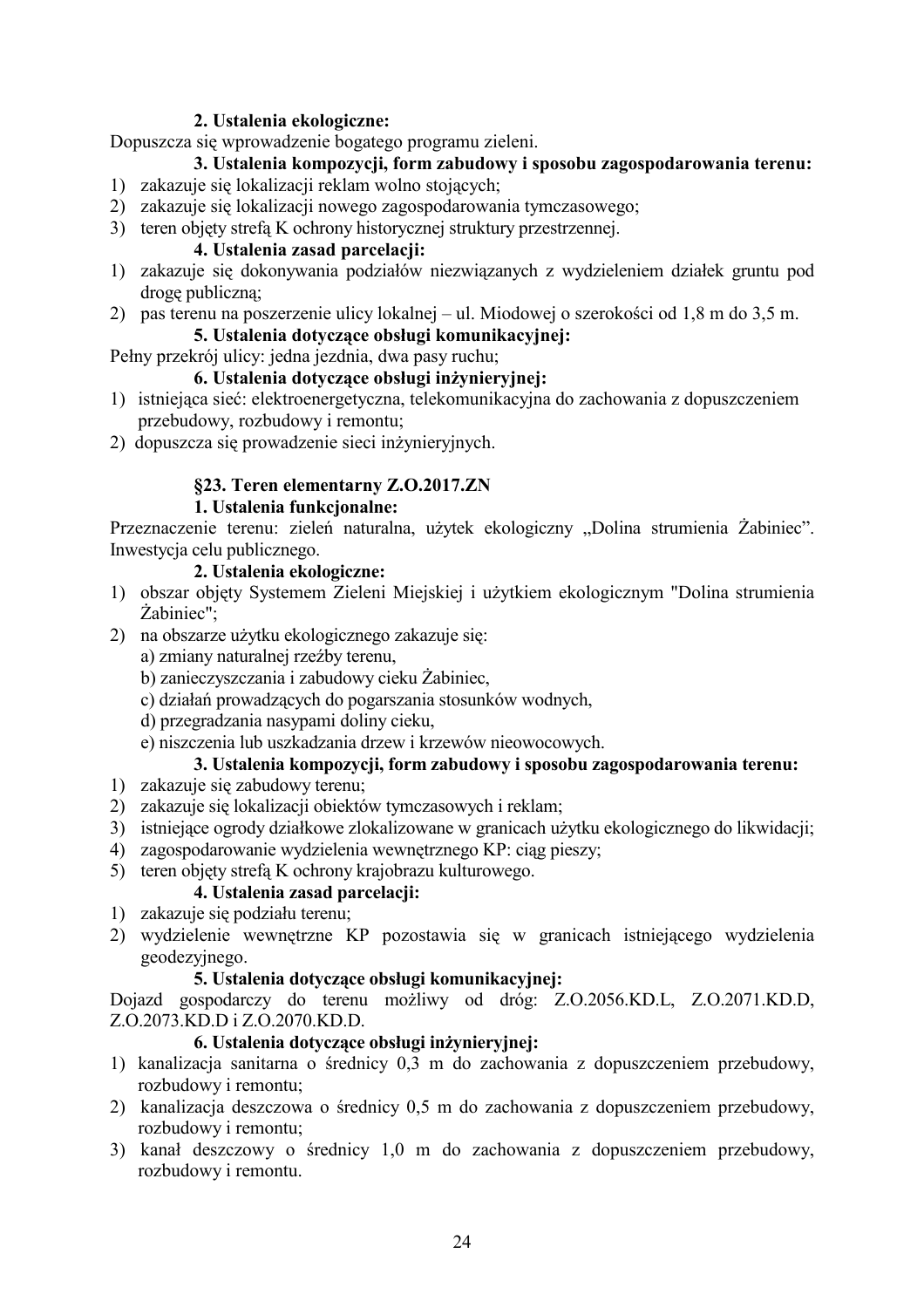#### §24. Teren elementarny Z.O.2018.KD.L

## 1. Ustalenia funkcionalne:

Przeznaczenie terenu: droga publiczna - ulica lokalna. Inwestycja celu publicznego.

#### 2. Ustalenia ekologiczne:

Dopuszcza się wprowadzenie bogatego programu zieleni.

## 3. Ustalenia kompozycji, form zabudowy i sposobu zagospodarowania terenu:

- 1) zakazuje się lokalizacji reklam wolno stojących;
- 2) zakazuje się lokalizacji nowego zagospodarowania tymczasowego;
- 3) teren objety strefa K ochrony historycznej struktury przestrzennej.

#### 4. Ustalenia zasad parcelacii:

- 1) zakazuje się dokonywania podziałów niezwiązanych z wydzieleniem działek gruntu pod droge publiczną;
- 2) pas terenu na poszerzenie ulicy lokalnej ul. Miodowej o szerokości od 0,2 m do 3,5 m.

#### 5. Ustalenia dotvczace obsługi komunikacyjnej:

Pełny przekrój ulicy: jedna jezdnia, dwa pasy ruchu;

## 6. Ustalenia dotyczące obsługi inżynieryjnej:

- 1) istniejąca sieć elektroenergetyczna do zachowania z dopuszczeniem przebudowy, rozbudowy i remontu:
- 2) dopuszcza się prowadzenie sięci inżynieryjnych.

#### §25. Teren elementarny Z.O.2019.MN

#### 1. Ustalenia funkcionalne:

- 1) przeznaczenie terenu: zabudowa mieszkaniowa jednorodzinna wolno stojąca;
- 2) zakazuje się lokalizacji usług.

#### 2. Ustalenia ekologiczne:

Ustala się minimalny udział powierzchni biologicznie czynnej: 60% powierzchni działki budowlanej.

#### 3. Ustalenia kompozycji, form zabudowy i sposobu zagospodarowania terenu:

- 1) maksymalna powierzchnia zabudowy w granicach działki budowlanej 40%;
- 2) maksymalna wysokość zabudowy 9,5 m, nie więcej niż 2 kondygnacje nadziemne;
- 3) budynki kryte dachami stromymi z zastrzeżeniem pkt 4;
- 4) rozbudowa obiektów w typie zabudowy istniejącej;
- 5) zakazuje się lokalizacji obiektów tymczasowych;
- 6) nieprzekraczalne linie zabudowy określone na rysunku planu traktuje się jako nieprzekraczalne dla wszystkich elementów związanych z budynkiem, z wyłaczeniem okapów dachu, daszków nad wejściami, schodów zewnętrznych, studzienek doświetlających piwnice, zjazdów do garaży, ramp;
- 7) teren objęty strefą K ochrony krajobrazu kulturowego.

#### 4. Ustalenia zasad parcelacii:

Dopuszcza się podział terenu prostopadle do ulicy Moczarowej, na działki budowlane o pow. min 600 m<sup>2</sup> i szerokością frontu min. 20 metrów.

#### 5. Ustalenia dotvczace obsługi komunikacyjnej:

Obsługa terenu od dróg Z.O.2067.KD.D i Z.O.2101.KDW.

#### 6. Ustalenia dotvczace obsługi inżynieryjnej:

Zaonatrzenie w wode, gaz, energie elektryczna, obsługę telekomunikacyjną oraz odprowadzanie ścieków i wód opadowych realizuje się w oparciu o istniejące i projektowane sieci inżynieryjne uzbrojenia miejskiego w drogach: Z.O.2068.KD.D, Z.O.2070.KD.D, Z.O.2101 KDW i Z.O.2067, KD.D.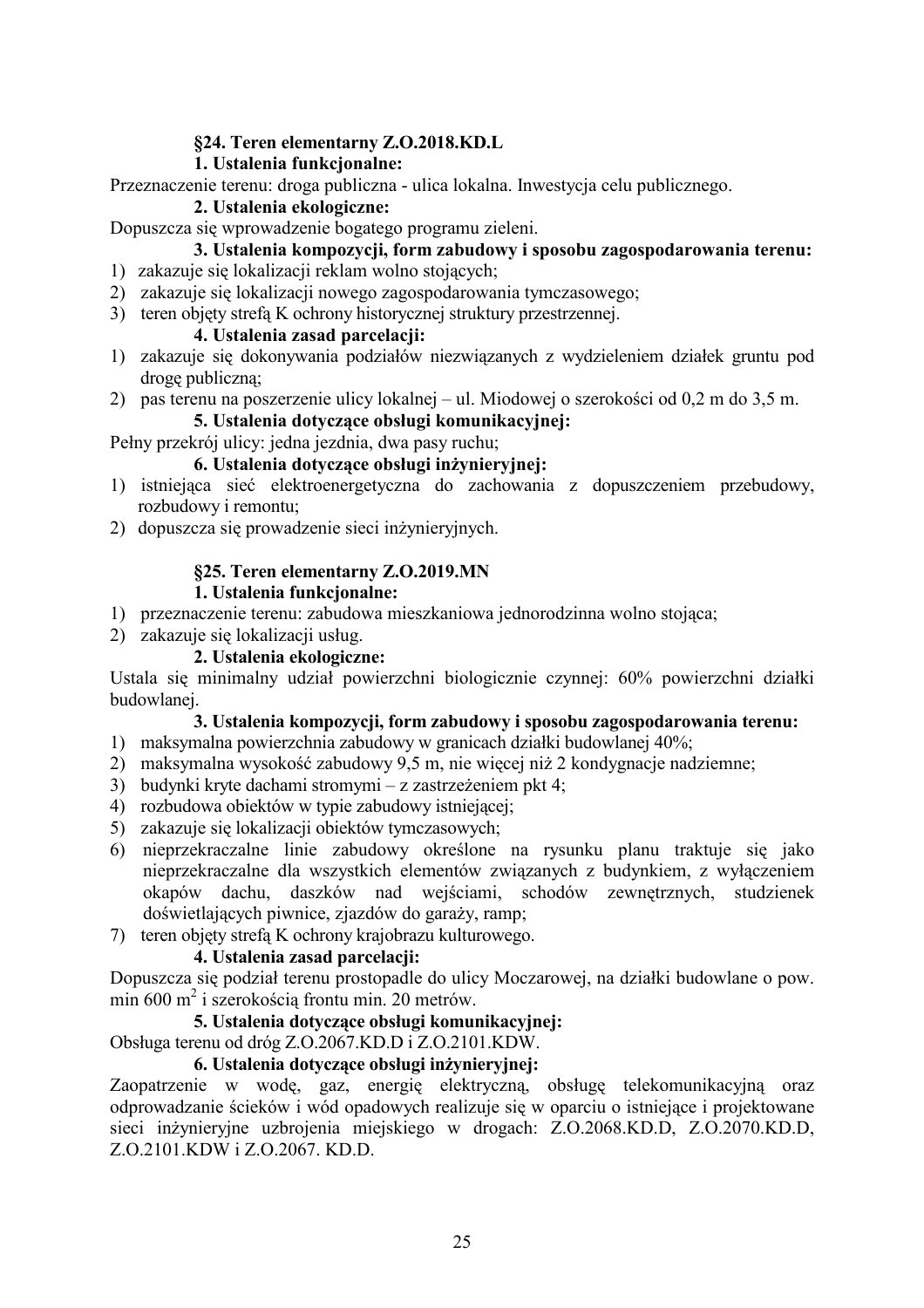# §26. Teren elementarny Z.O.2020.MN,U

# 1. Ustalenia funkcjonalne:

- 1) przeznaczenie terenu: zabudowa mieszkaniowa jednorodzinna wolno stojąca, bliźniacza *i* szeregowa;
- 2) dopuszcza się lokalizację usług:
- 3) dopuszcza się lokalizację lokali handlowych o powierzchni sprzedaży do 100 m<sup>2</sup>.

# 2. Ustalenia ekologiczne:

Ustala się minimalny udział powierzchni biologicznie czynnej: 50% powierzchni działki budowlanei.

# 3. Ustalenia kompozycji, form zabudowy i sposobu zagospodarowania terenu:

- 1) maksymalna powierzchnia zabudowy w granicach działki budowlanej 40%;
- 2) maksymalna wysokość zabudowy 9,5 m, nie więcej niż 2 kondygnacje nadziemne;
- 3) budynki kryte dachami stromymi z zastrzeżeniem pkt 4;
- 4) rozbudowa obiektów w typie zabudowy istniejącej:
- 5) zagospodarowanie wydzielenia wewnętrznego KDW określonego na rysunku planu: ciąg pieszo-jezdny. KDW realizuje się bez wydzielania jezdni i chodników;
- 6) zakazuje się lokalizacji obiektów tymczasowych;
- 7) obowiązujące i nieprzekraczalne linie zabudowy określone na rysunku planu traktuje się jako nieprzekraczalne dla wszystkich elementów związanych z budynkiem, z wyłączeniem okapów dachu, daszków nad wejściami, schodów zewnętrznych, studzienek doświetlających piwnice, zjazdów do garaży, ramp;
- 8) teren objety strefa K ochrony krajobrazu kulturowego.

# 4. Ustalenia zasad parcelacji:

- 1) zakazuje się podziału terenu, z zastrzeżeniem §6, ust. 4 pkt 3;
- 2) wydzielenie wewnętrzne KDW pozostawia się w granicach istniejących wydzieleń geodezyjnych.

# 5. Ustalenia dotyczące obsługi komunikacyjnej:

- 1) obsługa terenu od dróg: Z.O.2068.KD.D i Z.O.2070.KD.D;
- 2) dopuszcza się obsługę terenu od dróg: Z.O.2056.KD.L i Z.O.2067.KD.D.

# 6. Ustalenia dotvczące obsługi inżynieryjnej:

Zaopatrzenie w wodę, gaz, energię elektryczną, obsługę telekomunikacyjną oraz odprowadzanie ścieków i wód opadowych realizuje się w oparciu o istniejące i projektowane sieci inżynieryjne uzbrojenia miejskiego w drogach: Z.O.2056.KD.L, Z.O.2068.KD.D, Z.O.2070 KD.D. i Z.O.2067 KD.D.

# §27. Teren elementarny Z.O.2021.MN

# 1. Ustalenia funkcionalne:

- 1) przeznaczenie terenu: zabudowa mieszkaniowa jednorodzinna wolno stojąca;
- 2) zakazuje się lokalizacji usług.

# 2. Ustalenia ekologiczne:

Ustala się minimalny udział powierzchni biologicznie czynnej: 60% powierzchni działki budowlanei

# 3. Ustalenia kompozycji, form zabudowy i sposobu zagospodarowania terenu:

- 1) maksymalna powierzchnia zabudowy w granicach działki budowlanej 40%;
- 2) maksymalna wysokość zabudowy 9,5 m, nie więcej niż 2 kondygnacje nadziemne;
- 3) budynki kryte dachami stromymi z zastrzeżeniem pkt 4;
- 4) rozbudowa obiektów w typie zabudowy istniejącej;
- 5) zakazuje się lokalizacji obiektów tymczasowych;
- 6) nieprzekraczalne linie zabudowy określone na rysunku planu traktuje się jako nieprzekraczalne dla wszystkich elementów związanych z budynkiem, z wyłączeniem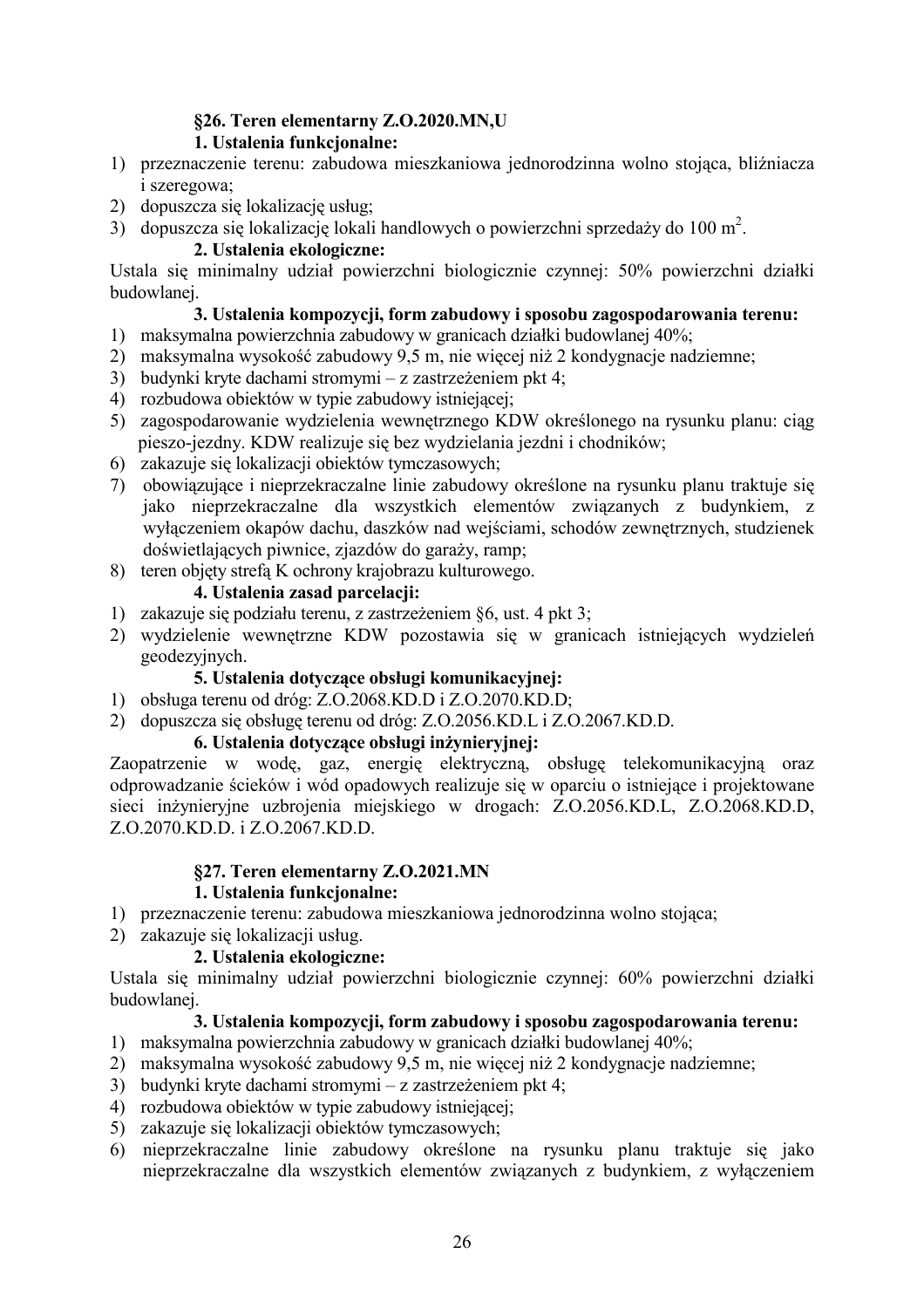okapów dachu, daszków nad wejściami, schodów zewnętrznych, studzienek doświetlających piwnice, zjazdów do garaży, ramp;

7) teren objęty strefą K ochrony krajobrazu kulturowego.

## 4. Ustalenia zasad parcelacii:

Dopuszcza się podział terenu prostopadle do drogi Z.O.2101.KDW, na działki budowlane o powierzchni min. 600 m<sup>2</sup> i szerokością frontu min. 20 metrów;

# 5. Ustalenia dotyczące obsługi komunikacyjnej:

Obsługa terenu od drogi Z.O.2067.KD.D, także poprzez drogi Z.O.2101.KDW oraz Z.O.2081.KDW.

## 6. Ustalenia dotyczące obsługi inżynieryjnej:

Zaopatrzenie w wodę, gaz, energię elektryczną, obsługę telekomunikacyjną oraz odprowadzanie ścieków i wód opadowych realizuje się w oparciu o istniejące i projektowane sieci inżynieryjne uzbrojenia miejskiego w drogach: Z.O.2068.KD.D, Z.O.2081.KDW, Z.O.2101.KDW i Z.O.2067.KD.D.

# **§28. Teren elementarny Z.O.2022.KPS**

## **1.** Ustalenia funkcjonalne:

# Przeznaczenie terenu: przepompownia ścieków.

## 2. Ustalenia ekologiczne:

- 1) ustala się minimalny udział powierzchni biologicznie czynnej: 75% powierzchni działki budowlanei:
- 2) nakazuje się wprowadzenie zieleni izolacyjnej w formie pasa zwartej zieleni wielopiętrowej drzewiasto-krzewiastej oddzielającej funkcjonalnie i optycznie teren przepompowni od zabudowy mieszkaniowej.

## 3. Ustalenia kompozycji, form zabudowy i sposobu zagospodarowania terenu:

- 1) dopuszcza się wyłącznie lokalizację obiektów związanych z przeznaczeniem terenu;
- 2) teren objety strefa K ochrony krajobrazu kulturowego.

# 4. Ustalenia zasad parcelacji:

Zakazuje się podziału terenu, z zastrzeżeniem §6, ust. 4 pkt 3.

# 5. Ustalenia dotvczace obsługi komunikacyjnej:

Obsługa terenu z drogi Z.O.2081.KDW.

#### 6. Ustalenia dotyczące obsługi inżynieryjnej:

Zaopatrzenie w wodę, energię elektryczną, obsługę telekomunikacyjną oraz odprowadzanie ścieków i wód opadowych realizuje się w oparciu o istniejące i projektowane sieci inżynieryjne uzbrojenia miejskiego w drogach: Z.O.2081.KDW i Z.O.2067.KD.D.

#### **§29. Teren elementarny Z.O.2023.ZP**

#### **1. Ustalenia funkcionalne:**

Przeznaczenie terenu: zieleń urządzona, parkowa.

#### 2. Ustalenia ekologiczne:

- 1) zakazuje się przegradzania doliny i budowy nasypów;
- 2) zakazuje się prowadzenia prac mogących pogorszyć stosunki wodne;
- 3) zakazuje się realizacji nawierzchni nieprzepuszczalnych;
- 4) zakazuje się kanalizacji cieku Zielonka;
- 5) zakazuje się działań powodujących uruchomienie procesów erozyjnych, w szczególności prac budowlanych naruszających stabilność skarp w strefie przykrawędziowej doliny Zielonki;
- 6) zachowanie istniejącej rzeźby terenu z dopuszczeniem nieznacznych zmian związanych z realizacją funkcji parkowej;
- 7) ustala się zagospodarowanie terenu umożliwiające dojazd dla konserwacji cieku wodnego;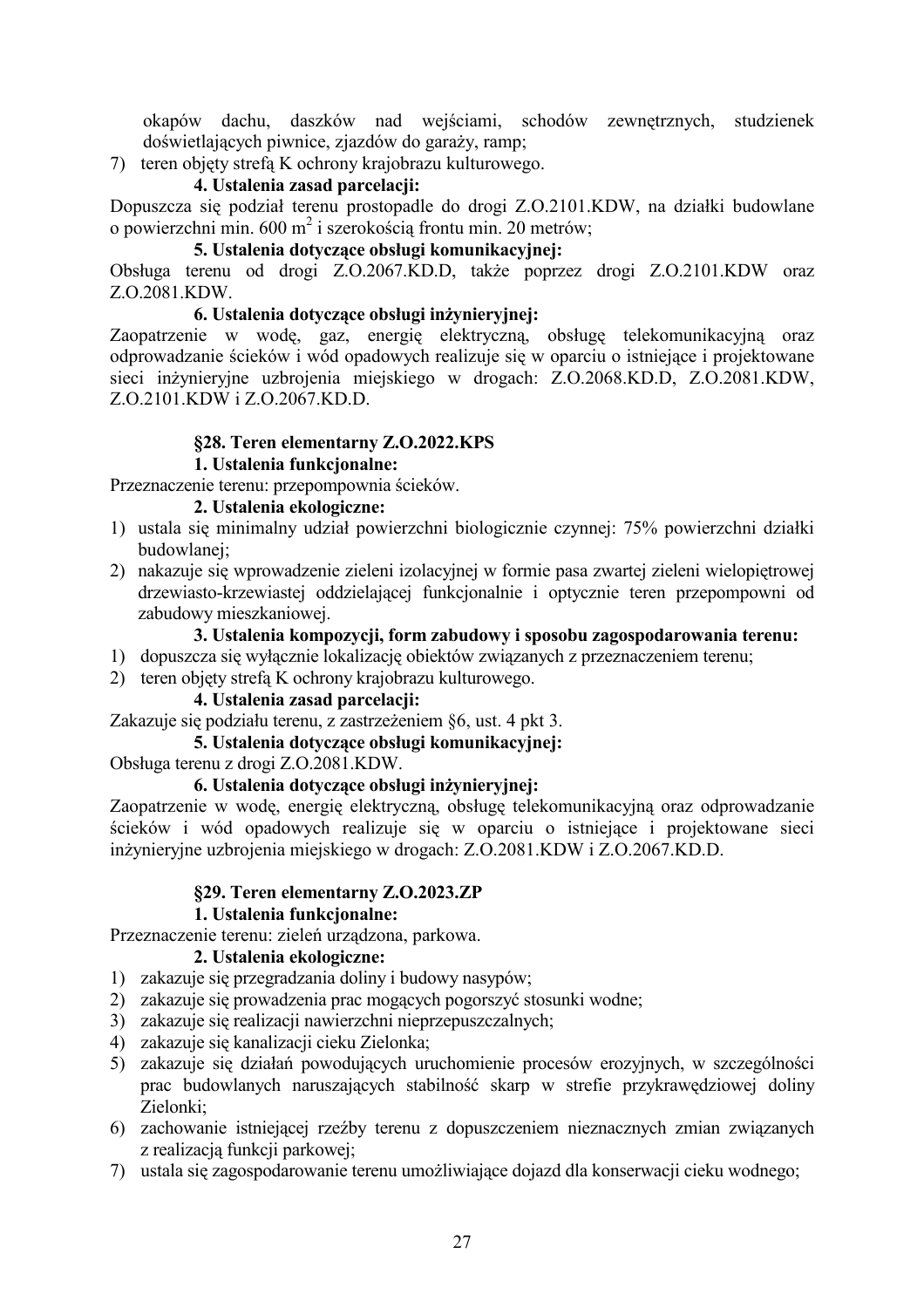8) zakazuje się makroniwelacji terenu.

## 3. Ustalenia kompozycji, form zabudowy i sposobu zagospodarowania terenu:

- 1) zakazuje się zabudowy terenu;
- 2) zakazuje się lokalizacji obiektów tymczasowych;
- 3) zakazuje się lokalizacji reklam;
- 4) dopuszcza się lokalizację elementów małej architektury;
- 5) zakazuje się stosowania nawierzchni z asfaltu i betonu do utwardzania alejek spacerowych;
- 6) ustala się wykonanie elementów wyposażenia terenu z materiałów naturalnych, z wykluczeniem betonu:
- 7) teren objety strefa K ochrony krajobrazu kulturowego.

#### 4. Ustalenia zasad parcelacii:

Zakazuje się podziału terenu, z zastrzeżeniem §6, ust. 4 pkt 3.

#### 5. Ustalenia dotvczace obsługi komunikacyjnej:

Obsługa terenu od drogi Z.O.2067.KD.D.

#### 6. Ustalenia dotvczace obsługi inżynieryjnej:

Kanalizacja deszczowa o średnicy  $0.2 - 0.5$  m do zachowania z dopuszczeniem przebudowy, rozbudowy i remontu.

## §30. Teren elementarny Z.O.2024.MN

#### 1. Ustalenia funkcionalne:

- 1) przeznaczenie terenu: zabudowa mieszkaniowa jednorodzinna wolno stojąca;
- 2) zakazuje się lokalizacii usług.

#### 2. Ustalenia ekologiczne:

Ustala się minimalny udział powierzchni biologicznie czynnej: 50% powierzchni działki budowlanej.

#### 3. Ustalenia kompozycji, form zabudowy i sposobu zagospodarowania terenu:

- 1) maksymalna powierzchnia zabudowy w granicach działki budowlanej 35%;
- 2) maksymalna wysokość zabudowy 9,5 m, nie więcej niż 2 kondygnacje nadziemne;
- 3) budynki kryte dachami stromymi z zastrzeżeniem pkt 4;
- 4) rozbudowa obiektów w typie zabudowy istniejącej;
- 5) nieprzekraczalne linie zabudowy określone na rysunku planu traktuje się jako nieprzekraczalne dla wszystkich elementów związanych z budynkiem, z wyłączeniem okapów dachu, daszków nad wejściami, schodów zewnętrznych, studzienek doświetlających piwnice, zjazdów do garaży, ramp;
- 6) teren objety strefa K ochrony krajobrazu kulturowego.

#### 4. Ustalenia zasad parcelacii:

Zakazuje się podziału terenu, z zastrzeżeniem §6, ust. 4 pkt 3.

5. Ustalenia dotvczace obsługi komunikacyjnej:

Obsługa terenu od drogi Z.O.2067.KD.D.

#### 6. Ustalenia dotyczące obsługi inżynieryjnej:

Zaopatrzenie w wodę, gaz, energię elektryczną, obsługę telekomunikacyjną oraz odprowadzanie ścieków i wód opadowych realizuje się w oparciu o istniejące i projektowane sięci inżynieryjne uzbrojenia miejskiego w drodze Z.O.2067.KD.D.

#### §31. Teren elementarny Z.O.2025.MN,U

#### 1. Ustalenia funkcionalne:

- 1) przeznaczenie terenu: zabudowa mieszkaniowa jednorodzinna wolno stojąca, bliźniącza lub szeregowa:
- 2) dopuszcza się lokalizację usług:
- 3) dopuszcza się lokalizację lokali handlowych o powierzchni sprzedaży do 100 m<sup>2</sup>.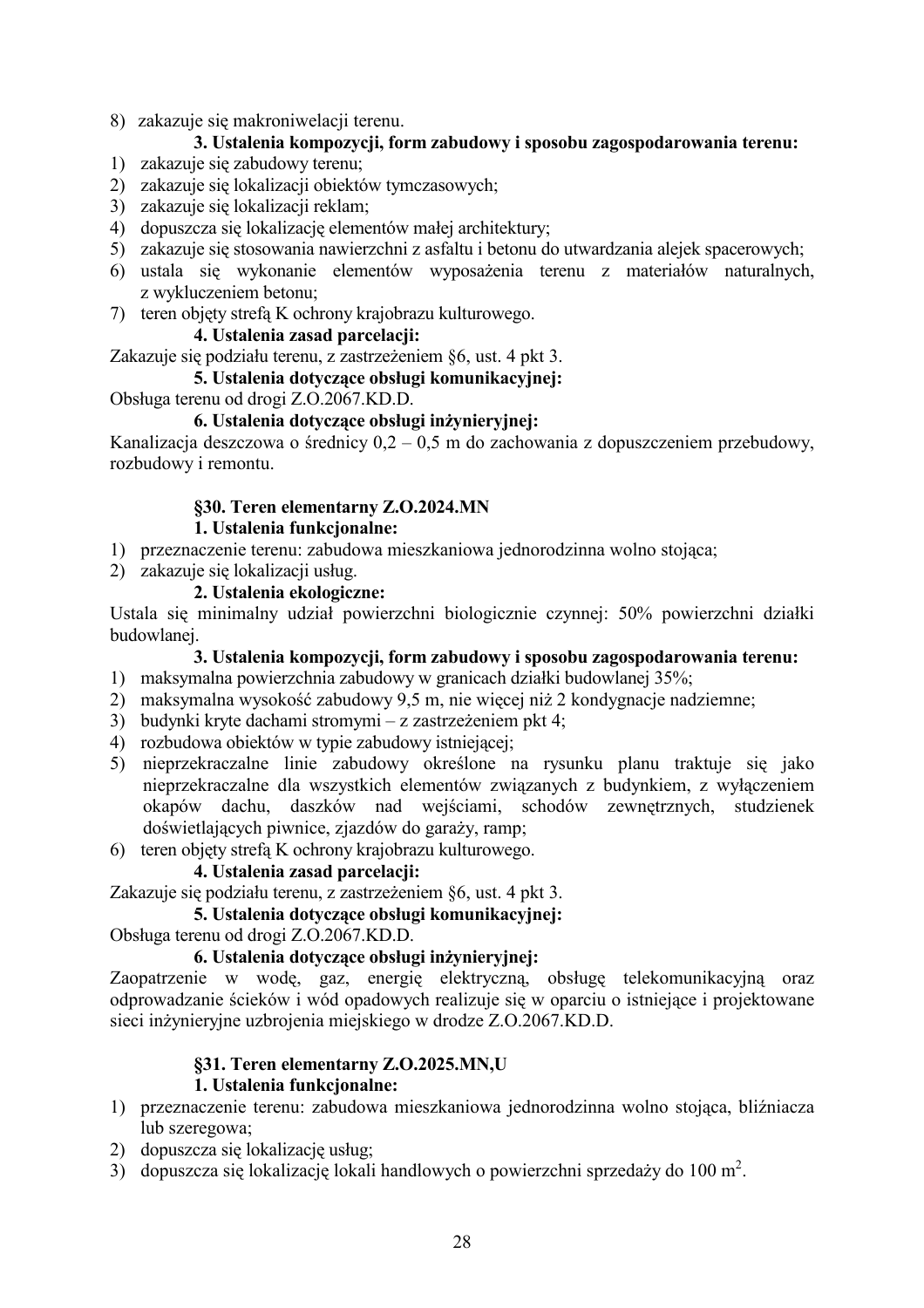#### 2. Ustalenia ekologiczne:

Ustala się minimalny udział powierzchni biologicznie czynnej: 50% powierzchni działki budowlanei.

## 3. Ustalenia kompozycii, form zabudowy i sposobu zagospodarowania terenu:

- 1) maksymalna powierzchnia zabudowy w granicach działki budowlanej 40%;
- 2) maksymalna wysokość zabudowy 9,5 m, nie więcej niż 2 kondygnacje nadziemne;
- 3) budynki kryte dachami stromymi z zastrzeżeniem pkt 4;
- 4) rozbudowa obiektów w typie zabudowy istniejącej;
- 5) zagospodarowanie wydzieleń wewnętrznych 1.KP i 2.KP określonych na rysunku planu: ciągi piesze;
- 6) zakazuje się lokalizacji obiektów tymczasowych;
- 7) nieprzekraczalne linie zabudowy określone na rysunku planu traktuje się jako nieprzekraczalne dla wszystkich elementów związanych z budynkiem, z wyłączeniem okapów dachu, daszków nad wejściami, schodów zewnętrznych, studzienek doświetlających piwnice, zjazdów do garaży, ramp;
- 8) poza nieprzekraczalnymi liniami zabudowy na działkach przyłączanych do zabudowy mieszkaniowej w sąsiedztwie cieku Zielonka, dopuszcza się lokalizację obiektów małej architektury;
- 9) teren objety strefa K ochrony krajobrazu kulturowego.

## 4. Ustalenia zasad parcelacji:

- 1) zakazuje się podziału terenu, z zastrzeżeniem §6, ust. 4 pkt 3 i z zastrzeżeniem pkt 2;
- 2) dopuszcza się podział parcelacyjny terenu określony na rysunku planu, w celu wydzielenia działek do przyłączenia do działek zabudowy jednorodzinnej;
- 3) wydzielenia wewnętrzne 1.KP i 2.KP w granicach istniejących wydzieleń geodezyjnych.

## 5. Ustalenia dotyczące obsługi komunikacyjnej:

Obsługa terenu od dróg Z.O.2067.KD.D i Z.O.2068.KD.D.

## 6. Ustalenia dotvczace obsługi inżyniervinei:

Zaopatrzenie w wodę, gaz, energię elektryczną, obsługę telekomunikacyjną oraz odprowadzanie ścieków i wód opadowych realizuje się w oparciu o istniejące i projektowane sieci inżynieryjne uzbrojenia miejskiego w drogach: Z.O.2068.KD.D i Z.O.2067.KD.D.

# §32. Teren elementarny **Z.O.2026.MN**,U

#### **1. Ustalenia funkcionalne:**

- 1) przeznaczenie terenu: zabudowa mieszkaniowa jednorodzinna wolno stojąca i bliźniacza;
- 2) dopuszcza się lokalizację usług;
- 3) dopuszcza się lokalizację lokali handlowych o powierzchni sprzedaży do 100 m<sup>2</sup>.

#### 2. Ustalenia ekologiczne:

Ustala się minimalny udział powierzchni biologicznie czynnej: 50% powierzchni działki budowlanej.

# 3. Ustalenia kompozycii, form zabudowy i sposobu zagospodarowania terenu:

- 1) maksymalna powierzchnia zabudowy w granicach działki budowlanej 40%;
- 2) maksymalna wysokość zabudowy 9,5 m, nie więcej niż 2 kondygnacje nadziemne;
- 3) budynki kryte dachami stromymi z zastrzeżeniem pkt 4;
- 4) rozbudowa obiektów w typie zabudowy istniejącej;
- 5) nieprzekraczalne linie zabudowy określone na rysunku planu traktuje się jako nieprzekraczalne dla wszystkich elementów związanych z budynkiem, z wyłączeniem okapów dachu, daszków nad wejściami, schodów zewnętrznych, studzienek doświetlających piwnice, zjazdów do garaży, ramp;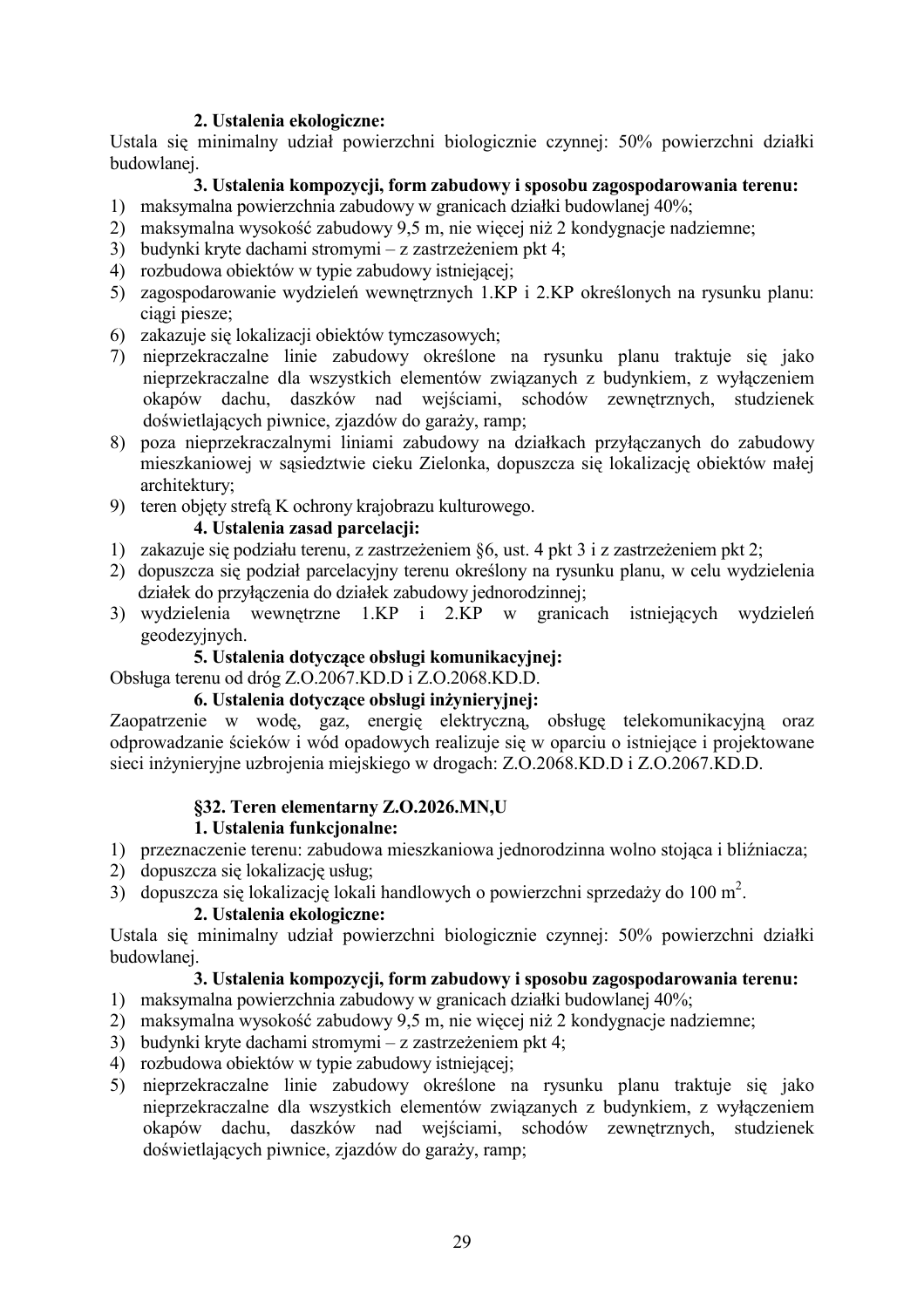- 6) poza nieprzekraczalnymi liniami zabudowy na działkach przyłączanych do zabudowy mieszkaniowej w sąsiedztwie cieku Zielonka, dopuszcza się lokalizację obiektów małej architekturv:
- 7) teren objęty strefą K ochrony krajobrazu kulturowego.

## 4. Ustalenia zasad parcelacji:

- 1) zakazuje się podziału terenu z zastrzeżeniem §6, ust. 4 pkt 3 i z zastrzeżeniem pkt 2;
- 2) dopuszcza się podział parcelacyjny terenu określony na rysunku planu, w celu wydzielenia działek do przyłączenia do działek zabudowy jednorodzinnej.

## 5. Ustalenia dotvczace obsługi komunikacyinei:

Obsługa terenu od drogi Z.O.2068.KD.D.

#### 6. Ustalenia dotvczące obsługi inżynieryjnej:

Zaopatrzenie w wodę, gaz, energię elektryczną, obsługę telekomunikacyjną oraz odprowadzanie ścieków i wód opadowych realizuje się w oparciu o istniejące i projektowane sieci inżynieryjne uzbrojenia miejskiego w drodze Z.O.2068.KD.D.

## §33. Teren elementarny Z.O.2027.ZP

## 1. Ustalenia funkcjonalne:

Przeznaczenie terenu: zieleń urządzona - strumień Zielonka z zielenią parkową. Inwestycja celu publicznego.

## 2. Ustalenia ekologiczne:

- 1) zakazuje się przegradzania doliny i budowy nasypów;
- 2) zakazuje się lokalizacji obiektów i prowadzenia prac mogacych pogorszyć stosunki wodne:
- 3) zakazuje się realizacji nawierzchni nieprzepuszczalnych;
- 4) zakazuje się kanalizacji cieku Zielonka;
- 5) zakazuje się działań powodujących uruchomienie procesów erozyjnych, w szczególności prac budowlanych naruszających stabilność skarp w strefie przykrawędziowej doliny Zielonki:
- 6) zachowanie istniejącej rzeźby terenu z dopuszczeniem nieznacznych zmian związanych z realizacją funkcji parkowej;
- 7) ustala się zagospodarowanie terenu umożliwiające dojazd dla konserwacji cieku wodnego.

# 3. Ustalenia kompozycji, form zabudowy i sposobu zagospodarowania terenu:

- 1) zakazuje się zabudowy terenu;
- 2) zakazuje się lokalizacji reklam;
- 3) zakazuje się lokalizacji obiektów tymczasowych;
- 4) teren objety strefa K ochrony krajobrazu kulturowego.

# 4. Ustalenia zasad parcelacji:

Zakazuje się podziału terenu.

# 5. Ustalenia dotvczace obsługi komunikacyjnej:

Obsługa terenu od drogi Z.O.2068.KD.D.

#### 6. Ustalenia dotyczące obsługi inżynieryjnej:

- 1) kanalizacia sanitarna o średnicy 0.15 m do zachowania z dopuszczeniem przebudowy, rozbudowy i remontu:
- 2) kanalizacja deszczowa o średnicy 0,8 m do zachowania z dopuszczeniem przebudowy, rozbudowy i remontu;
- 3) elektroenergetyczna linia kablowa 15 kV do zachowania z dopuszczeniem przebudowy, rozbudowy i remontu.

# §34. Teren elementarny Z.O.2028.MN,U

## 1. Ustalenia funkcionalne:

1) przeznaczenie terenu: zabudowa jednorodzinna, wolno stojąca i bliźniacza;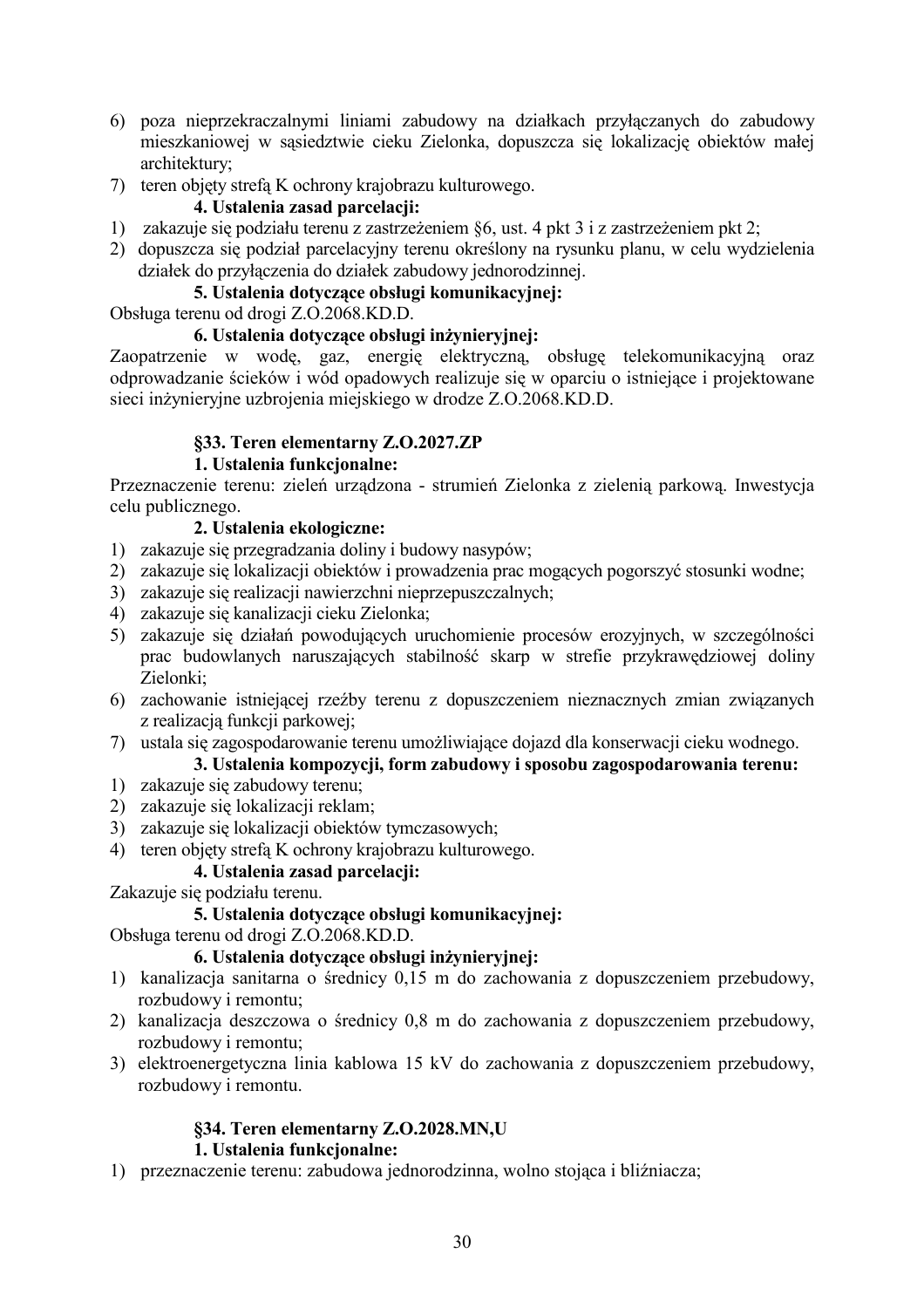- 2) dopuszcza się lokalizację usług;
- 3) dopuszcza się lokalizację lokali handlowych o powierzchni sprzedaży do 100 m<sup>2</sup>.

## 2. Ustalenia ekologiczne:

Ustala się minimalny udział powierzchni biologicznie czynnej: 50% powierzchni działki budowlanei

## 3. Ustalenia kompozycji, form zabudowy i sposobu zagospodarowania terenu:

- 1) maksymalna powierzchnia zabudowy w granicach działki budowlanej 40%;
- 2) maksymalna wysokość zabudowy 9,5 m, nie więcej niż 2 kondygnacje nadziemne;
- 3) budynki kryte dachami stromymi z zastrzeżeniem pkt 4;
- 4) rozbudowa obiektów w typie zabudowy istniejącej;
- 5) nieprzekraczalne linie zabudowy określone na rysunku planu traktuje się jako nieprzekraczalne dla wszystkich elementów związanych z budynkiem, z wyłączeniem okapów dachu, daszków nad wejściami, schodów zewnętrznych, studzienek doświetlających piwnice, zjazdów do garaży, ramp;
- 6) poza nieprzekraczalnymi liniami zabudowy na działkach przyłączanych do zabudowy mieszkaniowej w sąsiedztwie cieku Zielonka, dopuszcza się lokalizację obiektów małej architektury;
- 7) teren objety strefa K ochrony krajobrazu kulturowego.

## 4. Ustalenia zasad parcelacii:

- 1) zakazuje się podziału terenu z zastrzeżeniem §6, ust. 4 pkt 3 i z zastrzeżeniem pkt 2;
- 2) dopuszcza się podział parcelacyjny terenu określony na rysunku planu, w celu wydzielenia działek do przyłączenia do działek zabudowy jednorodzinnej.

#### 5. Ustalenia dotvczace obsługi komunikacyjnej:

Obsługa terenu od dróg Z.O.2056.KD.L, Z.O.2066.KD.D i Z.O.2067.KD.D.

## 6. Ustalenia dotvczace obsługi inżyniervinej:

Zaopatrzenie w wodę, gaz, energię elektryczną, obsługę telekomunikacyjną oraz odprowadzanie ścieków i wód opadowych realizuje się w oparciu o istniejące i projektowane sieci inżynieryjne uzbrojenia miejskiego w drogach: Z.O.2056.KD.L i .Z.O.2066.KD.D.

# **§35. Teren elementarny Z.O.2029.MN,U**

# **1.** Ustalenia funkcionalne:

- 1) przeznaczenie terenu: zabudowa mieszkaniowa jednorodzinna wolno stojąca i bliźniacza;
- 2) dopuszcza się lokalizację usług;
- 3) dopuszcza się lokalizację lokali handlowych o powierzchni sprzedaży do 100 m<sup>2</sup>.

#### 2. Ustalenia ekologiczne:

Ustala się minimalny udział powierzchni biologicznie czynnej: 50% powierzchni działki budowlanei.

#### 3. Ustalenia kompozycji, form zabudowy i sposobu zagospodarowania terenu:

- 1) maksymalna powierzchnia zabudowy w granicach działki budowlanej 40%;
- 2) maksymalna wysokość zabudowy 9,5 m, nie więcej niż 2 kondygnacje nadziemne;
- 3) budynki kryte dachami stromymi z zastrzeżeniem pkt 4;
- 4) rozbudowa obiektów w typie zabudowy istniejącej;
- 5) nieprzekraczalne linie zabudowy określone na rysunku planu traktuje się jako nieprzekraczalne dla wszystkich elementów związanych z budynkiem, z wyłączeniem okapów dachu, daszków nad wejściami, schodów zewnętrznych, studzienek doświetlających piwnice, zjazdów do garaży, ramp;
- 6) teren objety strefa K ochrony krajobrazu kulturowego.

# 4. Ustalenia zasad parcelacji:

Zakazuje się podziału terenu, z zastrzeżeniem §6, ust. 4 pkt 3.

## 5. Ustalenia dotvczace obsługi komunikacyjnej: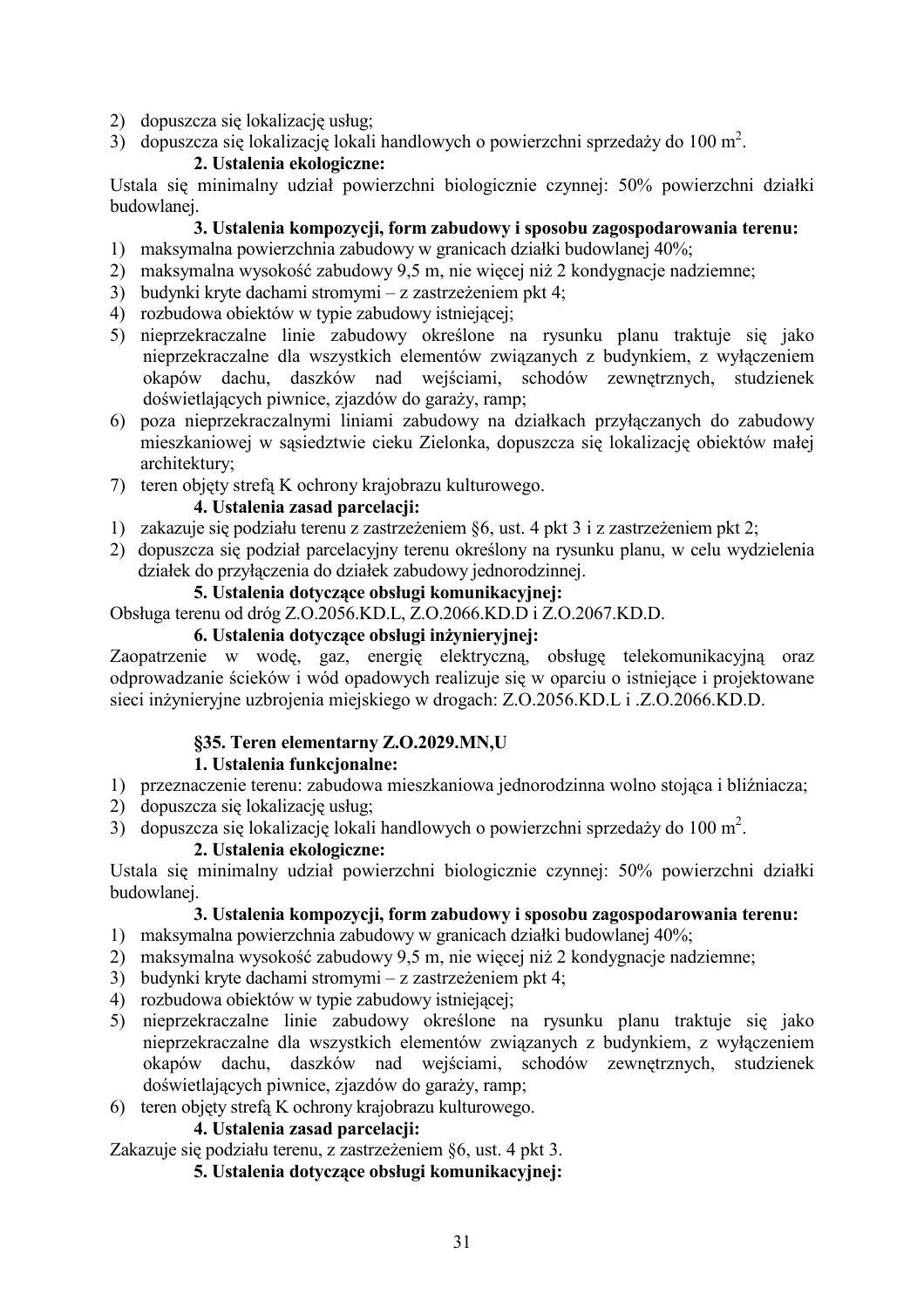Obsługa terenu od dróg: Z.O.2066.KD.D, Z.O.2067.KD.D i Z.O.2065.KD.D.

## 6. Ustalenia dotyczące obsługi inżynieryjnej:

Zaopatrzenie w wodę, gaz, energię elektryczną, obsługę telekomunikacyjną oraz odprowadzanie ścieków i wód opadowych realizuje się w oparciu o istniejące i projektowane sieci inżynieryjne uzbrojenia miejskiego w drogach: Z.O.2066.KD.D, Z.O.2065.KD.D i Z.O.2067.KD.D.

# **§36. Teren elementarny Z.O.2030.MN, U**

# **1.** Ustalenia funkcionalne:

- 1) przeznaczenie terenu: zabudowa mieszkaniowa jednorodzinna wolno stojąca, bliźniacza i szeregowa;
- 2) dopuszcza się lokalizację usług;
- 3) dopuszcza się lokalizację lokali handlowych o powierzchni sprzedaży do 100 m<sup>2</sup>.

# 2. Ustalenia ekologiczne:

Minimalna powierzchnia biologicznie czynna w granicach działki budowlanej: 50%.

## 3. Ustalenia kompozycji, form zabudowy i sposobu zagospodarowania terenu:

- 1) maksymalna powierzchnia zabudowy w granicach działki budowlanej 40%;
- 2) maksymalna wysokość zabudowy 9,5 m, nie więcej niż 2 kondygnacje nadziemne;
- 3) budynki kryte dachami stromymi z zastrzeżeniem pkt 4;
- 4) rozbudowa obiektów w typie zabudowy istniejącej;
- 5) zagospodarowanie wydzielenia wewnętrznego KDW określonego na rysunku planu: ciąg pieszo-jezdny. KDW realizuje się bez wydzielania jezdni i chodników;
- 6) nieprzekraczalne linie zabudowy określone na rysunku planu traktuje się jako nieprzekraczalne dla wszystkich elementów związanych z budynkiem, z wyłączeniem okapów dachu, daszków nad wejściami, schodów zewnętrznych, studzienek doświetlających piwnice, zjazdów do garaży, ramp;
- 7) teren objety strefa K ochrony krajobrazu kulturowego.

# 4. Ustalenia zasad parcelacji:

- 1) zakazuje się podziału terenu, z zastrzeżeniem §6, ust. 4 pkt 3;
- 2) wydzielenie wewnętrzne KDW pozostawia się w granicach istniejących wydzieleń geodezyjnych.

#### 5. Ustalenia dotyczące obsługi komunikacyjnej:

Obsługa terenu od drogi Z.O.2056.KD.L, także przez dojazd wewnętrzny oraz dróg Z.O.2066.KD.D i Z.O.2065.KD.D.

# 6. Ustalenia dotvczace obsługi inżyniervinei:

Zaopatrzenie w wodę, gaz, energię elektryczną, obsługę telekomunikacyjną oraz odprowadzanie ścieków i wód opadowych realizuje się w oparciu o istniejące i projektowane sieci inżynieryjne uzbrojenia miejskiego w drogach: Z.O.2056.KD.L, Z.O.2066.KD.D i Z.O.2065.KD.D.

# §37. Teren elementarny **Z.O.2031.MN,U**

#### **1.** Ustalenia funkcjonalne:

- 1) przeznaczenie terenu: zabudowa mieszkaniowa jednorodzinna wolno stojąca lub bliźniacza;
- 2) dopuszcza się lokalizację usług;
- 3) dopuszcza się lokalizację lokali handlowych o powierzchni sprzedaży do 100 m<sup>2</sup>.

#### 2. Ustalenia ekologiczne:

Ustala się minimalny udział powierzchni biologicznie czynnej: 50% powierzchni działki budowlanei.

#### 3. Ustalenia kompozycji, form zabudowy i sposobu zagospodarowania terenu: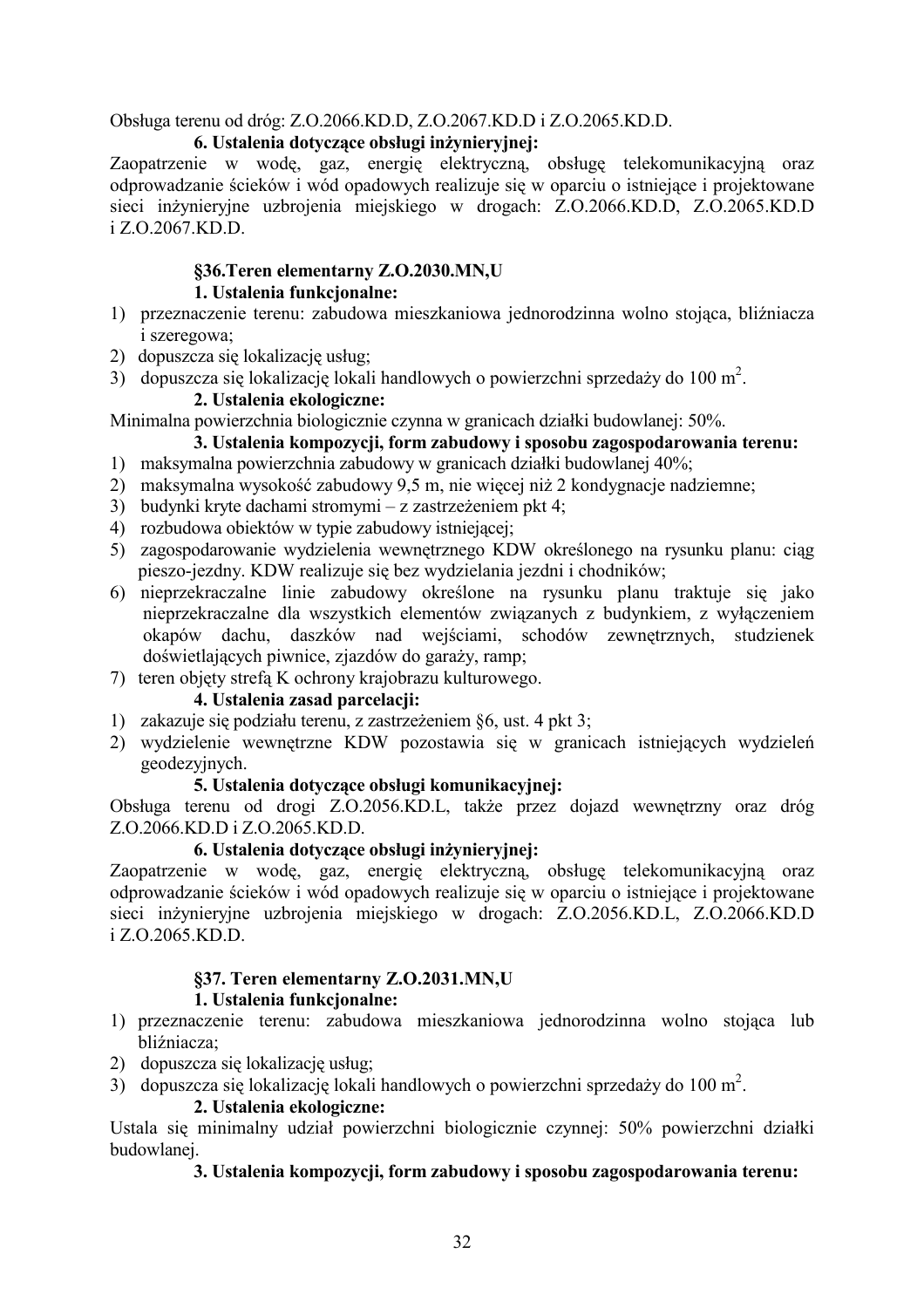- 1) maksymalna powierzchnia zabudowy w granicach działki budowlanej 40%;
- 2) maksymalna wysokość zabudowy 9,5 m, nie więcej niż 2 kondygnacje nadziemne;
- 3) budynki kryte dachami stromymi z zastrzeżeniem pkt 4;
- 4) rozbudowa obiektów w typie zabudowy istniejącej:
- 5) zagospodarowanie wydzieleń wewnętrznych 1.KP i 2.KP określonych na rysunku planu: ciagi piesze:
- 6) obejmuje się ochroną konserwatorską i ujmuje w gminnej ewidencji zabytków budynek przy ul. Mokrej 42, wskazany na rysunku planu:

a) obowiązuje utrzymanie istniejącej kompozycji architektonicznej obiektu, w tym gabarytów wysokościowych, formy dachu. kompozycii elewacii. wystroju architektonicznego, formy stolarki,

b) zakazuje się zmiany ilości, wielkości i kształtów otworów okiennych i drzwiowych w elewacjach frontowych od strony ulicy,

- c) od strony ulic dopuszcza się doświetlenie poddaszy wyłącznie poprzez okna połaciowe,
- d) utrzymuje się lub odtwarzą detal architektoniczny. Dopuszczą się ocieplenie elewacji budynku pod warunkiem powtórzenia detalu wystroju zachowanego i odtworzenia wg dokumentacji archiwalnej;
- 7) nieprzekraczalne linie zabudowy określone na rysunku planu traktuje się jako nieprzekraczalne dla wszystkich elementów związanych z budynkiem, z wyłaczeniem okapów dachu, daszków nad wejściami, schodów zewnętrznych, studzienek doświetlających piwnice, zjazdów do garaży, ramp;
- 8) teren objety strefa K ochrony krajobrazu kulturowego.

#### 4. Ustalenia zasad parcelacji:

- 1) zakazuje się podziału terenu z zastrzeżeniem §6, ust. 4 pkt 3.
- 2) wydzielenia wewnętrzne 1.KP i 2.KP w granicach istniejących wydzieleń geodezyjnych.

#### 5. Ustalenia dotyczące obsługi komunikacyjnej:

Obsługa terenu od dróg Z.O.2056.KD.L i Z.O.2063.KD.D.

#### 6. Ustalenia dotyczące obsługi inżynieryjnej:

Zaopatrzenie w wodę, gaz, energię elektryczną, obsługę telekomunikacyjną oraz odprowadzanie ścieków i wód opadowych realizuje się w oparciu o istniejące i projektowane sieci inżynieryjne uzbrojenia miejskiego w drogach: Z.O.2056.KD.L i .Z.O.2063.KD.D.

# §38. Teren elementarny Z.O.2032.MN,U

#### 1. Ustalenia funkcionalne:

- 1) przeznaczenie terenu: zabudowa mieszkaniowa jednorodzinna wolno stojąca, bliźniacza lub szeregowa;
- 2) dopuszcza się lokalizację usług:
- 3) dopuszcza się lokalizację lokali handlowych o powierzchni sprzedaży do 100 m<sup>2</sup>.

#### 2. Ustalenia ekologiczne:

Ustala się minimalny udział powierzchni biologicznie czynnej: 50% powierzchni działki budowlanei

#### 3. Ustalenia kompozycji, form zabudowy i sposobu zagospodarowania terenu:

- 1) maksymalna powierzchnia zabudowy w granicach działki budowlanej 40%;
- 2) maksymalna wysokość zabudowy 9,5 m, nie więcej niż 2 kondygnacje nadziemne;
- 3) budynki kryte dachami stromymi z zastrzeżeniem pkt 4;
- 4) rozbudowa obiektów w typie zabudowy istniejącej:
- 5) zagospodarowanie wydzielenia wewnętrznego KP określonego na rysunku planu: ciąg pieszy;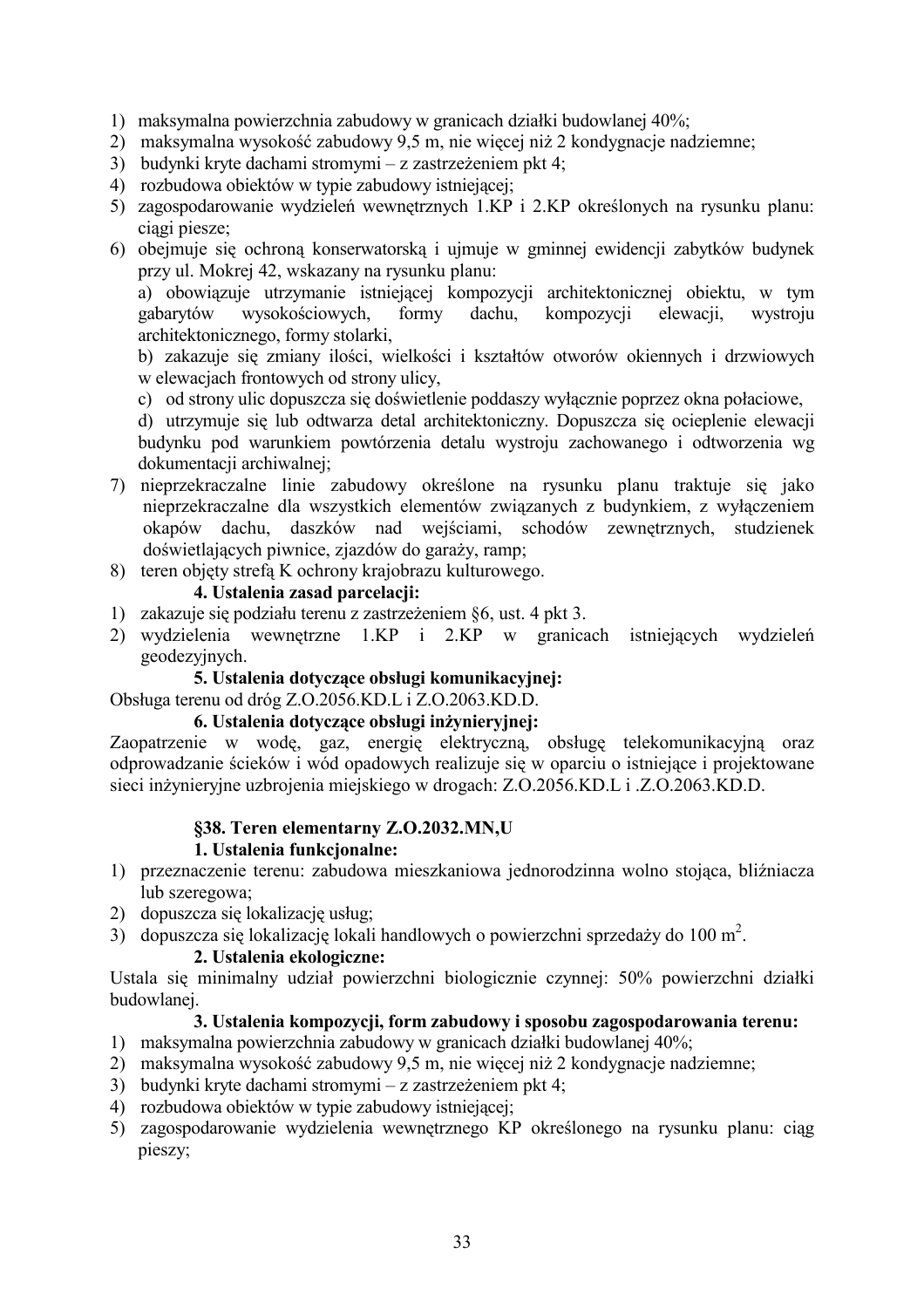- 6) zagospodarowanie wydzielenia wewnętrznego KDW określonego na rysunku planu: ciąg pieszo-jezdny. KDW realizuje się bez wydzielania jezdni i chodników;
- 7) zakazuje się lokalizacji obiektów tymczasowych;
- 8) nieprzekraczalne linie zabudowy określone na rysunku planu traktuje się jako nieprzekraczalne dla wszystkich elementów związanych z budynkiem, z wyłączeniem okapów dachu, daszków nad wejściami, schodów zewnętrznych, studzienek doświetlających piwnice, zjazdów do garaży, ramp;
- 9) teren objety strefa K ochrony krajobrazu kulturowego.

#### 4. Ustalenia zasad parcelacii:

- 1) zakazuje się podziału terenu, z zastrzeżeniem §6, ust. 4 pkt 3;
- 2) wydzielenia wewnetrzne KP i KDW w granicach istniejących wydzieleń geodezyjnych.

#### 5. Ustalenia dotvczace obsługi komunikacyjnej:

Obsługa terenu od dróg: Z.O.2056.KD.L, Z.O.2061.KD.D i Z.O.2060.KD.D.

#### 6. Ustalenia dotvczące obsługi inżynieryjnej:

Zaopatrzenie w wodę, gaz, energię elektryczną, obsługę telekomunikacyjną oraz odprowadzanie ścieków i wód opadowych realizuje się w oparciu o istniejące i projektowane sieci inżynieryjne uzbrojenia miejskiego w drogach: Z.O.2056.KD.L, Z.O.2061.KD.D i Z.O.2060.KD.D.

#### §39. Teren elementarny Z.O.2033.UD

### 1. Ustalenia funkcjonalne:

Przeznaczenie terenu: przedszkole.

#### 2. Ustalenia ekologiczne:

Ustala się minimalny udział powierzchni biologicznie czynnej: 70% powierzchni działki budowlanei.

#### 3. Ustalenia kompozycji, form zabudowy i sposobu zagospodarowania terenu:

- 1) maksymalna powierzchnia zabudowy w granicach działki budowlanej 20%;
- 2) w budynku objętym ochroną konserwatorską i zakwalifikowanym do wpisu do rejestru zabytków, wskazanym na rysunku planu:

a) obowiązuje utrzymanie istniejącej kompozycji architektonicznej obiektu, w tym formy wysokościowych. dachu. kompozvcii wystroiu gabarytów elewacii. architektonicznego, formy stolarki,

- b) zakazuje się zmiany ilości, wielkości i kształtów otworów okiennych i drzwiowych,
- c) dopuszcza się doświetlenie poddaszy wyłącznie poprzez okna połaciowe,

d) utrzymuje się lub odtwarzą detal architektoniczny. Dopuszcza się ocieplenie elewacji budynku pod warunkiem powtórzenia detalu wystroju zachowanego i odtworzenia wg dokumentacji archiwalnej:

- 3) dopuszcza się lokalizację sezonowych obiektów tymczasowych na potrzeby przedszkola o wysokości maksymalnie 4,5 m, krytych dachem dwu lub czterospadowym, o spadku minimum 20 stopni:
- 4) teren objety strefa K ochrony krajobrazu kulturowego.

#### 4. Ustalenia zasad parcelacji:

Zakazuje się podziału terenu, z zastrzeżeniem §6, ust. 4 pkt 3.

## 5. Ustalenia dotvczące obsługi komunikacyjnej:

- 1) obsługa terenu od drogi Z.O.2060.KD.D;
- 2) dopuszcza się obsługę terenu od dróg: Z.O.2061.KD.D i Z.O.2062.KD.D.

#### 6. Ustalenia dotvczące obsługi inżynieryjnej:

Zaopatrzenie w wodę, gaz, energię elektryczną, obsługę telekomunikacyjną oraz odprowadzanie ścieków i wód opadowych realizuje się w oparciu o istniejące i projektowane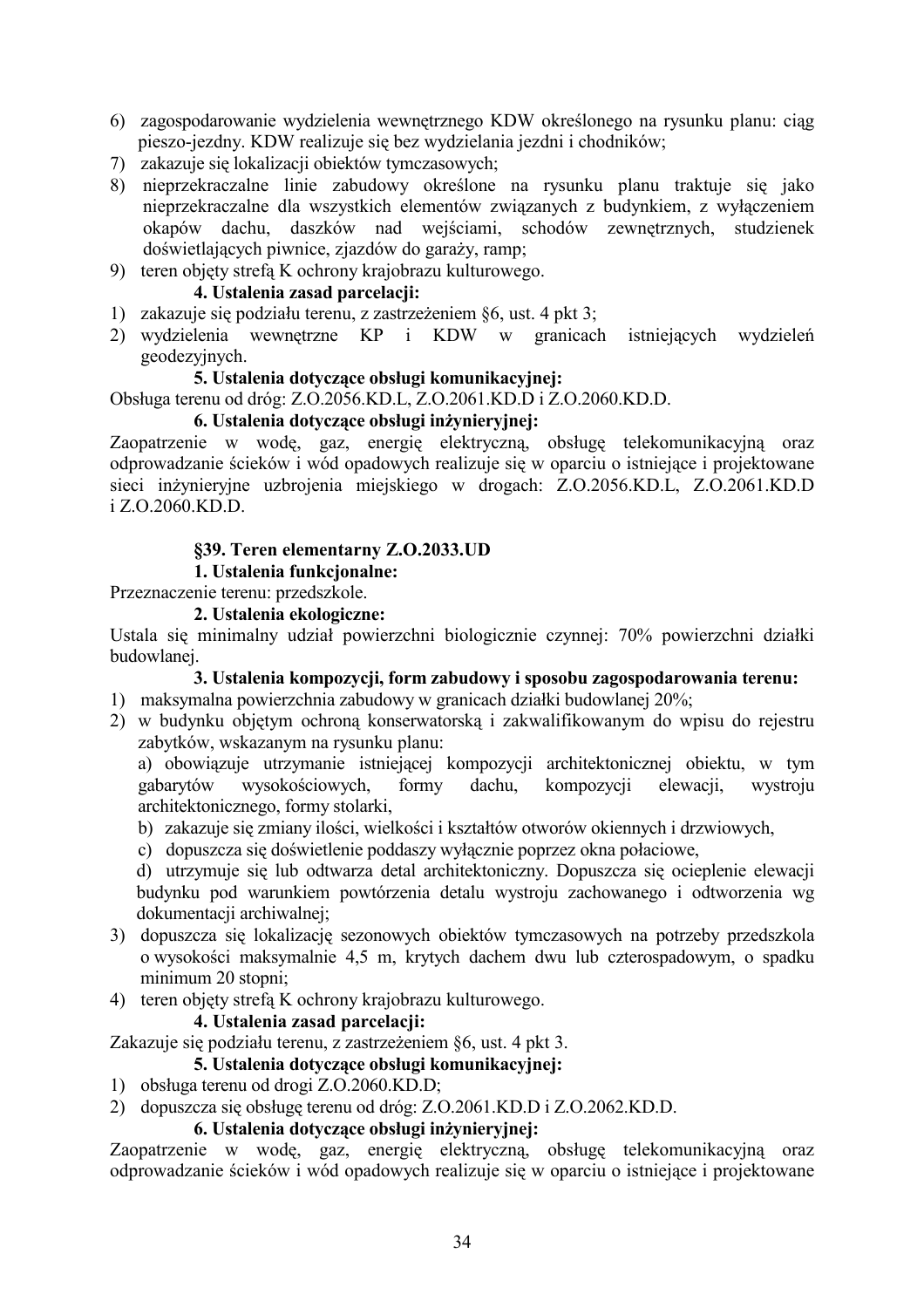sieci inżynieryjne uzbrojenia miejskiego w drogach: Z.O.2061.KD.D, Z.O.2062.KD.D i Z.O.2060.KD.D.

#### §40. Teren elementarny Z.O.2034.MN,U 1. Ustalenia funkcionalne:

- 1) przeznaczenie terenu: zabudowa mieszkaniowa jednorodzinna wolno stojąca, bliźniacza lub szeregowa;
- 2) dopuszcza się lokalizację usług;
- 3) dopuszcza się lokalizację lokali handlowych o powierzchni sprzedaży do 100 m<sup>2</sup>.

## 2. Ustalenia ekologiczne:

- 1) ustala się minimalny udział powierzchni terenu biologicznie czynnej: 50% powierzchni działki budowlanej:
- 2) dopuszcza się uzupełnienie i wprowadzenie szpaleru drzew wzdłuż ul. Chorzowskiej oraz wprowadzenie zieleni wysokiej wzdłuż granic działek przylegających bezpośrednio do ul Chorzowskiej, w celu ograniczenia degradującego wpływu ruchu drogowego na środowisko.

# 3. Ustalenia kompozycji, form zabudowy i sposobu zagospodarowania terenu:

- 1) maksymalna powierzchnia zabudowy w granicach działki budowlanej 50%;
- 2) maksymalna wysokość zabudowy 9,5 m, nie więcej niż 2 kondygnacje nadziemne;
- 3) budynki kryte dachami stromymi z zastrzeżeniem pkt 4;
- 4) rozbudowa obiektów w typie zabudowy istniejącej:
- 5) zagospodarowanie wydzieleń wewnetrznych 1.KP, 2.KP i 3.KP określonych na rysunku planu: ciagi piesze:
- 6) wzdłuż ulicy Chorzowskiej dopuszcza się lokalizację obiektów tymczasowych o wysokości maksymalnie 4,5 m, krytych dachem dwu lub czterospadowym, o spadku minimum 20 stopni:
- 7) obejmuje się ochroną konserwatorską i ujmuje w gminnej ewidencji zabytków budynki przy ul. Junackiej 8, Chorzowskiej 13, 14, 15 wskazane na rysunku planu:

a) obowiązuje utrzymanie istniejącej kompozycji architektonicznej obiektów, w tym gabarytów wysokościowych, form dachu, kompozycji elewacji, wystroju architektonicznego, formy stolarki.

b) zakazuje się zmiany ilości, wielkości i kształtów otworów okiennych i drzwiowych w elewacjach frontowych od strony ulicy,

c) od strony ulic dopuszcza się doświetlenie poddaszy wyłącznie poprzez okna połaciowe,

d) utrzymuje się lub odtwarza detal architektoniczny. Dopuszcza się ocieplenie elewacji budynków pod warunkiem powtórzenia detalu wystroju zachowanego i odtworzenia wg dokumentacji archiwalnej:

- 8) nieprzekraczalne linie zabudowy określone na rysunku planu traktuje się jako nieprzekraczalne dla wszystkich elementów związanych z budynkiem, z wyłączeniem okapów dachu, daszków nad wejściami, schodów zewnętrznych, studzienek doświetlających piwnice, zjazdów do garaży, ramp;
- 9) teren objety strefa K ochrony krajobrazu kulturowego.

#### 4. Ustalenia zasad parcelacii:

- 1) zakazuje się podziału terenu, z zastrzeżeniem §6, ust. 4 pkt 3;
- 2) wydzielenia wewnętrzne 1.KP, 2.KP i 3.KP w granicach istniejących wydzieleń geodezyjnych.

#### 5. Ustalenia dotyczące obsługi komunikacyjnej:

Obsługa terenu od dróg: Z.O.2056.KD.L, Z.O.2061.KD.D, Z.O.2062.KD.D, Z.O.2060.KD.D, a także od ulicy Chorzowskiej.

## 6. Ustalenia dotvczace obsługi inżynieryjnej: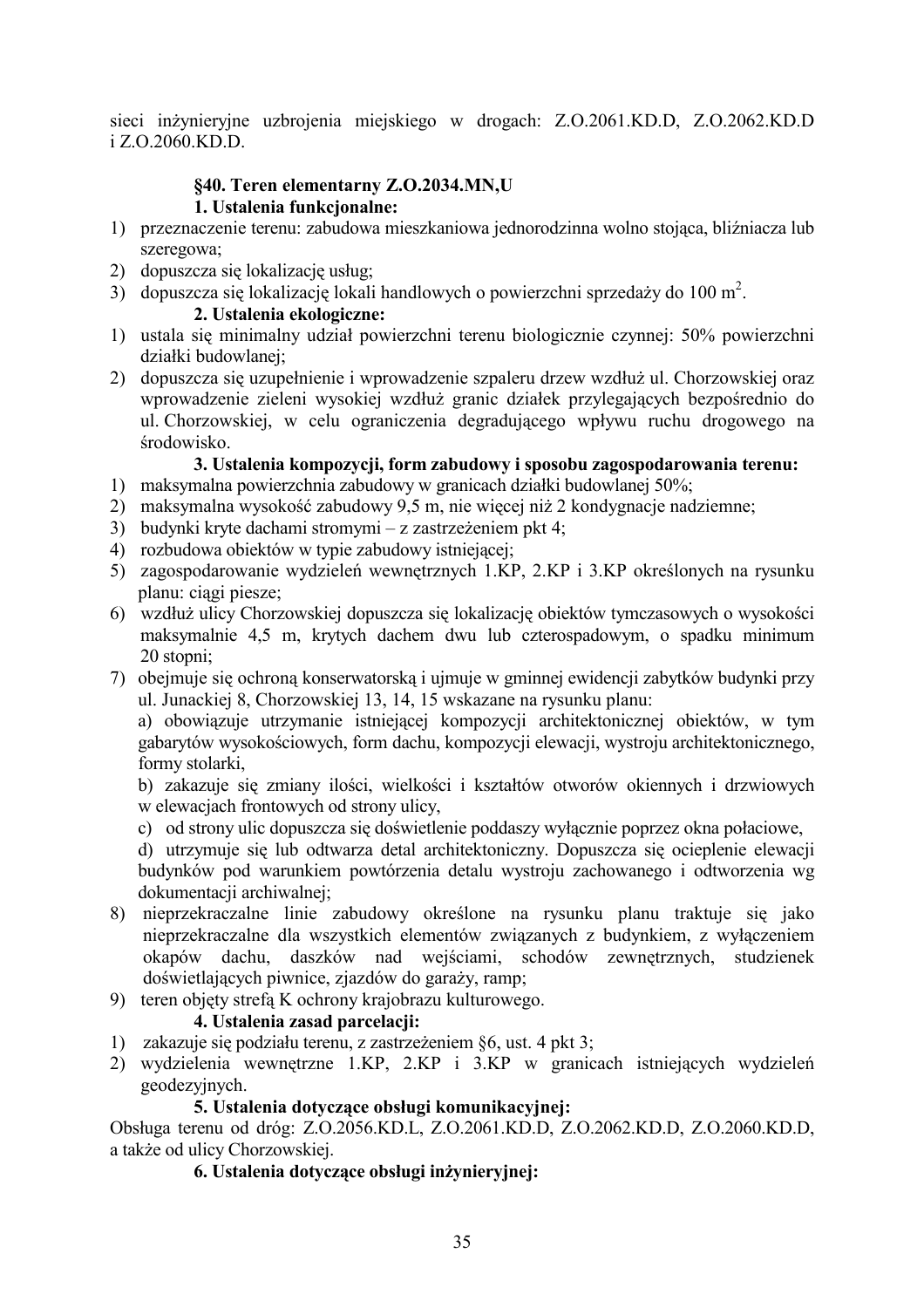Zaopatrzenie w wodę, gaz, energię elektryczną, obsługę telekomunikacyjną oraz odprowadzanie ścieków i wód opadowych realizuje się w oparciu o istniejące i projektowane sieci inżynieryjne uzbrojenia miejskiego w ulicy Chorzowskiej oraz drogach: Z.O.2056.KD.L, Z.O.2061.KD.D, Z.O.2062.KD.D i Z.O.2060.KD.D.

## §41. Teren elementarny Z.O.2035.ZP

## 1. Ustalenia funkcjonalne:

Przeznaczenie terenu: zieleń urządzona - park. Inwestycja celu publicznego.

#### 2. Ustalenia ekologiczne:

Zakazuje się realizacji nawierzchni nieprzepuszczalnych.

## 3. Ustalenia kompozycji, form zabudowy i sposobu zagospodarowania terenu:

- 1) zakazuje się zabudowy terenu;
- 2) zakazuje się lokalizacji obiektów tymczasowych;
- 3) zakazuje się lokalizacji reklam;
- 4) dopuszcza się lokalizację obiektów małej architektury;
- 5) teren objety strefa K ochrony krajobrazu kulturowego.

# 4. Ustalenia zasad parcelacji:

Zakazuje się podziału terenu.

## 5. Ustalenia dotvczace obsługi komunikacvinei:

Obsługa terenu od ulic Chorzowskiej i Junackiej (drogi Z.O.2060.KD.D).

## 6. Ustalenia dotvczace obsługi inżynieryjnej:

Dopuszcza się doprowadzenie sięci inżynieryjnych z ulicy Chorzowskiej i drogi Z.O.2060.KD.D.

# §42. Teren elementarny Z.O.2036.MP

## 1. Ustalenia funkcionalne:

Przeznaczenie terenu: zabudowa mieszkaniowa pensionatowa.

### 2. Ustalenia ekologiczne:

Ustala się minimalny udział powierzchni biologicznie czynnej: 25% powierzchni terenu elementarnego.

# 3. Ustalenia kompozycii, form zabudowy i sposobu zagospodarowania terenu:

- 1) maksymalna powierzchnia zabudowy w granicach działki budowlanej 50%;
- 2) maksymalna wysokość zabudowy 9,5 m, nie więcej niż 2 kondygnacje nadziemne;
- 3) budynki kryte dachami stromymi z zastrzeżeniem pkt 4;
- 4) rozbudowa obiektów w typie zabudowy istniejącej;
- 5) zakazuje się rozbudowy istniejącego pensionatu w celu powiekszenia ilości pokoj dla gości. Dopuszcza się wyłacznie rozbudowe o niezbedne obiekty i pomieszczenia niezbedne dla funkcionowania obiektu:
- 6) dopuszcza się lokalizację sezonowych obiektów tymczasowych o wysokości maksymalnie 4,5 m, krytych dachem dwu lub czterospadowym, o spadku minimum 20 stopni;
- 7) nieprzekraczalne linie zabudowy określone na rysunku planu traktuje się jako nieprzekraczalne dla wszystkich elementów związanych z budynkiem, z wyłączeniem okapów dachu, daszków nad wejściami, schodów zewnetrznych, studzienek doświetlających piwnice, zjazdów do garaży, ramp;
- 8) teren objety strefa K ochrony krajobrazu kulturowego.

#### 4. Ustalenia zasad parcelacii:

Zakazuje się podziału terenu, z zastrzeżeniem §6, ust. 4 pkt 3.

# 5. Ustalenia dotyczące obsługi komunikacyjnej:

Obsługa terenu od ulicy Chorzowskiej.

6. Ustalenia dotvczace obsługi inżynieryjnej: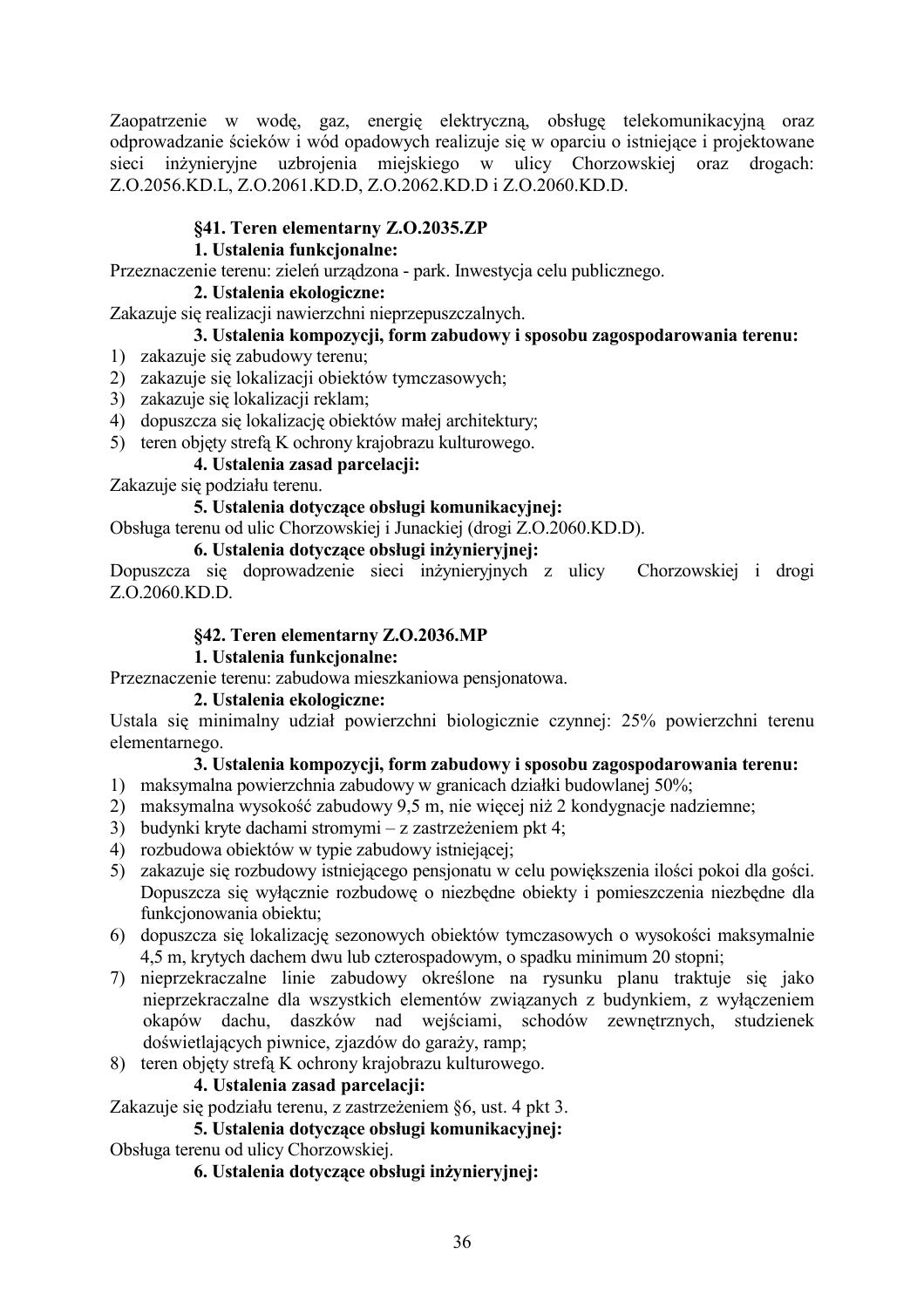Zaopatrzenie w wodę, gaz, energię elektryczną, obsługę telekomunikacyjną oraz odprowadzanie ścieków i wód opadowych realizuje się w oparciu o istniejące i projektowane sieci inżynieryjne uzbrojenia miejskiego w ulicy Chorzowskiej.

# **§43. Teren elementarny Z.O.2037.MN.U**

### **1.** Ustalenia funkcjonalne:

- 1) przeznaczenie terenu: zabudowa mieszkaniowa jednorodzinna wolno stojąca, bliźniacza i szeregowa;
- 2) dopuszcza się lokalizację usług;
- 3) dopuszcza się lokalizację lokali handlowych o powierzchni sprzedaży do 100 m<sup>2</sup>.

# 2. Ustalenia ekologiczne:

Ustala się minimalny udział powierzchni terenu biologicznie czynnej: 50 % powierzchni działki budowlanej;

# 3. Ustalenia kompozycji, form zabudowy i sposobu zagospodarowania terenu:

- 1) maksymalna powierzchnia zabudowy w granicach działki budowlanej 40%;
- 2) maksymalna wysokość zabudowy 9,5 m, nie więcej niż 2 kondygnacje nadziemne;
- 3) budynki kryte dachami stromymi z zastrzeżeniem pkt 4;
- 4) rozbudowa obiektów w typie zabudowy istniejącej;
- 5) zagospodarowanie wydzielenia wewnętrznego KDW określonego na rysunku planu: ciąg pieszo-jezdny. KDW realizuje się bez wydzielania jezdni i chodników;
- 6) nieprzekraczalne linie zabudowy określone na rysunku planu traktuje się jako nieprzekraczalne dla wszystkich elementów związanych z budynkiem, z wyłączeniem okapów dachu, daszków nad wejściami, schodów zewnętrznych, studzienek doświetlających piwnice, zjazdów do garaży, ramp;
- 7) teren objety strefa K ochrony krajobrazu kulturowego.

### 4. Ustalenia zasad parcelacji:

- 1) zakazuje się podziału terenu z zastrzeżeniem §6, ust. 4 pkt 3;
- 2) wydzielenie wewnętrzne KDW pozostawia się w granicach istniejących wydzieleń geodezyjnych, za wyjątkiem fragmentu znajdującego się na działce 345 z obrębu geodezyjnego 2019.

# 5. Ustalenia dotyczące obsługi komunikacyjnej:

Obsługa terenu od dróg: Z.O.2061.KD.D i Z.O.2062.KD.D.

# 6. Ustalenia dotyczące obsługi inżynieryjnej:

Zaopatrzenie w wodę, gaz, energię elektryczną, obsługę telekomunikacyjną oraz odprowadzanie ścieków i wód opadowych realizuje się w oparciu o istniejące i projektowane sieci inżynieryjne uzbrojenia miejskiego w drogach: Z.O.2056.KD.L, Z.O.2061.KD.D i Z.O.2062.KD.D.

# §44. Teren elementarny **Z.O.2038.MN,U**

# **1.** Ustalenia funkcionalne:

- 1) przeznaczenie terenu: zabudowa mieszkaniowa jednorodzinna, wolno stojąca, bliźniacza, szeregowa;
- 2) dopuszcza się lokalizację usług;
- 3) dopuszcza się lokalizację lokali handlowych o powierzchni sprzedaży do 100 m<sup>2</sup>.

### 2. Ustalenia ekologiczne:

Ustala się minimalny udział powierzchni biologicznie czynnej: 50% powierzchni działki budowlanei.

- 1) maksymalna powierzchnia zabudowy w granicach działki budowlanej 50%;
- 2) maksymalna wysokość zabudowy 9,5 m, nie więcej niż 2 kondygnacje nadziemne;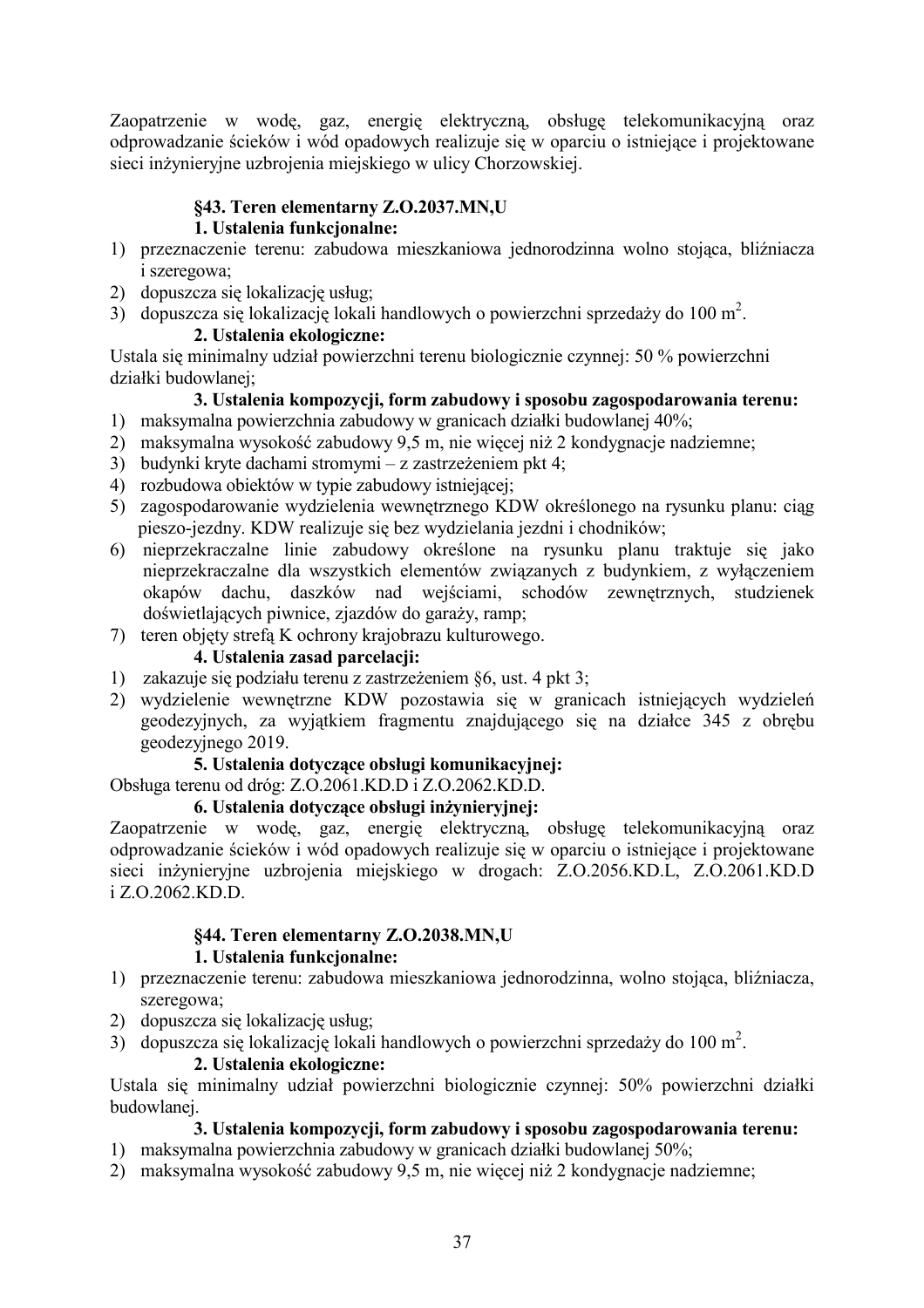- 3) budynki kryte dachami stromymi z zastrzeżeniem pkt 4;
- 4) rozbudowa obiektów w typie zabudowy istniejącej;
- 5) zagospodarowanie wydzielenia wewnętrznego KDW określonego na rysunku planu: ciąg pieszo-jezdny. KDW realizuje się bez wydzielania jezdni i chodników;
- 6) obejmuje się ochroną konserwatorską i ujmuje w gminnej ewidencji zabytków budynek przy ul. Mirtowej 2 wskazany na rysunku planu:

a) obowiązuje utrzymanie istniejącej kompozycji architektonicznej obiektu, w tym wysokościowych. formy dachu. kompozycji elewacii. gabarytów wystroju architektonicznego, formy stolarki,

b) zakazuje się zmiany ilości, wielkości i kształtów otworów okiennych i drzwiowych w elewaciach frontowych od strony ulicy.

c) od strony ulic dopuszcza się doświetlenie poddaszy wyłacznie poprzez okna połaciowe,

d) utrzymuje się lub odtwarza detal architektoniczny. Dopuszcza się ocieplenie elewacji budynku pod warunkiem powtórzenia detalu wystroju zachowanego i odtworzenia wg dokumentacji archiwalnej:

- 7) nieprzekraczalne linie zabudowy określone na rysunku planu traktuje się jako nieprzekraczalne dla wszystkich elementów związanych z budynkiem, z wyłączeniem okapów dachu, daszków nad wejściami, schodów zewnętrznych, studzienek doświetlających piwnice, zjazdów do garaży, ramp;
- 8) teren objęty strefą K ochrony krajobrazu kulturowego.

#### 4. Ustalenia zasad parcelacii:

- 1) zakazuje się podziału terenu z zastrzeżeniem 86, ust. 4 pkt 3:
- 2) wydzielenie wewnętrzne KDW pozostawia się w granicach istniejących wydzieleń geodezyjnych.

#### 5. Ustalenia dotvczace obsługi komunikacyjnej:

Obsługa terenu od dróg: Z.O.2056.KD.L i Z.O.2061.KD.D.

#### 6. Ustalenia dotyczące obsługi inżynieryjnej:

Zaopatrzenie w wodę, gaz, energię elektryczną, obsługę telekomunikacyjną oraz odprowadzanie ścieków i wód opadowych realizuje się w oparciu o istniejące i projektowane sieci inżynieryjne uzbrojenia miejskiego w drogach: Z.O.2056.KD.L i Z.O.2061.KD.D.

#### §45. Teren elementarny Z.O.2039.MN,U

#### 1. Ustalenia funkcionalne:

- 1) przeznaczenie terenu: zabudowa jednorodzinna mieszkaniowa wolno stojąca, bliźniacza *i* szeregowa;
- 2) dopuszcza się lokalizację usług:
- 3) dopuszcza się lokalizację lokali handlowych o powierzchni sprzedaży do 100 m<sup>2</sup>.

#### 2. Ustalenia ekologiczne:

Ustala się minimalny udział powierzchni biologicznie czynnej: 50% powierzchni działki budowlanej.

- 1) maksymalna powierzchnia zabudowy w granicach działki budowlanej 50%;
- 2) maksymalna wysokość zabudowy 9,5 m, nie więcej niż 2 kondygnacje nadziemne;
- 3) budynki kryte dachami stromymi z zastrzeżeniem pkt 4;
- 4) rozbudowa obiektów w typie zabudowy istniejącej:
- 5) zagospodarowanie wydzielenia wewnętrznego KDW określonego na rysunku planu: ciag pieszo-jezdny. KDW realizuje się bez wydzielania jezdni i chodników:
- 6) nieprzekraczalne linie zabudowy określone na rysunku planu traktuje się jako nieprzekraczalne dla wszystkich elementów związanych z budynkiem, z wyłaczeniem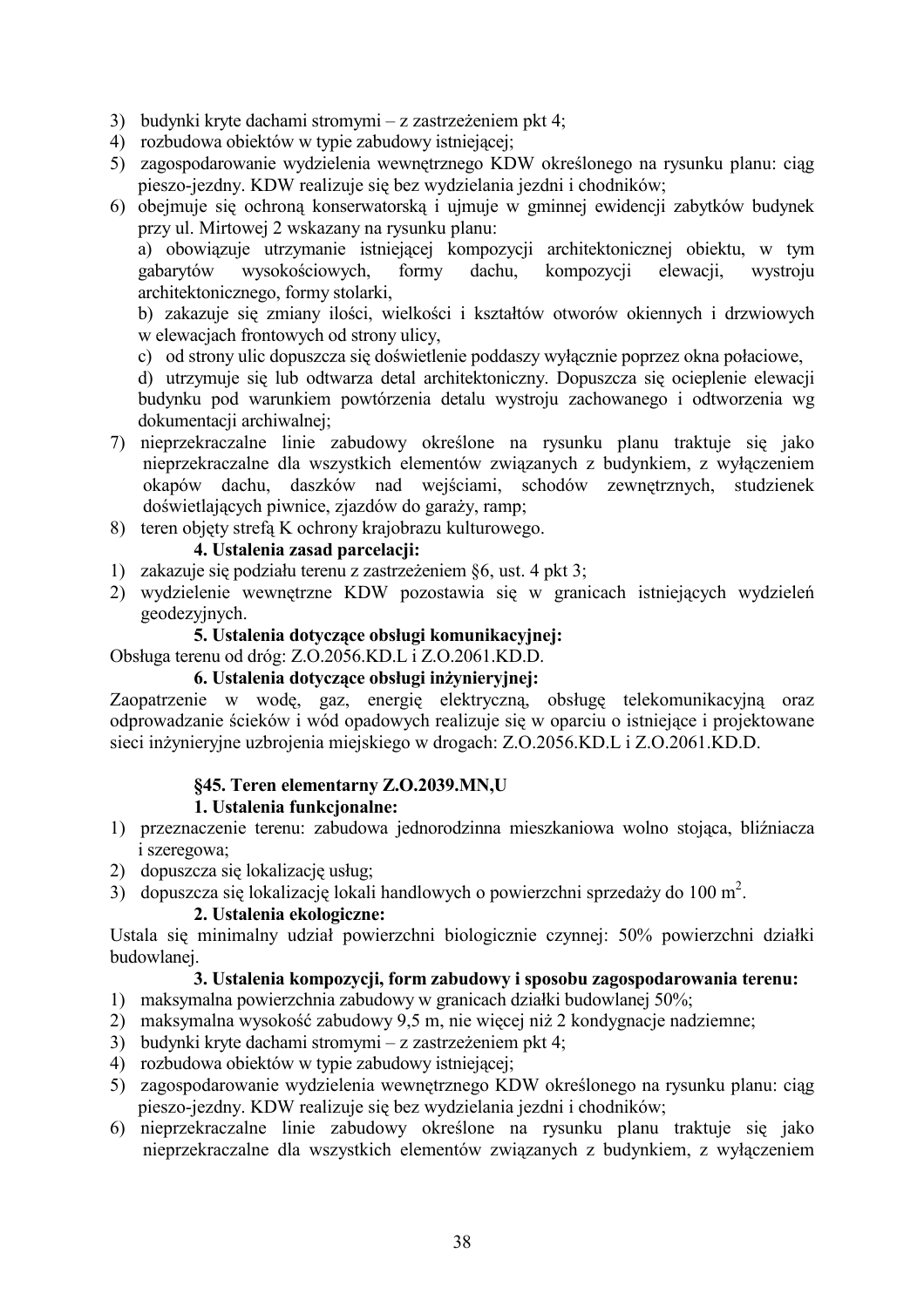okapów dachu, daszków nad wejściami, schodów zewnętrznych, studzienek doświetlających piwnice, zjazdów do garaży, ramp;

7) teren objety strefa K ochrony krajobrazu kulturowego.

# 4. Ustalenia zasad parcelacii:

- 1) zakazuje się podziału terenu z zastrzeżeniem §6, ust. 4 pkt 3;
- 2) wydzielenie wewnętrzne KDW pozostawia się w granicach istniejących wydzieleń geodezyjnych.

### 5. Ustalenia dotvczace obsługi komunikacyjnej:

- 1) obsługa terenu od dróg: Z.O.2056.KD.L i Z.O.2064.KD.D;
- 2) dopuszcza się wjazd na działkę nr 210/1 od drogi Z.O.2057.KD.L.

#### 6. Ustalenia dotvczące obsługi inżynieryjnej:

Zaopatrzenie w wodę, gaz, energię elektryczną, obsługę telekomunikacyjną oraz odprowadzanie ścieków i wód opadowych realizuje się w oparciu o istniejące i projektowane sieci inżynieryjne uzbrojenia miejskiego w drogach: Z.O.2056.KD.L, Z.O.2057.KD.L  $i$  Z O 2064 KD D

# §46. Teren elementarny Z.O.2040.UO

# 1. Ustalenia funkcionalne:

- 1) przeznaczenie terenu: usługi oświaty;
- 2) w granicach terenu określonego na rysunku planu: teren pod budownictwo ochronne na wypadek wprowadzenia stanu zagrożenia państwa.

#### 2. Ustalenia ekologiczne:

- 1) ustala się minimalny udział powierzchni terenu biologicznie czynnej: 75% powierzchni terenu elementarnego:
- 2) w sąsiedztwie zabudowy mieszkaniowej ustala się nasadzenia wielopiętrowej zieleni tworzonej przez rząd drzew i zakrzewień.

#### 3. Ustalenia kompozycji, form zabudowy i sposobu zagospodarowania terenu:

- 1) maksymalna powierzchnia zabudowy w granicach terenu elementarnego 30%;
- 2) maksymalna wysokość zabudowy 3 kondygnacje, lecz nie więcej niż 12,0 m;
- 3) budynki kryte dachami stromymi;
- 4) do czasu realizacji budynku szkoły dopuszcza się lokalizację terenowych urządzeń sportowych i rekreacyjnych z niezbędnymi dla ich obsługi obiektami tymczasowymi i elementami małej architektury;
- 5) maksymalna wysokość obiektów tymczasowych do 4,5 m od poziomu terenu do kalenicy, krytych dachem dwu lub czterospadowym o spadku minimum 20 stopni;
- 6) maksymalna powierzchnia zabudowy dla obiektów tymczasowych 80 m<sup>2</sup>.
- 7) nieprzekraczalne linie zabudowy określone na rysunku planu traktuje się jako nieprzekraczalne dla wszystkich elementów związanych z budynkiem, z wyłaczeniem okapów dachu, daszków nad wejściami, schodów zewnętrznych, studzienek doświetlających piwnice, zjazdów do garaży, ramp;
- 8) na terenie pod budownictwo ochronne na wypadek wprowadzenia stanu zagrożenia państwa zakazuje się lokalizacji stałych i tymczasowych budynków i budowli:
- 9) teren objety strefa K ochrony krajobrazu kulturowego.

#### 4. Ustalenia zasad parcelacji:

Zakazuje się podziału terenu z zastrzeżeniem §6, ust. 4 pkt 3;

#### 5. Ustalenia dotvczace obsługi komunikacyinei:

Obsługa terenu od dróg: Z.O.2056.KD.L., Z.O.2063.KD.D i Z.O.2069.KD.D.

#### 6. Ustalenia dotyczące obsługi inżynieryjnej:

Zaopatrzenie w wodę, gaz, energię elektryczną, obsługę telekomunikacyjną oraz odprowadzanie ścieków i wód opadowych realizuje się w oparciu o istniejące i projektowane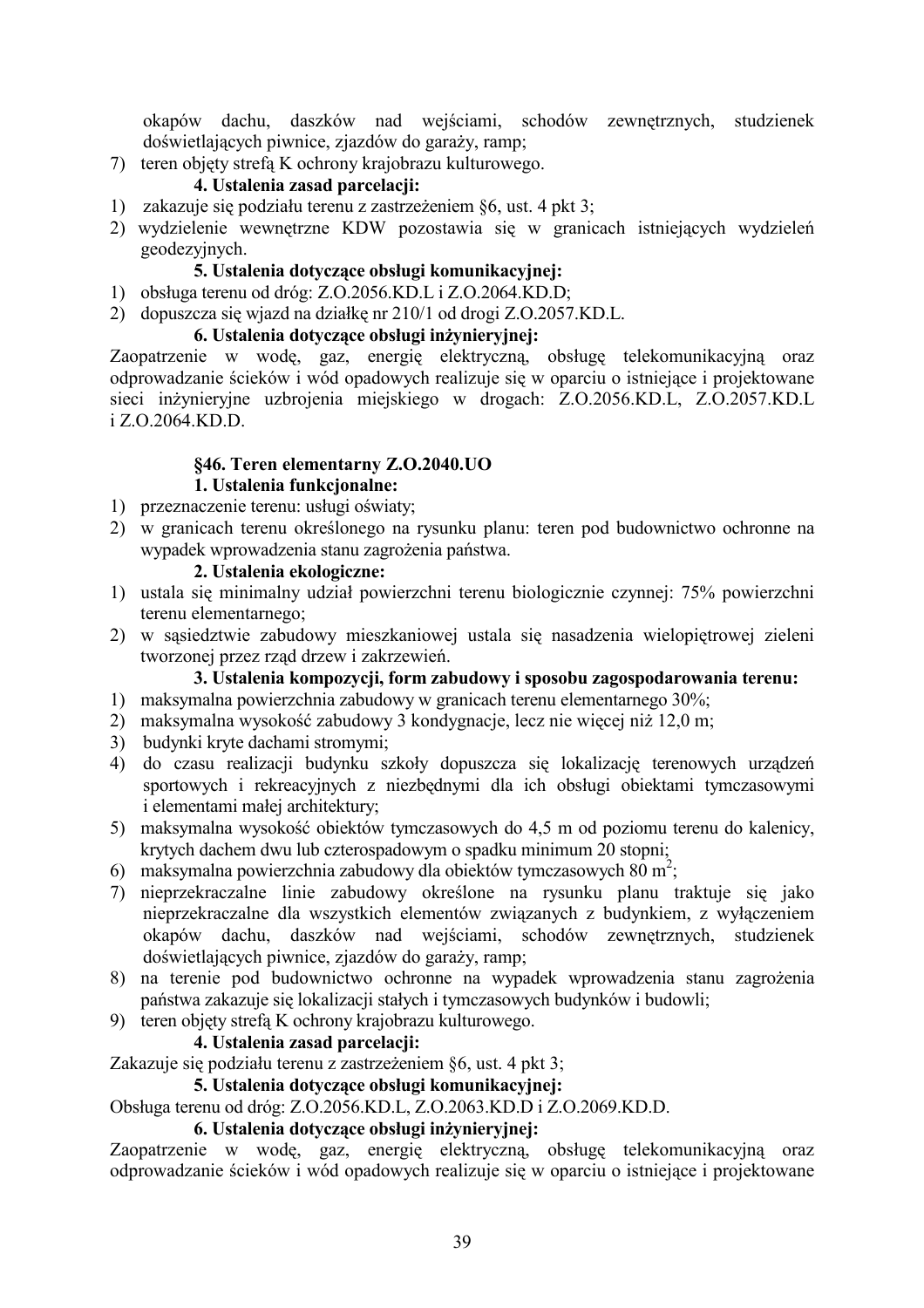sieci inżynieryjne uzbrojenia miejskiego w drogach: Z.O.2056.KD.L, Z.O.2063.KD.D i Z.O.2069.KD.D.

# §47. Teren elementarny Z.O.2041.MN,U

# 1. Ustalenia funkcionalne:

- 1) przeznaczenie terenu: zabudowa mieszkaniowa jednorodzinna szeregowa;
- 2) dopuszcza się lokalizację usług;
- 3) dopuszcza się lokalizację lokali handlowych o powierzchni sprzedaży do 100 m<sup>2</sup>.

### 2. Ustalenia ekologiczne:

Ustala się minimalny udział powierzchni biologicznie czynnej: 50% powierzchni działki budowlanei:

# 3. Ustalenia kompozycji, form zabudowy i sposobu zagospodarowania terenu:

- 1) maksymalna powierzchnia zabudowy w granicach działki budowlanej 50%;
- 2) maksymalna wysokość zabudowy 9,5 m, nie więcej niż 2 kondygnacje nadziemne z zastrzeżeniem pkt 3:
- 3) rozbudowa obiektów w typie zabudowy istniejącej;
- 4) budynki kryte dachami stromymi:
- 5) nieprzekraczalne linie zabudowy określone na rysunku planu traktuje się jako nieprzekraczalne dla wszystkich elementów związanych z budynkiem, z wyłaczeniem okapów dachu, daszków nad wejściami, schodów zewnętrznych, studzienek doświetlających piwnice, zjazdów do garaży, ramp;
- 6) teren objety strefa K ochrony krajobrazu kulturowego.

# 4. Ustalenia zasad parcelacji:

Zakazuje się podziału terenu z zastrzeżeniem 86, ust. 4 pkt 3;

# 5. Ustalenia dotyczące obsługi komunikacyjnej:

Obsługa terenu od drogi Z.O.2064.KD.D.

# 6. Ustalenia dotyczące obsługi inżynieryjnej:

Zaopatrzenie w wodę, gaz, energię elektryczną, obsługę telekomunikacyjną oraz odprowadzanie ścieków i wód opadowych realizuje się w oparciu o istniejące i projektowane sieci inżynieryjne uzbrojenia miejskiego w drogach: Z.O.2057.KD.L i Z.O.2064.KD.D.

# §48. Teren elementarny Z.O.2042.MN,U

#### 1. Ustalenia funkcionalne:

- 1) przeznaczenie terenu: zabudowa mieszkaniowa jednorodzinna szeregowa;
- 2) dopuszcza się lokalizację usług:
- 3) dopuszcza się lokalizację lokali handlowych o powierzchni sprzedaży do 100 m<sup>2</sup>.

### 2. Ustalenia ekologiczne:

Ustala się minimalny udział powierzchni biologicznie czynnej: 40% powierzchni działki budowlanej.

- 1) maksymalna powierzchnia zabudowy w granicach działki budowlanej 40%;
- 2) maksymalna wysokość zabudowy 9.5 m, nie wiecej niż 2 kondygnacie nadziemne z zastrzeżeniem pkt 3:
- 3) rozbudowa obiektów w typie zabudowy istniejącej;
- 4) budynki kryte dachami stromymi:
- 5) nieprzekraczalne linie zabudowy określone na rysunku planu traktuje się jako nieprzekraczalne dla wszystkich elementów związanych z budynkiem, z wyłączeniem okapów dachu, daszków nad wejściami, schodów zewnętrznych, studzienek doświetlających piwnice, zjazdów do garaży, ramp;
- 6) teren objety strefa K ochrony krajobrazu kulturowego.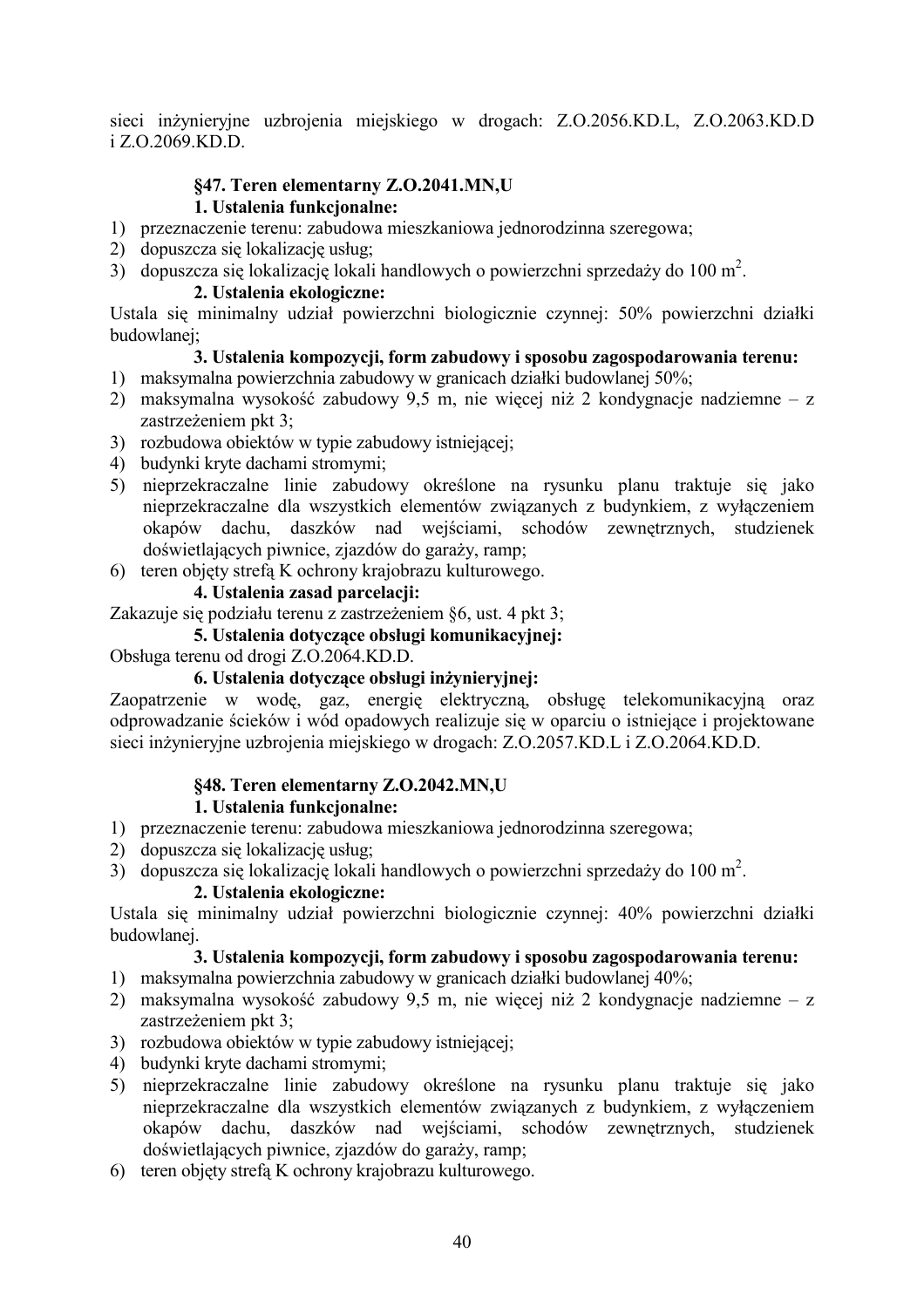#### 4. Ustalenia zasad parcelacji:

1) zakazuje się podziału terenu z zastrzeżeniem §6, ust. 4 pkt 3 i z zastrzeżeniem pkt. 2;

2) dopuszcza się korektę granicy pomiędzy działkami 411 i 412 z obrębu geodezyjnego 2019 w celu poprowadzenia jej równo z licem ścian budynku przy ul. Kaczeńców 1.

#### 5. Ustalenia dotvczace obsługi komunikacyjnej:

Obsługa terenu od drogi Z.O.2064.KD.D.

#### 6. Ustalenia dotyczące obsługi inżynieryjnej:

Zaopatrzenie w wodę, gaz, energię elektryczną, obsługę telekomunikacyjną oraz odprowadzanie ścieków i wód opadowych realizuje się w oparciu o istniejące i projektowane sieci inżynieryjne uzbrojenia miejskiego w drogach: Z.O.2057.KD.L i Z.O.2064.KD.D.

#### §49. Teren elementarny Z.O.2043.MN,U 1. Ustalenia funkcionalne:

# 1) przeznaczenie terenu: zabudowa mieszkaniowa jednorodzinna szeregowa;

- 2) dopuszcza się lokalizację usług:
- 3) dopuszcza się lokalizację lokali handlowych o powierzchni sprzedaży do 100 m<sup>2</sup>.

#### 2. Ustalenia ekologiczne:

Ustala się minimalny udział powierzchni biologicznie czynnej: 50% powierzchni działki budowlanei:

#### 3. Ustalenia kompozycji, form zabudowy i sposobu zagospodarowania terenu:

- 1) maksymalna powierzchnia zabudowy w granicach działki budowlanej 40%;
- 2) maksymalna wysokość zabudowy 9.5 m. nie wiecej niż 2 kondygnacie nadziemne z zastrzeżeniem pkt 3:
- 3) rozbudowa obiektów w typie zabudowy istniejącej;
- 4) budynki kryte dachami stromymi;
- 5) nieprzekraczalne linie zabudowy określone na rysunku planu traktuje się jako nieprzekraczalne dla wszystkich elementów związanych z budynkiem, z wyłączeniem okapów dachu, daszków nad wejściami, schodów zewnętrznych, studzienek doświetlających piwnice, zjazdów do garaży, ramp;
- 6) teren objety strefa K ochrony krajobrazu kulturowego.

#### 4. Ustalenia zasad parcelacii:

Zakazuje się podziału terenu z zastrzeżeniem §6, ust. 4 pkt 3.

#### 5. Ustalenia dotvczace obsługi komunikacyjnej:

Obsługa terenu od dróg: Z.O.2057.KD.L i Z.O.2064.KD.D.

#### 6. Ustalenia dotvczace obsługi inżynieryjnej:

Zaopatrzenie w wodę, gaz, energię elektryczną, obsługę telekomunikacyjną oraz odprowadzanie ścieków i wód opadowych realizuje się w oparciu o istniejące i projektowane sieci inżynieryjne uzbrojenia miejskiego w drogach: Z.O.2057.KD.L i Z.O.2064.KD.D.

#### §50. Teren elementarny Z.O.2044.MN,U 1. Ustalenia funkcionalne:

- 1) przeznaczenie terenu: zabudowa mieszkaniowa jednorodzinna wolno stojąca i bliźniączą.
- 2) dopuszcza się lokalizację usług;
- 3) dopuszcza się lokalizację lokali handlowych o powierzchni sprzedaży do 100 m<sup>2</sup>.

#### 2. Ustalenia ekologiczne:

- 1) ustala się minimalny udział powierzchni biologicznie czynnej: 50% powierzchni działki budowlanei:
- 2) dopuszcza się uzupełnienie i wprowadzenie szpaleru drzew wzdłuż ul. Chorzowskiej oraz wprowadzenie zieleni wysokiej wzdłuż granic działek przylegających bezpośrednio do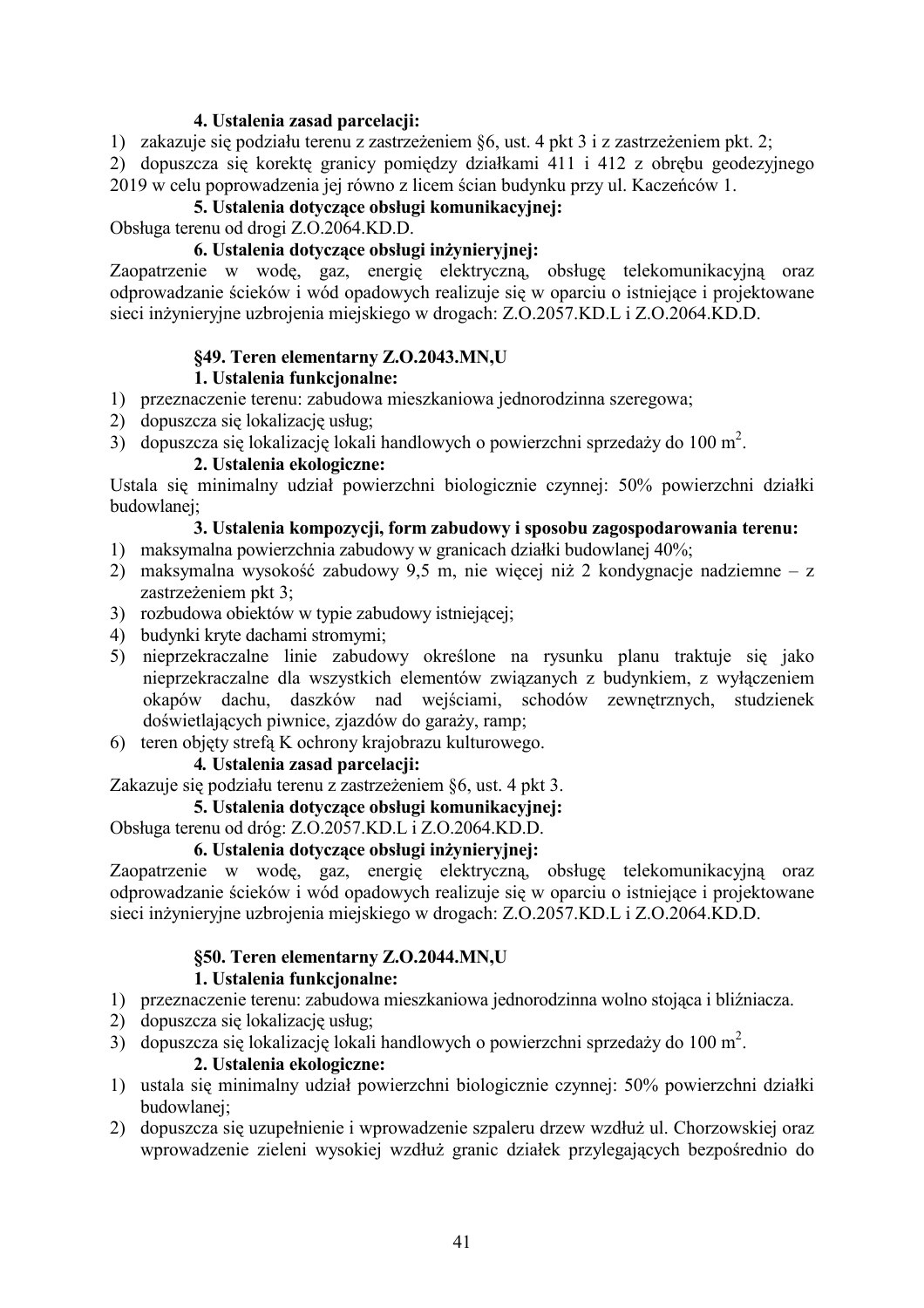ul. Chorzowskiej, w celu ograniczenia degradującego wpływu ruchu drogowego na środowisko.

# 3. Ustalenia kompozycji, form zabudowy i sposobu zagospodarowania terenu:

- 1) maksymalna powierzchnia zabudowy w granicach działki budowlanej 40%;
- 2) maksymalna wysokość zabudowy 9,5 m, nie więcej niż 2 kondygnacje nadziemne;
- 3) budynki kryte dachami stromymi z zastrzeżeniem pkt 4;
- 4) rozbudowa obiektów w typie zabudowy istniejącej;
- 5) zagospodarowanie wydzielenia wewnętrznego KP określonego na rysunku planu: ciąg pieszy;
- 6) obejmuje się ochroną konserwatorską i ujmuje w gminnej ewidencji zabytków budynki przy ul. Chorzowskiej 7 i 9 wskazane na rysunku planu:

a) obowiązuje utrzymanie istniejącej kompozycji architektonicznej obiektów, w tym gabarytów wysokościowych, form dachu, kompozycji elewacji, wystroju architektonicznego, formy stolarki,

b) zakazuje się zmiany ilości, wielkości i kształtów otworów okiennych i drzwiowych w elewacjach frontowych od strony ulicy,

c) od strony ulic dopuszcza się doświetlenie poddaszy wyłącznie poprzez okna połaciowe,

d) utrzymuje się lub odtwarzą detal architektoniczny. Dopuszcza się ocieplenie elewacji budynków pod warunkiem powtórzenia detalu wystroju zachowanego i odtworzenia wg dokumentacji archiwalnej;

- 7) wzdłuż ul. Chorzowskiej dopuszcza się lokalizację sezonowych obiektów tymczasowych o wysokości maksymalnie 4.5 m, krytych dachem dwu lub czterospadowym, o spadku minimum 20 stopni:
- 8) nieprzekraczalne linie zabudowy określone na rysunku planu traktuje się jako nieprzekraczalne dla wszystkich elementów związanych z budynkiem, z wyłączeniem okapów dachu, daszków nad wejściami, schodów zewnętrznych, studzienek doświetlających piwnice, zjazdów do garaży, ramp;
- 9) teren objety strefa K ochrony krajobrazu kulturowego.

#### 4. Ustalenia zasad parcelacji:

- 1) zakazuje się podziału terenu z zastrzeżeniem §6, ust. 4 pkt 3 i z zastrzeżeniem pkt 2;
- 2) dopuszcza się podział działki nr 247/4:
	- a) na działki powierzchni minimum 1000 m<sup>2</sup>.
	- b) o szerokości frontu minimum 20 metrów,
	- c) prostopadle do ulicy Kluka.

### 5. Ustalenia dotvczace obsługi komunikacyjnej:

- 1) obsługa terenu od Z.O.2057.KD.L.
- 2) dopuszcza się utrzymanie istniejących wjazdów na posesje od ulicy Chorzowskiej;
- 3) istniejący ciąg pieszy KP pomiędzy ulicami Chorzowską i Kluka o szerokości 5,0 m do zachowania.

#### 6. Ustalenia dotyczące obsługi inżynieryjnej:

Zaopatrzenie w wodę, gaz, energię elektryczną, obsługę telekomunikacyjną oraz odprowadzanie ścieków i wód opadowych realizuje się w oparciu o istniejące i projektowane sieci inżynieryjne uzbrojenia miejskiego w ulicy Chorzowskiej i drogach Z.O.2056.KD.L. Z.O.2057.KD.L.

#### §51. Teren elementarny Z.O.2045.ZP

#### 1. Ustalenia funkcionalne:

Przeznaczenie terenu: zieleń rekreacyjno – wypoczynkowa z dopuszczeniem terenowych urządzeń sportowych. Inwestycja celu publicznego.

2. Ustalenia ekologiczne: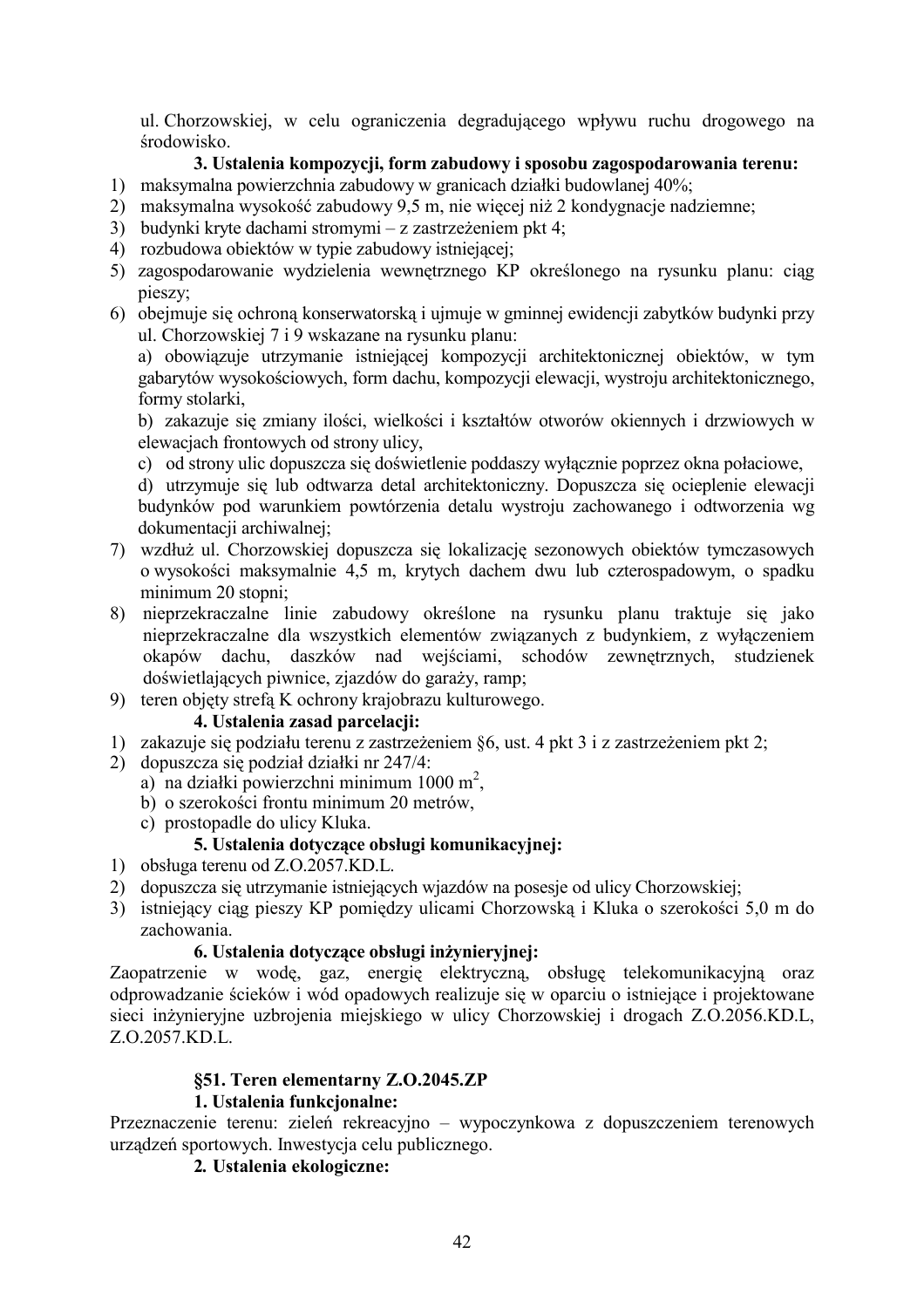- 1) zakazuje się lokalizacji obiektów i prowadzenia prac mogących pogorszyć stosunki wodne wzdłuż cieku wodnego. Dopuszcza się regulacje i pogłebienie cieku:
- 2) zakazuje się realizacji nawierzchni nieprzepuszczalnych;
- 3) zakazuje się lokalizacji terenowych obiektów sportowych generujących hałas o dużym natężeniu, uciążliwych dla sąsiadujących terenów mieszkaniowych;
- 4) zakazuje się makroniwelacji terenu.

# 3. Ustalenia kompozycji, form zabudowy i sposobu zagospodarowania terenu:

- 1) dopuszcza się realizację ciągów pieszych z miejscami wypoczynkowymi, ławkami, daszkami, stołami, mostkami, placów zabaw dla dzieci itp.;
- 2) zakazuje się zadaszania terenowych urządzeń sportowych. Dopuszcza się ogrodzenie bojsk ogrodzeniem z siatki;
- 3) zakazuje się stosowania nawierzchni z asfaltu i betonu do utwardzania alejek spacerowych;
- 4) dopuszcza się realizację obiektów małej architektury z elementów naturalnych lub naturalnopodobnych typu drewno, kamień itp.;
- 5) teren objety strefa K ochrony krajobrazu kulturowego;
- 7) dopuszcza się tymczasową dzierżawę działki 218/2 do czasu zagospodarowania terenu na cele zgodne z planem.

# 4. Ustalenia zasad parcelacji:

Zakazuje się podziału terenu z zastrzeżeniem §6, ust. 4 pkt 3.

#### 5. Ustalenia dotyczące obsługi komunikacyjnej:

1) Obsługa terenu od dróg: Z.O.2057.KD.L i Z.O.2069.KD.D;

2) zakazuje się urządzenia dojazdów do terenów zabudowy mieszkaniowej jednorodzinnej.

#### 6. Ustalenia dotvczace obsługi inżynieryjnej:

- 1) kanalizacja sanitarna o średnicy 0,25 m do zachowania z dopuszczeniem przebudowy, rozbudowy i remontu;
- 2) kanalizacja deszczowa o średnicy 0,3 m do zachowania z dopuszczeniem przebudowy, rozbudowy i remontu;
- 3) sieć gazowa średniego ciśnienia o średnicy 63 mm do zachowania z dopuszczeniem przebudowy, rozbudowy i remontu.

#### §52. Teren elementarny Z.O.2046.MN.U 1. Ustalenia funkcionalne:

- 1) przeznaczenie terenu: zabudowa mieszkaniowa jednorodzinna wolno stojąca i bliźniacza;
- 2) dopuszcza się lokalizację usług:
- 3) dopuszcza się lokalizacje lokali handlowych o powierzchni sprzedaży do 100 m<sup>2</sup>.

#### 2. Ustalenia ekologiczne:

Ustala się minimalny udział powierzchni biologicznie czynnej: 50% powierzchni działki budowlanej.

- 1) maksymalna powierzchnia zabudowy w granicach działki budowlanej 40%;
- 2) maksymalna wysokość zabudowy 9,5 m, nie więcej niż 2 kondygnacje nadziemne z zastrzeżeniem pkt 3:
- 3) rozbudowa obiektów w typie zabudowy istniejacej:
- 4) budynki kryte dachami stromymi;
- 5) nieprzekraczalne linie zabudowy określone na rysunku planu traktuje się jako nieprzekraczalne dla wszystkich elementów związanych z budynkiem, z wyłaczeniem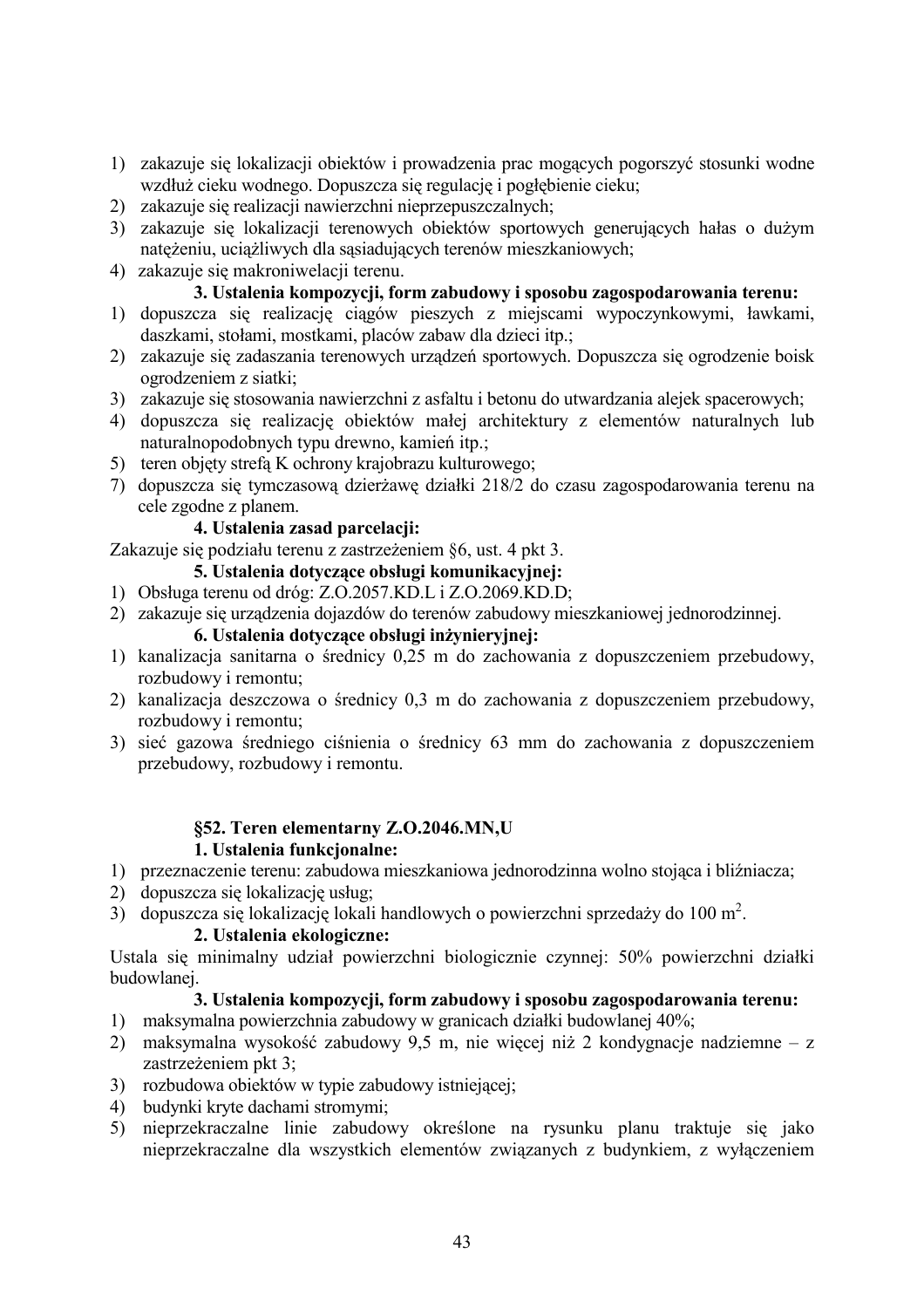okapów dachu, daszków nad wejściami, schodów zewnętrznych, studzienek doświetlających piwnice, zjazdów do garaży, ramp;

6) teren objety strefa K ochrony krajobrazu kulturowego.

#### 4. Ustalenia zasad parcelacii:

Zakazuje się podziału terenu z zastrzeżeniem §6, ust. 4 pkt 3.

#### 5. Ustalenia dotyczące obsługi komunikacyjnej:

Obsługa terenu od dróg: Z.O.2056.KD.L i Z.O.2069.KD.D.

### 6. Ustalenia dotvczace obsługi inżyniervinei:

Zaopatrzenie w wodę, gaz, energię elektryczną, obsługę telekomunikacyjną oraz odprowadzanie ścieków i wód opadowych realizuje się w oparciu o istniejące i projektowane sieci inżynieryjne uzbrojenia miejskiego w drogach: Z.O.2056.KD.L i Z.O.2069.KD.D.

# **§53. Teren elementarny Z.O.2047.MN,U**

#### **1.** Ustalenia funkcjonalne:

- 1) przeznaczenie terenu: zabudowa mieszkaniowa jednorodzinna wolno stojąca, bliźniacza i szeregowa;
- 2) dopuszcza się lokalizację usług;
- 3) dopuszcza się lokalizację lokali handlowych o powierzchni sprzedaży do 100 m<sup>2</sup>.

# 2. Ustalenia ekologiczne:

Ustala się minimalny udział powierzchni biologicznie czynnej: 50% powierzchni działki budowlanei

# 3. Ustalenia kompozycji, form zabudowy i sposobu zagospodarowania terenu:

- 1) maksymalna powierzchnia zabudowy w granicach działki budowlanej 50%;
- 2) maksymalna wysokość zabudowy 9,5 m, nie więcej niż 2 kondygnacje nadziemne;
- 3) budynki kryte dachami stromymi z zastrzeżeniem pkt 4;
- 4) rozbudowa obiektów w typie zabudowy istniejącej;
- 5) zagospodarowanie wydzielenia wewnętrznego 1.KP określonego na rysunku planu: ciąg pieszy, 2.KDW: ciąg pieszo-jezdny;
- 6) zakazuje się lokalizacji obiektów tymczasowych;
- 7) nieprzekraczalne linie zabudowy określone na rysunku planu traktuje się jako nieprzekraczalne dla wszystkich elementów związanych z budynkiem, z wyłączeniem okapów dachu, daszków nad wejściami, schodów zewnętrznych, studzienek doświetlających piwnice, zjazdów do garaży, ramp;
- 8) teren objety strefa K ochrony krajobrazu kulturowego.

# 4. Ustalenia zasad parcelacii:

- 1) zakazuje się podziału terenu, z zastrzeżeniem §6, ust. 4 pkt 3 i z zastrzeżeniem pkt. 2;
- 2) dopuszcza się podział działek nr 387/2 i 387/3 na maksimum 2 działki budowlane o powierzchni minimum 900 m<sup>2</sup>, pod warunkiem zachowania dostępu do drogi publicznej;
- 3) wydzielenia wewnętrzne 1.KP i 2.KDW w granicach istniejących wydzieleń geodezyjnych.

#### 5. Ustalenia dotyczące obsługi komunikacyjnej:

Obsługa terenu od dróg: Z.O.2069.KD.D, Z.O.2074.KD.D i Z.O.2082.KD.D (sięgacza od ul. Kluka) oraz od drogi Z.O.2057.KD.L.

# 6. Ustalenia dotyczące obsługi inżynieryjnej:

Zaopatrzenie w wodę, gaz, energię elektryczną, obsługę telekomunikacyjną oraz odprowadzanie ścieków i wód opadowych realizuje się w oparciu o istniejące i projektowane sieci inżynieryjne uzbrojenia miejskiego w drogach: Z.O.2069.KD.D, Z.O.2074.KD.D.

# **§54. Teren elementarny Z.O.2048.MN,U**

# **1.** Ustalenia funkcjonalne: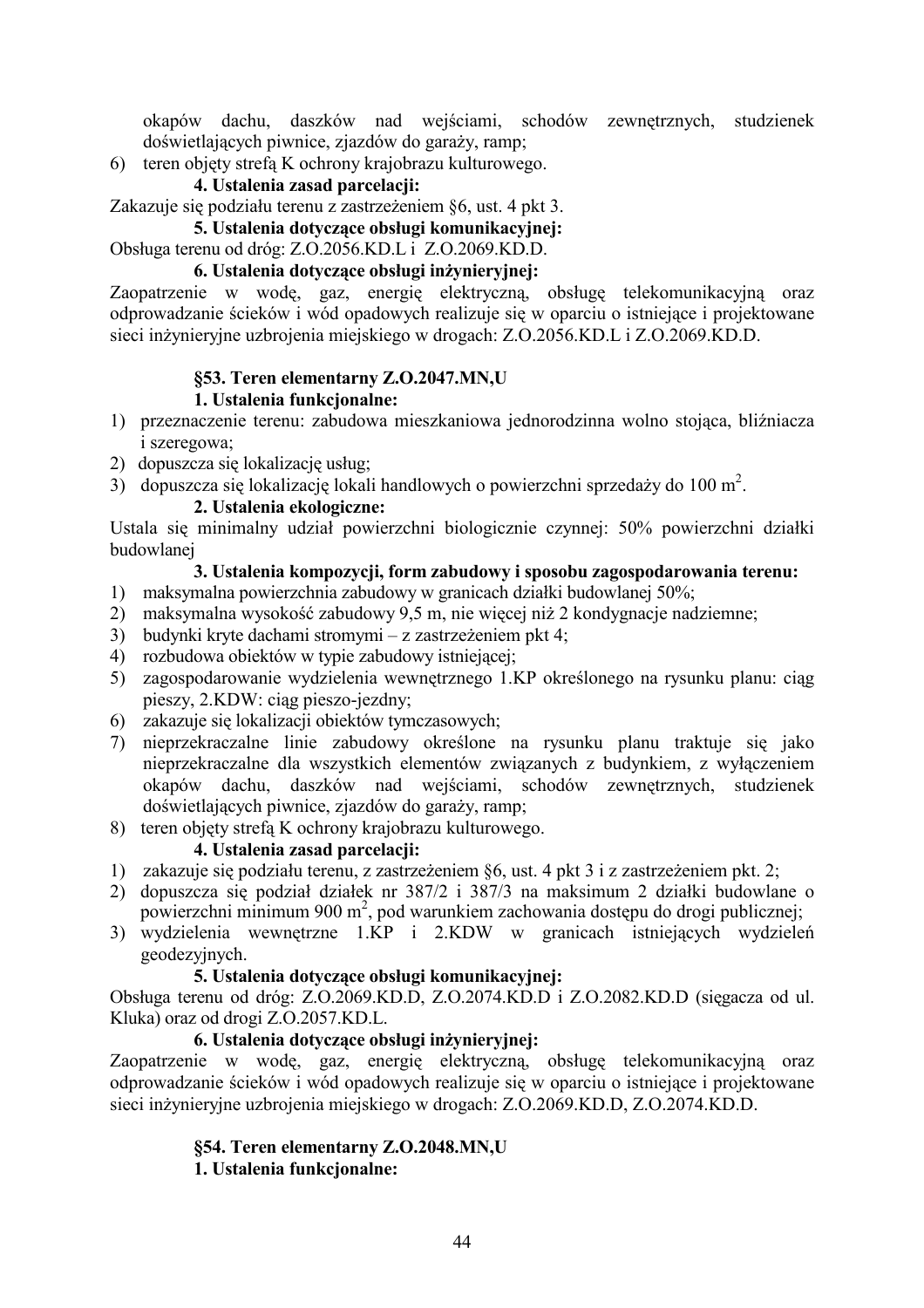- 1) przeznaczenie terenu: zabudowa mieszkaniowa jednorodzinna wolno stojąca i szeregowa;
- 2) dopuszcza się lokalizację usług;
- 3) dopuszcza się lokalizację lokali handlowych o powierzchni sprzedaży do 100 m<sup>2</sup>.

#### 2. Ustalenia ekologiczne:

Ustala się minimalny udział powierzchni biologicznie czynnej: 50% powierzchni działki budowlanei.

#### 3. Ustalenia kompozycji, form zabudowy i sposobu zagospodarowania terenu:

- 1) maksymalna powierzchnia zabudowy w granicach działki budowlanej 50%;
- 2) maksymalna wysokość zabudowy 9,5 m, nie więcej niż 2 kondygnacje nadziemne;
- 3) budynki kryte dachami stromymi z zastrzeżeniem pkt 4;
- 4) rozbudowa obiektów w typie zabudowy istniejącej:
- 5) zagospodarowanie wydzielenia wewnetrznego KDW określonego na rysunku planu: ciag pieszo-jezdny. KDW realizuje się bez wydzielania jezdni i chodników;
- 6) zakazuje się lokalizacji obiektów tymczasowych;
- 7) nieprzekraczalne linie zabudowy określone na rysunku planu traktuje się jako nieprzekraczalne dla wszystkich elementów związanych z budynkiem, z wyłączeniem okapów dachu, daszków nad wejściami, schodów zewnętrznych, studzienek doświetlających piwnice, zjazdów do garaży, ramp;
- 8) teren objety strefa K ochrony krajobrazu kulturowego.

#### 4. Ustalenia parcelacvine:

- 1) zakazuje się podziału terenu z zastrzeżeniem §6, ust. 4 pkt 3;
- 2) wydzielenie wewnętrzne KDW pozostawia się w granicach istniejących wydzieleń geodezyjnych.

#### 5. Ustalenia dotvczace obsługi komunikacyjnej:

- 1) obsługa terenu od drogi Z.O.2074.KD.D;
- 2) dopuszcza się wiazd na działkę nr188 od drogi Z.O.2057.KD.L.

#### 6. Ustalenia dotyczące obsługi inżynieryjnej:

Zaopatrzenie w wodę, gaz, energię elektryczną, obsługę telekomunikacyjną oraz odprowadzanie ścieków i wód opadowych realizuje się w oparciu o istniejące i projektowane sieci inżynieryjne uzbrojenia miejskiego w drogach: Z.O.2057.KD.L, Z.O.2074.KD.D.

#### §55. Teren elementarny Z.O.2049.ZN

#### 1. Ustalenia funkcionalne:

Przeznaczenie terenu: zieleń naturalna, użytek ekologiczny "Dolina strumienia Żabiniec". Inwestycja celu publicznego.

#### 2. Ustalenia ekologiczne:

- 1) obszar objety Systemem Zieleni Miejskiej i użytkiem ekologicznym "Dolina strumienia Żabiniec":
- 2) na terenie użytku ekologicznego wprowadza się następujące zakazy:
	- a) niszczenia, uszkadzania lub przekształcania obiektu lub obszaru;

b) wykonywania prac ziemnych trwale zniekształcających rzeźbę terenu, z wyjatkiem prac związanych z zabezpieczeniem przeciwsztormowym lub przeciwpowodziowym albo budowa, odbudowa, utrzymywaniem, remontem lub naprawa urządzeń wodnych;

c) uszkadzania i zanieczyszczania gleby;

d) dokonywania zmian stosunków wodnych, jeżeli zmiany te nie służą ochronie przyrody albo racionalnej gospodarce rolnej, leśnej, wodnej lub rybackiej;

e) likwidowania, zasypywania i przekształcania naturalnych zbiorników wodnych, starorzeczy oraz obszarów wodno-błotnych;

f) zmiany sposobu użytkowania ziemi;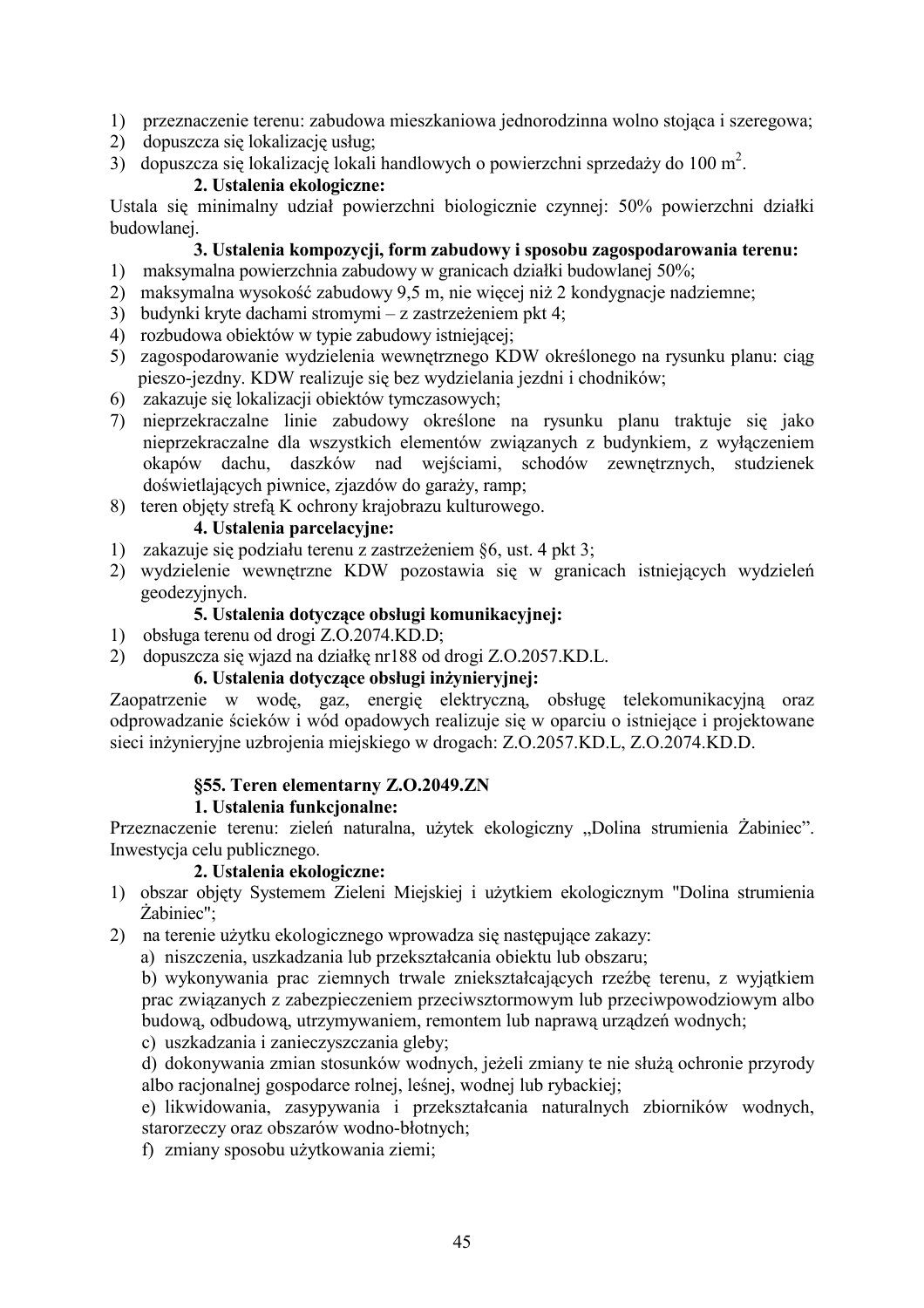g) wydobywania do celów gospodarczych skał, w tym torfu, oraz skamieniałości, w tym kopalnych szczątków roślin i zwierząt, a także minerałów i bursztynu;

h) umyślnego zabijania dziko występujących zwierząt, niszczenia nor, legowisk zwierzęcych oraz tarlisk i złożonej ikry, z wyjątkiem amatorskiego połowu ryb oraz wykonywania czynności związanych z racjonalną gospodarką rolną, leśną, rybacką i łowiecka:

i) zbioru, niszczenia, uszkadzania roślin i grzybów na obszarach użytków ekologicznych, utworzonych w celu ochrony stanowisk, siedlisk lub ostoi roślin i grzybów chronionych;

i) umieszczania tablic reklamowych.

# 3. Ustalenia kompozycji, form zabudowy i sposobu zagospodarowania terenu:

- 1) zakazuje się zabudowy terenu;
- 2) zakazuje się lokalizacji obiektów tymczasowych i reklam;
- 3) istniejące ogrody działkowe zlokalizowane w granicach użytku ekologicznego do likwidacji;
- 4) teren objety strefą K ochrony krajobrazu kulturowego.

# 4. Ustalenia zasad parcelacji:

Zakazuje się podziału terenu.

#### 5. Ustalenia dotvczace obsługi komunikacyjnej:

Obsługa terenu możliwa od dróg: Z.O.2056.KD.L, Z.O.2057.KD.L, Z.O.2073.KD.D i Z.O.2075.KD.D.

#### 6. Ustalenia dotyczące obsługi inżynieryjnej:

Dopuszcza się doprowadzenie sięci inżynieryjnych z dróg Z.O.2056.KD.L i Z.O.2057.KD.L.

#### §56. Teren elementarny Z.O.2050.ZN

#### 1. Ustalenia funkcjonalne:

Przeznaczenie terenu: zieleń naturalna, użytek ekologiczny "Dolina strumienia Żabiniec". Inwestycja celu publicznego.

#### 2. Ustalenia ekologiczne:

- 1) obszar objęty Systemem Zieleni Miejskiej i użytkiem ekologicznym "Dolina strumienia  $\dot{Z}$ abiniec":
- 2) na terenie użytku ekologicznego wprowadza się następujące zakazy:

a) niszczenia, uszkadzania lub przekształcania obiektu lub obszaru;

b) wykonywania prac ziemnych trwale zniekształcających rzeźbę terenu, z wyjątkiem prac związanych z zabezpieczeniem przeciwsztormowym lub przeciwpowodziowym albo budową, odbudową, utrzymywaniem, remontem lub naprawą urządzeń wodnych;

c) uszkadzania i zanieczyszczania gleby;

d) dokonywania zmian stosunków wodnych, jeżeli zmiany te nie służą ochronie przyrody albo racjonalnej gospodarce rolnej, leśnej, wodnej lub rybackiej;

e) likwidowania, zasypywania i przekształcania naturalnych zbiorników wodnych, starorzeczy oraz obszarów wodno-błotnych;

f) zmiany sposobu użytkowania ziemi;

g) wydobywania do celów gospodarczych skał, w tym torfu, oraz skamieniałości, w tym kopalnych szczątków roślin i zwierząt, a także minerałów i bursztynu;

h) umyślnego zabijania dziko występujących zwierząt, niszczenia nor, legowisk zwierzęcych oraz tarlisk i złożonej ikry, z wyjątkiem amatorskiego połowu ryb oraz wykonywania czynności związanych z racjonalną gospodarką rolną, leśną, rybacką i łowiecka: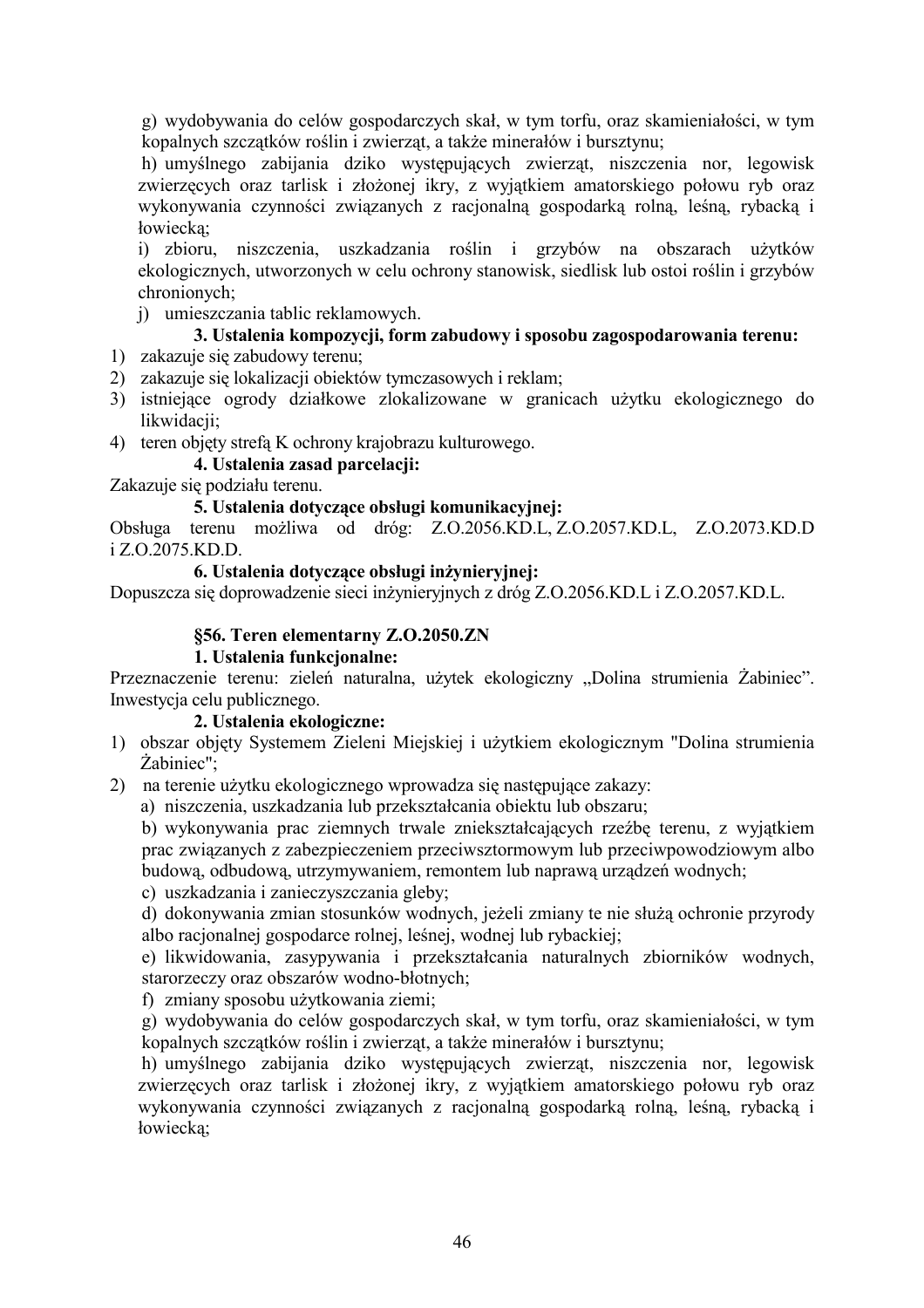i) zbioru, niszczenia, uszkadzania roślin i grzybów na obszarach użytków ekologicznych, utworzonych w celu ochrony stanowisk, siedlisk lub ostoi roślin i grzybów chronionych:

i) umieszczania tablic reklamowych.

### 3. Ustalenia kompozycji, form zabudowy i sposobu zagospodarowania terenu:

- 1) zakazuje się zabudowy i lokalizacji obiektów tymczasowych;
- 2) zakazuje się lokalizacji reklam;
- 3) teren objęty strefą B ochrony zachowanych elementów historycznej struktury przestrzennej; 4. Ustalenia zasad parcelacii:

Zakazuje się podziału terenu.

#### 5. Ustalenia dotvczace obsługi komunikacyjnej:

Obsługa terenu od drogi Z.O.2057.KD.L i ul. Chorzowskiej.

#### 6. Ustalenia dotvczące obsługi inżynieryjnej:

Dopuszcza się doprowadzenie sieci inżynieryjnych z ulicy Chorzowskiej i drogi Z.O.2057.KD.L.

# §57. Teren elementarny Z.O.2051.MN,U

#### 1. Ustalenia funkcionalne:

- 1) przeznaczenie terenu: zabudowa mieszkaniowa jednorodzinna wolno stojąca i szeregowa;
- 2) dopuszcza się lokalizację usług;
- 3) dopuszcza się lokalizację lokali handlowych o powierzchni sprzedaży do 100 m<sup>2</sup>.

# 2. Ustalenia ekologiczne:

Ustala się minimalny udział powierzchni biologicznie czynnej: 50% powierzchni działki budowlanei.

#### 3. Ustalenia kompozycji, form zabudowy i sposobu zagospodarowania terenu:

- 1) maksymalna powierzchnia zabudowy w granicach działki budowlanej 40%;
- 2) maksymalna wysokość zabudowy 9,5 m, nie więcej niż 2 kondygnacje nadziemne z zastrzeżeniem pkt 3;
- 3) rozbudowa obiektów w typie zabudowy istniejącej;
- 4) budynki kryte dachami stromymi;
- 5) zagospodarowanie wydzielenia wewnętrznego KP określonego na rysunku planu: ciąg pieszy:
- 6) zakazuje się lokalizacji obiektów tymczasowych:
- 7) nieprzekraczalne linie zabudowy określone na rysunku planu traktuje się jako nieprzekraczalne dla wszystkich elementów związanych z budynkiem, z wyłączeniem okapów dachu, daszków nad wejściami, schodów zewnętrznych, studzienek doświetlających piwnice, zjazdów do garaży, ramp;
- 8) teren objety strefa K ochrony krajobrazu kulturowego.

# 4. Ustalenia zasad parcelacji:

- 1) zakazuje się podziału terenu z zastrzeżeniem §6, ust. 4 pkt 3;
- 2) wydzielenie wewnętrzne KP w granicach istniejących wydzieleń geodezyjnych.

#### 5. Ustalenia dotyczące obsługi komunikacyjnej:

- 1) obsługa terenu od drogi Z.O.2073.KD.D;
- 2) dopuszcza się wjazd na działkę nr 150 od drogi Z.O.2056.KD.L.

#### 6. Ustalenia dotvczace obsługi inżynieryjnej:

Zaonatrzenie w wode, gaz, energie elektryczną, obsługę telekomunikacyjną oraz odprowadzanie ścieków i wód opadowych realizuje się w oparciu o istniejące i projektowane sieci inżynieryjne uzbrojenia miejskiego w drogach: Z.O.2056.KD.L i Z.O.2073.KD.D.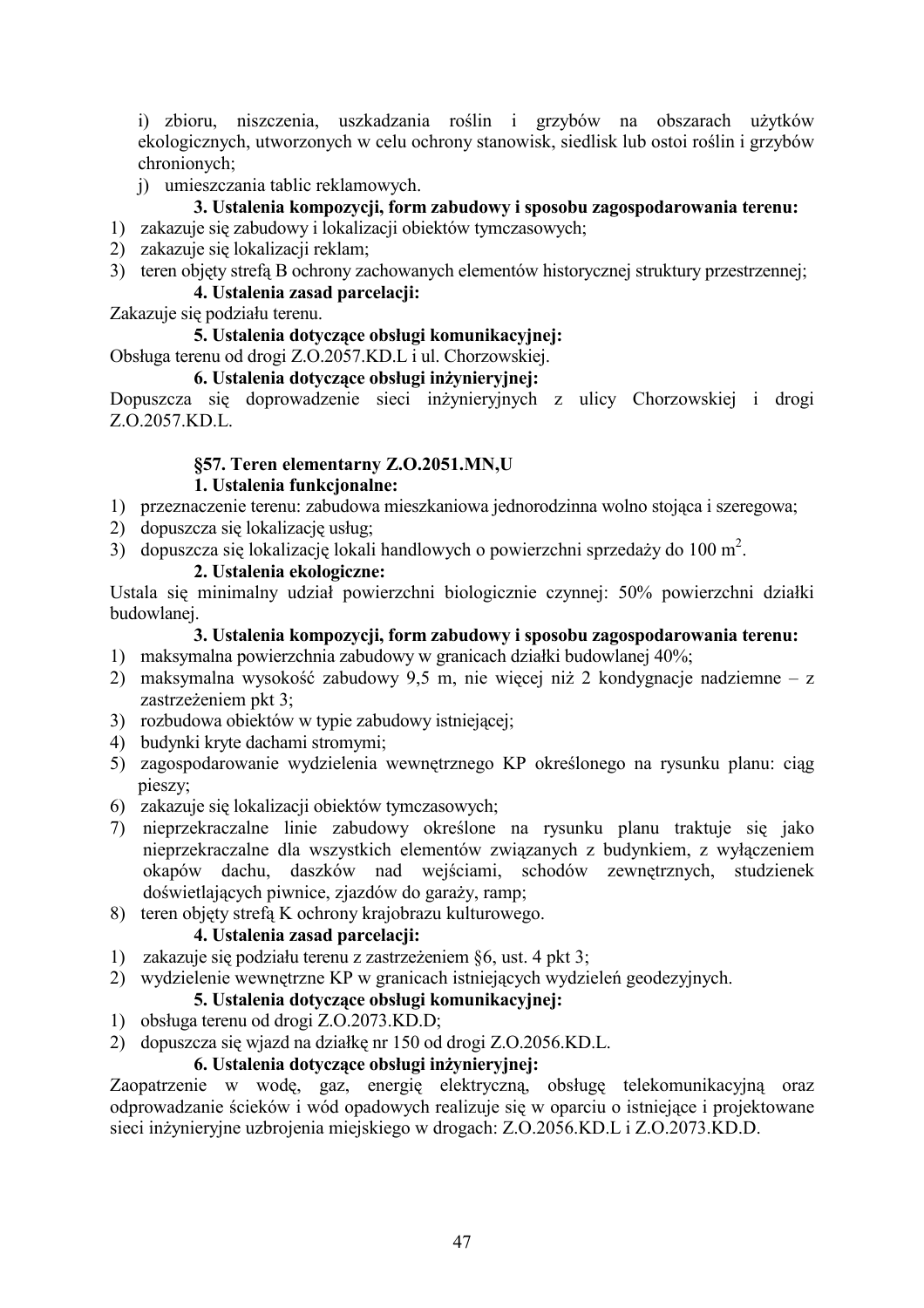# §58. Teren elementarny Z.O.2052.MN,U

# 1. Ustalenia funkcjonalne:

- 1) przeznaczenie terenu: zabudowa mieszkaniowa jednorodzinna wolno stojąca i bliźniacza;
- 2) dopuszcza się lokalizację usług:
- 3) dopuszcza się lokalizację lokali handlowych o powierzchni sprzedaży do 100 m<sup>2</sup>.

# 2. Ustalenia ekologiczne:

Ustala się minimalny udział powierzchni biologicznie czynnej: 50% powierzchni działki budowlanej.

# 3. Ustalenia kompozycji, form zabudowy i sposobu zagospodarowania terenu:

- 1) maksymalna powierzchnia zabudowy w granicach działki budowlanej 40%;
- 2) maksymalna wysokość zabudowy 9,5 m, nie wiecej niż 2 kondygnacje nadziemne z zastrzeżeniem pkt 3:
- 3) rozbudowa obiektów w typie zabudowy istniejącej;
- 4) budynki kryte dachami stromymi;
- 5) zagospodarowanie wydzieleń wewnetrznych 1.KP i 2.KP określonych na rysunku planu: ciagi piesze;
- 6) zakazuje się lokalizacji obiektów tymczasowych;
- 7) nieprzekraczalne linie zabudowy określone na rysunku planu traktuje się jako nieprzekraczalne dla wszystkich elementów związanych z budynkiem, z wyłaczeniem okapów dachu, daszków nad wejściami, schodów zewnętrznych, studzienek doświetlających piwnice, zjazdów do garaży, ramp;
- 8) teren objety strefa K ochrony krajobrazu kulturowego.

# 4. Ustalenia zasad parcelacji:

Zakazuje się podziału terenu z zastrzeżeniem §6, ust. 4 pkt 3.

# 5. Ustalenia dotyczące obsługi komunikacyjnej:

- Z.O.2056.KD.L, Z.O.2057.KD.L, Z.O2073.KD.D 1) obsługa  $b<sub>o</sub>$  $dr$ óg: terenu i Z.O.2075.KD.D:
- 2) szerokość wydzielenia wewnętrznego 1.KP w liniach rozgraniczających: 5 m;
- 3) szerokość wydzielenia wewnętrznego 2.KP w liniach rozgraniczających zmienna: od 3 m do  $22 \text{ m}$

# 6. Ustalenia dotyczące obsługi inżynieryjnej:

Zaopatrzenie w wodę, gaz, energię elektryczną, obsługę telekomunikacyjną oraz odprowadzanie ścieków i wód opadowych realizuje się w oparciu o istniejące i projektowane sieci inżynieryjne uzbrojenia miejskiego w drogach: Z.O.2056.KD.L, Z.O.2057.KD.L, Z.O.2073.KD.D i Z.O.2075.KD.D.

# §59. Teren elementarny Z.O.2053.MN,U

# 1. Ustalenia funkcionalne:

- 1) przeznaczenie terenu: zabudowa mieszkaniowa jednorodzinna wolno stojąca i bliźniacza;
- 2) dopuszcza się lokalizację usług:
- 3) dopuszcza się lokalizacje lokali handlowych o powierzchni sprzedaży do 100 m<sup>2</sup>.

# 2. Ustalenia ekologiczne:

Ustala się minimalny udział powierzchni biologicznie czynnej: 50% powierzchni działki budowlanei.

- 1) maksymalna powierzchnia zabudowy w granicach działki budowlanej 40%;
- 2) maksymalna wysokość zabudowy 9,5 m, nie więcej niż 2 kondygnacje nadziemne, ostatnia w dachu stromym – z zastrzeżeniem pkt 3;
- 3) rozbudowa obiektów w typie zabudowy istniejacej:
- 4) zakazuje się lokalizacji obiektów tymczasowych;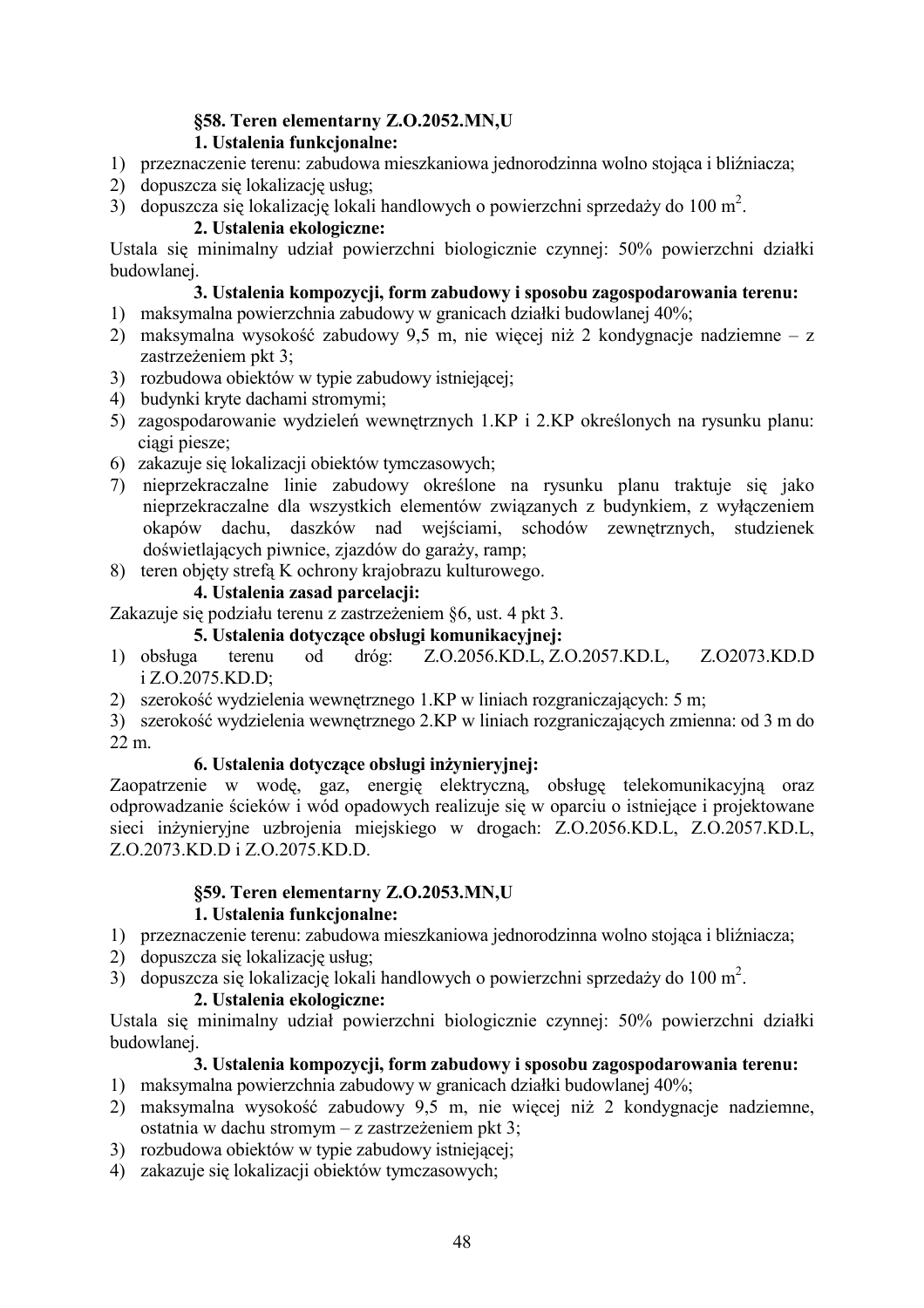- 5) nieprzekraczalne linie zabudowy określone na rysunku planu traktuje się jako nieprzekraczalne dla wszystkich elementów związanych z budynkiem, z wyłączeniem okapów dachu, daszków nad wejściami, schodów zewnętrznych, studzienek doświetlających piwnice, zjazdów do garaży, ramp;
- 6) teren objety strefa K ochrony krajobrazu kulturowego.

# 4. Ustalenia zasad parcelacji:

Zakazuje się podziału terenu z zastrzeżeniem §6, ust. 4 pkt 3.

### 5. Ustalenia dotvczace obsługi komunikacyjnej:

#### Obsługa terenu od dróg: Z.O.2056.KD.L, Z.O.2057.KD.L i Z.O.2075.KD.D.

#### 6. Ustalenia dotvczace obsługi inżyniervinei:

Zaopatrzenie w wodę, gaz, energię elektryczną, obsługę telekomunikacyjną oraz odprowadzanie ścieków i wód opadowych realizuje się w oparciu o istniejące i projektowane sieci inżynieryjne uzbrojenia miejskiego w drogach: Z.O.2056.KD.L, Z.O.2057.KD.L i Z.O.2075.KD.D.

#### **§60. Teren elementarny Z.O.2054.MN,U 1.** Ustalenia funkcjonalne:

- 1) przeznaczenie terenu: zabudowa mieszkaniowa jednorodzinna wolno stojąca i szeregowa;
- 2) dopuszcza się lokalizację usług;
- 3) dopuszcza się lokalizację lokali handlowych o powierzchni sprzedaży do 100 m<sup>2</sup>.

#### 2. Ustalenia ekologiczne:

- 1) teren częściowo objęty Systemem Zieleni Miejskiej;
- 2) ustala się minimalny udział powierzchni biologicznie czynnej: 50% powierzchni działki budowlanei;
- 3) dopuszcza się uzupełnienie i wprowadzenie szpaleru drzew wzdłuż ul. Chorzowskiej oraz wprowadzenie zieleni wysokiej wzdłuż granic działek przylegających bezpośrednio do ul Chorzowskiej, w celu ograniczenia degradującego wpływu ruchu drogowego na środowisko.

#### 3. Ustalenia kompozycji, form zabudowy i sposobu zagospodarowania terenu:

- 1) maksymalna powierzchnia zabudowy w granicach działki budowlanej 40%;
- 2) maksymalna wysokość zabudowy 9,5 m, nie więcej niż 2 kondygnacje nadziemne z zastrzeżeniem pkt 3;
- 3) rozbudowa obiektów w typie zabudowy istniejącej;
- 4) budynki kryte dachami stromymi;
- 5) wzdłuż ul. Chorzowskiej dopuszcza się lokalizację obiektów tymczasowych o wysokości maksymalnie 4,5 m, krytych dachem dwu lub czterospadowym, o spadku minimum 20 stopni;
- 6) nieprzekraczalne linie zabudowy określone na rysunku planu traktuje się jako nieprzekraczalne dla wszystkich elementów związanych z budynkiem, z wyłączeniem okapów dachu, daszków nad wejściami, schodów zewnętrznych, studzienek doświetlających piwnice, zjazdów do garaży, ramp;
- 7) teren objęty strefą B ochrony zachowanych elementów historycznej struktury przestrzennej.

#### 4. Ustalenia zasad parcelacji:

Zakazuje się podziału terenu.

### 5. Ustalenia dotvczace obsługi komunikacyjnej:

Obsługa terenu od ulicy Chorzowskiej i od drogi Z.O.2057.KD.L.

#### 6. Ustalenia dotyczące obsługi inżynieryjnej:

1) zaopatrzenie w wodę, gaz, energię elektryczną, obsługę telekomunikacyjną oraz odprowadzanie ścieków i wód opadowych realizuje się w oparciu o istniejące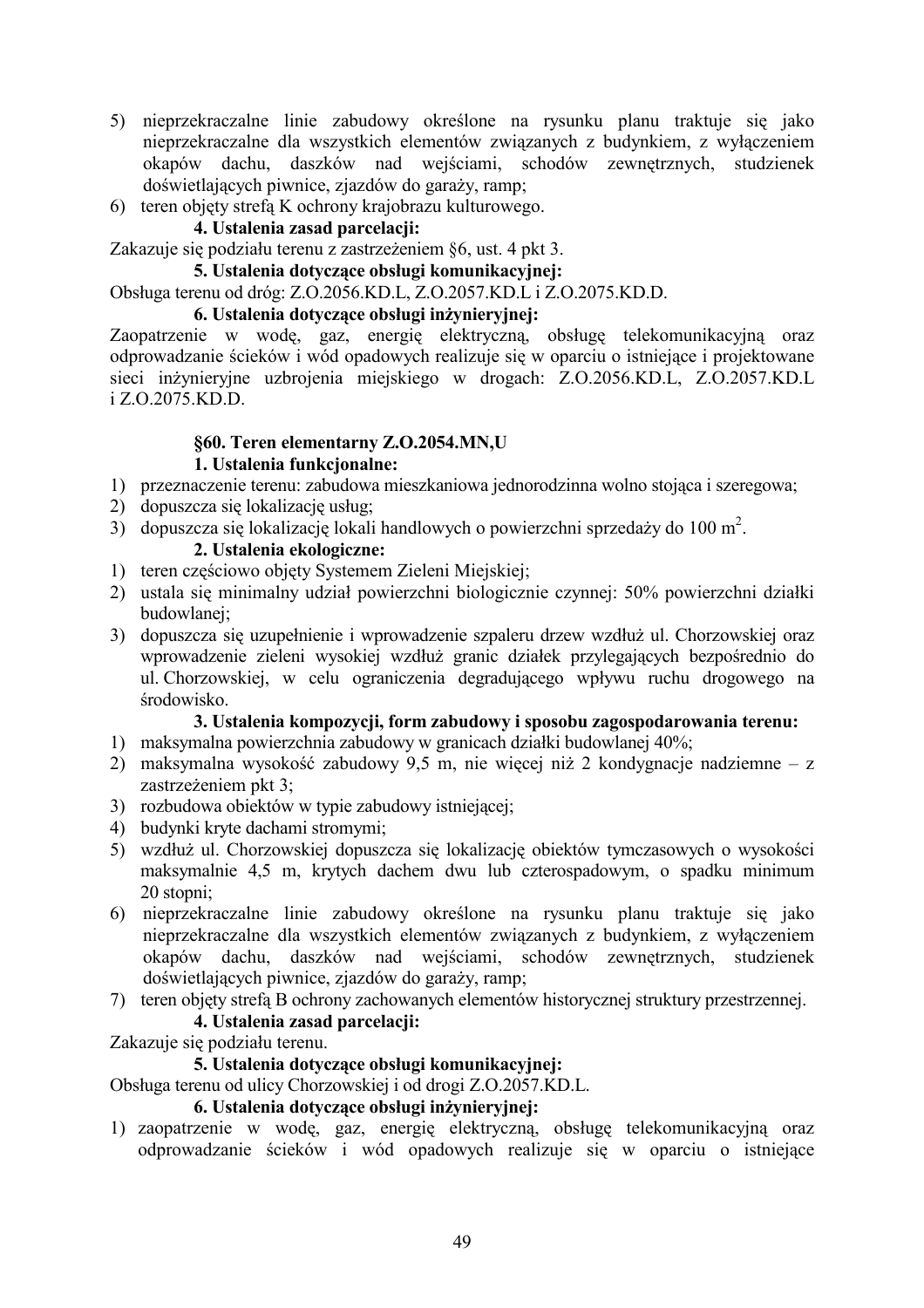i projektowane sieci inżynieryjne uzbrojenia miejskiego w ulicy Chorzowskiej oraz drogach Z.O.2056.KD.L i Z.O.2057.KD.L;

2) istniejąca napowietrzna linia elektroenergetyczna 15 kV do przebudowy na linię kablową.

#### §61. Teren elementarny Z.O.2055.KD.Z

#### 1. Ustalenia funkcjonalne:

Przeznaczenie terenu: droga publiczna - ulica zbiorcza. Inwestycja celu publicznego.

#### 2. Ustalenia ekologiczne:

1) zakazuje się wycinki drzew i krzewów za wyjatkiem:

# a) cięć sanitarnych,

b) niezbednej wycinki związanej z realizacją obiektów, ciągów pieszych i sięci.

# 3. Ustalenia kompozycji, form zabudowy i sposobu zagospodarowania terenu:

- 1) obowiązuje jednolity rysunek kompozycyjny chodników;
- 2) lokalizację obiektów małej architektury, takich jak: budki telefoniczne, wiaty przystankowe, kosze na śmieci, ławki, tradycyjne słupy ogłoszeniowe itp. warunkuje się nie powodowaniem ograniczeń dla komunikacji samochodowej, rowerowej i pieszej, w tym dla umieszczania znaków i sygnałów drogowych;
- 3) zakazuje się lokalizacji reklam wolno stojących:
- 4) zakazuje się lokalizacji nowego zagospodarowania tymczasowego;
- 5) teren objety strefa A ochrony historycznej struktury przestrzennej;

#### 4. Ustalenia zasad parcelacji:

- 1) zakazuje się dokonywania podziałów niezwiazanych z wydzieleniem działek gruntu pod droge publiczna:
- 2) szerokość ulicy zmienna: od 8.5 m do 20 m.

#### 5. Ustalenia dotvczace obsługi komunikacyjnej:

Ustala się przekrój: jedna jezdnia o dwóch pasach ruchu, obustronne chodniki.

#### 6. Ustalenia dotyczące obsługi inżynieryjnej:

- 1) istniejąca sieć: wodociągowa o średnicy 100÷180 mm, gazowa średniego ciśnienia o średnicy 100÷225 mm, elektroenergetyczna, telekomunikacyjna, kanalizacja sanitarna o średnicy  $0.2 \div 0.25$  m, kanalizacja deszczowa o średnicy  $0.3 \div 0.4$  m, - do zachowania z dopuszczeniem przebudowy, rozbudowy i remontu;
- 2) projektowana sieć: wodociągowa o średnicy 160 mm, kanalizacja sanitarna o średnicy 0,2 m, rurociąg tłoczny ścieków sanitarnych o średnicy 100 mm, kanalizacja deszczowa o średnicy 0,3 m, elektroenergetyczna kablowa 15 kV, 0,4 kV.

#### §62. Teren elementarny Z.O.2056.KD.L

### 1. Ustalenia funkcionalne:

Przeznaczenie terenu: droga publiczna - ulica lokalna. Inwestycja celu publicznego.

#### 2. Ustalenia ekologiczne:

- 1) teren częściowo objęty Systemem Zieleni Miejskiej;
- 2) dopuszcza się wprowadzenie bogatego programu zieleni.

- 1) obowiązuje jednolity rysunek kompozycyjny chodników;
- 2) lokalizację obiektów małej architektury, takich jak: budki telefoniczne, wiaty przystankowe, kosze na śmieci, ławki, tradycyjne słupy ogłoszeniowe itp. warunkuje się nie powodowaniem ograniczeń dla komunikacji samochodowej, rowerowej i pieszej, w tym dla umieszczania znaków i sygnałów drogowych;
- 3) zakazuje się lokalizacji reklam wolno stojących;
- 4) zakazuje się lokalizacji nowego zagospodarowania tymczasowego;
- 5) teren objety strefa K ochrony krajobrazu kulturowego.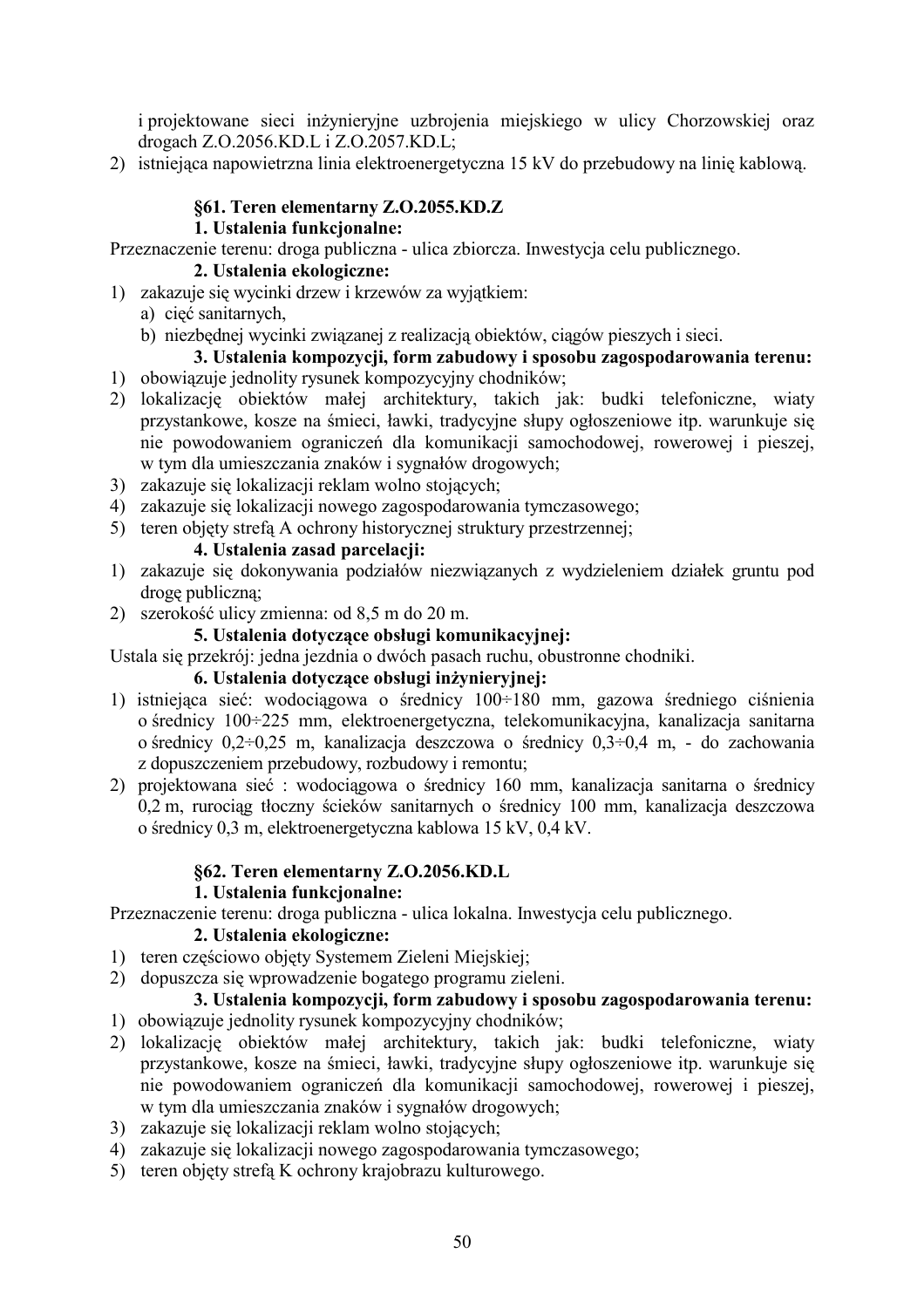#### 4. Ustalenia zasad parcelacji:

- 1) zakazuje się dokonywania podziałów niezwiązanych z wydzieleniem działek gruntu pod droge publiczna:
- 2) szerokość ulicy Mokrej zmienna: od 20 m przy skrzyżowaniu z ul. Chorzowską do 16 13 m na dalszym odcinku;
- 3) szerokość ulicy Wiśniowej zmienna od 15 m do 16 m. Na odcinku między ulicami Chorzowską i Kluka – 20 m;
- 4) szerokość ulicy Kwiatów Polskich: 15 m;
- 5) linie rozgraniczające ulic: Wiśniowej i Kwiatów Polskich wyznaczają granice istniejących wydzieleń geodezyjnych.

# 5. Ustalenia dotvczace obsługi komunikacyjnej:

- 1) ustala się przekrój: jedna jezdnia, dwa pasy ruchu, obustronne chodniki;
- 2) w ulicach Wiśniowej i Kwiatów Polskich dwukierunkowa ścieżka rowerowa zlokalizowana poza jezdnią lub ciąg pieszo-rowerowy.

# 6. Ustalenia dotvczace obsługi inżynieryjnej:

- 1) istniejąca sieć: wodociągowa o średnicy  $110 \div 160$  mm, gazowa średniego ciśnienia o średnicy 90 mm, elektroenergetyczna, telekomunikacyjna, kanalizacja sanitarna o średnicy  $0.2 \div 0.25$  m, kanalizacja deszczowa o średnicy  $0.3 \div 0.5$  m, - do zachowania z dopuszczeniem przebudowy, rozbudowy i remontu;
- 2) projektowana elektroenergetyczna linia kablowa 15 kV.

#### §63. Teren elementarny Z.O.2057.KD.L

#### 1. Ustalenia funkcionalne:

Przeznaczenie terenu: droga publiczna - ulica lokalna. Inwestycja celu publicznego.

#### 2. Ustalenia ekologiczne:

- 1) teren częściowo objęty Systemem Zieleni Miejskiej;
- 2) wzdłuż granicy z terenem użytku ekologicznego wprowadzić zieleń w formie szpalerów pochłaniających zanieczyszczenia powietrza atmosferycznego.

#### 3. Ustalenia kompozycji, form zabudowy i sposobu zagospodarowania terenu:

- 1) lokalizację obiektów małej architektury, takich jak: budki telefoniczne, wiaty przystankowe, kosze na śmieci, ławki, tradycyjne słupy ogłoszeniowe itp. warunkuje się nie powodowaniem ograniczeń dla komunikacji samochodowej, rowerowej i pieszej, w tym dla umieszczania znaków i sygnałów drogowych;
- 2) zakazuje się lokalizacji reklam wolno stojących;
- 3) zakazuje się lokalizacji nowego zagospodarowania tymczasowego;
- 4) teren objęty strefą K ochrony krajobrazu kulturowego.

### 4. Ustalenia zasad parcelacji:

- 1) zakazuje się dokonywania podziałów niezwiązanych z wydzieleniem działek gruntu pod drogę publiczną;
- 2) szerokość ulicy 15 m, na odcinku od ul. Mokrej do ul. Kaczeńców 20 m;

#### 5. Ustalenia dotvczace obsługi komunikacyjnej:

Ustala się przekrój: jedna jezdnia, dwa pasy ruchu, obustronne chodniki.

#### 6. Ustalenia dotyczące obsługi inżynieryjnej:

Istniejąca sieć: wodociągowa o średnicy 110 mm, gazowa średniego ciśnienia o średnicy 90÷125 mm, elektroenergetyczna, telekomunikacyjna, kanalizacja sanitarna o średnicy 0,2 m, kanalizacia deszczowa o średnicy 0.3 m, - do zachowania z dopuszczeniem przebudowy, rozbudowy i remontu.

# §64. Teren elementarny Z.O.2058.KD.L

1. Ustalenia funkcjonalne: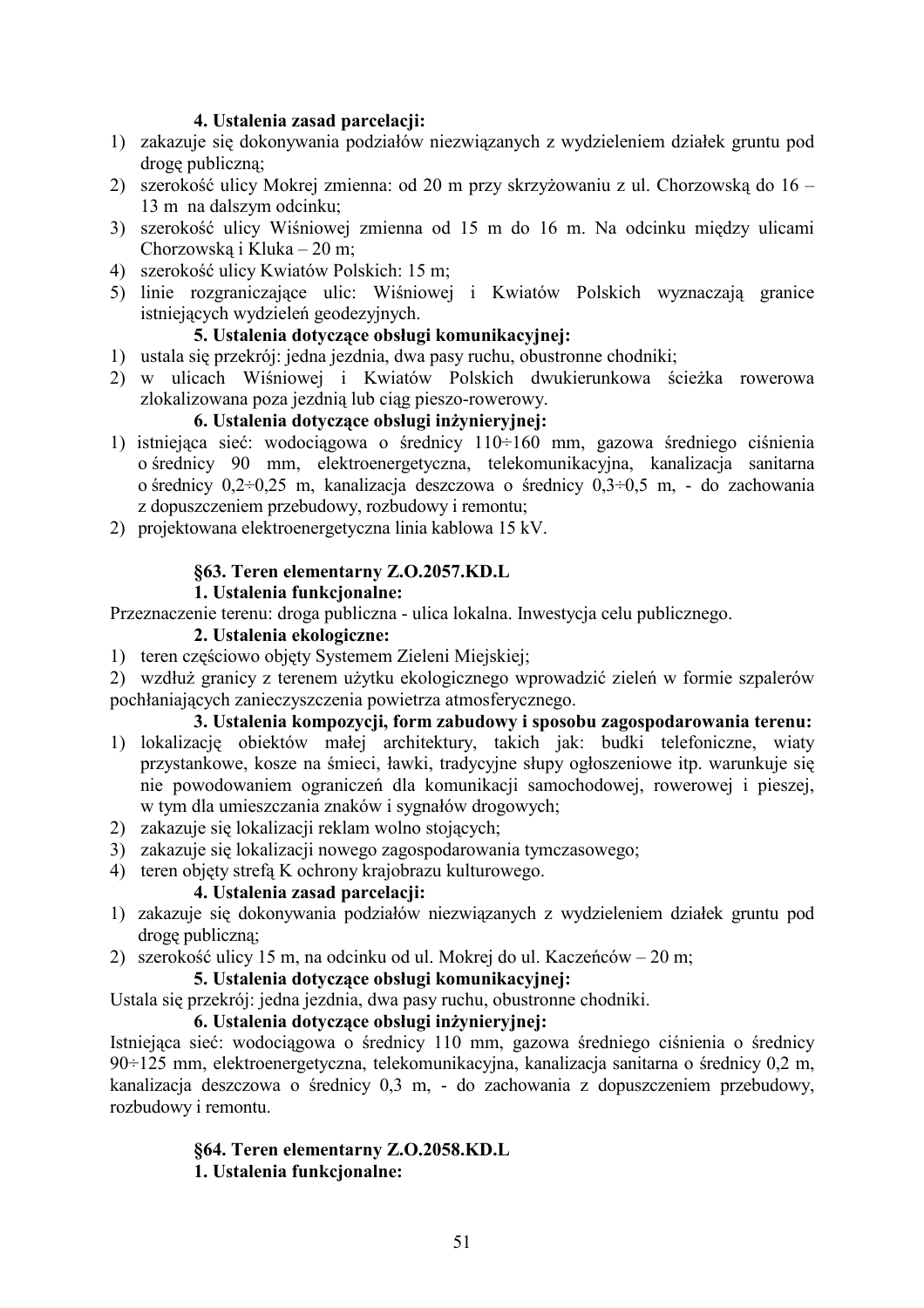Przeznaczenie terenu: droga publiczna - ulica lokalna. Inwestycja celu publicznego.

# 2. Ustalenia ekologiczne:

Dopuszcza się wprowadzenie bogatego programu zieleni.

#### 3. Ustalenia kompozycji, form zabudowy i sposobu zagospodarowania terenu: 1) obowiązuje jednolity rysunek kompozycyjny chodników;

- 2) lokalizację obiektów małej architektury, takich jak: budki telefoniczne, wiaty przystankowe, kosze na śmieci, ławki, tradycyjne słupy ogłoszeniowe itp. warunkuje się nie powodowaniem ograniczeń dla komunikacji samochodowej, rowerowej i pieszej, w tym dla umieszczania znaków i sygnałów drogowych;
- 3) zakazuje się lokalizacji reklam wolno stojących;
- 4) zakazuje się lokalizacji nowego zagospodarowania tymczasowego;
- 5) teren objety strefa K ochrony krajobrazu kulturowego.

#### 4. Ustalenia zasad parcelacii:

- 1) zakazuje się dokonywania podziałów niezwiązanych z wydzieleniem działek gruntu pod drogę publiczną;
- 2) szerokość ulicy zmienna: od 12 m do 15 m;

#### **5. Ustalenia dotyczące obsługi komunikacyjnej:**

- 1) ustala się przekrój: jedna jezdnia, dwa pasy ruchu;
- 2) w ulicy dwukierunkowa ścieżka rowerowa zlokalizowana poza jezdnią lub ciąg pieszorowerowy.

#### 6. Ustalenia dotyczące obsługi inżynieryjnej:

- 1) istniejąca sieć: wodociągowa o średnicy  $100 \div 150$  mm, gazowa średniego ciśnienia o średnicy 100÷225 mm, elektroenergetyczna, telekomunikacyjna, kanalizacja deszczowa o średnicy 0,25 m, - do zachowania z dopuszczeniem przebudowy, rozbudowy i remontu;
- 2) projektowana sieć: kanalizacja sanitarna o średnicy 0,2 m, kanalizacja deszczowa o średnicy 0,3 m, elektroenergetyczna kablowa 15 kV;
- 3) istniejąca napowietrzna linia elektroenergetyczna 15 kV do przebudowy na linię kablową.

#### **§65. Teren elementarny Z.O.2059.KD.D**

#### **1.** Ustalenia funkcionalne:

Przeznaczenie terenu: droga publiczna - ulica dojazdowa. Inwestycja celu publicznego.

#### 2. Ustalenia ekologiczne:

Dopuszcza się wprowadzenie bogatego programu zieleni.

#### 3. Ustalenia kompozycji, form zabudowy i sposobu zagospodarowania terenu:

- 1) lokalizację obiektów małej architektury, takich jak: budki telefoniczne, kosze na śmieci, ławki, tradycyjne słupy ogłoszeniowe itp. warunkuje się nie powodowaniem ograniczeń dla komunikacji samochodowej, rowerowej i pieszej, w tym dla umieszczania znaków i sygnałów drogowych;
- 2) zakazuje się lokalizacji reklam wolno stojących;
- 3) zakazuje się lokalizacji nowego zagospodarowania tymczasowego;
- 4) teren objęty strefą A ochrony historycznej struktury przestrzennej.

#### 4. Ustalenia zasad parcelacji:

- 1) zakazuje się dokonywania podziałów niezwiązanych z wydzieleniem działek pod drogę publiczną;
- 2) szerokość ulicy zmienna: od 16 m do 15 m;
- 3) linie rozgraniczające drogi Z.O.2059.KD.D wyznaczają granice istniejących wydzieleń geodezvinych.

#### 5. Ustalenia dotyczące obsługi komunikacyjnej:

1) ustala się przekrój: jedna jezdnia, dwa pasy ruchu;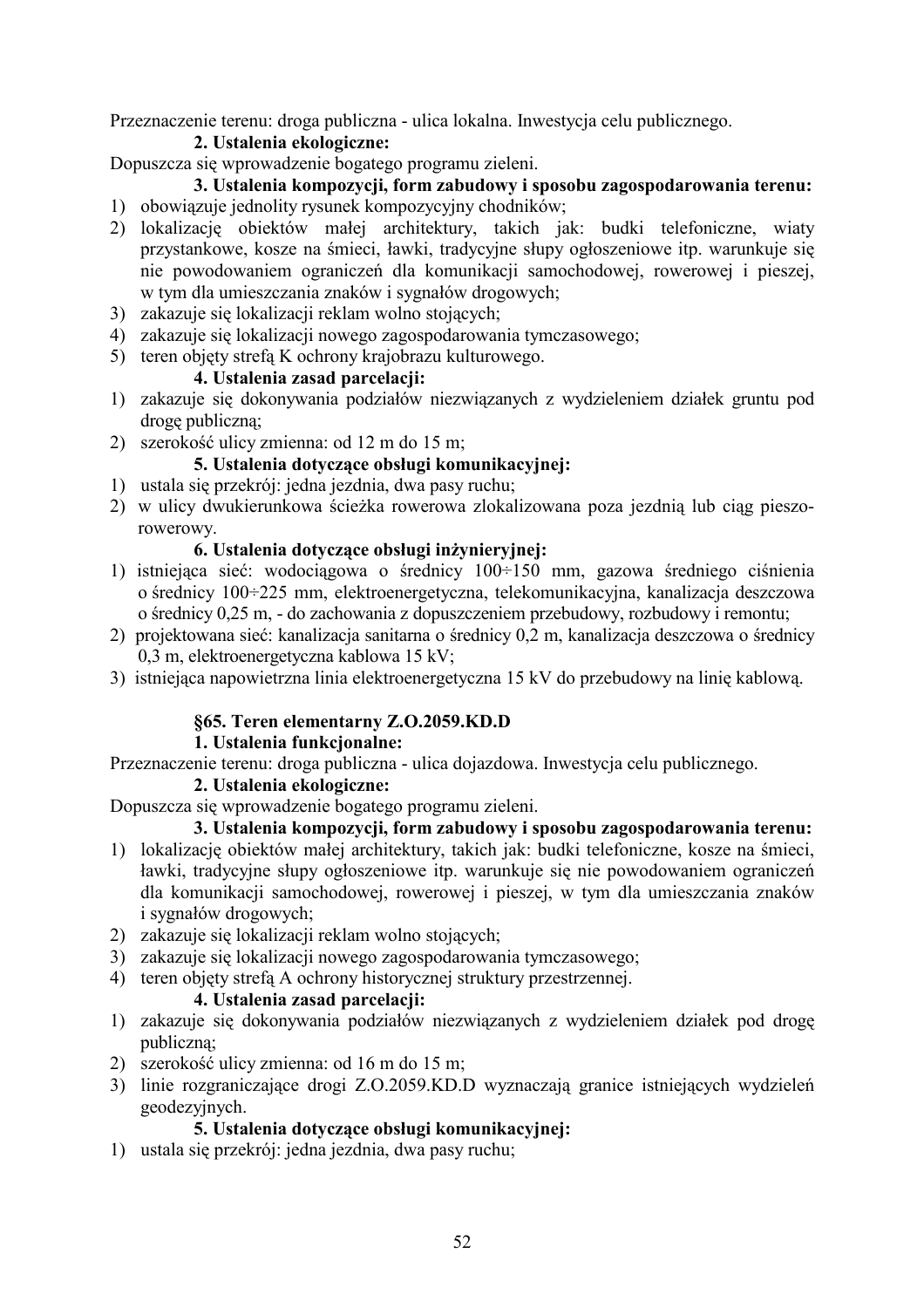- 2) dopuszcza się realizację ulicy w formie ciągu pieszo-jezdnego, bez wydzielenia jezdni i chodników krawężnikami;
- 3) ulica w strefie ruchu uspokojonego.

# 6. Ustalenia dotyczące obsługi inżynieryjnej:

Istniejąca sieć: wodociągowa o średnicy 100 mm, gazowa średniego ciśnienia o średnicy 90 mm, elektroenergetyczna, telekomunikacyjna, kanalizacja sanitarna o średnicy 0,2 m - do zachowania z dopuszczeniem przebudowy, rozbudowy i remontu.

# **§66. Teren elementarny Z.O.2060.KD.D**

### **1. Ustalenia funkcionalne:**

Przeznaczenie terenu: droga publiczna - ulica dojazdowa. Inwestycja celu publicznego.

# 2. Ustalenia ekologiczne:

Zakazuje się wycinki istniejącego drzewostanu. Zakaz nie obejmuje cięć sanitarnych.

- 3. Ustalenia kompozycji, form zabudowy i sposobu zagospodarowania terenu: 1) lokalizację obiektów małej architektury, takich jak: budki telefoniczne, kosze na śmieci, ławki, tradycyjne słupy ogłoszeniowe itp. warunkuje się nie powodowaniem ograniczeń dla komunikacji samochodowej, rowerowej i pieszej, w tym dla umieszczania znaków i sygnałów drogowych;
- 2) zakazuje się lokalizacji reklam wolno stojących;
- 3) zakazuje się lokalizacji nowego zagospodarowania tymczasowego;
- 4) teren objety strefa K ochrony krajobrazu kulturowego.

# 4. Ustalenia zasad parcelacii:

- 1) zakazuje się dokonywania podziałów niezwiązanych z wydzieleniem działek gruntu pod drogę publiczną;
- 2) szerokość ulicy zmienna: od 8 m do 13 m;

### **5. Ustalenia dotyczące obsługi komunikacyjnej:**

- 1) ustala się przekrój: jedna jezdnia, dwa pasy ruchu;
- 2) dopuszcza się realizację ulicy w formie ciągu pieszo-jezdnego, bez wydzielenia jezdni i chodników krawężnikami;
- 3) w ulicy dwukierunkowa ścieżka rowerowa;
- 4) ulica w strefie ruchu uspokojonego.

#### 6. Ustalenia dotyczące obsługi inżynieryjnej:

Istniejąca sieć: wodociągowa o średnicy 150 mm, elektroenergetyczna, telekomunikacyjna, kanalizacja sanitarna o średnicy 0,25 m, rurociąg tłoczny ścieków sanitarnych o średnicy 2x150 mm, kanalizacja deszczowa o średnicy 0,3 m, - do zachowania z dopuszczeniem przebudowy, rozbudowy i remontu.

# **§67. Teren elementarny Z.O.2061.KD.D**

# **1.** Ustalenia funkcjonalne:

Przeznaczenie terenu: droga publiczna - ulica dojazdowa. Inwestycja celu publicznego.

# 2. Ustalenia ekologiczne:

Dopuszcza się wprowadzenie bogatego programu zieleni.

- 1) lokalizację obiektów małej architektury, takich jak: budki telefoniczne, kosze na śmieci, ławki, tradycyjne słupy ogłoszeniowe itp. warunkuje się nie powodowaniem ograniczeń dla komunikacji samochodowej, rowerowej i pieszej, w tym dla umieszczania znaków i sygnałów drogowych;
- 2) zakazuje się lokalizacji reklam wolno stojących;
- 3) zakazuje się lokalizacji nowego zagospodarowania tymczasowego;
- 4) teren objety strefa K ochrony krajobrazu kulturowego.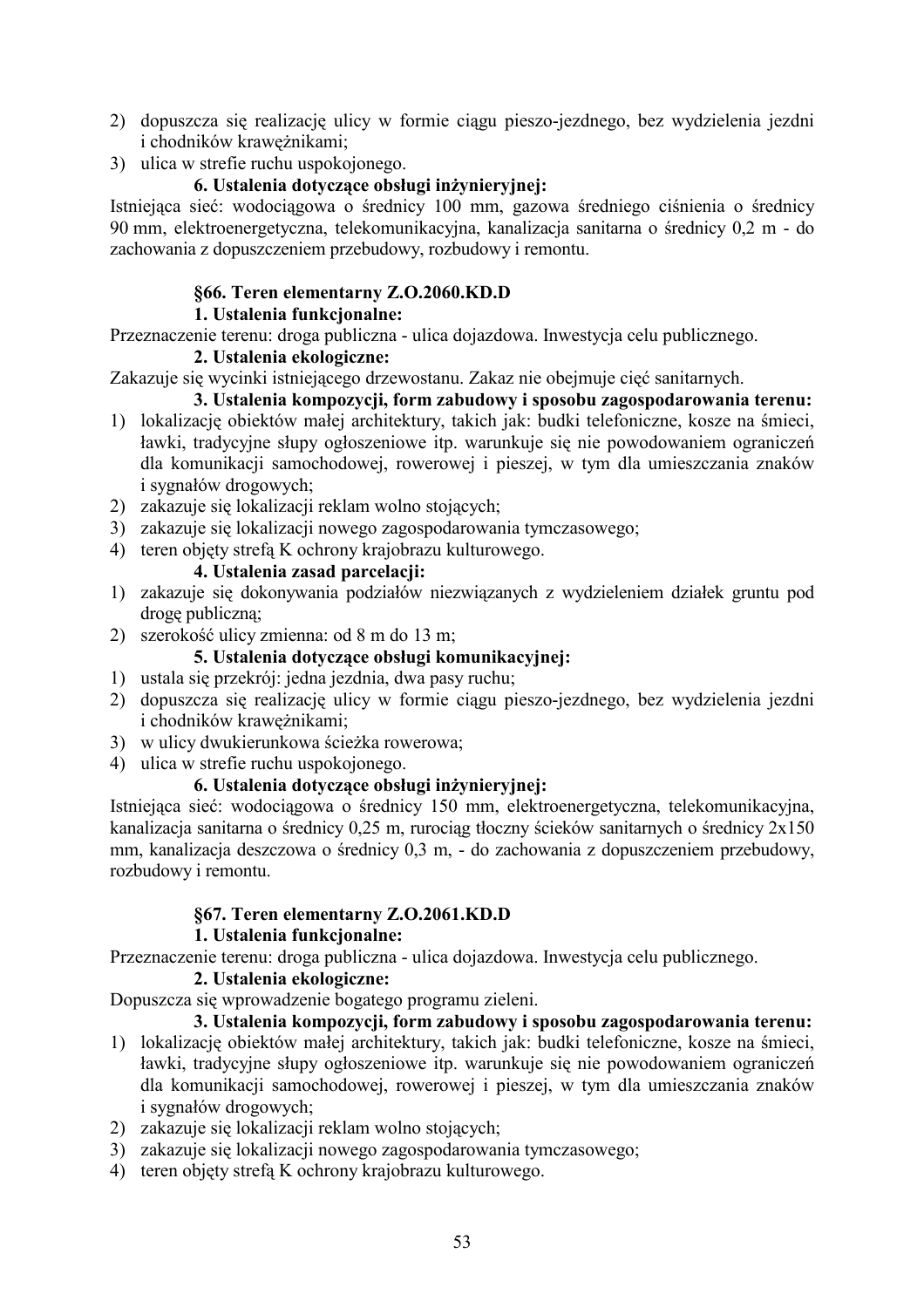#### 4. Ustalenia zasad parcelacji:

- 1) zakazuje się dokonywania podziałów niezwiązanych z wydzieleniem działek gruntu pod drogę publiczną;
- 2) szerokość ulicy zmienna: od 9,5 m do 12 m.

#### **5. Ustalenia dotvczace obsługi komunikacyjnej:**

- 1) ustala się przekrój: jedna jezdnia, dwa pasy ruchu;
- 2) ulica w strefie ruchu uspokojonego.

#### 6. Ustalenia dotyczące obsługi inżynieryjnej:

Istniejąca sieć: wodociągowa o średnicy 100 mm, gazowa średniego ciśnienia o średnicy 63 mm, elektroenergetyczna, telekomunikacyjna, kanalizacja sanitarna o średnicy 0,2 m, kanalizacja deszczowa o średnicy 0,3 m, - do zachowania z dopuszczeniem przebudowy, rozbudowy i remontu.

#### **§68. Teren elementarny Z.O.2062.KD.D**

#### **1.** Ustalenia funkcionalne:

Przeznaczenie terenu: droga publiczna - ulica dojazdowa. Inwestycja celu publicznego.

#### 2. Ustalenia ekologiczne:

Dopuszcza się wprowadzenie bogatego programu zieleni.

### 3. Ustalenia kompozycii, form zabudowy i sposobu zagospodarowania terenu:

- 1) lokalizację obiektów małej architektury, takich jak: budki telefoniczne, kosze na śmieci, ławki, tradycyjne słupy ogłoszeniowe itp. warunkuje się nie powodowaniem ograniczeń dla komunikacji samochodowej, rowerowej i pieszej, w tym dla umieszczania znaków i sygnałów drogowych;
- 2) zakazuje się lokalizacji reklam wolno stojących;
- 3) zakazuje się lokalizacji nowego zagospodarowania tymczasowego;
- 4) teren objety strefa K ochrony krajobrazu kulturowego.

#### 4. Ustalenia zasad parcelacji:

- 1) zakazuje się dokonywania podziałów niezwiązanych z wydzieleniem działek gruntu pod drogę publiczną;
- 2) szerokość ulicy zmienna: od 12 m do 9,5 m na odcinku sięgacza od ulicy Zawiłej do granicy działki nr 308; place do zawracania o wymiarach odpowiednio  $16\times12.5$  m i R10 m.

#### 5. Ustalenia dotyczące obsługi komunikacyjnej:

- 1) ustala się przekrój: jedna jezdnia, dwa pasy ruchu, obustronne chodniki;
- 2) dopuszcza się szczególnie na odcinku od skrzyżowania z ulicą Zawiłą do granicy działki nr 72 – realizację ulicy w formie ciągu pieszo-jezdnego, bez wydzielenia jezdni i chodników krawężnikami;
- 3) ulica w strefie ruchu uspokojonego.

#### 6. Ustalenia dotyczące obsługi inżynieryjnej:

Istniejąca sieć: wodociągowa o średnicy 100 mm, gazowa średniego ciśnienia o średnicy 63 mm, elektroenergetyczna, telekomunikacyjna, kanalizacja sanitarna o średnicy 0,2 m, kanalizacja deszczowa o średnicy 0,3 m, - do zachowania z dopuszczeniem przebudowy, rozbudowy i remontu.

#### **§69. Teren elementarny Z.O.2063.KD.D**

#### **1.** Ustalenia funkcionalne:

Przeznaczenie terenu: droga publiczna - ulica dojazdowa. Inwestycja celu publicznego.

### 2. Ustalenia ekologiczne:

Dopuszcza się wprowadzenie bogatego programu zieleni.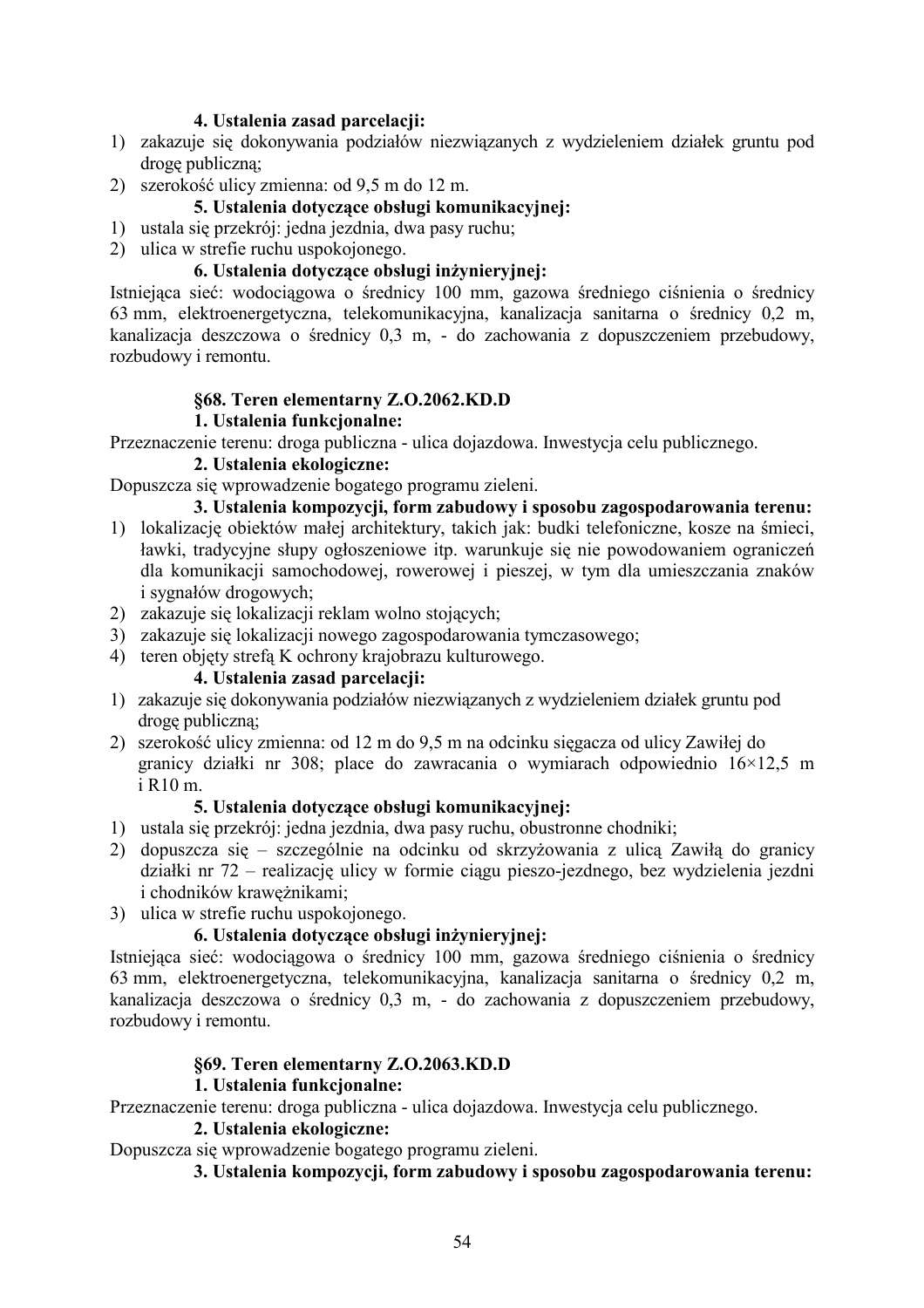- 1) lokalizację obiektów małej architektury, takich jak: budki telefoniczne, kosze na śmieci, ławki, tradycyjne słupy ogłoszeniowe itp. warunkuje się nie powodowaniem ograniczeń dla komunikacji samochodowej, rowerowej i pieszej, w tym dla umieszczania znaków i sygnałów drogowych;
- 2) zakazuje się lokalizacji reklam wolno stojących;
- 3) zakazuje się lokalizacji nowego zagospodarowania tymczasowego;
- 4) teren objety strefa K ochrony krajobrazu kulturowego.

#### 4. Ustalenia zasad parcelacji:

- 1) zakazuje się dokonywania podziałów niezwiązanych z wydzieleniem działek gruntu pod drogę publiczną;
- 2) szerokość ulicy zmienna: od 12 do 17 m, plac do zawracania o wymiarach  $17 \times 19,5$  m; 5. Ustalenia dotyczące obsługi komunikacyjnej:
- 1) ustala się przekrój: jedna jezdnia, dwa pasy ruchu, chodniki obustronne;
- 2) dopuszcza się realizację ulicy w formie ciągu pieszo-jezdnego, bez wydzielenia jezdni i chodników krawężnikami;
- 3) ulica w strefie ruchu uspokojonego.

#### 6. Ustalenia dotyczące obsługi inżynieryjnej:

Istniejąca sieć: wodociągowa o średnicy 100 mm, gazowa średniego ciśnienia o średnicy 63 mm, elektroenergetyczna, telekomunikacyjna, kanalizacja sanitarna o średnicy 0,2 m, kanalizacja deszczowa o średnicy 0,3 m, - do zachowania z dopuszczeniem przebudowy, rozbudowy i remontu.

#### $$70.$  Teren elementarny **Z.O.2064.KD.D**

#### 1. Ustalenia funkcjonalne:

Przeznaczenie terenu: droga publiczna - ulica dojazdowa. Inwestycja celu publicznego.

#### 2. Ustalenia ekologiczne:

Dopuszcza się wprowadzenie bogatego programu zieleni.

# 3. Ustalenia kompozycji, form zabudowy i sposobu zagospodarowania terenu:

- 1) lokalizację obiektów małej architektury, takich jak: budki telefoniczne, kosze na śmieci, ławki, tradycyjne słupy ogłoszeniowe itp. warunkuje się nie powodowaniem ograniczeń dla komunikacji samochodowej, rowerowej i pieszej, w tym dla umieszczania znaków i sygnałów drogowych;
- 2) zakazuje się lokalizacji reklam wolno stojących;
- 3) zakazuje się lokalizacji zagospodarowania tymczasowego;
- 4) teren objety strefa K ochrony krajobrazu kulturowego.

#### 4. Ustalenia zasad parcelacii:

- 1) zakazuje się dokonywania podziałów niezwiązanych z wydzieleniem działek gruntu pod drogę publiczną;
- 2) szerokość ulicy zmienna: od 6 m do 12 m;

### 5. Ustalenia dotyczące obsługi komunikacyjnej:

- 1) ustala się przekrój: jedna jezdnia, dwa pasy ruchu;
- 2) dopuszcza się szczególnie na odcinkach o szerokości nie większej niż 8 m realizację ulicy w formie ciągu pieszo-jezdnego, bez wydzielenia jezdni i chodników krawężnikami;
- 3) ulica w strefie ruchu uspokojonego.

# 6. Ustalenia dotvczace obsługi inżyniervinei:

Istniejąca sieć: wodociągowa o średnicy 100 mm, gazowa średniego ciśnienia o średnicy 63 mm, elektroenergetyczna, telekomunikacyjna, kanalizacja sanitarna o średnicy 0,2 m, kanalizacja deszczowa o średnicy 0,3 m - do zachowania z dopuszczeniem przebudowy, rozbudowy i remontu.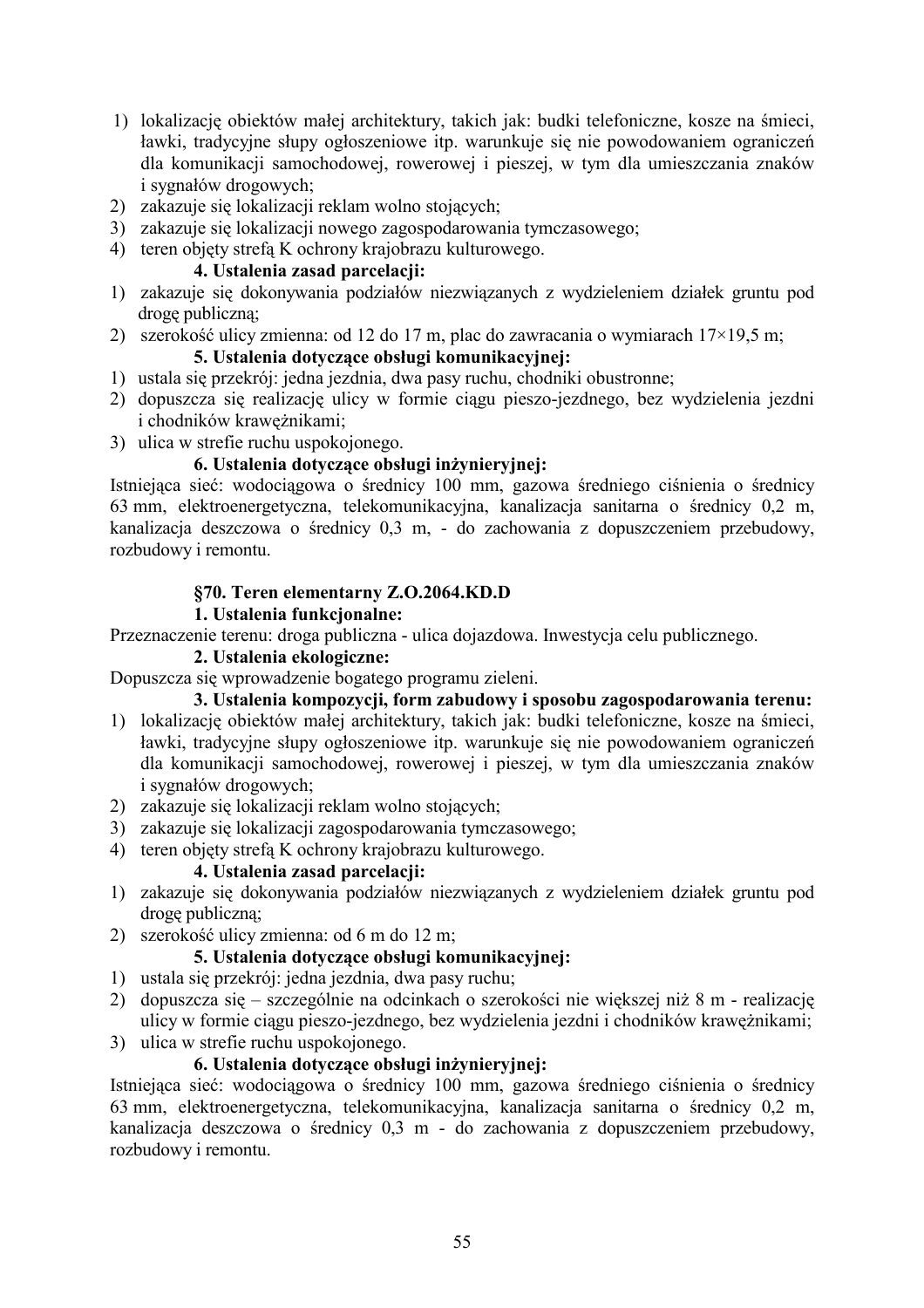# §71. Teren elementarny **Z.O.2065.KD.D**

### **1.** Ustalenia funkcjonalne:

Przeznaczenie terenu: droga publiczna - ulica dojazdowa. Inwestycja celu publicznego.

#### 2. Ustalenia ekologiczne:

Dopuszcza się wprowadzenie bogatego programu zieleni.

#### 3. Ustalenia kompozycji, form zabudowy i sposobu zagospodarowania terenu:

- 1) lokalizację obiektów małej architektury, takich jak: budki telefoniczne, kosze na śmieci, ławki, tradycyjne słupy ogłoszeniowe itp. warunkuje się nie powodowaniem ograniczeń dla komunikacji samochodowej, rowerowej i pieszej, w tym dla umieszczania znaków i sygnałów drogowych;
- 2) zakazuje się lokalizacji reklam wolno stojących;
- 3) zakazuje się lokalizacji nowego zagospodarowania tymczasowego;
- 4) teren objety strefa K ochrony krajobrazu kulturowego.

### 4. Ustalenia zasad parcelacji:

- 1) zakazuje się dokonywania podziałów niezwiązanych z wydzieleniem działek gruntu pod drogę publiczną;
- 2) szerokość ulicy zmienna: od 12 m do 20 m.

#### **5. Ustalenia dotvczace obsługi komunikacyjnej:**

- 1) ustala się przekrój: jedna jezdnia, dwa pasy ruchu;
- 2) w ulicy dwukierunkowa ścieżka rowerowa zlokalizowana poza jezdnią;
- 3) ulica w strefie ruchu uspokojonego.

# 6. Ustalenia dotyczące obsługi inżynieryjnej:

Istniejąca sieć: wodociągowa o średnicy 100 mm, gazowa średniego ciśnienia o średnicy 63 mm, elektroenergetyczna, telekomunikacyjna, kanalizacja sanitarna o średnicy 0,2 m, rurociąg tłoczny ścieków sanitarnych o średnicy 2x150 mm, kanalizacja deszczowa o średnicy 0,3 m - do zachowania z dopuszczeniem przebudowy, rozbudowy i remontu.

#### **§72. Teren elementarny Z.O.2066.KD.D**

#### **1.** Ustalenia funkcjonalne:

Przeznaczenie terenu: droga publiczna - ulica dojazdowa. Inwestycja celu publicznego.

#### 2. Ustalenia ekologiczne:

Dopuszcza się wprowadzenie bogatego programu zieleni.

#### 3. Ustalenia kompozycji, form zabudowy i sposobu zagospodarowania terenu:

- 1) lokalizację obiektów małej architektury, takich jak: budki telefoniczne, kosze na śmieci, ławki, tradycyjne słupy ogłoszeniowe itp. warunkuje się nie powodowaniem ograniczeń dla komunikacji samochodowej, rowerowej i pieszej, w tym dla umieszczania znaków i sygnałów drogowych;
- 2) zakazuje się lokalizacji reklam wolno stojących;
- 3) zakazuje się lokalizacji nowego zagospodarowania tymczasowego;
- 4) teren objety strefa K ochrony krajobrazu kulturowego.

#### 4. Ustalenia zasad parcelacii:

- 1) zakazuje się dokonywania podziałów niezwiązanych z wydzieleniem działek gruntu pod drogę publiczną;
- 2) szerokość ul. Przesmyk 12 m; szerokość ul. Stawnej zmienna: od 10 do 12 m;

3) linie rozgraniczające ulicy wyznaczają granice istniejących wydzieleń geodezyjnych.

# 5. Ustalenia dotvczace obsługi komunikacvinei:

- 1) ustala się przekrój: jedna jezdnia, dwa pasy ruchu;
- 2) ulica w strefie ruchu uspokojonego.

# 6. Ustalenia dotyczące obsługi inżynieryjnej: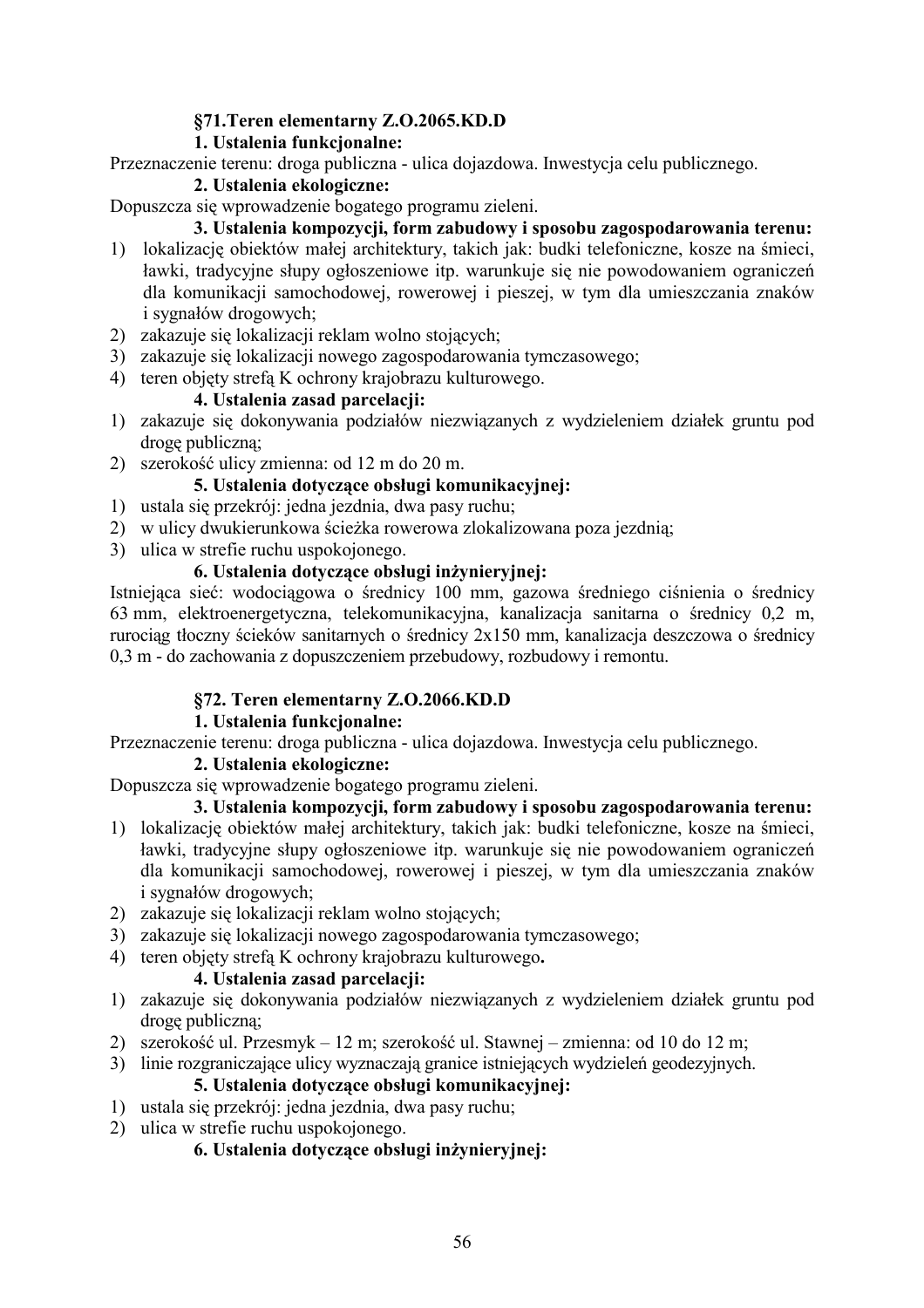Istniejąca sieć: wodociągowa o średnicy 100 mm, gazowa średniego ciśnienia o średnicy 63 mm, elektroenergetyczna, telekomunikacyjna, kanalizacja sanitarna o średnicy 0,2 m, kanalizacja deszczowa o średnicy 0,3 m - do zachowania z dopuszczeniem przebudowy, rozbudowy i remontu.

# §73. Teren elementarny Z.O.2067.KD.D

# **1.** Ustalenia funkcjonalne:

Przeznaczenie terenu: droga publiczna - ulica dojazdowa. Inwestycja celu publicznego.

### 2. Ustalenia ekologiczne:

Dopuszcza się wprowadzenie bogatego programu zieleni.

# 3. Ustalenia kompozycji, form zabudowy i sposobu zagospodarowania terenu:

- 1) lokalizację obiektów małej architektury, takich jak: budki telefoniczne, kosze na śmieci, ławki, tradycyjne słupy ogłoszeniowe itp. warunkuje się nie powodowaniem ograniczeń dla komunikacji samochodowej, rowerowej i pieszej, w tym dla umieszczania znaków i sygnałów drogowych;
- 2) zakazuje się lokalizacji reklam wolno stojących;
- 3) zakazuje się lokalizacji nowego zagospodarowania tymczasowego;
- 4) teren objety strefa K ochrony krajobrazu kulturowego.

# 4. Ustalenia zasad parcelacii:

- 1) zakazuje się dokonywania podziałów niezwiązanych z wydzieleniem działek gruntu pod drogę publiczną;
- 2) szerokość ulicy zmienna: od 6 do 12 m;

# 5. Ustalenia dotvczace obsługi komunikacyjnej:

- 1) ustala się przekrój: jedna jezdnia, jeden do dwóch pasów ruchu;
- 2) dopuszcza się realizację ulicy w formie ciągu pieszo-jezdnego, bez wydzielenia jezdni i chodników krawężnikami;
- 3) ulica w strefie ruchu uspokojonego.

#### 6. Ustaleniadotyczące obsługi inżynieryjnej:

Istniejąca sieć: wodociągowa o średnicy 100 mm, gazowa średniego ciśnienia o średnicy 63 mm, elektroenergetyczna, telekomunikacyjna, kanalizacja sanitarna o średnicy 0,25 m, rurociąg tłoczny ścieków sanitarnych o średnicy 2x150 mm, kanalizacja deszczowa o średnicy 0,3 m - do zachowania z dopuszczeniem przebudowy, rozbudowy i remontu.

# $$74.$  Teren elementarny **Z.O.2068.KD.D**

# **1. Ustalenia funkcionalne:**

Przeznaczenie terenu: droga publiczna - ulica dojazdowa. Inwestycja celu publicznego.

### 2. Ustalenia ekologiczne:

Dopuszcza się wprowadzenie bogatego programu zieleni.

# 3. Ustalenia kompozycji, form zabudowy i sposobu zagospodarowania terenu:

- 1) lokalizację obiektów małej architektury, takich jak: budki telefoniczne, kosze na śmieci, ławki, tradycyjne słupy ogłoszeniowe itp. warunkuje się nie powodowaniem ograniczeń dla komunikacji samochodowej, rowerowej i pieszej, w tym dla umieszczania znaków i sygnałów drogowych;
- 2) zakazuje się lokalizacji reklam wolno stojących;
- 3) teren przeznaczony dla realizacji celu publicznego;
- 4) zakazuje się lokalizacji nowego zagospodarowania tymczasowego;
- 5) teren objety strefa K ochrony krajobrazu kulturowego.

# 4. Ustalenia zasad parcelacii:

1) zakazuje się dokonywania podziałów niezwiązanych z wydzieleniem działek gruntu pod drogę publiczną;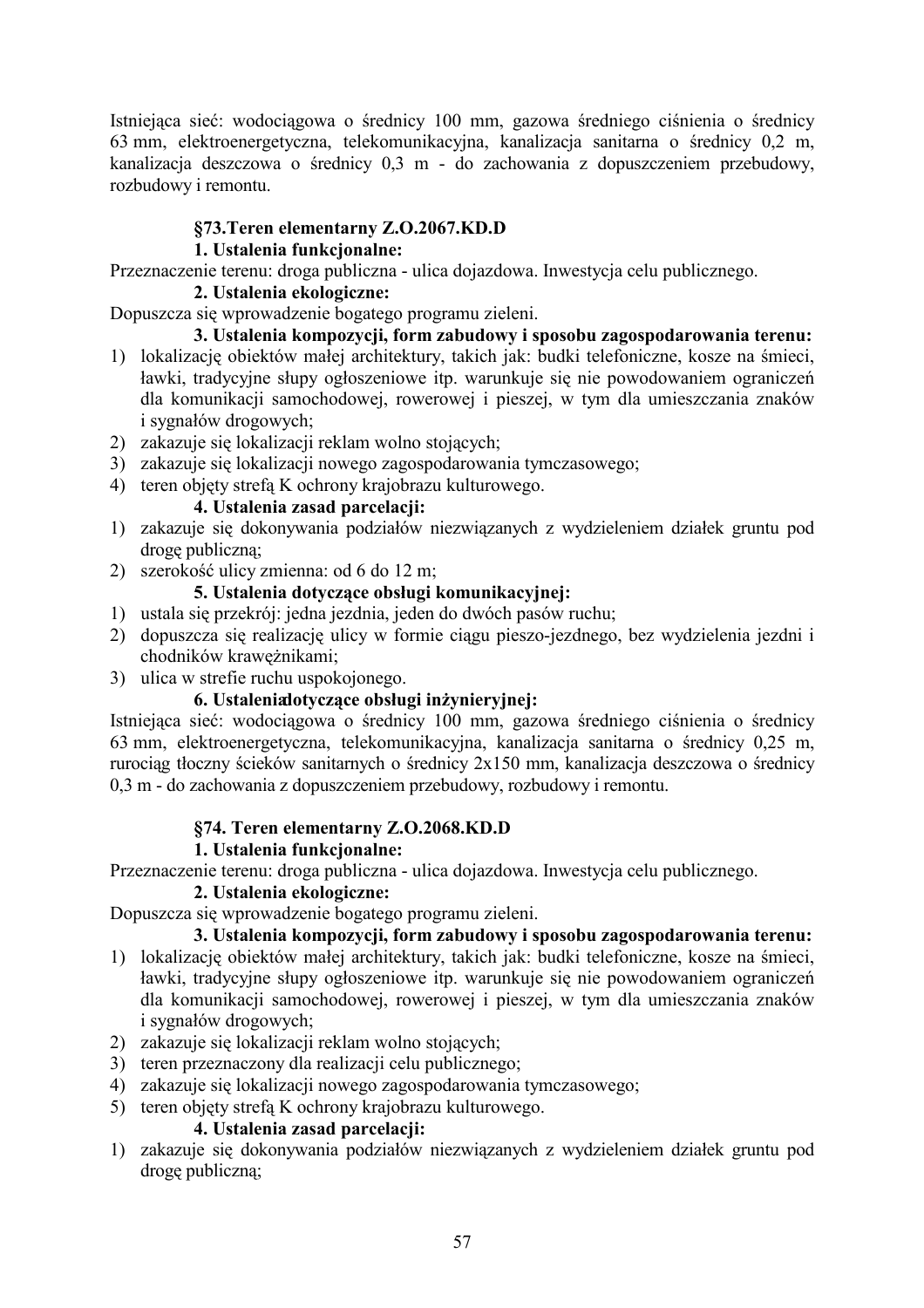2) szerokość ulicy zmienna: od 12 do 16 m;

#### 5. Ustalenia dotyczące obsługi komunikacyjnej:

- 1) ustala się przekrój: jedna jezdnia, dwa pasy ruchu, chodniki obustronne;
- 2) dopuszcza się szczególnie na odcinku sięgacza realizację ulicy w formie ciągu pieszojezdnego, bez wydzielenia jezdni i chodników krawężnikami;
- 3) ulica w strefie ruchu uspokojonego.

# 6. Ustalenia dotyczące obsługi inżynieryjnej:

- 1) istniejąca sieć: wodociągowa o średnicy 100 mm, gazowa średniego ciśnienia o średnicy 63 mm, elektroenergetyczna, telekomunikacyjna, kanalizacja sanitarna o średnicy 0,2 m, kanalizacja deszczowa o średnicy 0,3 m - do zachowania z dopuszczeniem przebudowy, rozbudowy i remontu,
- 2) istniejąca studnia awaryjna do zachowania z dopuszczeniem przebudowy, rozbudowy i remontu.

# **§75. Teren elementarny Z.O.2069.KD.D**

#### **1.** Ustalenia funkcjonalne:

Przeznaczenie terenu: droga publiczna - ulica dojazdowa. Inwestycja celu publicznego.

#### 2. Ustalenia ekologiczne:

Dopuszcza się wprowadzenie bogatego programu zieleni.

3. Ustalenia kompozycji, form zabudowy i sposobu zagospodarowania terenu:

- 1) lokalizację obiektów małej architektury, takich jak: budki telefoniczne, kosze na śmieci, ławki, tradycyjne słupy ogłoszeniowe itp. warunkuje się nie powodowaniem ograniczeń dla komunikacji samochodowej, rowerowej i pieszej, w tym dla umieszczania znaków i sygnałów drogowych;
- 2) zakazuje się lokalizacji reklam wolno stojących;
- 3) zakazuje się lokalizacji nowego zagospodarowania tymczasowego;
- 4) teren objety strefa K ochrony krajobrazu kulturowego.

# 4. Ustalenia zasad parcelacii:

- 1) zakazuje się dokonywania podziałów niezwiązanych z wydzieleniem działek gruntu pod drogę publiczną;
- 2) szerokość ulicy zmienna: od 12 do 17 m;
- 3) linie rozgraniczające ulicy wyznaczają granice istniejących wydzieleń geodezyjnych.

# 5. Ustalenia dotyczące obsługi komunikacvinei:

- 1) ustala się przekrój: jedna jezdnia, dwa pasy ruchu, chodniki obustronne;
- 2) ulica w strefie ruchu uspokojonego.

### 6. Ustalenia dotvczace obsługi inżyniervinei:

Istniejąca sieć: wodociągowa o średnicy 110 mm, gazowa średniego ciśnienia o średnicy 63 mm, elektroenergetyczna, telekomunikacyjna, kanalizacja sanitarna o średnicy  $0,2-0,3$  m, kanalizacja deszczowa o średnicy  $0,3-0,4$  m - do zachowania z dopuszczeniem przebudowy, rozbudowy i remontu.

#### §76. Teren elementarny Z.O.2070.KD.D

#### **1. Ustalenia funkcionalne:**

Przeznaczenie terenu: droga publiczna - ulica dojazdowa. Inwestycja celu publicznego.

#### 2. Ustalenia ekologiczne:

#### Dopuszcza się wprowadzenie bogatego programu zieleni.

#### 3. Ustalenia kompozycji, form zabudowy i sposobu zagospodarowania terenu:

1) lokalizację obiektów małej architektury, takich jak: budki telefoniczne, kosze na śmieci, ławki, tradycyjne słupy ogłoszeniowe itp. warunkuje się nie powodowaniem ograniczeń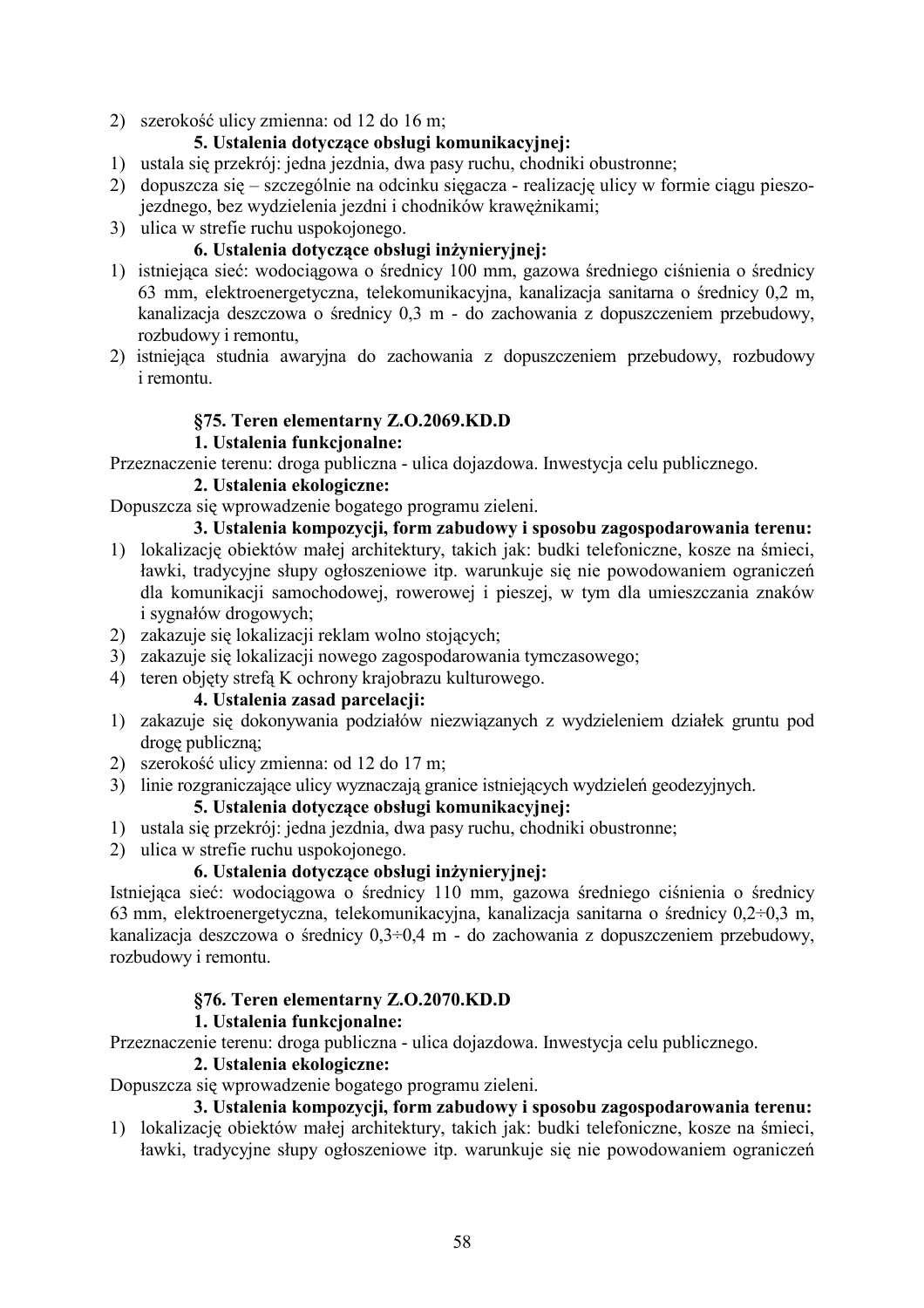dla komunikacji samochodowej, rowerowej i pieszej, w tym dla umieszczania znaków i sygnałów drogowych;

- 2) zakazuje się lokalizacji reklam wolno stojących;
- 3) zakazuje się lokalizacji nowego zagospodarowania tymczasowego;
- 4) teren objety strefa K ochrony krajobrazu kulturowego;
- 5) zagospodarowanie terenów KS określonych na rysunku planu: parkingi dla samochodów osobowych;
- 6) miejsca parkingowe na terenach wydzieleń wewnętrznych KS zlokalizowane w zespołach nie większych niż 8 m.p.

#### 4. Ustalenia zasad parcelacii:

- 1) zakazuje się dokonywania podziałów niezwiązanych z wydzieleniem działek gruntu pod drogę publiczną;
- 2) szerokość ulicy zmienna: od 12 do 15 m;
- 3) linię rozgraniczającą ulicy wyznaczają granice istniejących wydzieleń geodezyjnych.

### 5. Ustalenia dotvczace obsługi komunikacyjnej:

- 1) ustala się przekrój: jedna jezdnia, dwa pasy ruchu, chodnik od strony zabudowy;
- 2) dopuszcza się realizację ulicy w formie ciągu pieszo-jezdnego, bez wydzielenia jezdni i chodników krawężnikami;
- 3) ulica w strefie ruchu uspokojonego.

#### 6. Ustalenia dotvczace obsługi inżynieryjnej:

Istniejąca sieć: wodociągowa o średnicy 100 mm, gazowa średniego ciśnienia o średnicy 90 mm, elektroenergetyczna, telekomunikacyjna, kanalizacja sanitarna o średnicy 0,25 m, kanalizacja deszczowa o średnicy 0,3 m - do zachowania z dopuszczeniem przebudowy, rozbudowy i remontu.

#### §77. Teren elementarny **Z.O.2071.KD.D**

#### **1.** Ustalenia funkcjonalne:

Przeznaczenie terenu: droga publiczna - ulica dojazdowa. Inwestycja celu publicznego.

#### 2. Ustalenia ekologiczne:

Dopuszcza się wprowadzenie bogatego programu zieleni.

#### 3. Ustalenia kompozycii, form zabudowy i sposobu zagospodarowania terenu:

- 1) lokalizację obiektów małej architektury, takich jak: budki telefoniczne, kosze na śmieci, ławki, tradycyjne słupy ogłoszeniowe itp. warunkuje się nie powodowaniem ograniczeń dla komunikacji samochodowej, rowerowej i pieszej, w tym dla umieszczania znaków i sygnałów drogowych;
- 2) zakazuje się lokalizacji reklam wolno stojących;
- 3) zakazuje się lokalizacji nowego zagospodarowania tymczasowego;
- 4) teren objety strefa K ochrony krajobrazu kulturowego.

#### 4. Ustalenia zasad parcelacji:

- 1) zakazuje się dokonywania podziałów niezwiązanych z wydzieleniem działek gruntu pod drogę publiczną;
- 2) szerokość ulicy zmienna: ul. Malwowa 12 m z placem do zawracania o wymiarach  $17\times12$  m, sięgacz na działce  $171 - 6$  m;
- 3) linie rozgraniczające ulicy wyznaczają granice istniejących wydzieleń geodezyjnych z wyjątkiem odcinka na granicy działki nr 170.

# **5. Ustalenia dotvczace obsługi komunikacyjnej:**

- 1) ustala się przekrój: jedna jezdnia, dwa pasy ruchu, obustronne chodniki;
- 2) na odcinku sięgacza na działce 171 realizacja ulicy w formie ciągu pieszo-jezdnego, bez wydzielenia jezdni i chodników krawężnikami;
- 3) ulica w strefie ruchu uspokojonego.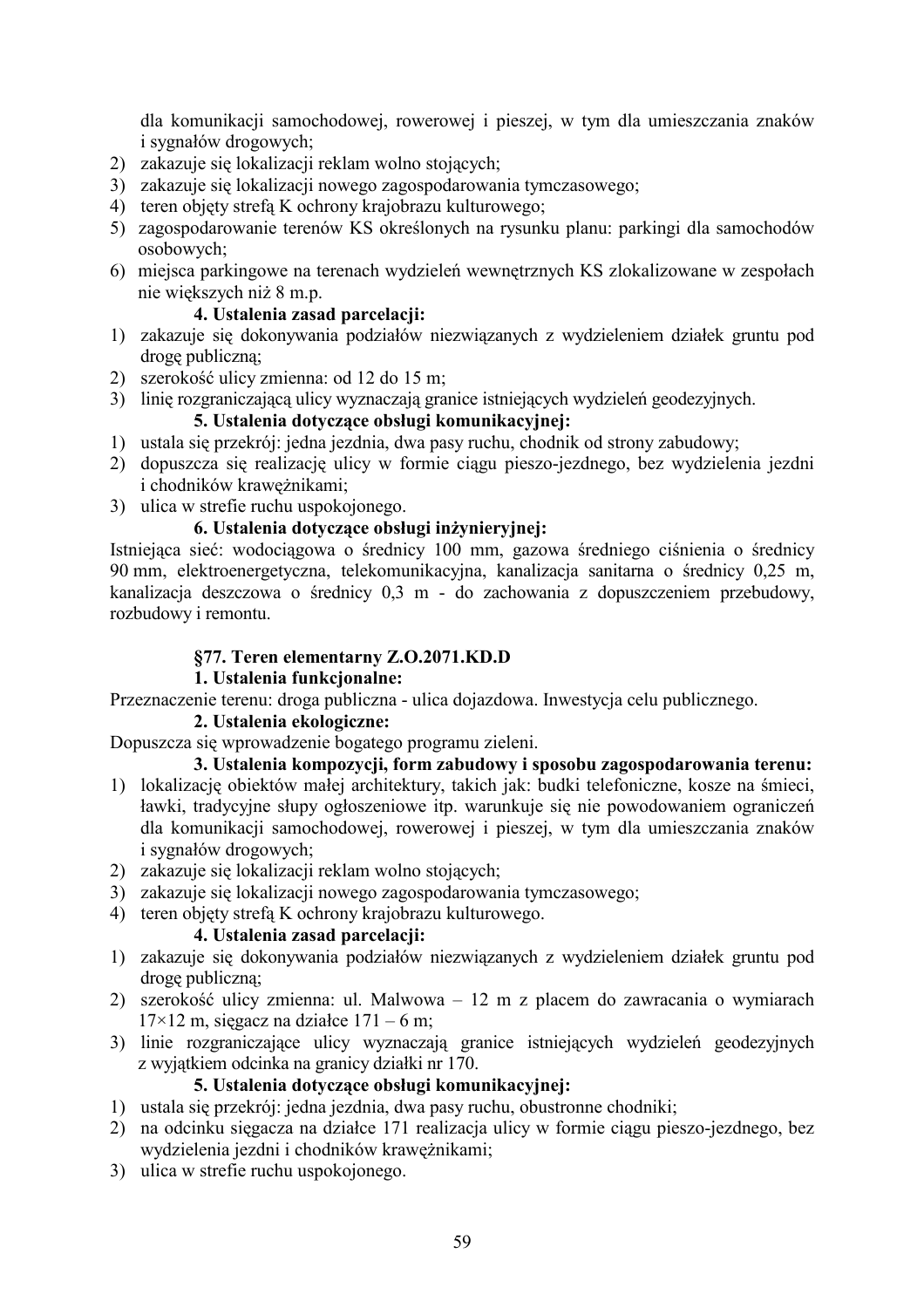#### 6. Ustalenia dotyczące obsługi inżynieryjnej:

Istniejąca sieć: wodociągowa o średnicy 100 mm, gazowa średniego ciśnienia o średnicy 63 mm, elektroenergetyczna, telekomunikacyjna, kanalizacja sanitarna o średnicy 0,2 m, kanalizacja deszczowa o średnicy 0,3 m - do zachowania z dopuszczeniem przebudowy, rozbudowy i remontu.

### §78. Teren elementarny **Z.O.2072.KD.D**

#### **1.** Ustalenia funkcjonalne:

Przeznaczenie terenu: droga publiczna - ulica dojazdowa. Inwestycja celu publicznego.

#### 2. Ustalenia ekologiczne:

Dopuszcza się wprowadzenie bogatego programu zieleni.

#### 3. Ustalenia kompozycji, form zabudowy i sposobu zagospodarowania terenu:

- 1) lokalizację obiektów małej architektury, takich jak: budki telefoniczne, kosze na śmieci, ławki, tradycyjne słupy ogłoszeniowe itp. warunkuje się nie powodowaniem ograniczeń dla komunikacji samochodowej, rowerowej i pieszej, w tym dla umieszczania znaków i sygnałów drogowych;
- 2) zakazuje się lokalizacji reklam wolno stojących;
- 3) zakazuje się lokalizacji nowego zagospodarowania tymczasowego;
- 4) teren objety strefa K ochrony krajobrazu kulturowego.

#### 4. Ustalenia zasad parcelacii:

- 1) zakazuje się dokonywania podziałów niezwiązanych z wydzieleniem działek gruntu pod drogę publiczną;
- 2) szerokość ulicy: 15 m;
- 3) linie rozgraniczające ulicy wyznaczają granice istniejących wydzieleń geodezyjnych.

#### 5. Ustalenia dotvczace obsługi komunikacyjnej:

- 1) ustala się przekrój: jedna jezdnia, dwa pasy ruchu, chodniki obustronne;
- 2) ulica w strefie ruchu uspokojonego.

### 6. Ustalenia dotyczące obsługi inżynieryjnej:

Istniejąca sieć: wodociągowa o średnicy 100 mm, gazowa średniego ciśnienia o średnicy 63 mm, elektroenergetyczna, telekomunikacyjna, kanalizacja sanitarna o średnicy 0,2 m, kanalizacja deszczowa o średnicy 0,3 m - do zachowania z dopuszczeniem przebudowy, rozbudowy i remontu.

#### §79. Teren elementarny **Z.O.2073.KD.D**

#### **1. Ustalenia funkcionalne:**

Przeznaczenie terenu: droga publiczna - ulica dojazdowa. Inwestycja celu publicznego.

### 2. Ustalenia ekologiczne:

Dopuszcza się wprowadzenie bogatego programu zieleni.

#### 3. Ustalenia kompozycji, form zabudowy i sposobu zagospodarowania terenu:

- 1) lokalizację obiektów małej architektury, takich jak: budki telefoniczne, kosze na śmieci, ławki, tradycyjne słupy ogłoszeniowe itp. warunkuje się nie powodowaniem ograniczeń dla komunikacji samochodowej, rowerowej i pieszej, w tym dla umieszczania znaków i sygnałów drogowych;
- 2) zakazuje się lokalizacji reklam wolno stojących;
- 3) zakazuje się lokalizacji nowego zagospodarowania tymczasowego;
- 4) teren objety strefa K ochrony krajobrazu kulturowego.

#### 4. Ustalenia zasad parcelacji:

- 1) zakazuje się dokonywania podziałów niezwiązanych z wydzieleniem działek gruntu pod drogę publiczną;
- 2) szerokość ulicy 10 m;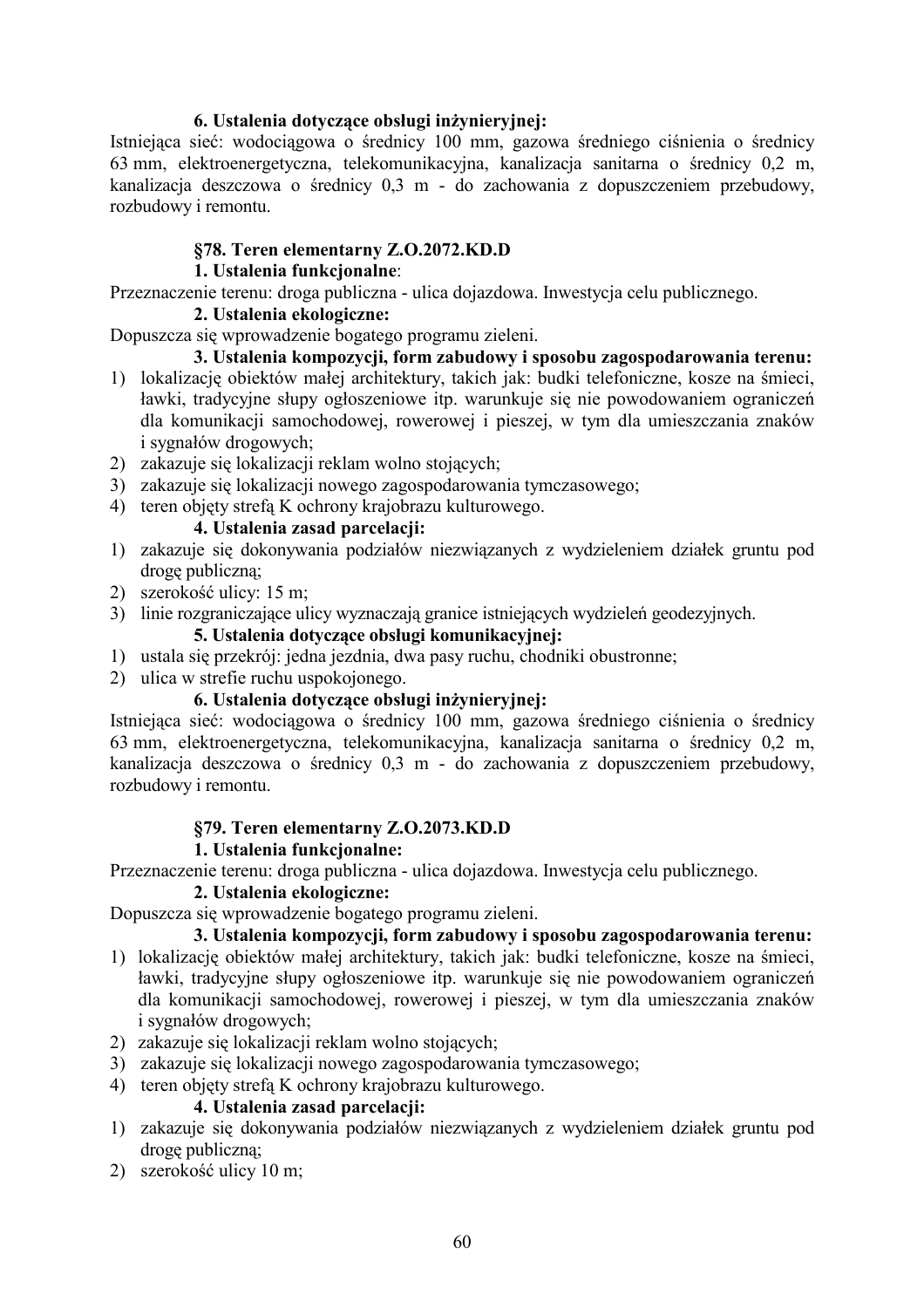3) linie rozgraniczające ulicy wyznaczają granice istniejących wydzieleń geodezyjnych z wyjątkiem odcinka linii rozgraniczającej po północnej stronie ulicy od działki nr 63/2 do działki nr 70.

### **5. Ustalenia dotvczace obsługi komunikacyjnej:**

- 1) ustala się przekrój: jedna jezdnia, dwa pasy ruchu, chodnik jednostronny;
- 2) dopuszcza się realizację ulicy w formie ciągu pieszo-jezdnego, bez wydzielenia jezdni i chodników krawężnikami;
- 3) ulica w strefie ruchu uspokojonego.

# 6. Ustalenia dotyczące obsługi inżynieryjnej:

Istniejąca sieć: wodociągowa o średnicy 100 mm, gazowa średniego ciśnienia o średnicy 63 mm, elektroenergetyczna, telekomunikacyjna, kanalizacja sanitarna o średnicy 0,2 m, kanalizacja deszczowa o średnicy 0,3 m, - do zachowania z dopuszczeniem przebudowy, rozbudowy i remontu.

#### **§80. Teren elementarny Z.O.2074.KD.D**

#### **1.** Ustalenia funkcjonalne:

Przeznaczenie terenu: droga publiczna - ulica dojazdowa. Inwestycja celu publicznego.

#### 2. Ustalenia ekologizne:

Dopuszcza się wprowadzenie bogatego programu zieleni.

3. Ustalenia kompozycji, form zabudowy i sposobu zagospodarowania terenu:

- 1) lokalizację obiektów małej architektury, takich jak: budki telefoniczne, kosze na śmieci, ławki, tradycyjne słupy ogłoszeniowe itp. warunkuje się nie powodowaniem ograniczeń dla komunikacji samochodowej, rowerowej i pieszej, w tym dla umieszczania znaków i sygnałów drogowych;
- 2) zakazuje się lokalizacji reklam wolno stojących;
- 3) zakazuje się lokalizacji nowego zagospodarowania tymczasowego;
- 4) teren objety strefa K ochrony krajobrazu kulturowego.

### 4. Ustalenia zasad parcelacii:

- 1) zakazuje się dokonywania podziałów niezwiązanych z wydzieleniem działek gruntu pod drogę publiczną;
- 2) szerokość ulicy 12 m;
- 3) linie rozgraniczające ulicy wyznaczają granice istniejących wydzieleń geodezyjnych z wyjątkiem odcinka ulicy na granicy działki 176/2.

#### 5. Ustalenia dotvczace obsługi komunikacyjnej:

- 1) ustala się przekrój: jedna jezdnia, dwa pasy ruchu;
- 2) ulica w strefie ruchu uspokojonego.

# 6. Ustalenia dotvczace obsługi inżynieryjnej:

Istniejąca sieć: wodociągowa o średnicy 100 mm, gazowa średniego ciśnienia o średnicy 63 mm, elektroenergetyczna, telekomunikacyjna, kanalizacja sanitarna o średnicy 0,2 m, kanalizacja deszczowa o średnicy 0,3 m, - do zachowania z dopuszczeniem przebudowy, rozbudowy i remontu.

#### **§81. Teren elementarny Z.O.2075.KD.D**

#### **1.** Ustalenia funkcjonalne:

Przeznaczenie terenu: droga publiczna - ulica dojazdowa. Inwestycja celu publicznego.

#### 2. Ustalenia ekologiczne:

Dopuszcza się wprowadzenie bogatego programu zieleni.

### 3. Ustalenia kompozycji, form zabudowy i sposobu zagospodarowania terenu:

1) lokalizację obiektów małej architektury, takich jak: budki telefoniczne, kosze na śmieci, ławki, tradycyjne słupy ogłoszeniowe itp. warunkuje się nie powodowaniem ograniczeń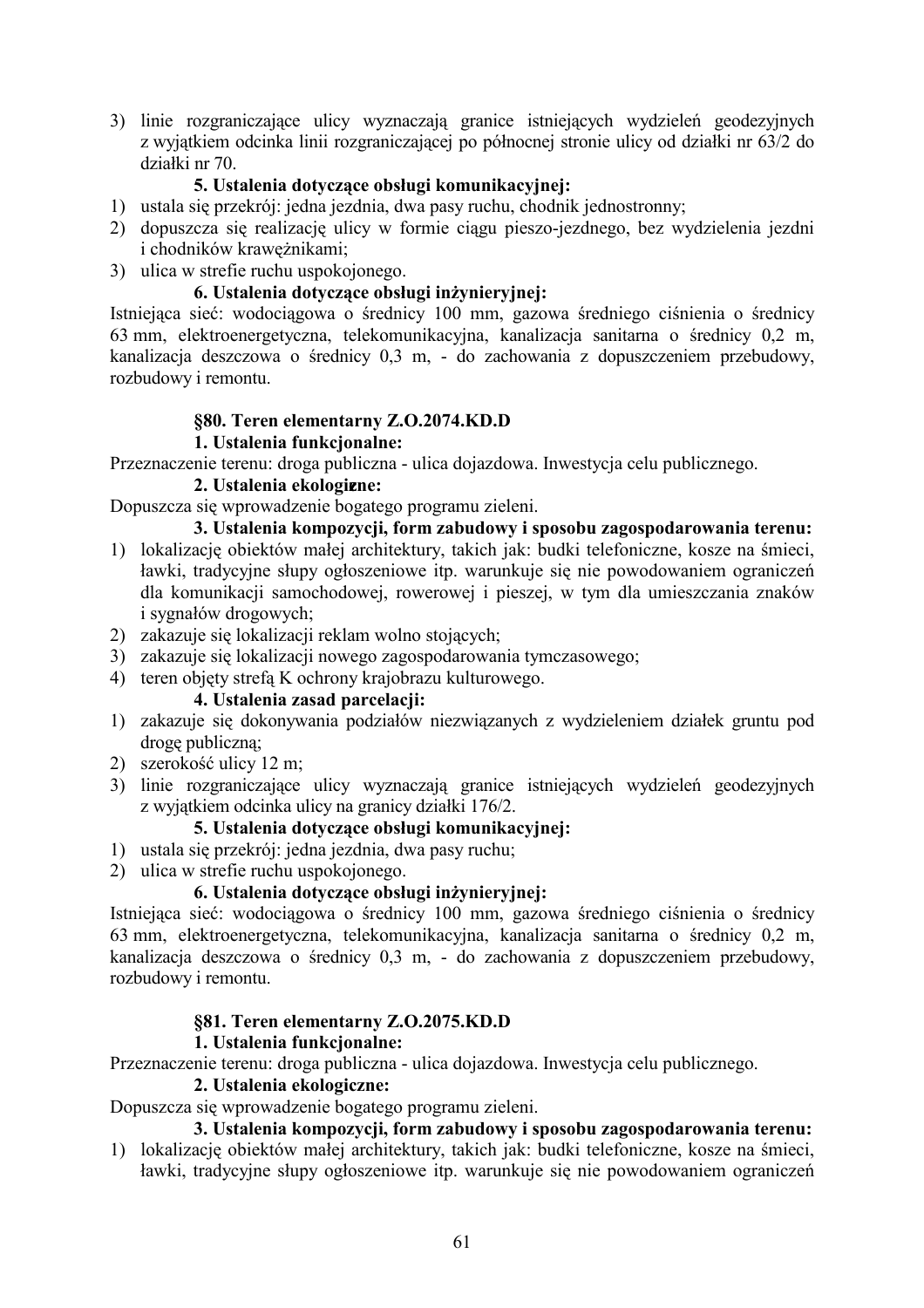dla komunikacji samochodowej, rowerowej i pieszej, w tym dla umieszczania znaków i sygnałów drogowych;

- 2) zakazuje się lokalizacji reklam wolno stojących;
- 3) zakazuje się lokalizacji nowego zagospodarowania tymczasowego;
- 4) teren objety strefa K ochrony krajobrazu kulturowego.

# 4. Ustalenia zasad parcelacii:

- 1) zakazuje się dokonywania podziałów niezwiązanych z wydzieleniem działek gruntu pod drogę publiczną;
- 2) szerokość ulicy zmienna: od 13 do 17 m;
- 3) linie rozgraniczające ulicy wyznaczają granice istniejących wydzieleń geodezyjnych z wyjątkiem odcinka na granicy działek nr 455, 456, 460 – jak pokazano na rysunku planu.

# 5. Ustalenia dotyczące obsługi komunikacyjnej:

- 1) ustala się przekrój: jedna jezdnia, dwa pasy ruchu, chodniki od strony zabudowy;
- 2) dopuszcza się realizację ulicy w formie ciągu pieszo-jezdnego, bez wydzielenia jezdni i chodników krawężnikami;
- 3) ulica w strefie ruchu uspokojonego.

# 6. Ustalenia dotyczące obsługi inżynieryjnej:

Istniejąca sieć: wodociągowa o średnicy 100 mm, gazowa średniego ciśnienia o średnicy 63 mm, elektroenergetyczna, telekomunikacyjna, kanalizacja sanitarna o średnicy 0,2 m, kanalizacja deszczowa o średnicy 0,3 m, - do zachowania z dopuszczeniem przebudowy, rozbudowy i remontu.

# **§82. Teren elementarny Z.O.2076.KD.D**

# 1. Ustalenia funkcjonalne:

Przeznaczenie terenu: droga publiczna - ulica dojazdowa. Inwestycja celu publicznego.

#### 2. Ustalenia ekologiczne:

Dopuszcza się wprowadzenie bogatego programu zieleni.

# 3. Ustalenia kompozycji, form zabudowy i sposobu zagospodarowania terenu:

- 1) lokalizację obiektów małej architektury, takich jak: budki telefoniczne, kosze na śmieci, ławki, tradycyjne słupy ogłoszeniowe itp. warunkuje się nie powodowaniem ograniczeń dla komunikacji samochodowej, rowerowej i pieszej, w tym dla umieszczania znaków i sygnałów drogowych;
- 2) zakazuje się lokalizacji reklam wolno stojących;
- 3) zakazuje się lokalizacji nowego zagospodarowania tymczasowego;
- 4) teren częściowo objęty strefą A ochrony historycznej struktury przestrzennej;
- 5) teren częściowo objęty strefą K ochrony krajobrazu kulturowego.

### 4. Ustalenia zasad parcelacii:

- 1) zakazuje się dokonywania podziałów niezwiązanych z wydzieleniem działek gruntu pod drogę publiczną;
- 2) szerokość ulicy zmienna: od 10 do 16 m;

# **5. Ustalenia dotvczace obsługi komunikacyjnej:**

- 1) ustala się przekrój: jedna jezdnia, dwa pasy ruchu, chodniki obustronne;
- 2) dopuszcza się realizację ulicy w formie ciągu pieszo-jezdnego, bez wydzielenia jezdni i chodników krawężnikami;
- 3) ulica w strefie ruchu uspokojonego.

#### 6. Ustalenia dotvczace obsługi inżyniervinei:

Istniejąca sieć: wodociągowa o średnicy 110 mm, gazowa średniego ciśnienia o średnicy 63 mm, elektroenergetyczna, telekomunikacyjna, kanalizacja sanitarna o średnicy 0,2 m, kanalizacja deszczowa o średnicy 0,3 m, - do zachowania z dopuszczeniem przebudowy, rozbudowy i remontu.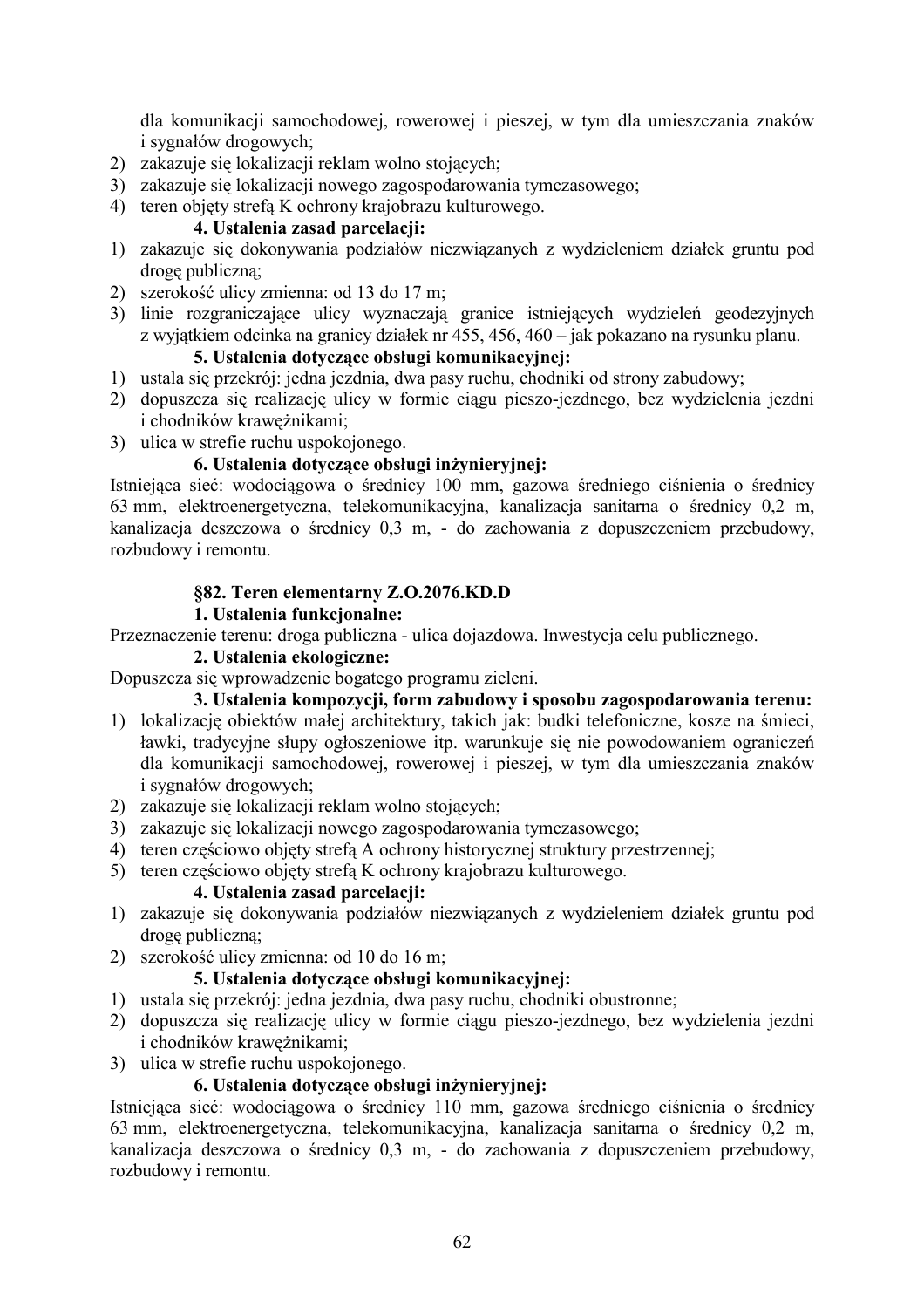# **§83. Teren elementarny Z.O.2077.KD.D**

# **1. Ustalenia funkcionalne:**

Przeznaczenie terenu: droga publiczna - ulica dojazdowa. Inwestycja celu publicznego

#### 2. Ustalenia ekologiczne:

Dopuszcza się wprowadzenie bogatego programu zieleni.

### 3. Ustalenia kompozycji, form zabudowy i sposobu zagospodarowania terenu:

- 1) lokalizację obiektów małej architektury, takich jak: budki telefoniczne, kosze na śmieci, ławki, tradycyjne słupy ogłoszeniowe itp. warunkuje się nie powodowaniem ograniczeń dla komunikacji samochodowej, rowerowej i pieszej, w tym dla umieszczania znaków i sygnałów drogowych;
- 2) zakazuje się lokalizacji reklam wolno stojących;
- 3) zakazuje się lokalizacji nowego zagospodarowania tymczasowego;
- 4) teren objęty strefą K ochrony krajobrazu kulturowego.

#### 4. Ustalenia zasad parcelacii:

- 1) zakazuje się dokonywania podziałów niezwiązanych z wydzieleniem działek gruntu pod drogę publiczną;
- 2) szerokość ulicy zmienna: od 9 do 10 m;

# **5. Ustalenia dotvczace obsługi komunikacyjnej:**

- 1) ustala się przekrój: jedna jezdnia, dwa pasy ruchu;
- 2) dopuszcza się realizację ulicy w formie ciągu pieszo-jezdnego, bez wydzielenia jezdni i chodników krawężnikami;
- 3) ulica w strefie ruchu uspokojonego.

# 6. Ustalenia dotyczące obsługi inżynieryjnej:

- 1) istniejąca sieć: wodociągowa o średnicy 100mm, gazowa średniego ciśnienia o średnicy 63 mm, rurociąg tłoczny ścieków sanitarnych o średnicy 90 mm, elektroenergetyczna, telekomunikacyjna - do zachowania z dopuszczeniem przebudowy, rozbudowy i remontu,
- 2) projektowana sieć: kanalizacja sanitarna o średnicy 0,2 m, rurociąg tłoczny ścieków sanitarnych o średnicy 90 mm, elektroenergetyczna kablowa 15 kV;
- 3) dopuszcza się prowadzenie kanalizacji deszczowej.

# **§84. Teren elementarny Z.O.2078.KD.D**

#### **1.** Ustalenia funkcjonalne:

Przeznaczenie terenu: droga publiczna - ulica dojazdowa. Inwestycja celu publicznego.

#### 2. Ustalenia ekologiczne:

Dopuszcza się wprowadzenie bogatego programu zieleni.

# 3. Ustalenia kompozycji, form zabudowy i sposobu zagospodarowania terenu:

- 1) lokalizację obiektów małej architektury, takich jak: budki telefoniczne, kosze na śmieci, ławki, tradycyjne słupy ogłoszeniowe itp. warunkuje się nie powodowaniem ograniczeń dla komunikacji samochodowej, rowerowej i pieszej, w tym dla umieszczania znaków i sygnałów drogowych;
- 2) zakazuje się lokalizacji reklam wolno stojących;
- 3) zakazuje się lokalizacji nowego zagospodarowania tymczasowego;
- 4) teren objety strefa K ochrony krajobrazu kulturowego.

#### 4. Ustalenia zasad parcelacii:

- 1) zakazuje się dokonywania podziałów niezwiązanych z wydzieleniem działek gruntu pod drogę publiczną;
- 2) szerokość ulicy zmienna: od 6m do 12 m;

# 5. Ustalenia dotvczace obsługi komunikacyinei:

1) ustala się przekrój: jedna jezdnia, dwa pasy ruchu;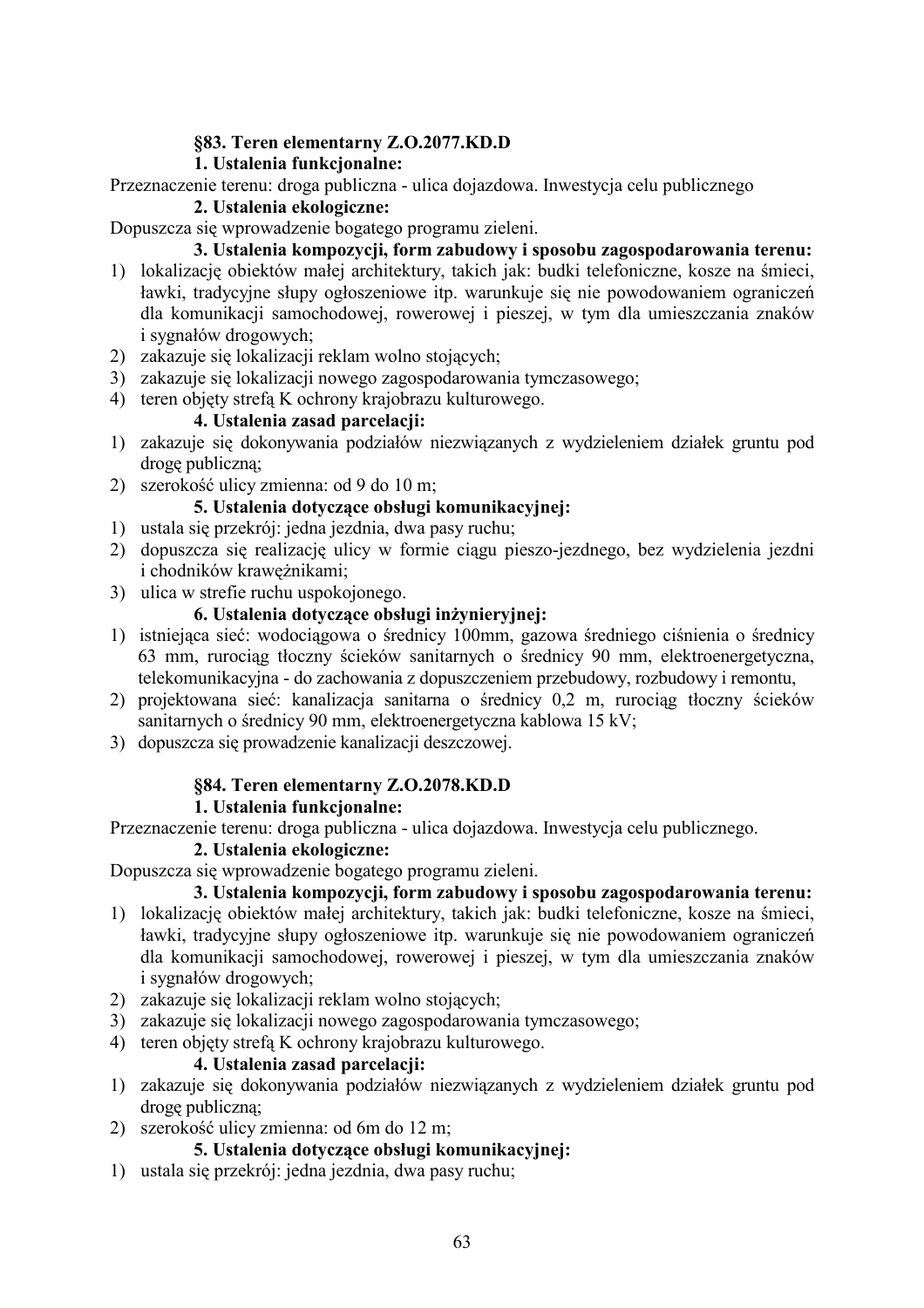- 2) ustala się realizację ulicy w formie ciągu pieszo-jezdnego, bez wydzielenia jezdni i chodników krawężnikami;
- 3) ulica w strefie ruchu uspokojonego.

# 6. Ustalenia dotvczace obsługi inżyniervinei:

- 1) istniejąca sieć wodociągowa o średnicy 50 mm do przebudowy i rozbudowy;
- 2) istniejąca napowietrzna linia elektroenergetyczna 15 kV do przebudowy na linię kablową;
- 3) projektowana sieć: gazowa średniego ciśnienia o średnicy 90 mm, kanalizacja sanitarna o średnicy 0,2 m, kanalizacja deszczowa o średnicy 0,3 m, elektroenergetyczna kablowa  $0.4$  kV.

# **§85. Teren elementarny Z.O.2079.KD.D**

# **1.** Ustalenia funkcjonalne:

Przeznaczenie terenu: droga publiczna - ulica dojazdowa. Inwestycja celu publicznego.

#### 2. Ustalenia ekologiczne:

Zakazuje się wycinki istniejącego drzewostanu. Zakaz nie obejmuje cięć sanitarnych i związanych z modernizacją ulicy.

3. Ustalenia kompozycji, form zabudowy i sposobu zagospodarowania terenu:

- 1) lokalizację obiektów małej architektury, takich jak: budki telefoniczne, kosze na śmieci, ławki, tradycyjne słupy ogłoszeniowe itp. warunkuje się nie powodowaniem ograniczeń dla komunikacji samochodowej, rowerowej i pieszej, w tym dla umieszczania znaków i sygnałów drogowych;
- 2) zakazuje się lokalizacji reklam wolno stojących;
- 3) zakazuje się lokalizacji nowego zagospodarowania tymczasowego;
- 4) teren objęty strefą K ochrony krajobrazu kulturowego.

# 4. Ustalenia zasad parcelacii:

- 1) zakazuje się dokonywania podziałów niezwiązanych z wydzieleniem działek gruntu pod drogę publiczną;
- 2) szerokość drogi zmienna: od 12 do15 m.

# 5. Ustalenia dotyczące obsługi komunikacyjnej:

- 1) ustala się przekrój: jedna jezdnia, dwa pasy ruchu, chodniki od strony zabudowy;
- 2) ulica w strefie ruchu uspokojonego;
- 3) w ulicy dwukierunkowa ścieżka rowerowa;
- 4) dopuszcza się realizację ulicy w formie ciągu pieszo-jezdnego, bez wydzielenia jezdni i chodników krawężnikami;
- 5) obsługa terenów od ul. Pod Urwiskiem poprzez drogę na działce o numerze ewidencyjnym 64/2 z obrębu geodezyjnego 2007, stanowiącą połączenie ul. Pod Urwiskiem z ul. Miodową.

#### 6. Ustalenia dotvczace obsługi inżyniervinei:

- 1) istniejąca sieć elektroenergetyczna 0,4 kV i telekomunikacyjna do zachowania z dopuszczeniem przebudowy, rozbudowy i remontu;
- 2) projektowana sieć : wodociągowa o średnicy 110 mm, gazowa średniego ciśnienia o średnicy 90 mm, kanalizacja sanitarna o średnicy 0,2 m, kanalizacja deszczowa o średnicy 0.3 m, elektroenergetyczna kablowa 0.4 kV.

# **§86. Teren elementarny Z.O.2080.KD.D**

#### **1.** Ustalenia funkcionalne:

Przeznaczenie terenu: droga publiczna - ulica dojazdowa. Inwestycja celu publicznego.

### 2. Ustalenia ekologiczne:

- 1) zakazuje się kanalizacji cieku Kijanka z zastrzeżeniem pkt 2;
- 2) dopuszcza się korektę przebiegu cieku;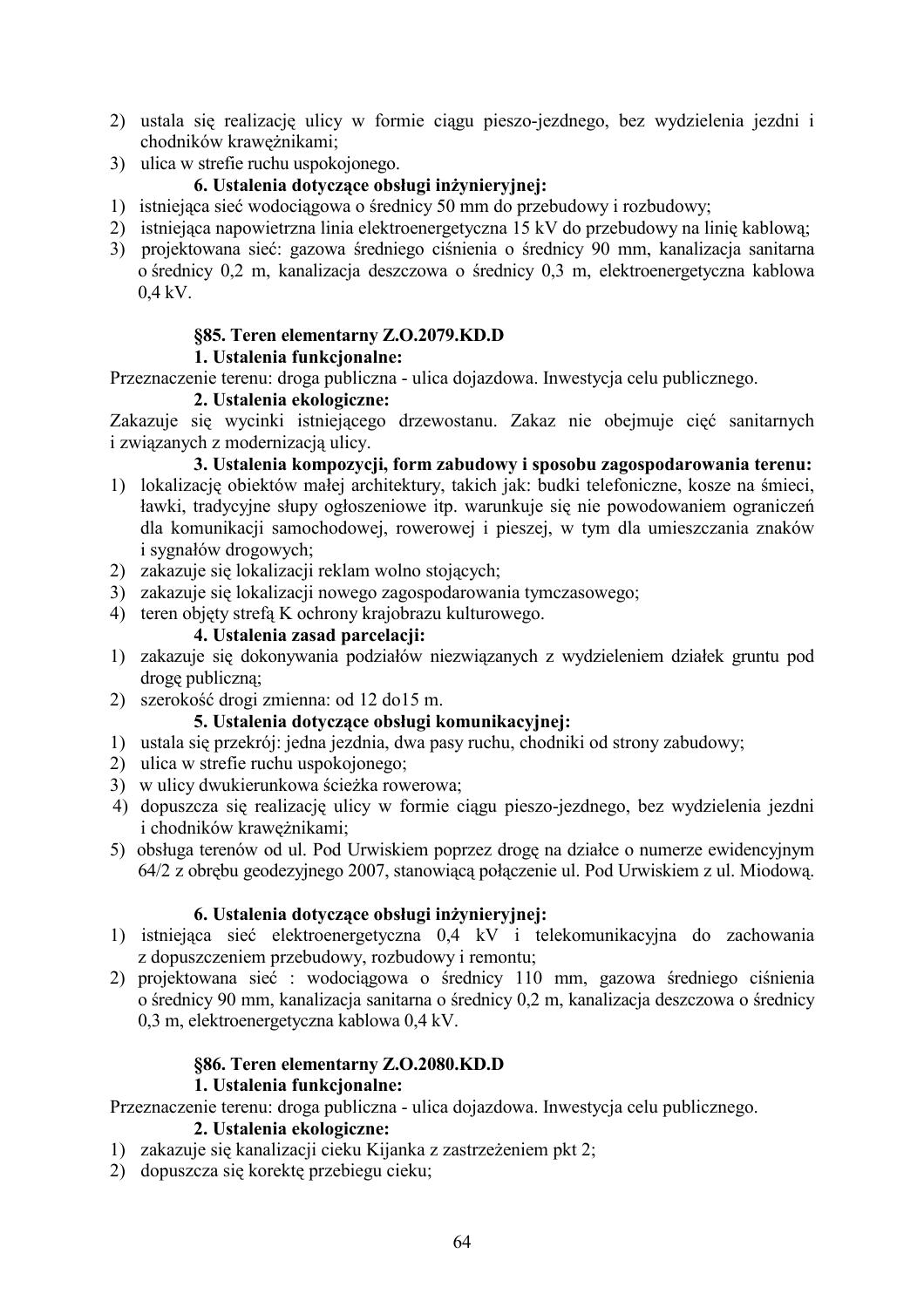3) dopuszcza się wykonanie przepustów pod wjazdami.

# 3. Ustalenia kompozycji, form zabudowy i sposobu zagospodarowania terenu:

- 1) zakazuje się lokalizacji reklam wolno stojących;
- 2) zakazuje się lokalizacji nowego zagospodarowania tymczasowego;
- 3) teren objety strefa K ochrony krajobrazu kulturowego.

#### 4. Ustalenia zasad parcelacii:

- 1) zakazuje się dokonywania podziałów niezwiązanych z wydzieleniem działek gruntu pod drogę publiczną;
- 2) pas terenu na poszerzenie projektowanej ulicy dojazdowej o szerokości od 4 m do 12 metrów

#### **5. Ustalenia dotvczace obsługi komunikacyjnej:**

- 1) pełny przekrój ulicy: jedna jezdnia, dwa pasy ruchu;
- 2) ulica w strefie ruchu uspokojonego;
- 3) obsługa terenów od ul. Sierakowskiej poprzez drogę na działce o numerze ewidencyjnym 64/2 z obrębu geodezyjnego 2007, stanowiącą połączenie ul. Pod Urwiskiem z ul. Miodową.

#### 6. Ustalenia dotyczące obsługi inżynieryjnej:

Dopuszcza się prowadzenie sieci inżynieryjnych.

#### §87. Teren elementarny Z.O.2081.KDW

#### **1. Ustalenia funkcionalne:**

Przeznaczenie terenu: droga wewnętrzna.

#### 2. Ustalenia ekologiczne:

Dopuszcza się wprowadzenie bogatego programu zieleni.

#### 3. Ustalenia kompozycji, form zabudowy i sposobu zagospodarowania terenu:

- 1) zakazuje się lokalizacji reklam wolno stojących;
- 2) zakazuje się lokalizacji nowego zagospodarowania tymczasowego;
- 3) teren objety strefa K ochrony krajobrazu kulturowego.

#### 4. Ustalenia zasad parcelacii:

- 1) zakazuje się dokonywania podziałów niezwiązanych z wydzieleniem działek gruntu pod drogę;
- 2) szerokość drogi 8 m.

### 5. Ustalenia dotyczące obsługi komunikacyjnej:

- 1) ustala się przekrój: jedna jezdnia, dwa pasy ruchu;
- 2) droga w strefie ruchu uspokojonego.

#### 6. Ustalenia dotvczace obsługi inżynieryjnej:

Istniejąca sieć: wodociągowa o średnicy 100 mm, elektroenergetyczna, telekomunikacyjna, kanalizacja sanitarna o średnicy 0,3 m, rurociąg tłoczny ścieków sanitarnych o średnicy  $2x150$  mm - do zachowania z dopuszczeniem przebudowy, rozbudowy i remontu.

#### **§88. Teren elementarny Z.O.2082.KD.D**

#### **1.** Ustalenia funkcionalne:

Przeznaczenie terenu: droga publiczna - ulica dojazdowa. Inwestycja celu publicznego.

#### 2. Ustalenia ekologiczne:

Dopuszcza się wprowadzenie bogatego programu zieleni.

#### 3. Ustalenia kompozycji, form zabudowy i sposobu zagospodarowania terenu: 1) obowiązuje jednolity rysunek kompozycyjny chodników;

2) lokalizację obiektów małej architektury, takich jak: budki telefoniczne, kosze na śmieci, ławki, tradycyjne słupy ogłoszeniowe itp. warunkuje się nie powodowaniem ograniczeń dla komunikacji samochodowej, rowerowej i pieszej, w tym dla umieszczania znaków i sygnałów drogowych;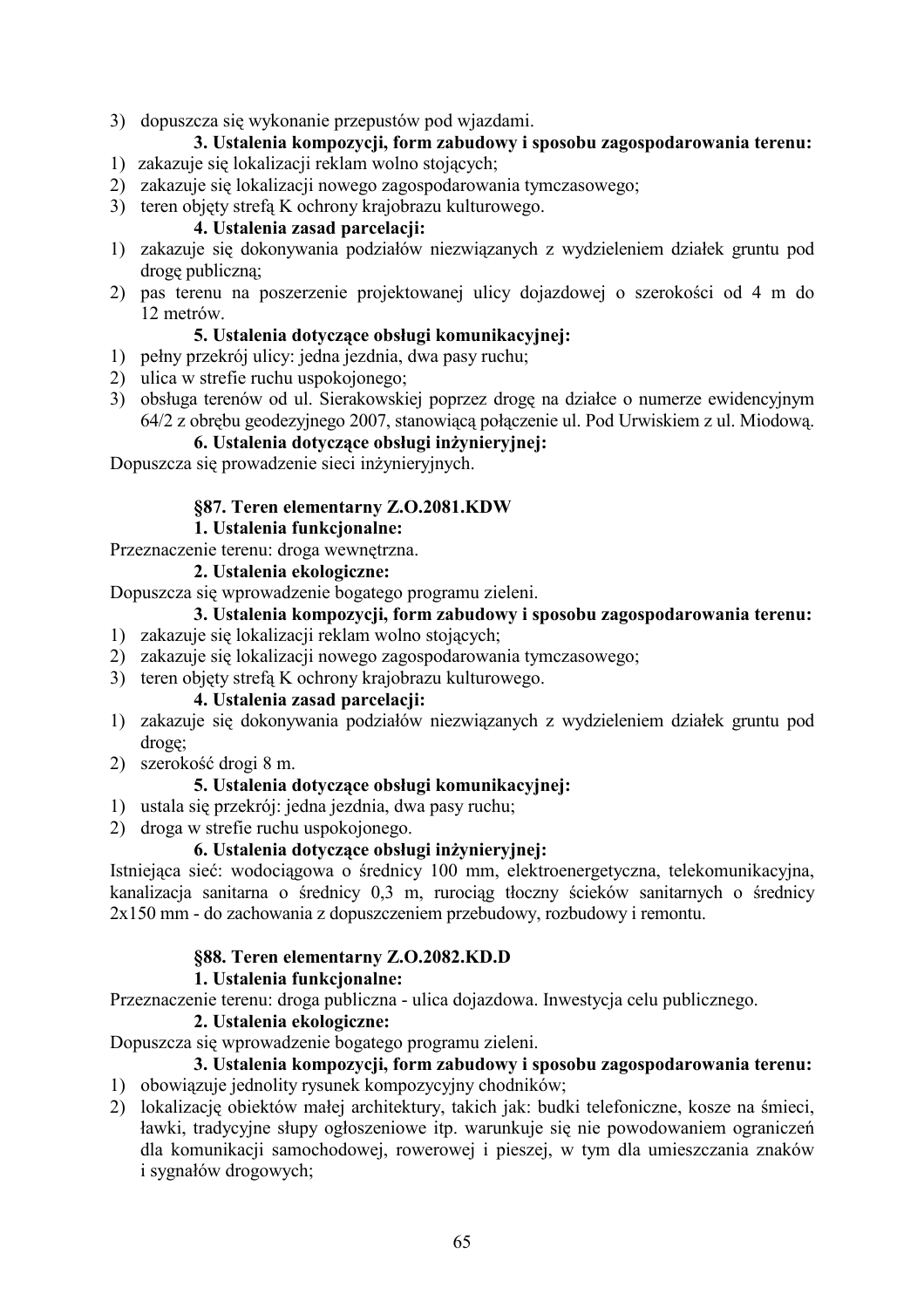- 3) zakazuje się lokalizacji reklam wolno stojących;
- 4) zakazuje się lokalizacji nowego zagospodarowania tymczasowego;
- 5) teren objety strefa K ochrony krajobrazu kulturowego.

#### 4. Ustalenia zasad parcelacii:

- 1) zakazuje się dokonywania podziałów niezwiązanych z wydzieleniem działek gruntu pod drogę publiczną;
- 2) szerokość drogi zmienna: od 10 do 16 m;
- 3) linie rozgraniczające ulicy wyznaczają granice istniejących wydzieleń geodezyjnych.

### **5. Ustalenia dotvczace obsługi komunikacyjnej:**

- 1) ustala się przekrój: jedna jezdnia, dwa pasy ruchu, chodniki obustronne;
- 2) dopuszcza się realizację ulicy w formie ciągu pieszo-jezdnego, bez wydzielania jezdni i chodników krawężnikami;
- 3) ulica w strefie ruchu uspokojonego.

#### 6. Ustalenia dotyczące obsługi inżynieryjnej:

Istniejąca sieć: wodociągowa o średnicy 110 mm, gazowa średniego ciśnienia o średnicy 63 mm, elektroenergetyczna, telekomunikacyjna, kanalizacja sanitarna o średnicy 0,2 m, kanalizacja deszczowa o średnicy 0,3 m - do zachowania z dopuszczeniem przebudowy, rozbudowy i remontu.

# **§89. Teren elementarny Z.O.2083.MN,U**

#### **1.** Ustalenia funkcionalne:

- 1) przeznaczenie terenu: zabudowa mieszkaniowa jednorodzinna wolno stojąca, szeregowa i bliźniacza;
- 2) dopuszcza się lokalizację usług;
- 3) dopuszcza się lokalizację lokali handlowych o powierzchni sprzedaży do 100 m<sup>2</sup>.

#### 2. Ustalenia ekologiczne:

Ustala się minimalny udział powierzchni biologicznie czynnej: 50% powierzchni działki budowlanej.

#### 3. Ustalenia kompozycji, form zabudowy i sposobu zagospodarowania terenu:

- 1) maksymalna powierzchnia zabudowy w granicach działki budowlanej 40%;
- 2) maksymalna wysokość zabudowy 9,5 m, nie więcej niż 2 kondygnacje nadziemne;
- 3) budynki kryte dachami stromymi;
- 4) rozbudowa obiektów istniejących w typie zabudowy istniejącej;
- 5) nieprzekraczalne linie zabudowy określone na rysunku planu traktuje się jako nieprzekraczalne dla wszystkich elementów związanych z budynkiem, z wyłączeniem okapów dachu, daszków nad wejściami, schodów zewnętrznych, studzienek doświetlających piwnice, zjazdów do garaży, ramp;
- 6) zagospodarowanie wydzielenia wewnętrznego KDW określonego na rysunku planu: ciąg pieszo-jezdny. KDW realizuje się bez wydzielania jezdni i chodników;
- 7) teren objety strefa K ochrony krajobrazu kulturowego.

### 4. Ustalenia zasad parcelacii:

- 1) zakazuje się podziału terenu;
- 2) wydzielenie wewnętrzne KDW pozostawia się w granicach istniejących wydzieleń geodezyjnych.

#### **5. Ustalenia dotvczace obsługi komunikacyjnej:**

- 1) obsługa terenu od drogi Z.O.2069.KD.D;
- 2) dopuszcza się wjazd na działki 293 i 250 od drogi Z.O.2056KD.L.

6. Ustalenia dotvczace obsługi inżyniervinej: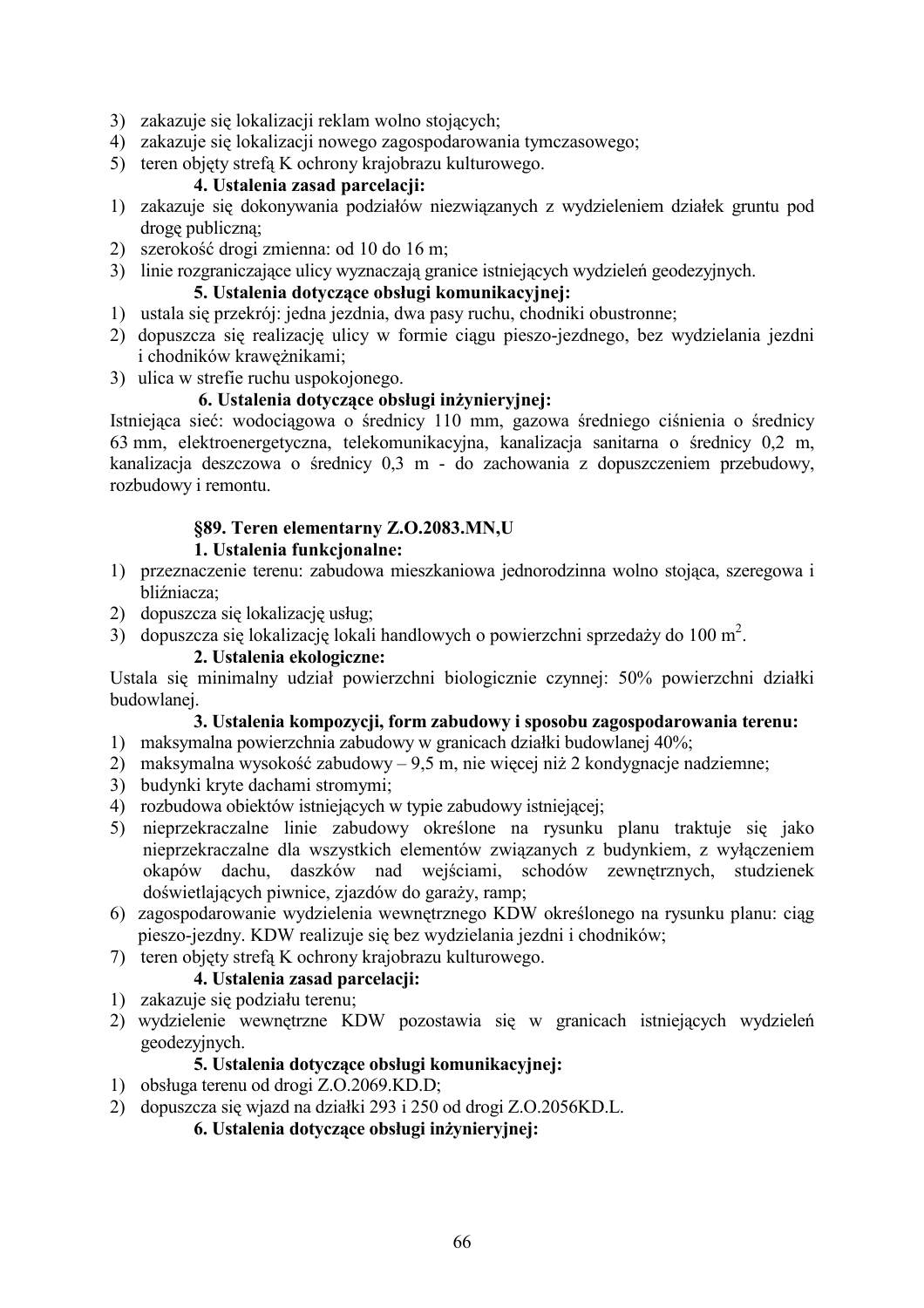Zaopatrzenie w wodę, gaz, energię elektryczną, obsługę telekomunikacyjną oraz odprowadzanie ścieków i wód opadowych realizuje się w oparciu o istniejące i projektowane sieci inżynieryjne uzbrojenia miejskiego w drogach: Z.O.2056.KD.L, Z.O.2060.KD.D.

# **\$90. Teren elementarny Z.O.2084.U 1.** Ustalenia funkcjonalne:

- 1) przeznaczenie terenu: usługi;
- 2) dopuszcza się lokalizację jednego mieszkania;
- 3) dopuszcza się lokalizację lokali handlowych o powierzchni sprzedaży do 100 m<sup>2</sup>.

# 2. Ustalenia ekologiczne:

Minimalna powierzchnia terenu biologicznie czynna w granicach terenu elementarnego 30%.

# 3. Ustalenia kompozycji, form zabudowy i sposobu zagospodarowania terenu:

- 1) maksymalna powierzchnia zabudowy w granicach działki budowlanej 40%;
- 2) maksymalna wysokość zabudowy 9,5 m, nie więcej niż 2 kondygnacje nadziemne;
- 3) zakazuje się lokalizacji piwnic;
- 4) budynki kryte dachami stromymi;
- 5) nieprzekraczalne linie zabudowy określone na rysunku planu traktuje się jako nieprzekraczalne dla wszystkich elementów związanych z budynkiem, z wyłączeniem okapów dachu, daszków nad wejściami, schodów zewnętrznych, studzienek doświetlających piwnice, zjazdów do garaży, ramp;
- 6) teren objęty strefą K ochrony krajobrazu kulturowego.

# 4. Ustalenia zasad parcelacii:

Zakazuje się podziału terenu z zastrzeżeniem §6, ust. 4 pkt 3.

**5. Ustalenia dotvczace obsługi komunikacyjnej:** 

Obsługa terenu od drogi Z.O.2060.KD.D lub Z.O.2056.KD.L.

### 6. Ustalenia dotyczące obsługi inżynieryjnej:

Zaopatrzenie w wodę, gaz, energię elektryczną, obsługę telekomunikacyjną oraz odprowadzanie ścieków i wód opadowych realizuje się w oparciu o istniejące i projektowane sieci inżynieryjne uzbrojenia miejskiego w drogach: Z.O.2056.KD.L, Z.O.2060.KD.D.

# **§91. Teren elementarny Z.O.2085.MN,U**

# 1. Ustalenia funkcjonalne:

- 1) przeznaczenie terenu: zabudowa mieszkaniowa jednorodzinna szeregowa;
- 2) dopuszcza się lokalizację usług;
- 3) dopuszcza się lokalizację lokali handlowych o powierzchni sprzedaży do 100 m<sup>2</sup>.

#### 2. Ustalenia ekologiczne:

Ustala się minimalny udział powierzchni biologicznie czynnej w granicach działki budowlanej –  $30\%$ 

- 1) maksymalna powierzchnia zabudowy w granicach działki budowlanej 45%;
- 2) maksymalna wysokość zabudowy 9,5 m, nie więcej niż 2 kondygnacje nadziemne z zastrzeżeniem pkt 3;
- 3) rozbudowa obiektów w typie zabudowy istniejącej;
- 4) budynki kryte dachami stromymi;
- 5) obowiązujące i nieprzekraczalne linie zabudowy określone na rysunku planu traktuje się jako nieprzekraczalne dla wszystkich elementów związanych z budynkiem, z wyłączeniem okapów dachu, daszków nad wejściami, schodów zewnętrznych, studzienek doświetlających piwnice, zjazdów do garaży, ramp;
- 6) zagospodarowanie wydzielenia wewnętrznego KP określonego na rysunku planu: ciąg pieszy;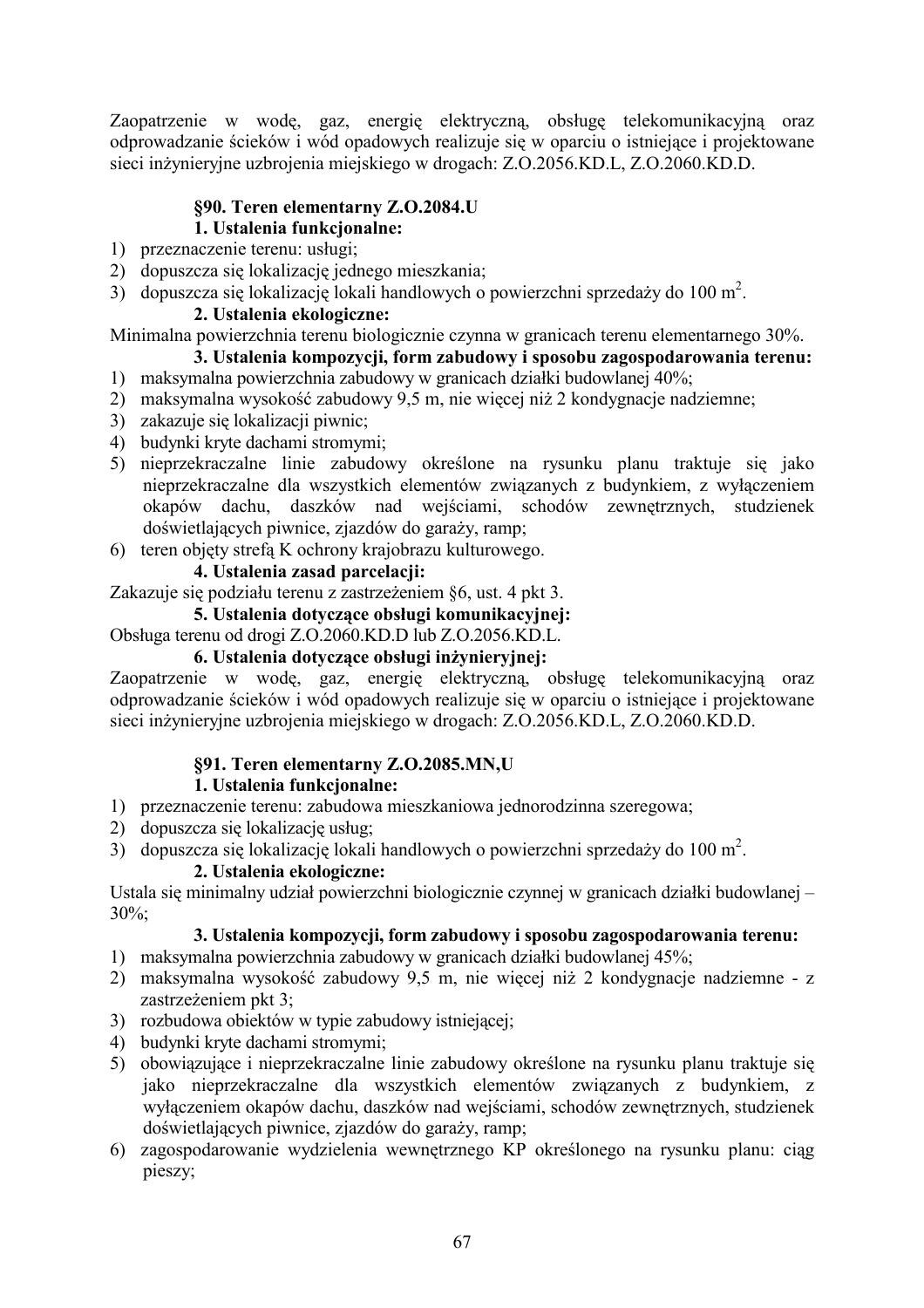7) teren objety strefa K ochrony krajobrazu kulturowego.

# 4. Ustalenia zasad parcelacji:

- 1) zakazuje się podziału terenu z zastrzeżeniem §6, ust. 4 pkt 3;
- 2) wydzielenie wewnętrzne KP pozostawia się w granicach istniejącego wydzielenia geodezyjnego.

### 5. Ustalenia dotyczące obsługi komunikacyjnej:

Obsługa terenu od dróg Z.O.2056.KD.L, Z.O.2071.KD.D i Z.O.2072.KD.D.

#### 6. Ustalenia dotvczące obsługi inżynieryjnej:

Zaopatrzenie w wodę, gaz, energię elektryczną, obsługę telekomunikacyjną oraz odprowadzanie ścieków i wód opadowych realizuje się w oparciu o istniejące i projektowane sieci inżynieryjne uzbrojenia miejskiego w drogach: Z.O.2056.KD.L, Z.O.2071.KD.D, Z.O.2072, KD.D.

# §92. Teren elementarny Z.O.2086.E

#### 1. Ustalenia funkcionalne:

Przeznaczenie terenu: istniejąca stacja transformatorowa.

#### 2. Ustalenia ekologiczne:

Dopuszcza się wprowadzenie bogatego programu zieleni.

#### 3. Ustalenia kompozycji, form zabudowy i sposobu zagospodarowania terenu:

- 1) maksymalna wysokość stacji transformatorowej 3,5 m, kryta dachem o nachyleniu połaci dachowych  $0 - 30$  stopni:
- 2) maksymalna powierzchnia zabudowy 25 m<sup>2</sup>:
- 3) zakazuje się lokalizacji reklam:
- 4) zakazuje się lokalizacji tymczasowych obiektów budowlanych oraz nowego zagospodarowania tymczasowego;
- 5) teren objety strefa K ochrony krajobrazu kulturowego.

#### 4. Ustalenia zasad parcelacji:

Zakazuje się dokonywania podziałów niezwiązanych z wydzieleniem działek gruntu pod stację transformatorową.

# 5. Ustalenia dotvczace obsługi komunikacyjnej:

Obsługa terenu od ulicy Miodowej.

#### 6. Ustalenia dotyczące obsługi inżynieryjnej:

Istniejąca wolno stojąca stacja transformatorowa 15/0,4kV zasilana linią kablową 15kV.

#### §93. Teren elementarny Z.O.2087.E

#### 1. Ustalenia funkcionalne:

Przeznaczenie terenu: istniejąca stacja transformatorowa.

#### 2. Ustalenia ekologiczne:

Dopuszcza się wprowadzenie bogatego programu zieleni.

#### 3. Ustalenia kompozycji, form zabudowy i sposobu zagospodarowania terenu:

- 1) maksymalna wysokość stacji transformatorowej 3,5 m, kryta dachem o nachyleniu połaci  $dachowych 0 - 30 stopni$ :
- 2) maksymalna powierzchnia zabudowy 25 m<sup>2</sup>;
- 3) zakazuje się lokalizacji reklam;
- 4) zakazuie się lokalizacji tymczasowych obiektów budowlanych oraz nowego zagospodarowania tymczasowego;
- 5) teren objety strefa K ochrony krajobrazu kulturowego.

#### 4. Ustalenia zasad parcelacii:

Zakazuje się dokonywania podziałów niezwiązanych z wydzieleniem działek gruntu pod stację transformatorową.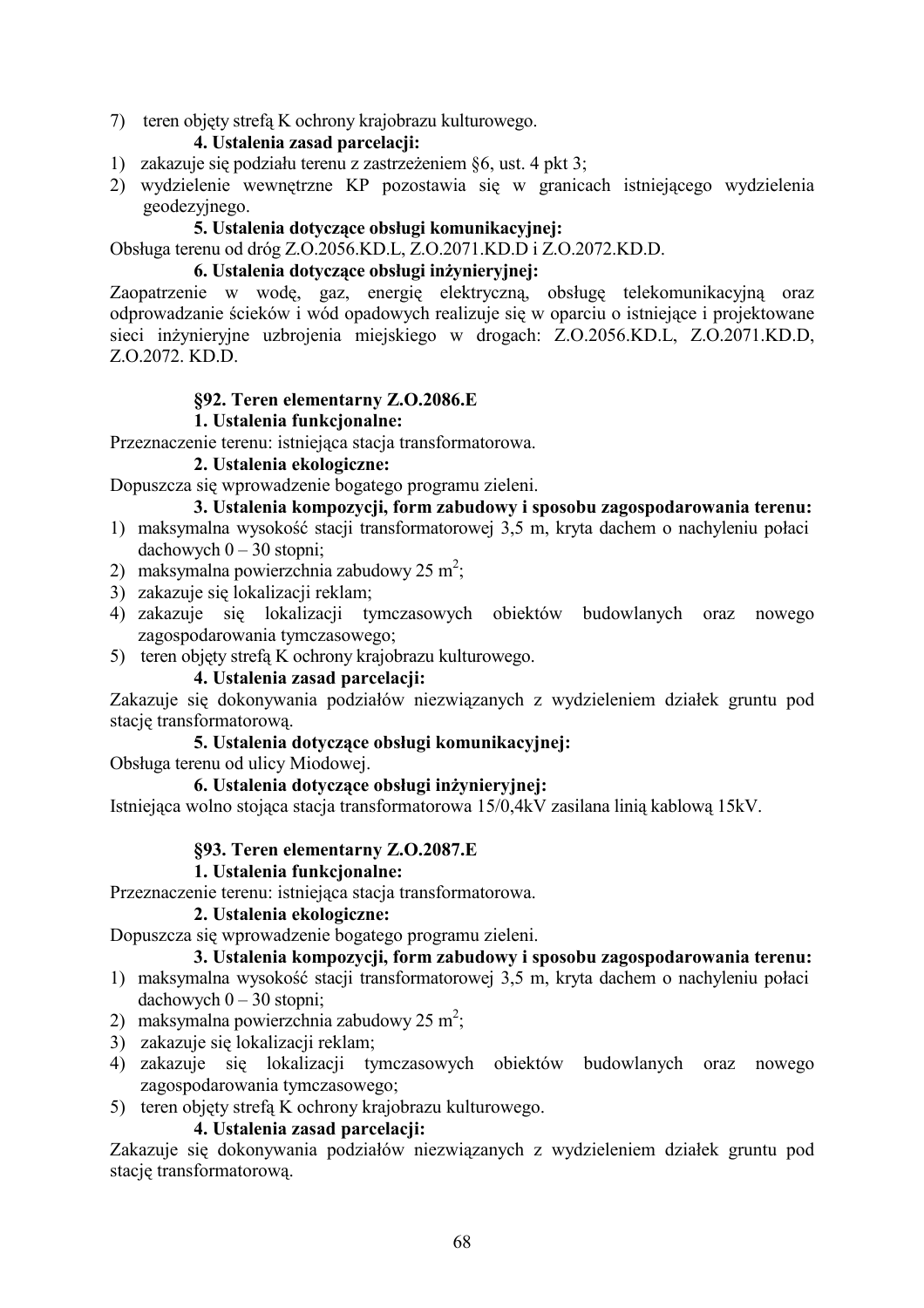# 5. Ustalenia dotyczące obsługi komunikacyjnej:

Obsługa terenu od drogi Z.O.2076.KD.D.

#### 6. Ustalenia dotvczace obsługi inżynieryjnej:

Istniejąca wolno stojąca stacja transformatorowa 15/0,4kV zasilana linią kablową 15kV.

### §94. Teren elementarny Z.O.2088.E

### 1. Ustalenia funkcjonalne:

Przeznaczenie terenu: istniejąca stacja transformatorowa.

#### 2. Ustalenia ekologiczne:

Dopuszcza się wprowadzenie bogatego programu zieleni.

# 3. Ustalenia kompozycji, form zabudowy i sposobu zagospodarowania terenu:

- 1) maksymalna wysokość stacji transformatorowej 3,5 m, kryta dachem o nachyleniu połaci dachowych  $0 - 30$  stopni;
- 2) maksymalna powierzchnia zabudowy 25 m<sup>2</sup>;
- 3) zakazuje się lokalizacji reklam;
- 4) zakazuje się lokalizacji tymczasowych obiektów budowlanych oraz nowego zagospodarowania tymczasowego;
- 5) teren objety strefa K ochrony krajobrazu kulturowego.

# 4. Ustalenia zasad parcelacii:

Zakazuje się dokonywania podziałów niezwiązanych z wydzieleniem działek gruntu pod stację transformatorową.

#### 5. Ustalenia dotyczące obsługi komunikacyjnej:

Obsługa terenu od drogi Z.O.2056.KD.L.

#### 6. Ustalenia dotyczące obsługi inżynieryjnej:

Istniejąca wolno stojąca stacja transformatorowa 15/0,4kV zasilana linią kablową 15kV.

#### §95. Teren elementarny Z.O.2089. E

#### 1. Ustalenia funkcjonalne:

Przeznaczenie terenu: istniejąca stacja transformatorowa.

#### 2. Ustalenia ekologiczne:

Dopuszcza się wprowadzenie bogatego programu zieleni.

# 3. Ustalenia kompozycji, form zabudowy i sposobu zagospodarowania terenu:

- 1) maksymalna wysokość stacji transformatorowej 3,5 m, kryta dachem o nachyleniu połaci dachowych  $0 - 30$  stopni;
- 2) maksymalna powierzchnia zabudowy 25 m<sup>2</sup>;
- 3) zakazuje się lokalizacji reklam;
- 4) zakazuje się lokalizacji tymczasowych obiektów budowlanych oraz nowego zagospodarowania tymczasowego;
- 5) teren objęty strefą K ochrony krajobrazu kulturowego.

#### 4. Ustalenia zasad parcelacii:

Zakazuje się dokonywania podziałów niezwiązanych z wydzieleniem działek gruntu pod stację transformatorową.

#### 5. Ustalenia dotyczące obsługi komunikacyjnej:

Obsługa terenu od drogi Z.O.2068.KD.D.

#### 6. Ustalenia dotvczace obsługi inżynieryjnej:

Istniejąca wolno stojąca stacja transformatorowa 15/0,4kV zasilana linią kablową 15kV.

#### §96. Teren elementarny Z.O.2090. E

#### 1. Ustalenia funkcjonalne:

Przeznaczenie terenu: istniejąca stacja transformatorowa.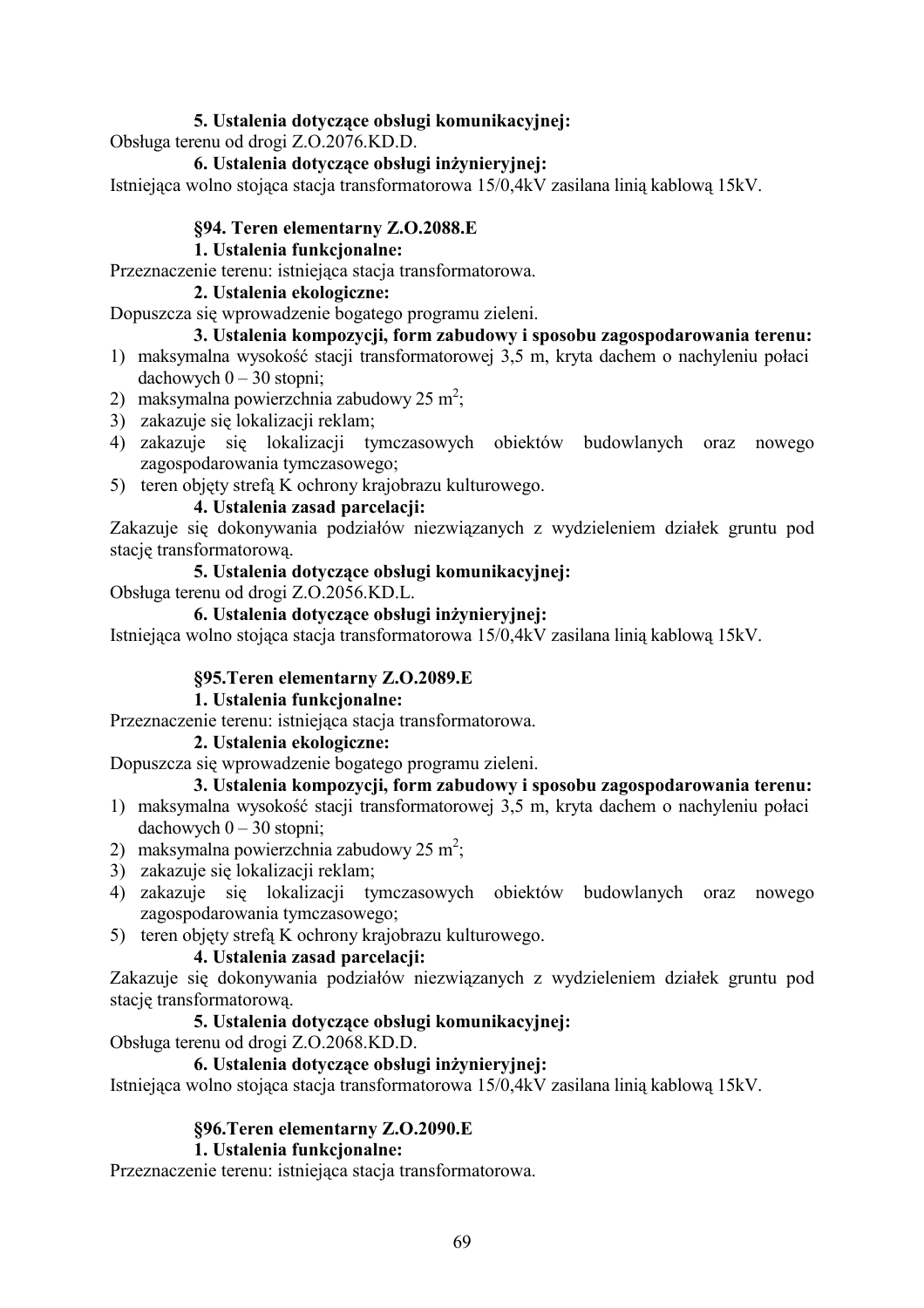#### 2. Ustalenia ekologiczne:

Dopuszcza się wprowadzenie bogatego programu zieleni.

# 3. Ustalenia kompozycji, form zabudowy i sposobu zagospodarowania terenu:

- 1) maksymalna wysokość stacji transformatorowej 3,5 m, kryta dachem o nachyleniu połaci dachowych  $0 - 30$  stopni;
- 2) maksymalna powierzchnia zabudowy 25 m<sup>2</sup>;
- 3) zakazuje się lokalizacji reklam;
- 4) zakazuje się lokalizacji tymczasowych obiektów budowlanych oraz nowego zagospodarowania tymczasowego;
- 5) teren objety strefa K ochrony krajobrazu kulturowego.

### 4. Ustalenia zasad parcelacji:

Zakazuje się dokonywania podziałów niezwiązanych z wydzieleniem działek gruntu pod stację transformatorową.

#### 5. Ustalenia dotyczące obsługi komunikacyjnej:

Obsługa terenu od drogi Z.O.2056.KD.L.

#### 6. Ustalenia dotyczące obsługi inżynieryjnej:

Istniejąca wolno stojąca stacja transformatorowa 15/0,4kV zasilana linią kablową 15kV.

#### §97. Teren elementarny Z.O.2091.E

#### 1. Ustalenia funkcionalne:

Przeznaczenie terenu: istniejąca stacja transformatorowa.

#### 2. Ustalenia ekologiczne:

Dopuszcza się wprowadzenie bogatego programu zieleni.

### 3. Ustalenia kompozycji, form zabudowy i sposobu zagospodarowania terenu:

- 1) maksymalna wysokość stacji transformatorowej 3,5 m, kryta dachem o nachyleniu połaci dachowych  $0 - 30$  stopni;
- 2) maksymalna powierzchnia zabudowy 25 m<sup>2</sup>:
- 3) zakazuje się lokalizacji reklam;
- 4) zakazuje się lokalizacji tymczasowych obiektów budowlanych oraz nowego zagospodarowania tymczasowego;
- 5) teren objęty strefą K ochrony krajobrazu kulturowego.

#### 4. Ustalenia zasad parcelacji:

Zakazuje się dokonywania podziałów niezwiązanych z wydzieleniem działek gruntu pod stację transformatorową.

#### 5. Ustalenia dotvczace obsługi komunikacyjnej:

Obsługa terenu od drogi Z.O.2062.KD.D.

### 6. Ustalenia dotyczące obsługi inżynieryjnej:

Istniejąca wolno stojąca stacją transformatorową 15/0,4kV zasilaną linią kablową 15kV.

#### §98. Teren elementarny Z.O.2092. E

#### 1. Ustalenia funkcionalne:

Przeznaczenie terenu: istniejąca stacią transformatorową.

#### 2. Ustalenia ekologiczne:

- 1) teren objęty Systemem Zieleni Miejskiej;
- 2) dopuszcza się wprowadzenie bogatego programu zieleni.

- 1) maksymalna wysokość stacji transformatorowej 3,5 m, kryta dachem o nachyleniu połaci dachowych  $0 - 30$  stopni;
- 2) maksymalna powierzchnia zabudowy 25 m<sup>2</sup>;
- 3) zakazuje się lokalizacji reklam;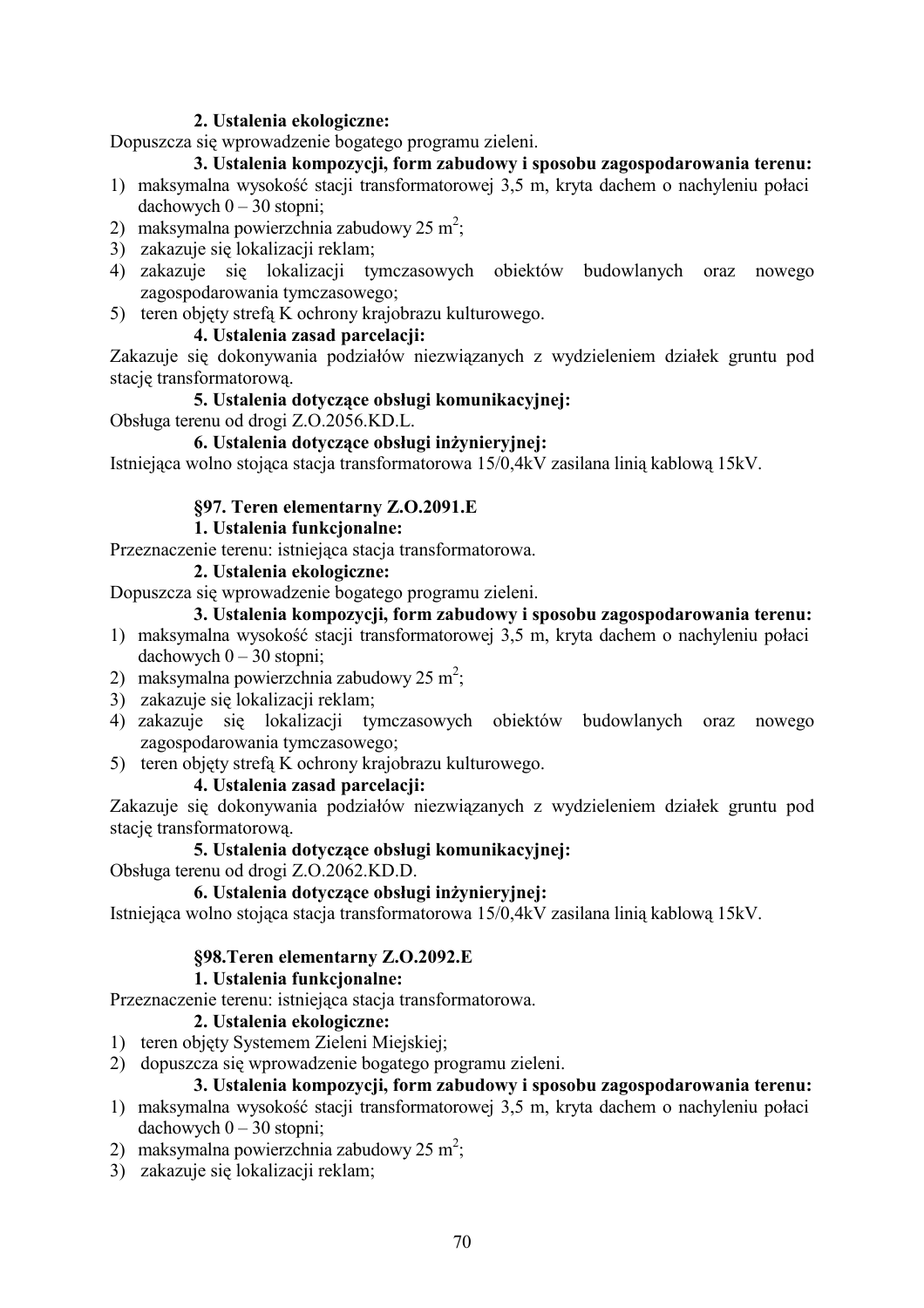- 4) zakazuje się lokalizacji tymczasowych obiektów budowlanych oraz nowego zagospodarowania tymczasowego;
- 5) teren objety strefa B ochrony zachowanych elementów historycznej struktury przestrzennej.

#### 4. Ustalenia zasad parcelacii:

Zakazuje się dokonywania podziałów niezwiązanych z wydzieleniem działek gruntu pod stację transformatorową.

#### 5. Ustalenia dotyczące obsługi komunikacyjnej:

Obsługa terenu od drogi Z.O.2057.KD.L.

#### 6. Ustalenia dotvczace obsługi inżynieryjnej:

Istniejąca wolno stojąca stacia transformatorowa 15/0,4kV zasilana linią kablową 15kV.

#### §99. Teren elementarny Z.O.2093.E

#### 1. Ustalenia funkcjonalne:

Przeznaczenie terenu: istniejąca stacja transformatorowa.

#### 2. Ustalenia ekologiczne:

Dopuszcza się wprowadzenie bogatego programu zieleni.

# 3. Ustalenia kompozycji, form zabudowy i sposobu zagospodarowania terenu:

- 1) maksymalna wysokość stacji transformatorowej 3,5 m, kryta dachem o nachyleniu połaci dachowych  $0 - 30$  stopni;
- 2) maksymalna powierzchnia zabudowy 25 m<sup>2</sup>;
- 3) zakazuje sie lokalizacii reklam:
- 4) zakazuje się lokalizacji tymczasowych obiektów budowlanych oraz nowego zagospodarowania tymczasowego;
- 5) teren objęty strefą B ochrony zachowanych elementów historycznej struktury przestrzennej.

#### 4. Ustalenia zasad parcelacji:

Zakaz dokonywania podziałów niezwiązanych z wydzieleniem działek gruntu pod stację transformatorowa.

#### 5. Ustalenia dotvczace obsługi komunikacyjnej:

Obsługa terenu od drogi Z.O.2057.KD.L.

#### 6. Ustalenia dotyczące obsługi inżynieryjnej:

Istniejąca wolno stojąca stacja transformatorowa 15/0,4kV zasilana linią napowietrzną 15kV.

#### §100. Teren elementarny Z.O.2094.E

#### 1. Ustalenia funkcionalne:

Przeznaczenie terenu: istniejąca stacją transformatorowa.

#### 2. Ustalenia ekologiczne:

Dopuszcza się wprowadzenie bogatego programu zieleni.

### 3. Ustalenia kompozycji, form zabudowy i sposobu zagospodarowania terenu:

- 1) maksymalna wysokość stacji transformatorowej 3,5 m, kryta dachem o nachyleniu połaci  $dachowych 0 - 30 stopni$ :
- 2) maksymalna powierzchnia zabudowy 25 m<sup>2</sup>;
- 3) zakazuje się lokalizacji reklam;
- 4) zakazuie się lokalizacji tymczasowych obiektów budowlanych oraz nowego zagospodarowania tymczasowego;
- 5) teren objety strefa K ochrony krajobrazu kulturowego.

#### 4. Ustalenia zasad parcelacji:

Zakazuje się dokonywania podziałów niezwiazanych z wydzieleniem działek gruntu pod stację transformatorową.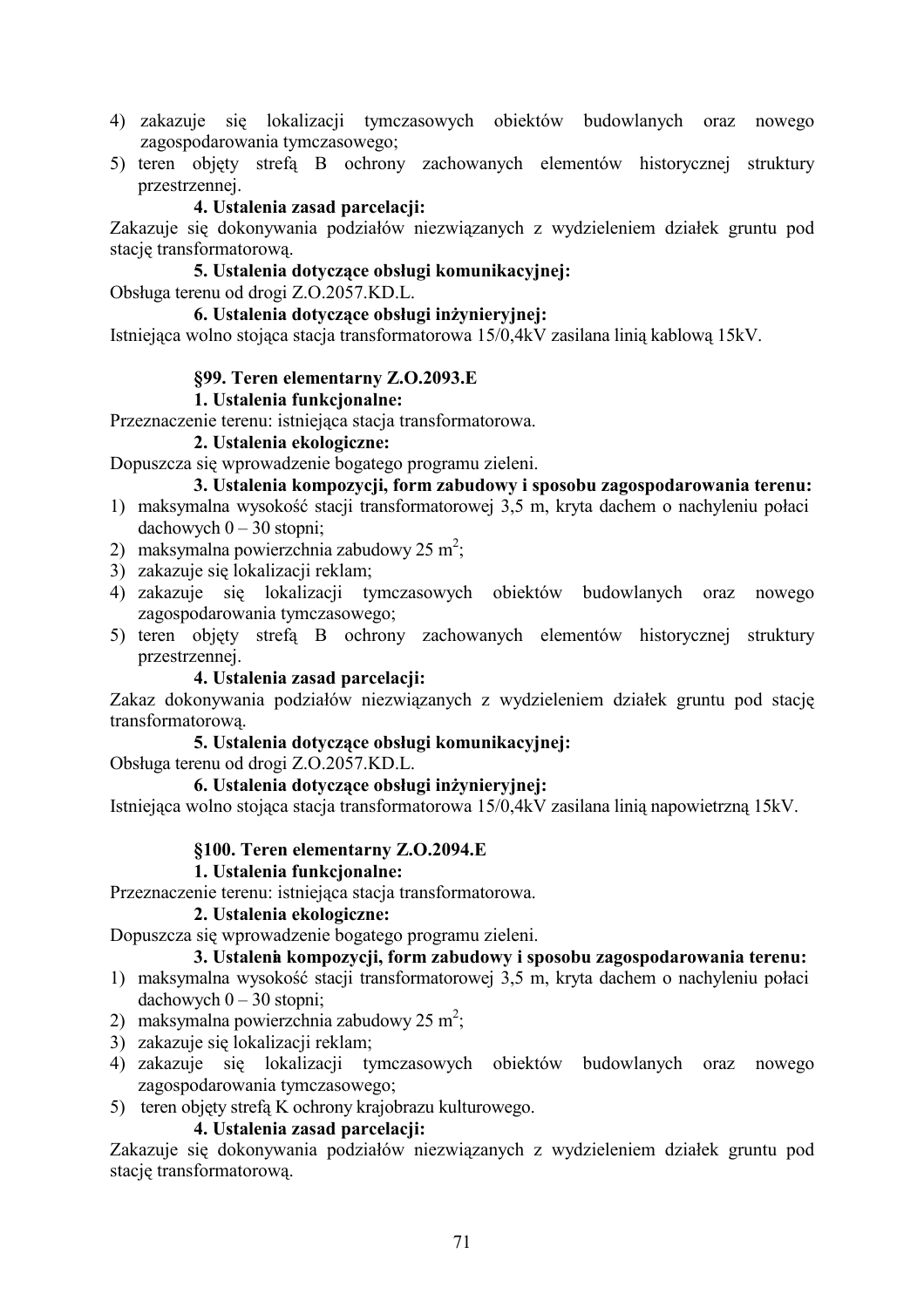# 5. Ustalenia dotyczące obsługi komunikacyjnej:

Obsługa terenu od ulicy Miodowej.

#### 6. Ustalenia dotvczace obsługi inżynieryjnej:

Istniejąca wolno stojąca stacja transformatorowa 15/0,4kV zasilana linią kablową 15kV.

#### §101. Teren elementarny Z.O.2095.E

#### 1. Ustalenia funkcjonalne:

Przeznaczenie terenu: projektowana stacja transformatorowa.

#### 2. Ustalenia ekologiczne:

Minimalna powierzchnia terenu biologicznie czynna 60%.

# 3. Ustalenia kompozycji, form zabudowy i sposobu zagospodarowania terenu:

- 1) maksymalna wysokość stacji transformatorowej 3,5 m, krytej dachem o nachyleniu połaci dachowych  $0 - 30$  stopni;
- 2) maksymalna powierzchnia zabudowy 25 m<sup>2</sup>;
- 3) dopuszcza się zabudowę na granicy terenu;
- 4) zakazuje się lokalizacji reklam;
- 5) zakazuje się lokalizacji tymczasowych obiektów budowlanych oraz nowego zagospodarowania tymczasowego;
- 6) teren objety strefa K ochrony krajobrazu kulturowego.

#### 4. Ustalenia zasad parcelacji:

Zakazuje się dokonywania podziałów niezwiązanych z wydzieleniem działek gruntu pod stacie transformatorowa.

#### 5. Ustalenia dotvczace obsługi komunikacyjnej:

Obsługa terenu od drogi Z.O.2077.KD.D.

#### 6. Ustalenia dotvczace obsługi inżynieryjnej:

Projektowana stacja transformatorowa 15/0,4kV zasilana linią kablową 15kV.

#### §102. Teren elementarny Z.O.2096.ZP

#### 1. Ustalenia funkcjonalne:

Przeznaczenie terenu: zieleń urządzona. Inwestycja celu publicznego.

# 2. Ustalenia ekologiczne:

- 1) zakazuje się wycinki wartościowego drzewostanu za wyjątkiem:
	- cięć sanitarnych; a)
	- niezbędnej wycinki związanej z realizacją obiektów, ciągów pieszych i sieci  $b)$ inżynieryjnych;
- 2) zakazuje się realizacji nawierzchni nieprzepuszczalnych;
- 3) zakazuje się kanalizacji cieku Kijanka;
- 4) ustala się zagospodarowanie terenu umożliwiające dojazd do cieku wodnego w celu jego konserwacji;
- 5) zakazuje się działań powodujących uruchomienie procesów erozyjnych, w szczególności prac budowlanych naruszających stabilność skarp;
- 6) nakazuje się wprowadzenie zagospodarowania zielenią niską, średnią i wysoką podkreślające rekreacyjny charakter terenu.

#### 3. Ustalenia kompozycji, form zabudowy i sposobu zagospodarowania terenu:

- 1) zakazuje się zabudowy terenu;
- 2) zakazuje się lokalizacji obiektów tymczasowych;
- 3) zakazuje się lokalizacji reklam;
- 4) teren objęty strefą K ochrony krajobrazu kulturowego.

#### 4. Ustalenia zasad parcelacji:

Zakazuje się podziału terenu z zastrzeżeniem §6, ust. 4 pkt 3.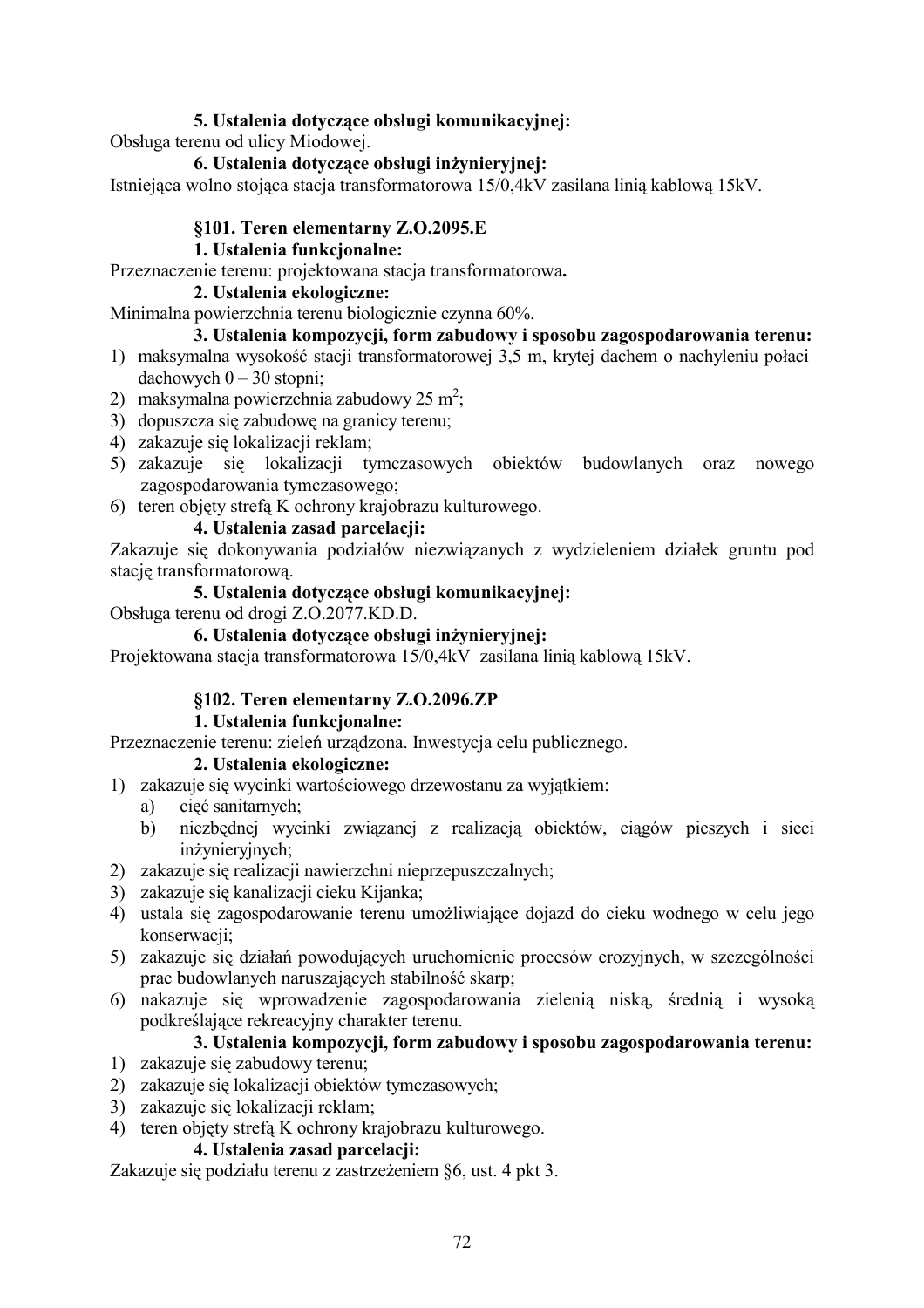### 5. Ustalenia dotyczące obsługi komunikacyjnej:

Obsługa terenu od drogi Z.O.2080.KD.D.

## 6. Ustalenia dotvczace obsługi inżyniervinej:

Obszar nie wymaga obsługi inżynieryjnej.

## §103. Teren elementarny Z.O.2097.KDW

## **1.** Ustalenia funkcjonalne:

### Przeznaczenie terenu: droga wewnętrzna.

#### 2. Ustalenia ekologiczne:

Dopuszcza się wprowadzenie bogatego programu zieleni.

#### 3. Ustalenia kompozycji, form zabudowy i sposobu zagospodarowania terenu: Teren objety strefa K ochrony krajobrazu kulturowego.

# 4. Ustalenia zasad parcelacii:

- 1) zakazuje się dokonywania podziałów niezwiązanych z wydzieleniem działek gruntu pod droge wewnetrzna:
- 2) linie rozgraniczające ulicy wyznaczają granice istniejących wydzieleń geodezyjnych.

# 5. Ustalenia dotyczące obsługi komunikacyjnej:

- 1) ustala się przekrój: jedna jezdnia, dwa pasy ruchu;
- 2) ulica w strefie ruchu uspokojonego.

## 6. Ustalenia dotyczące obsługi inżynieryjnej:

Dopuszcza się prowadzenie sieci inżynieryjnych.

## §104. Teren elementarny **Z.O.2098.MN,U**

## **1.** Ustalenia funkcionalne:

- 1) przeznaczenie terenu zabudowa mieszkaniowa jednorodzinna wolno stojąca lub bliźniacza;
- 2) dopuszcza się lokalizację usług;
- 3) dopuszcza się lokalizację lokali handlowych o powierzchni sprzedaży do 100 m<sup>2</sup>.

#### 2. Ustalenia ekologiczne:

Ustala się minimalny udział powierzchni terenu biologicznie czynnej w granicach działki budowlanej: 50%.

# 3. Ustalenia kompozycji, form zabudowy i sposobu zagospodarowania terenu:

- 1) maksymalna powierzchnia zabudowy w granicach działki budowlanej 40%;
- 2) maksymalna wysokość zabudowy 9,5 m, nie więcej niż 2 kondygnacje nadziemne;
- 3) budynki kryte dachami stromymi;
- 4) nieprzekraczalne linie zabudowy określone na rysunku planu traktuje się jako nieprzekraczalne dla wszystkich elementów związanych z budynkiem, z wyłączeniem okapów dachu, daszków nad wejściami, schodów zewnętrznych, studzienek doświetlających piwnice, zjazdów do garaży, ramp;
- 5) teren częściowo objęty strefą K ochrony krajobrazu kulturowgo.

# 4. Ustalenia zasad parcelacji:

# Zakazuje się podziału terenu z zastrzeżeniem §6, ust. 4 pkt 3.

# 5. Ustalenia dotyczące obsługi komunikacyjnej:

Obsługa terenu od drogi Z.O.2097.KDW.

# 6. Ustalenia dotyczące obsługi inżynieryjnej:

Zaopatrzenie w wodę, gaz, energię elektryczną, obsługę telekomunikacyjną oraz odprowadzanie ścieków i wód opadowych realizuje się w oparciu o istniejące i projektowane sieci inżynieryjne uzbrojenia miejskiego w drogach: Z.O.2076.KD.D, Z.O.2079.KD.D i Z.O.2097.KDW.

# **§105. Teren elementarny Z.O.2099.ZP**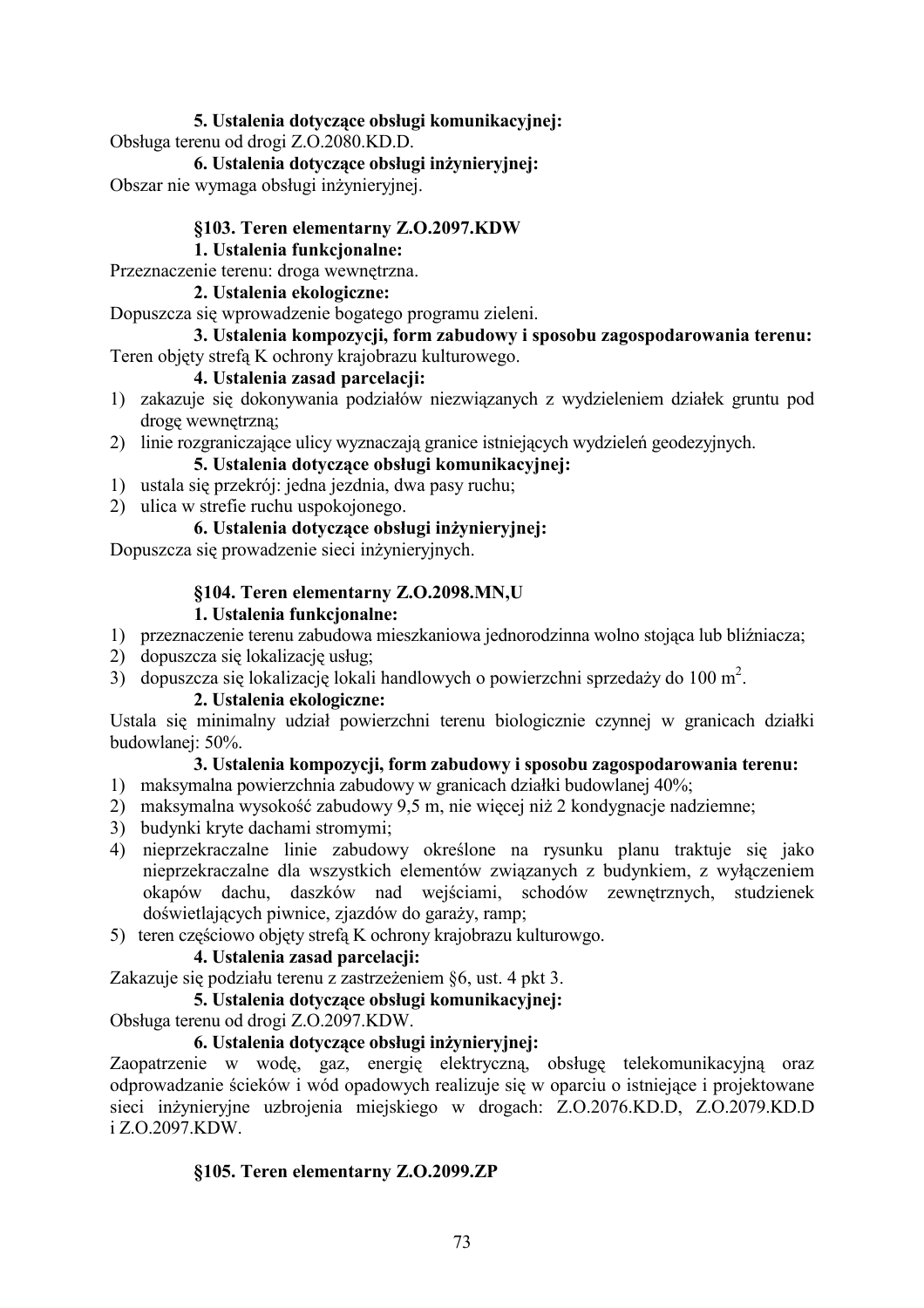### 1. Ustalenia funkcjonalne:

Przeznaczenie terenu: zieleń urządzona - park. Inwestycja celu publicznego.

# 2. Ustalenia ekologiczne:

- 1) zakazuje się realizacji nawierzchni nieprzepuszczalnych;
- 2) obowiązuje odtworzenie pierwotnej kompozycji zespołu zieleni.

# 3. Ustalenia kompozycji, form zabudowy i sposobu zagospodarowania terenu:

- 1) zakazuje się zabudowy terenu;
- 2) zakazuje się lokalizacji obiektów tymczasowych;
- 3) zakazuje się lokalizacji reklam;
- 4) teren objety strefa K ochrony krajobrazu kulturowego.

## 4. Ustalenia zasad parcelacii:

Zakazuje się podziału terenu z zastrzeżeniem §6, ust. 4 pkt 3.

# 5. Ustalenia dotvczace obsługi komunikacyjnej:

- 1) Obsługa terenu od drogi Z.O.2064.KD.D;
- 2) dopuszcza się obsługę terenu z wydzielenia wewnętrznego KDW zlokalizowanego w terenie Z.O.2039.MN,U.

# 6. Ustalenia dotyczące obsługi inżynieryjnej:

Obszar nie wymaga obsługi inżynieryjnej.

# §106. Teren elementarny Z.O.2100.KS

# 1. Ustalenia funkcionalne:

Przeznaczenie terenu: plac parkingowy. Inwestycia celu publicznego.

## 2. Ustalenia ekologiczne:

Obowiązuje zachowanie i uzupełnienie istniejącego szpaleru drzew wzdłuż ulicy Miodowej.

# 3. Ustalenia kompozycji, form zabudowy i sposobu zagospodarowania terenu:

- 1) zachowanie historycznego rozplanowania i układu placu;
- 2) zachowanie nawierzchni brukowej placu i dojazdów do posesji;
- 3) zakazuje się lokalizacji zabudowy na obszarze placu;
- 4) zakazuje się lokalizacji reklam wolno stojących na obszarze placu;
- 5) zakazuje się zagospodarowania tymczasowego, za wyjątkiem zagospodarowania likwidowanego na noc:
- 6) zakazuje się lokalizacji obiektów tymczasowych za wyjątkiem pasa o szerokości 20 m od skrzyżowania ul. Miodowej i Chorzowskiej w rejonie przystanku autobusowego i placu przykościelnego;
- 7) teren objety strefą A ochrony historycznej struktury przestrzennej;
- 8) do zachowania pomnik (głaz narzutowy) na terenie placu przy ul. Miodowej, poświecony poległym w czasie I wojny światowej mieszkańcom wsi Osów.

# 4. Ustalenia zasad parcelacji:

Zakazuje się podziału terenu z zastrzeżeniem §6, ust. 4 pkt 3.

# 5. Ustalenia dotvczace obsługi komunikacyjnej:

Obsługa terenu od drogi Z.O.2055.KD.Z.

#### 6. Ustalenia dotyczące obsługi inżynieryjnej:

Odprowadzanie wód opadowych po podczyszczeniu (separator) do istniejącej kanalizacji deszczowej w drodze Z.O.2055.KD.Z.

# **§107. Teren elementarny Z.O.2101.KDW**

# 1. Ustalenia funkcjonalne:

Przeznaczenie terenu: droga wewnętrzna.

#### 2. Ustalenia ekologiczne:

Dopuszcza się wprowadzenie bogatego programu zieleni.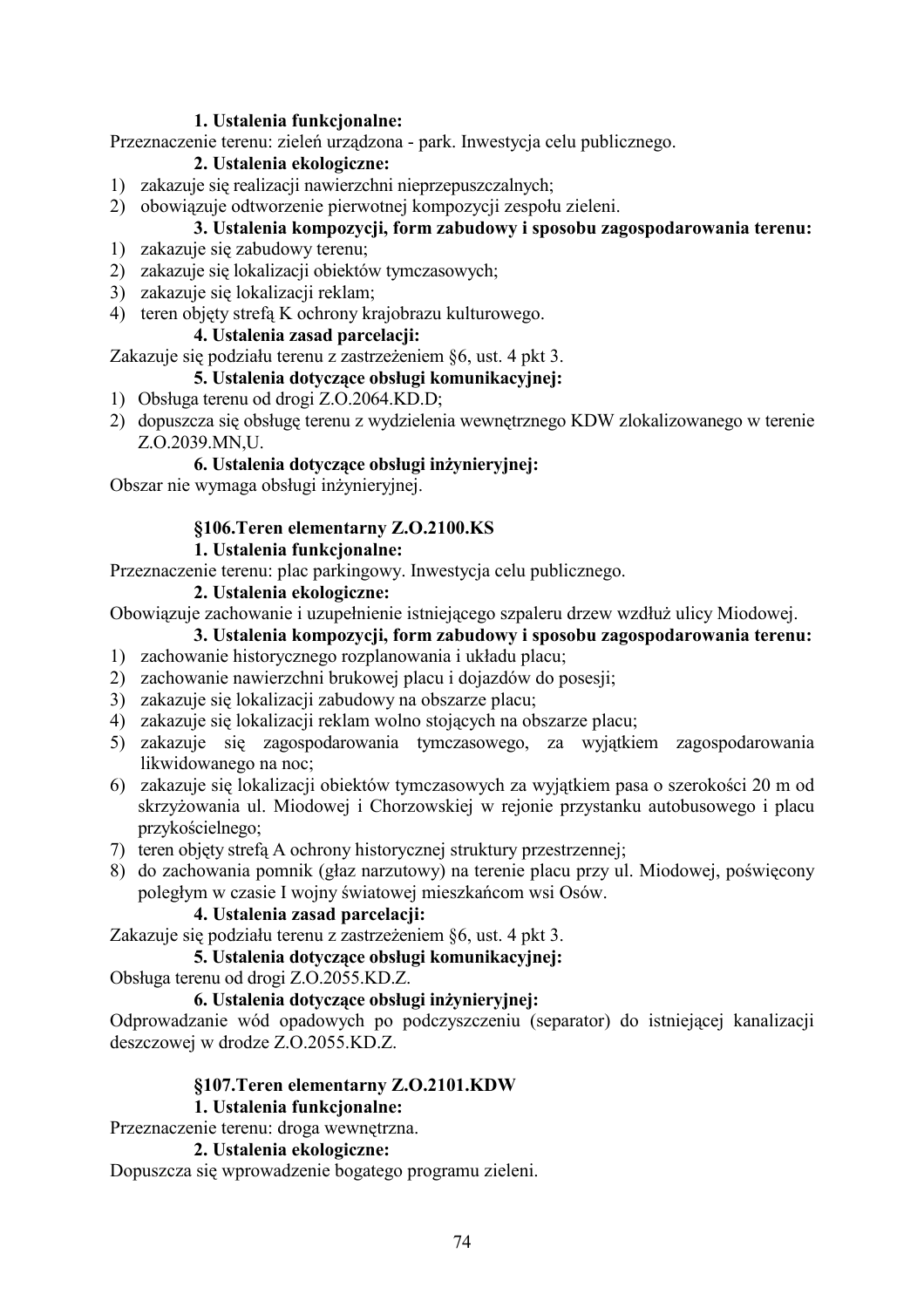#### 3. Ustalenia kompozycji, form zabudowy i sposobu zagospodarowania terenu: Teren objęty strefą K ochrony krajobrazu kulturowego.

# 4. Ustalenia zasad parcelacii:

- 1) zakazuje się dokonywania podziałów niezwiązanych z wydzieleniem działek gruntu pod droge wewnetrzna;
- 2) szerokość drogi zmienna: od 10 do 16 m.

## 5. Ustalenia dotyczące obsługi komunikacyjnej:

- 1) ustala się przekrój: jedna jezdnia, dwa pasy ruchu;
- 2) droga w strefie ruchu uspokojonego.

#### 6. Ustalenia dotyczące obsługi inżynieryjnej:

Istniejąca sieć: wodociągowa o średnicy 100 mm, gazowa średniego ciśnienia o średnicy 32 mm, elektroenergetyczna, telekomunikacyjna, kanalizacja sanitarna o średnicy 0,2 m, kanalizacja deszczowa o średnicy 0,3 m, - do zachowania z dopuszczeniem przebudowy, rozbudowy i remontu.

## §108. Teren elementarny Z.O.2102. KPS

#### 1. Ustalenia funkcjonalne:

Przeznaczenie terenu: przepompownia ścieków.

### 2. Ustalenia ekologiczne:

Dopuszcza się wprowadzenie bogatego programu zieleni.

#### 3. Ustalenia kompozycji, form zabudowy i sposobu zagospodarowania terenu:

- 1) zakazuje się lokalizacji reklam wolno stojących:
- 2) teren przeznaczony dla realizacji celu publicznego;
- 3) zakazuje się lokalizacji tymczasowych obiektów budowlanych oraz nowego zagospodarowania tymczasowego;
- 4) teren objety strefa K ochrony krajobrazu kulturowego.

### 4. Ustalenia zasad parcelacji:

Zakazuje się dokonywania podziałów niezwiązanych z wydzieleniem gruntu pod przepompownię ścieków i przepompownię wód deszczowych.

## 5. Ustalenia dotvczace obsługi komunikacyjnej:

Obsługa terenu od drogi Z.O.2077.KD.D.

#### 6. Ustalenia dotyczące obsługi inżynieryjnej:

Projektowana przepompownia ścieków.

#### §109. Teren elementarny Z.O.2103.TC

### 1. Ustalenia funkcionalne:

Przeznaczenie terenu: kontenerowa centrala telefoniczna.

#### 2. Ustalenia ekologiczne:

Dopuszcza się wprowadzenie bogatego programu zieleni.

#### 3. Ustalenia kompozycji, form zabudowy i sposobu zagospodarowania terenu:

- 1) zakazuje się lokalizacji reklam wolno stojących;
- 2) teren objety strefa K ochrony krajobrazu kulturowego.

#### 4. Ustalenia zasad parcelacji:

Zakazuje się podziału terenu z zastrzeżeniem §6, ust. 4 pkt 3.

### 5. Ustalenia dotvczace obsługi komunikacyjnej:

Obsługa terenu od drogi Z.O.2064.KD.D.

### 6. Ustalenia dotyczące obsługi inżynieryjnej:

Istniejąca kontenerowa centrala telefoniczna do zachowania z dopuszczeniem przebudowy, rozbudowy i remontu.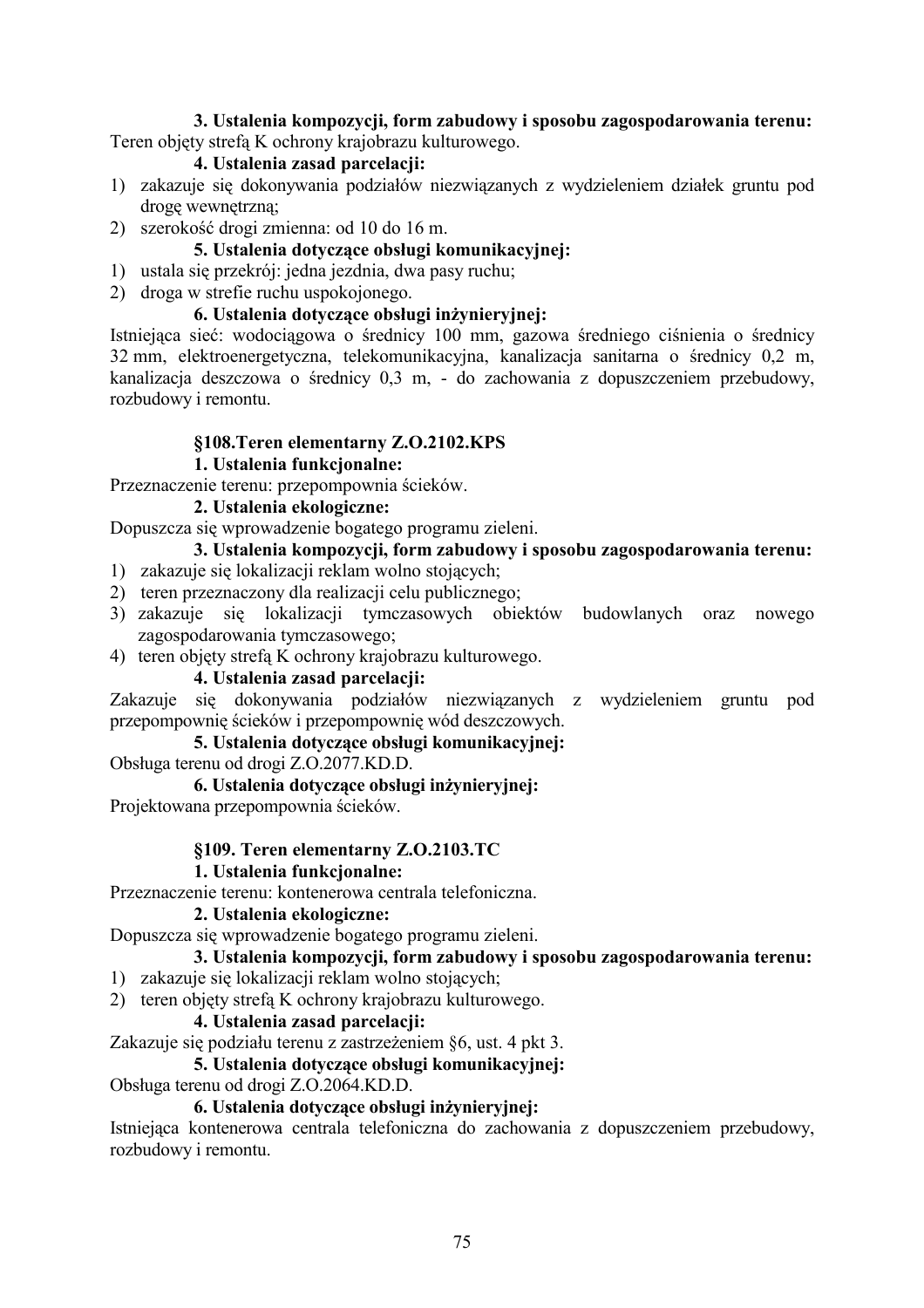# §110. Teren elementarny Z.O.2104.MN,U

# 1. Ustalenia funkcjonalne:

- 1) przeznaczenie terenu: zabudowa mieszkaniowa jednorodzinna wolno stojąca;
- 2) dopuszcza się lokalizację usług:
- 3) dopuszcza się lokalizację lokali handlowych o powierzchni sprzedaży do 100 m<sup>2</sup>.

# 2. Ustalenia ekologiczne:

- 1) ustala się minimalny udział powierzchni terenu biologicznie czynnej w granicach działki budowlanej  $-60\%$ .
- 2) obowiązuje zakaz makroniwelacji terenu w pasie 30 metrów od granicy terenu Z.O.2006.ZP.

# 3. Ustalenia kompozycji, form zabudowy i sposobu zagospodarowania terenu:

- 1) maksymalna powierzchnia zabudowy w granicach działki budowlanej 25%;
- 2) maksymalna wysokość zabudowy 9,5 m, nie więcej niż 2 kondygnacje nadziemne;
- 3) budynki kryte dachami stromymi z zastrzeżeniem pkt 4;
- 4) rozbudowa obiektów w typie zabudowy istniejacej:
- 5) obowiązujące linie zabudowy określone na rysunku planu, traktuje się jako nieprzekraczalne dla wszystkich elementów trwale związanych z budynkiem;
- 6) w przypadku realizacji budynku przy obowiązującej linii zabudowy wzdłuż ul. Miodowej, dopuszcza się zabudowe bezpośrednio na granicy działki sasiedniej:
- 7) dopuszcza się wzdłuż ulicy Miodowej zastosowanie kutych, metalowych ogrodzeń;
- 8) obejmuje się ochroną konserwatorską i ujmuje w gminnej ewidencji zabytków budynki przy ul. Miodowej 63, 65, 71, 77 wskazane na rysunku planu:

a) obowiązuje utrzymanie istniejącej kompozycji architektonicznej obiektów, w tym gabarytów wysokościowych, form dachu, kompozycji elewacji, wystroju architektonicznego, formy stolarki,

b) zakazuje się zmiany ilości, wielkości i kształtów otworów okiennych i drzwiowych w elewacjach frontowych od strony ulicy,

- c) od strony ulic dopuszcza się doświetlenie poddaszy wyłącznie poprzez okna połaciowe,
- d) utrzymuje się lub odtwarza detal architektoniczny. Dopuszcza się ocieplenie elewacji budynków pod warunkiem powtórzenia detalu wystroju zachowanego i odtworzenia według dokumentacji archiwalnej:
- 9) teren częściowo objęty strefą K ochrony krajobrazu kulturowgo;
- 10) teren częściowo objęty strefą A ochrony historycznej struktury przestrzennej.

# 4. Ustalenia zasad parcelacji:

- 1) zakazuje się dokonywania podziałów działek w strefie A ochrony historycznej struktury przestrzennej:
- 2) dopuszcza się podział działek budowlanych poza strefa A ochrony historycznej struktury przestrzennej, równoległe do osi drogi Z.O.2076.KD.D o powierzchni nie mniejszej 1200 m<sup>2</sup>, pod warunkiem zachowania dostępu do drogi Z.O.2076.KD.D lub uzyskania służebności przejazdu i przechodu przez działki znajdujące się w strefie A.

# 5. Ustalenia dotvczace obsługi komunikacyjnej:

Obsługa terenu od ul. Chorzowskiej, drogi Z.O.2076.KD.D lub poprzez teren Z.O.2100.KS.

# 6. Ustalenia dotyczące obsługi inżynieryjnej:

Zaopatrzenie w wodę, gaz, energię elektryczną, obsługę telekomunikacyjną oraz odprowadzanie ścieków i wód opadowych realizuje się w oparciu o istniejące i projektowane sieci inżynieryjne uzbrojenia miejskiego w ulicy Miodowej oraz drogach Z.O.2055.KD.Z. Z.O.2076.KD.D., Z.O.2077.KD.D i Z.O.2100.KS

#### §111. Teren elementarny Z.O.2105.MN,U 1. Ustalenia funkcjonalne: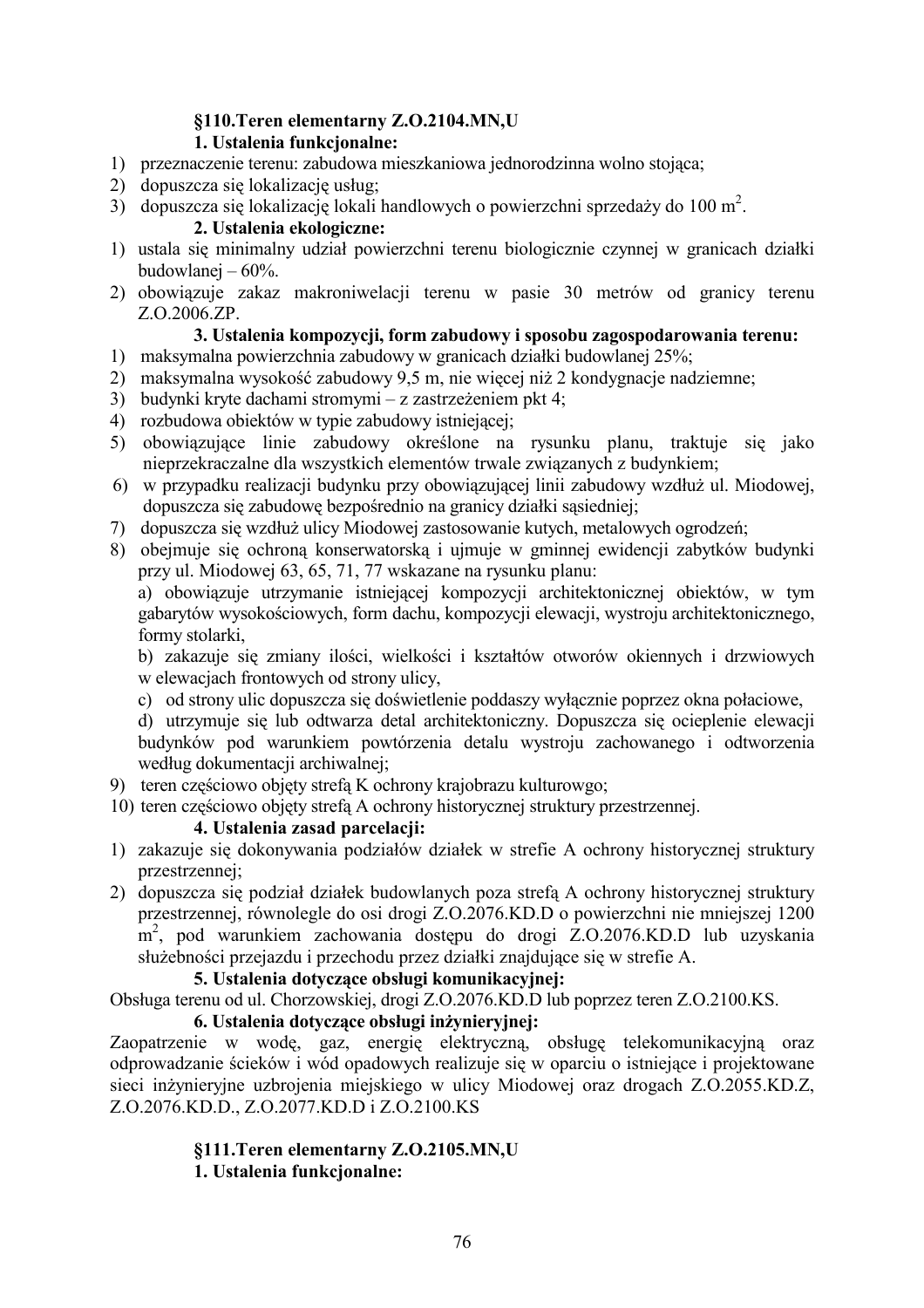- 1) przeznaczenie terenu: zabudowa mieszkaniowa jednorodzinna wolno stojąca;
- 2) dopuszcza się lokalizację usług;
- 3) dopuszcza się lokalizację lokali handlowych o powierzchni sprzedaży do 100 m<sup>2</sup>.

#### 2. Ustalenia ekologiczne:

Ustala się minimalny udział powierzchni terenu biologicznie czynnej w granicach działki budowlanej  $-50%$ .

#### 3. Ustalenia kompozycji, form zabudowy i sposobu zagospodarowania terenu:

- 1) maksymalna powierzchnia zabudowy w granicach działki budowlanej 40%;
- 2) maksymalna wysokość zabudowy 9,5 m, nie więcej niż 2 kondygnacje nadziemne;
- 3) budynki kryte dachami stromymi z zastrzeżeniem pkt 4;
- 4) rozbudowa obiektów w typie zabudowy istniejącej:
- 5) obowiązujące linie zabudowy określone na rysunku planu, traktuje się jako nieprzekraczalne dla wszystkich elementów trwale związanych z budynkiem;
- 6) w przypadku realizacji budynku przy obowiązującej linii zabudowy wzdłuż ul. Miodowej, dopuszcza się zabudowe bezpośrednio na granicy działki sasiedniej;
- 7) obejmuje się ochroną konserwatorską i ujmuje w gminnej ewidencji zabytków budynki przy ul. Miodowej 41, 53, 57 wskazane na rysunku planu:

a) obowiązuje utrzymanie istniejącej kompozycji architektonicznej obiektów, w tym wysokościowych. dachu. gabarytów form kompozycji elewacji, wystroiu architektonicznego, formy stolarki,

b) zakazuje się zmiany ilości, wielkości i kształtów otworów okiennych i drzwiowych w elewaciach frontowych od strony ulicy.

- c) od strony ulic dopuszcza się doświetlenie poddaszy wyłącznie poprzez okna połaciowe,
- d) utrzymuje się lub odtwarza detal architektoniczny. Dopuszcza się ocieplenie elewacji budynków pod warunkiem powtórzenia detalu wystroju zachowanego i odtworzenia według dokumentacji archiwalnej;
- 8) teren częściowo objęty strefa K ochrony krajobrazu kulturowgo:
- 9) teren częściowo objęty strefą A ochrony historycznej struktury przestrzennej;
- 10) w granicach wydzieleń wewnętrznych 1.KDW i 2.KDW ciągi pieszo-jezdne, oznaczone na rysunku planu.

#### 4. Ustalenia zasad parcelacji:

- 1) zakazuje się podziału terenu z zastrzeżeniem §6, ust. 4 pkt 3;
- 2) szerokość ciągu pieszo-jezdnego 1.KDW od 3,9 m do 4,8 m, zgodnie z istniejącymi granicami wydzieleń geodezyjnych;
- 3) szerokość ciągu pieszo-jezdnego  $2.KDW 5m$ .

#### 5. Ustalenia dotvczace obsługi komunikacyjnej:

- 1) obsługa terenu od dróg Z.O.2076.KD.D i Z.O.2055.KD.Z, także poprzez wydzielenia wewnetrzne 1.KDW i 2.KDW;
- 2) dopuszcza się dojazd do działki nr 18/7 poprzez wydzielenie wewnętrzne KDW.

#### 6. Ustalenia dotyczące obsługi inżynieryjnej:

Zaopatrzenie w wodę, gaz, energię elektryczną, obsługę telekomunikacyjną oraz odprowadzanie ścieków i wód opadowych realizuje się w oparciu o istniejące i projektowane sieci inżynieryjne uzbrojenia miejskiego w drogach: Z.O.2055.KD.Z, Z.O.2076.KD.D i Z.O.2100 KS.

#### \$112. Teren elementarny Z.O.2106.US

#### 1. Ustalenia funkcjonalne:

Przeznaczenie terenu: usługi sportu, rekreacji i wypoczynku wraz z niezbednymi obiektami towarzyszącymi i urządzeniami terenowymi służącymi rekreacji np. kort tenisowy, mini-golf itp.

2. Ustalenia ekologiczne: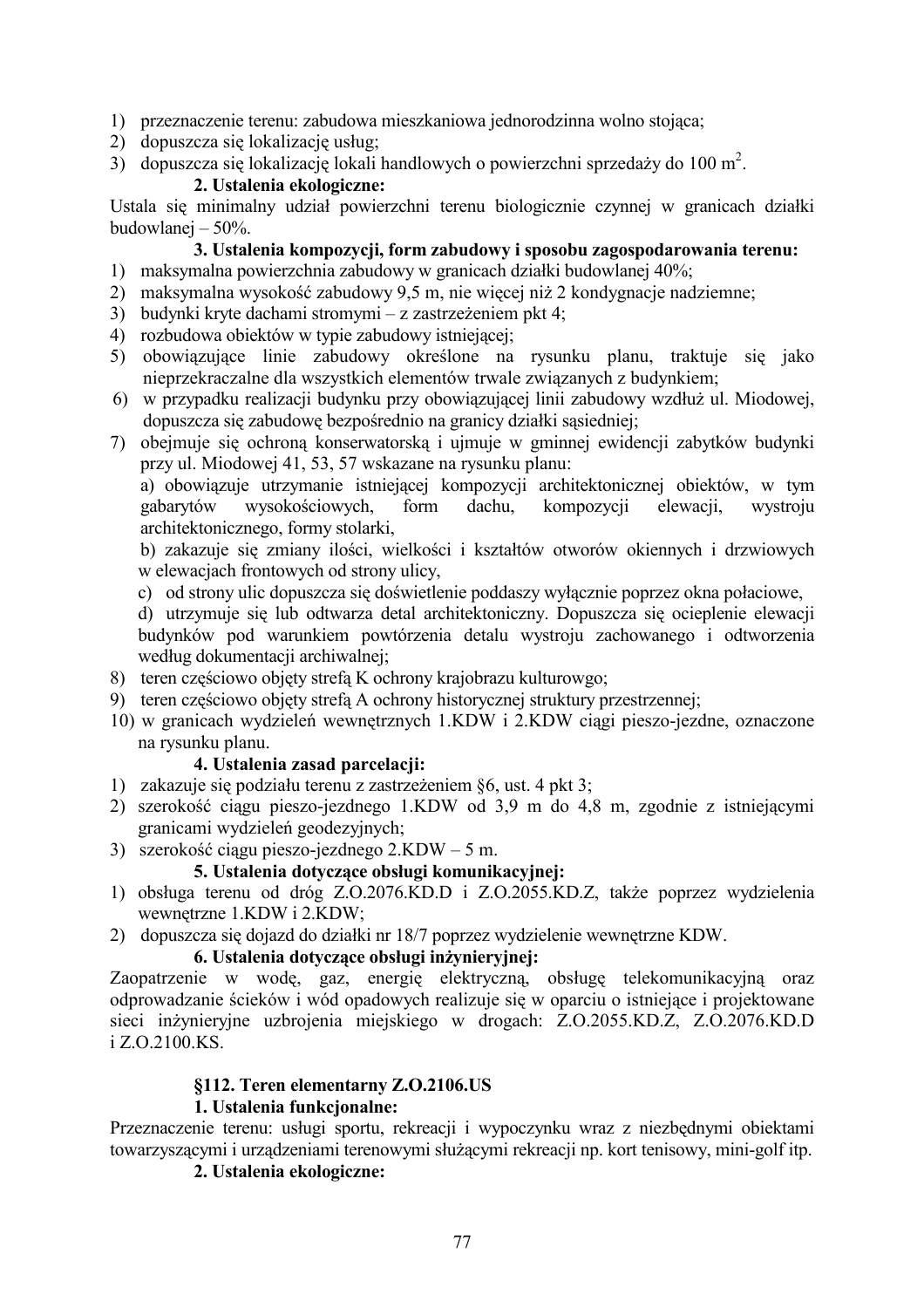Ustala się minimalny udział powierzchni biologicznie czynnej: 50% powierzchni działki budowlanej.

## 3. Ustalenia kompozycji, form zabudowy i sposobu zagospodarowania terenu:

- 1) maksymalna powierzchnia utwardzona w granicach działki budowlanej 50%;
- 2) maksymalna powierzchnia zabudowy 100 m<sup>2</sup>;
- 3) maksymalna wysokość zabudowy 1 kondygnacja, nie więcej niż 8 m;
- 4) budynki kryte dachami stromymi;
- 5) zakazuje się lokalizacji piwnic i kondygnacji podziemnych;
- 6) zakazuje się stosowania nawierzchni z asfaltu i betonu do utwardzania alejek spacerowych, z wyłączeniem kostki betonowej;
- 7) dopuszcza się wykonanie elementów wyposażenia terenu z materiałów naturalnych. Wyklucza się możliwość zastosowania asfaltu i betonu;
- 8) nieprzekraczalne linie zabudowy określone na rysunku planu traktuje się jako nieprzekraczalne dla wszystkich elementów związanych z budynkiem, z wyłączeniem okapów dachu, daszków nad wejściami, schodów zewnętrznych, studzienek doświetlających piwnice, zjazdów do garaży, ramp;
- 9) zakazuje się zadaszenia urządzeń terenowych;
- 10) teren objęty strefą K ochrony krajobrazu kulturowego.

## 4. Ustalenia zasad parcelacii:

Zakazuje się podziału terenu z zastrzeżeniem §6, ust. 4 pkt 3.

#### 5. Ustalenia dotvczace obsługi komunikacyjnej:

Obsługa terenu od ciagu pieszo-jezdnego KDW, stanowiącego wydzielenie wewnetrzne terenu Z.O.2015.MN.U.

#### 6. Ustalenia dotvczace obsługi inżyniervinei:

Zaopatrzenie w wodę, gaz, energię elektryczną oraz odprowadzanie ścieków i wód opadowych realizuje się w oparciu o istniejące i projektowane sieci inżynieryjne uzbrojenia miejskiego w drodze Z.O.2071.KD.D.

#### §113. Teren elementarny Z.O.2107.US

#### 1. Ustalenia funkcionalne:

Przeznaczenie terenu: usługi sportu, rekreacji i wypoczynku wraz z niezbednymi obiektami towarzyszącymi i urządzeniami terenowymi służącymi rekreacii.

#### 2. Ustalenia ekologiczne:

Minimalny udział powierzchni biologicznie czynnej w granicach działki budowlanej 50%.

## 3. Ustalenia kompozycji, form zabudowy i sposobu zagospodarowania terenu:

- 1) maksymalna powierzchnia utwardzona w granicach działki budowlanej 50%;
- 2) maksymalna powierzchnia zabudowy 100 m<sup>2</sup>;
- 3) maksymalna wysokość zabudowy 2 kondygnacje, nie więcej niż 8 m;
- 4) budynki kryte dachami stromymi;
- 5) zakazuje się lokalizacji piwnic i kondygnacji podziemnych;
- 6) zakazuje się stosowania nawierzchni z asfaltu i betonu do utwardzania alejek spacerowych, z wyłaczeniem kostki betonowej:
- 7) dopuszcza się wykonanie elementów wyposażenia terenu z materiałów naturalnych. Wyklucza się możliwość zastosowania asfaltu i betonu;
- 8) nieprzekraczalne linie zabudowy określone na rysunku planu traktuje się jako nieprzekraczalne dla wszystkich elementów związanych z budynkiem, z wyłaczeniem okapów dachu, daszków nad wejściami, schodów zewnętrznych, studzienek doświetlających piwnice, zjazdów do garaży, ramp;
- 9) zakazuje się zadaszania urządzeń terenowych;
- 10) teren objety strefa K ochrony krajobrazu kulturowego.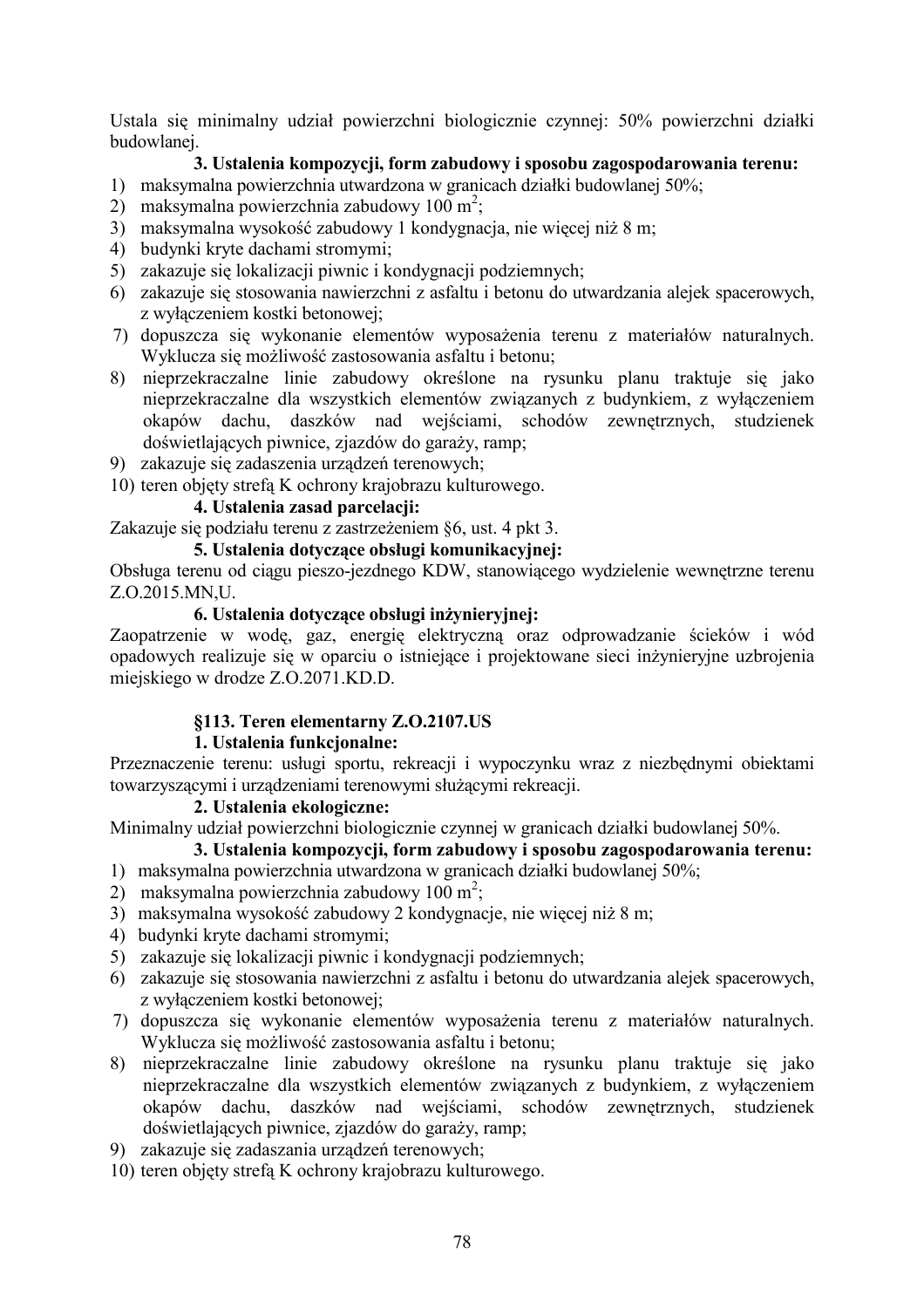#### 4. Ustalenia zasad parcelacji:

Zakazuje się podziału terenu z zastrzeżeniem §6, ust. 4 pkt 3.

#### 5. Ustalenia dotvczace obsługi komunikacyjnej:

Obsługa terenu od drogi Z.O.2070.KD.D.

#### 6. Ustalenia dotyczące obsługi inżynieryjnej:

Zaopatrzenie w wodę, gaz, energię elektryczną oraz odprowadzanie ścieków i wód opadowych realizuje się w oparciu o istniejące i projektowane sieci inżynieryjne uzbrojenia miejskiego w drodze Z.O.2070.KD.D.

#### §114. Teren elementarny Z.O.2108.U

### 1. Ustalenia funkcionalne:

Przeznaczenie terenu: usługi.

#### 2. Ustalenia ekologiczne:

Minimalny udział powierzchni biologicznie czynnej w granicach działki budowlanej 60%.

# 3. Ustalenia kompozycji, form zabudowy i sposobu zagospodarowania terenu:

- 1) maksymalna powierzchnia zabudowy w granicach działki budowlanej 25%;
- 2) maksymalna wysokość zabudowy 2 kondygnacje, nie więcej niż 9,5 m;
- 3) budynki kryte dachami stromymi;
- 4) zakazuje się lokalizacji piwnic i kondygnacji podziemnych;
- 5) dopuszcza się wykonanie elementów wyposażenia terenu z materiałów naturalnych, z wykluczeniem asfaltu i betonu;
- 6) nieprzekraczalne linie zabudowy określone na rysunku planu traktuje się jako nieprzekraczalne dla wszystkich elementów związanych z budynkiem, z wyłaczeniem okapów dachu, daszków nad wejściami, schodów zewnętrznych, studzienek doświetlających piwnice, zjazdów do garaży, ramp;
- 7) teren objęty strefą B ochrony zachowanych elementów historycznej struktury przestrzennei.

#### 4. Ustalenia zasad parcelacji:

Zakazuje się podziału terenu z zastrzeżeniem §6, ust. 4 pkt 3.

#### 5. Ustalenia dotvczace obsługi komunikacyjnej:

Obsługa terenu od ulicy Miodowej i drogi Z.O.2077.KD.D.

#### 6. Ustalenia dotyczące obsługi inżynieryjnej:

Zaopatrzenie w wodę, gaz, energię elektryczną oraz odprowadzanie ścieków i wód opadowych realizuje się w oparciu o istniejące i projektowane sieci inżynieryjne uzbrojenia miejskiego w ulicy Miodowej i drodze Z.O.2077.KD.D.

#### **Rozdział 4** Ustalenia końcowe

§115. 1. Grunty rolne posiadające zgodę na zmianę przeznaczenia na cele nierolnicze i nieleśne: nierolne i nieleśne:

- 1) Decyzia Ministra Rolnictwa znak: GZ.sd.0601/2-13/80 z dnia 23 kwietnia 1980r na przeznaczenie na cele realizacji inwestycji miejskich w Szczecinie;
- 2) Decyzja Ministra Rolnictwa Leśnictwa i Gospodarki Żywnościowej znak: GZU.pg 0602/Z-81101/89 z dnia 2 lipca 1989 r. na przeznaczenie na cele nierolnicze w ramach planu ogólnego zagospodarowania przestrzennego miasta Szczecina gruntów rolnych;
- 3) Zgoda Wojewody Szczecińskiego znak: G.r.16/7091/64/89 z dnia 10 października 1989r. na przeznaczenie na cele nierolnicze i nieleśne na terenie miasta Szczecina gruntów rolnych, pod realizacje programu budownictwa mieszkaniowego, komunikacje usługi oraz inwestycje przemysłowe;